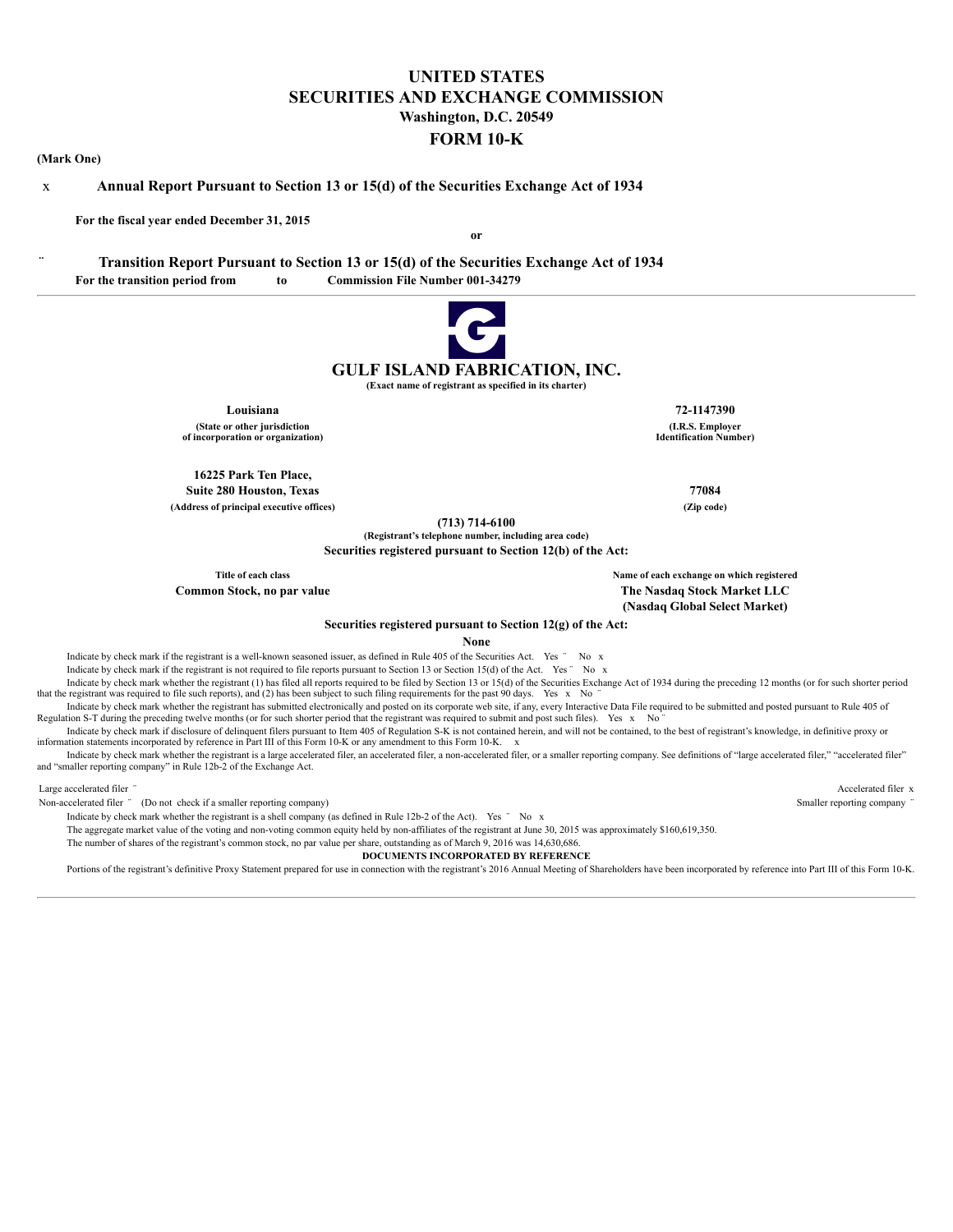#### **GULF ISLAND FABRICATION, INC. ANNUAL REPORT ON FORM 10-K FOR THE FISCAL YEAR ENDED DECEMBER 31, 2015**

# **TABLE OF CONTENTS**

|                                                                                                                      | Page  |
|----------------------------------------------------------------------------------------------------------------------|-------|
| PART I                                                                                                               | 2     |
| Items 1 and 2. Business and Properties                                                                               | 2     |
| Item 1A. Risk Factors                                                                                                | 12    |
| Item 1B. Unresolved Staff Comments                                                                                   | 17    |
| Item 3. Legal Proceedings                                                                                            | 17    |
| Item 4. Mine Safety Disclosures                                                                                      | 17    |
| Item 4A. Executive Officers of the Registrant                                                                        | 17    |
| PART II                                                                                                              | 19    |
| Item 5. Market for Registrant's Common Equity, Related Stockholder Matters and Issuer Purchases of Equity Securities | 19    |
| Item 6. Selected Financial Data                                                                                      | 21    |
| Item 7. Management's Discussion and Analysis of Financial Condition and Results of Operations                        | 23    |
| Item 7A. Quantitative and Qualitative Disclosures About Market Risk                                                  | 33    |
| Item 8. Financial Statements and Supplementary Data                                                                  | 33    |
| Item 9. Changes in and Disagreements with Accountants on Accounting and Financial Disclosure                         | 33    |
| Item 9A. Controls and Procedures                                                                                     | 33    |
| Item 9B. Other Information                                                                                           | 35    |
| PART III                                                                                                             | 36    |
| Item 10. Directors, Executive Officers and Corporate Governance                                                      | 36    |
| Item 11. Executive Compensation                                                                                      | 36    |
| Item 12. Security Ownership of Certain Beneficial Owners and Management and Related Stockholder Matters              | 36    |
| Item 13. Certain Relationships and Related Transactions, and Director Independence                                   | 36    |
| Item 14. Principal Accounting Fees and Services                                                                      | 37    |
| PART IV                                                                                                              | 38    |
| Item 15. Exhibits, Financial Statement Schedules                                                                     | 38    |
| GLOSSARY OF CERTAIN TECHNICAL TERMS                                                                                  | $G-1$ |
| FINANCIAL STATEMENTS                                                                                                 | $F-1$ |
| <b>SIGNATURES</b>                                                                                                    | $S-1$ |
| <b>EXHIBIT INDEX</b>                                                                                                 | $E-1$ |
|                                                                                                                      |       |

i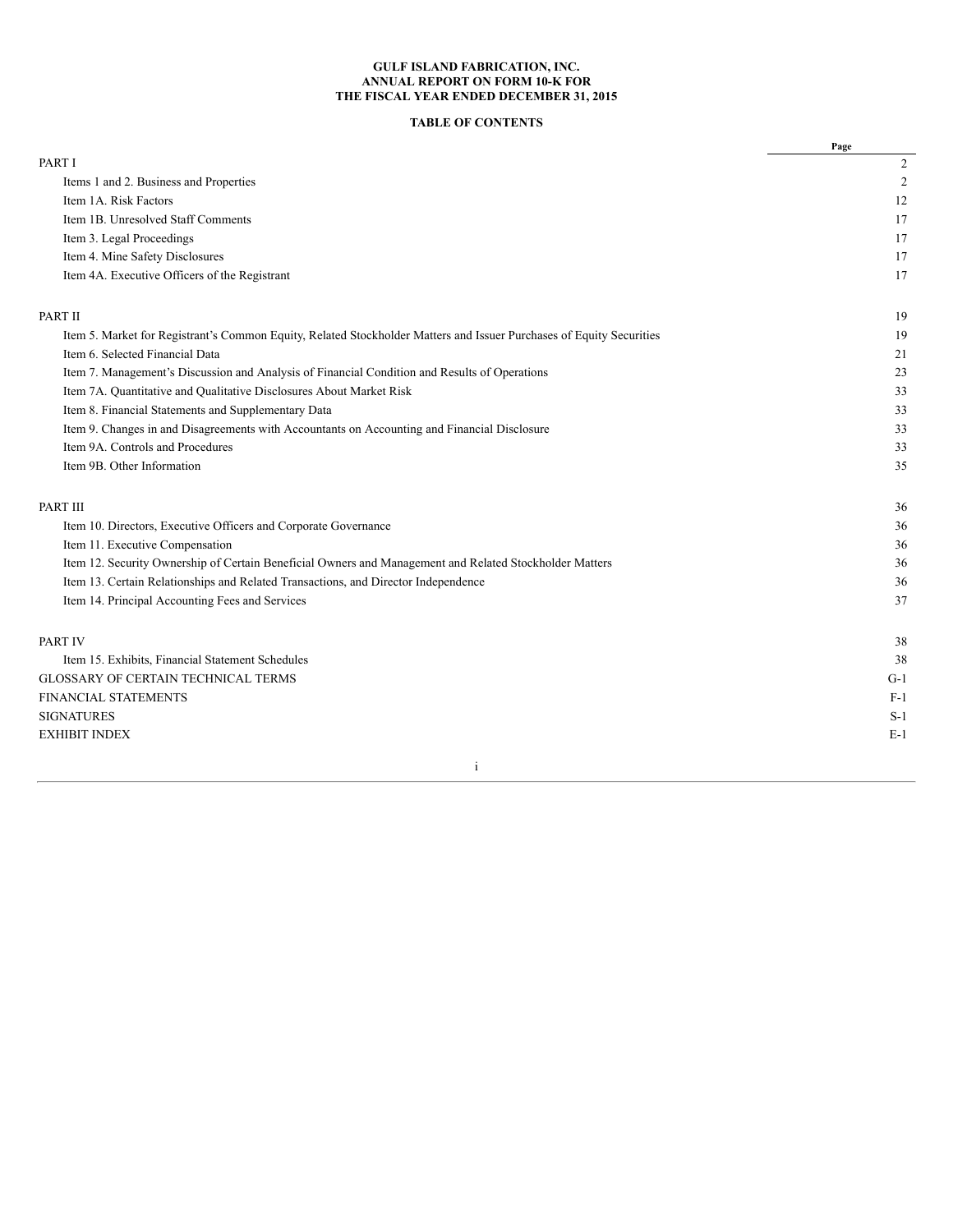#### **Forward-Looking Information**

Certain statements included in this report and in oral statements made from time to time by management of the Company that are not statements of historical fact are forward-looking statements. In this report, forward-looking statements are included primarily in the sections entitled "Business and Properties," "Legal Proceedings," and "Management's Discussion and Analysis of Financial Condition and Results of Operations." The words "expect," "believe," "anticipate," "project," "plan," "estimate," "predict" and similar expressions often identify forward-looking statements. All such statements are subject to certain risks and uncertainties that could cause actual results and outcomes to differ materially from the results and outcomes predicted in the statements and investors are cautioned not to place undue reliance upon them. Important factors that may cause our actual results to differ materially from expectations or projections include those described in the section titled "Risk Factors." Forward-looking statements speak only as to the date of this report, and we undertake no obligation to update or revise such statements to reflect new circumstances or unanticipated events or circumstances.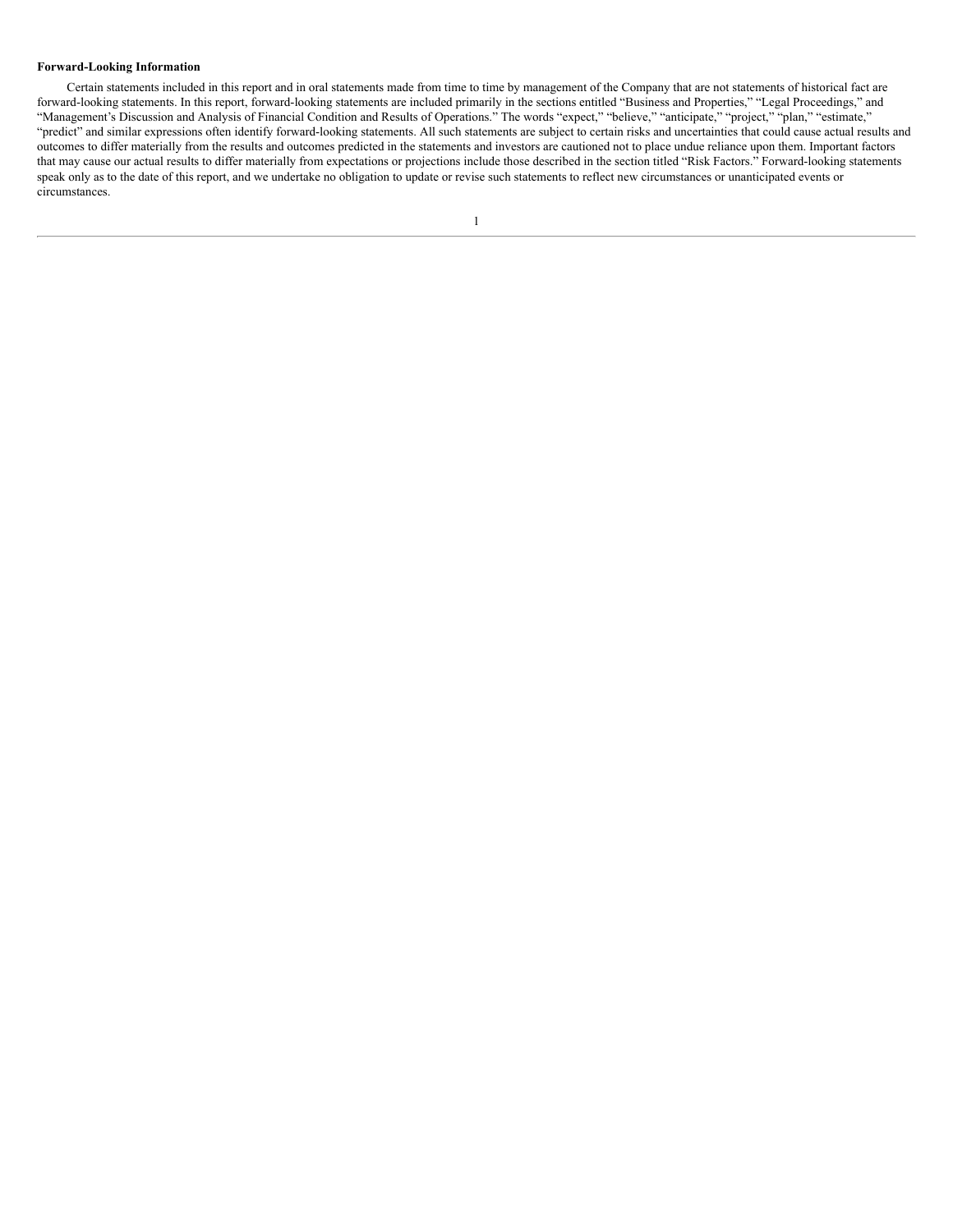#### **PART I**

#### **Items 1 and 2. Business and Properties**

*Certain technical terms are defined in the "Glossary of Certain Technical Terms" beginning on page G-1.*

#### **General**

Gulf Island Fabrication, Inc. ("Gulf Island"), and together with its subsidiaries, (the "Company", "we" or "our"), is a leading fabricator of steel platforms and other specialized structures for customers in the offshore oil and gas industry. In addition, we also perform onshore and offshore construction and fabrication services for customers in the marine industry. Our principal markets are concentrated in the offshore regions and along the coast of the Gulf of Mexico. We currently provide our customers with what we believe to be the largest group of fabrication facilities serving the Gulf of Mexico market. The Company was incorporated in 1985 and began operations at our fabrication yard on the Houma Navigation Canal in southern Louisiana, approximately 30 miles from the Gulf of Mexico. Since our formation, we have expanded and grown our operations through acquisitions of additional facilities on the Houma Navigation Canal in southern Louisiana as well as 212 acres in Ingleside, Texas between the Gulf Intracoastal Waterway and Corpus Christi Ship Channel and 160 acres in Aransas Pass, Texas located along the U.S. Intracoastal Waterway. In October 2013, we moved our corporate headquarters to Houston, Texas. We continue to grow our operations and to diversify our business. On January 1, 2016, we acquired substantially all of the assets and assumed certain specified liabilities of LEEVAC Shipyards, L.L.C. and its affiliates (collectively, "LEEVAC"), through our newly formed wholly-owned subsidiary, Gulf Island Shipyards, L.L.C. in an all cash transaction. See further discussion of the LEEVAC acquisition below.

Gulf Island serves as a holding company and conducts all of its operations through its subsidiaries, which include: Gulf Island, L.L.C.; Gulf Marine Fabricators, L.P.; Gulf Island Marine Fabricators, L.L.C.; Gulf Island Shipyards, L.L.C.; Dolphin Services, L.L.C.; and Dolphin Steel Sales, L.L.C.

#### **LEEVAC Acquisition**

On January 1, 2016, we acquired substantially all of the assets and assumed certain specified liabilities of LEEVAC Shipyards, L.L.C. and its affiliates ("LEEVAC"). The purchase price for the acquisition was \$20.0 million, subject to a working capital adjustment whereby we received at closing a dollar for dollar reduction for the assumption of certain net liabilities of LEEVAC and settlement payments from sureties on certain ongoing fabrication projects that were assigned to us in the acquisition. After taking into account these adjustments, we received approximately \$1.6 million in cash at closing and added approximately \$112.0 million of incremental contract backlog primarily for four new build construction projects to be delivered in 2016 and 2017. Strategically, the acquisition expands our marine fabrication and repair and maintenance presence in the Gulf South market and further diversifies our fabrication capabilities. A description of the primary fabrication facilities and equipment acquired is as follows:

- Jennings Leased facilities from a third party for a 180 acre complex five miles east of Jennings, LA on the west bank of the Mermentau River approximately 25 miles north of the Intracoastal waterway. The Jennings Complex includes over 100,000 square feet of covered fabrication area including a panel line and pipe shop and 3,000 feet of water frontage with two launch ways and four covered construction bays. The lease, including exercisable renewal options, extends through January 2045.
- Lake Charles Subleased facilities from a third party for a 10 acre complex 17 miles from the Gulf of Mexico on the Calcasieu River near Lake Charles, LA. The Lake Charles complex includes 1,100 feet of bulkhead water frontage with a water depth of 40 feet located one mile from the main ship channel and the Gulf Intracoastal Waterway and is located multiple petrochemical plants. The sublease, including exercisable renewal options (subject to sublessor renewals), extends through July 2038.
- Houma Leased facilities from the owner of LEEVAC Shipyards for a 35 acre complex 26 miles from the Gulf of Mexico near Houma, LA. The Houma complex includes 2,700 feet of bulkhead water frontage and 110,000 square feet of covered construction area. The lease expires on the later of December 31, 2016 or 90 days following the completion of the two vessels currently under construction at the facility, but no later than August 31, 2017. Upon expiration, we will have the option to extend the lease at market rates.

Machinery and equipment at the above leased facilities includes a new plasma cutter installed in 2013, eight crawler cranes ranging from 65-230 tons, 8 track cranes, 10 overhead cranes, six drydocks ranging from 1,500 to 3,500 tons, and a 200 ton module transporter.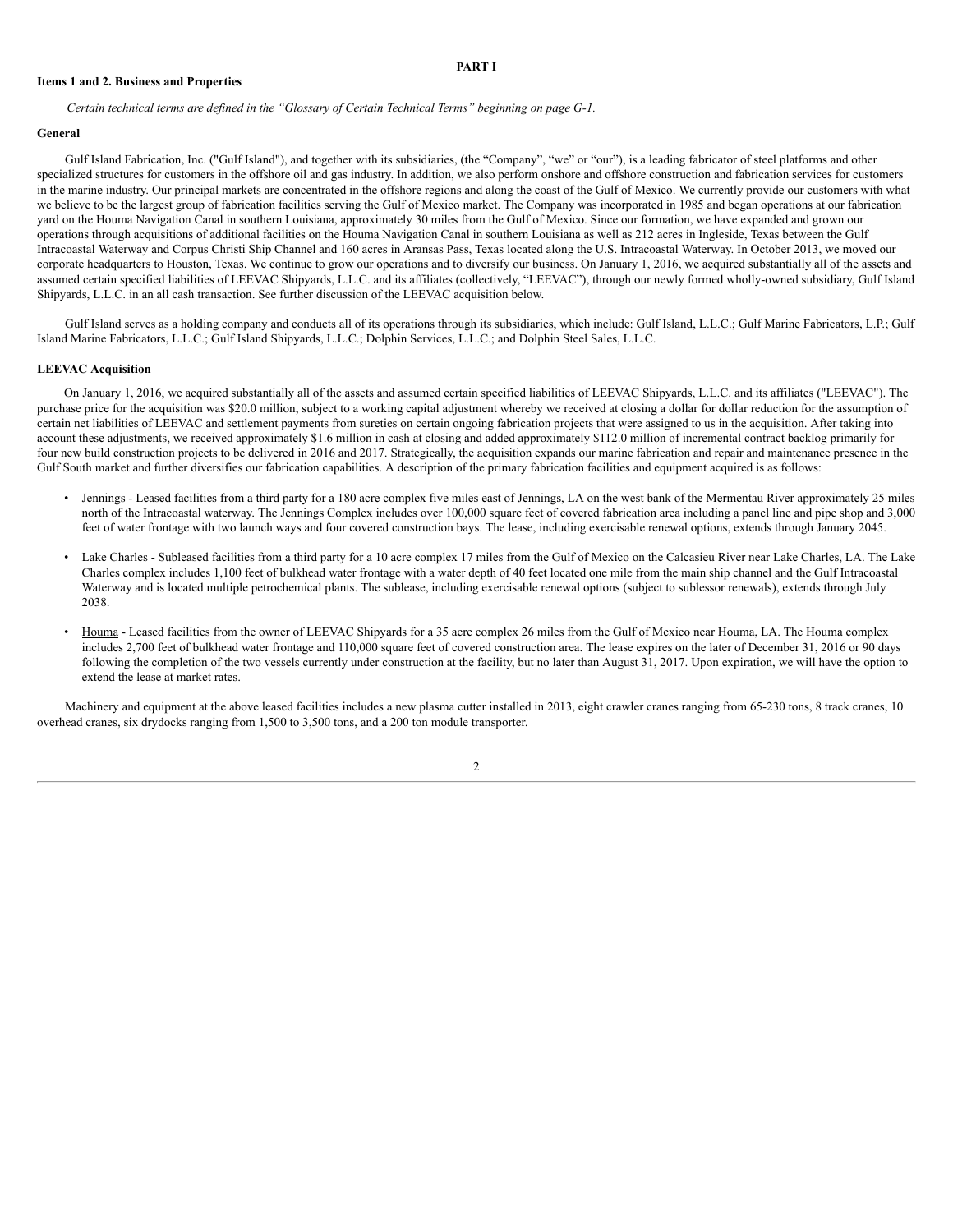At the date of acquisition, we acquired approximately \$112.0 million of new build construction backlog which primarily includes 4 new build construction projects to be delivered in 2016 and 2017 with two third party customers. The ultimate dollar amount of acquired backlog is subject to a change in value in connection with our purchase price allocation. Additionally, we hired 380 employees upon acquisition of the facilities representing all of the LEEVAC former employees.

#### **Web site and Electronic Posting Disclosures**

Our web site address is www.gulfisland.com. We make available on or through our web site, without charge, as soon as reasonably practicable after such material are electronically filed with or furnished to the Securities and Exchange Commission ("SEC"), our annual reports on Form 10-K, quarterly reports on Form 10-Q, current reports on Form 8-K and amendments to those reports. The SEC also maintains an Internet site that contains reports, proxy and information statements, and other information regarding issuers that file electronically with the SEC. The SEC's web site address is www.sec.gov. Our web site and the information contained therein or connected thereto are not intended to be incorporated into this annual report on Form 10-K.

#### **Description of Operations**

The following description of our operations are as they exist as of and for the year ended December 31, 2015.

Our primary activity is the fabrication of offshore drilling and production platforms and other steel structures for customers in the oil and gas and marine industries, including jackets and deck sections of fixed production platforms, hull, tendon, and/or deck sections of floating production platforms (such as TLPs, Spars, FPSOs and MinDOCs), piles, wellhead protectors, subsea templates, and various production, compressor, and utility modules. We use modern welding and fabrication technology, and all of our projects are manufactured in accordance with industry standards, specifications and regulations, including those published by the American Petroleum Institute, the American Welding Society, the American Society of Mechanical Engineers, the American Bureau of Shipping and the United States Coast Guard. The quality management systems of our operating subsidiaries are certified as ISO 9001-2008 quality assurance programs. For additional information, see "Safety and Quality Assurance" below.

Most of the steel used in our operations arrives at our fabrication yards as steel plate. The plate is cut and rolled into tubular sections at rolling mills in our fabrication yards. The tubular sections (which vary in diameter up to 23 feet) are welded together in long straight tubes to become legs or into shorter tubes to become part of the network of bracing that support the legs. Various cuts and welds in the fabrication process are performed by computer-controlled equipment that operates from data developed during the design of the structure. A majority of our offshore drilling and production platforms are fixed platforms. A fixed platform is the traditional type of platform used for the offshore development and production of oil and gas reserves, although recently there has been an increase in the use of floating production platforms as a result of increased drilling and production activities in deeper waters.

*Jackets* -The most common type of fixed platform consists of a jacket (a tubular steel, braced structure extending from the mud line on the seabed to a point above the water surface) which supports the deck structure located above the level of storm waves and is secured with tubular pilings driven deep into the seabed. The deck structure is designed to accommodate multiple functions, including drilling, production, separating, gathering, piping, compression, well support, and crew quartering. Platforms can be joined by bridges to form complexes of platforms for very large developments or to improve safety by dividing functions among specialized platforms. Jacket-type platforms are generally the most viable solution for water depths of 1,000 feet or less. Although there is no height limit to the jackets that can be fabricated at our Houma facilities, the dimensions of the Houma Navigation Canal prevent the transportation to the Gulf of Mexico of most jackets and hulls designed for water depths exceeding 800 feet. Our south yard in Texas, which is located along the Gulf Intracoastal Waterway and the 45-foot-deep Corpus Christi Ship Channel, provides direct and unrestricted access to the Gulf of Mexico, which allows for fabrication or assembly of any size jacket or other structure currently in use for the development and production of oil and gas for deepwater drilling. In some instances, we may fabricate jackets, deck sections, living quarters and/or piles for a platform at our Houma facility, with the hulls and/or jackets for the platform designed for water depths in excess of 800 feet fabricated at our Texas facility.

Jackets are built on skidways (which are long parallel rails along which the jacket will slide when it is transferred to a barge for towing out to sea) and are generally built in sections. As each section of legs and bracing is complete, large crawler cranes pick up an entire side and "roll up" the section, joining it to another uprighted section. When a jacket is complete, it is pulled along the skidway onto a launch barge. Using ocean-going tugs, the barge is transported to the offshore installation site. Our ability to fabricate and assemble large tubular sections needed for jackets for use in water depths over 300 feet distinguish us from all but one of our domestic competitors.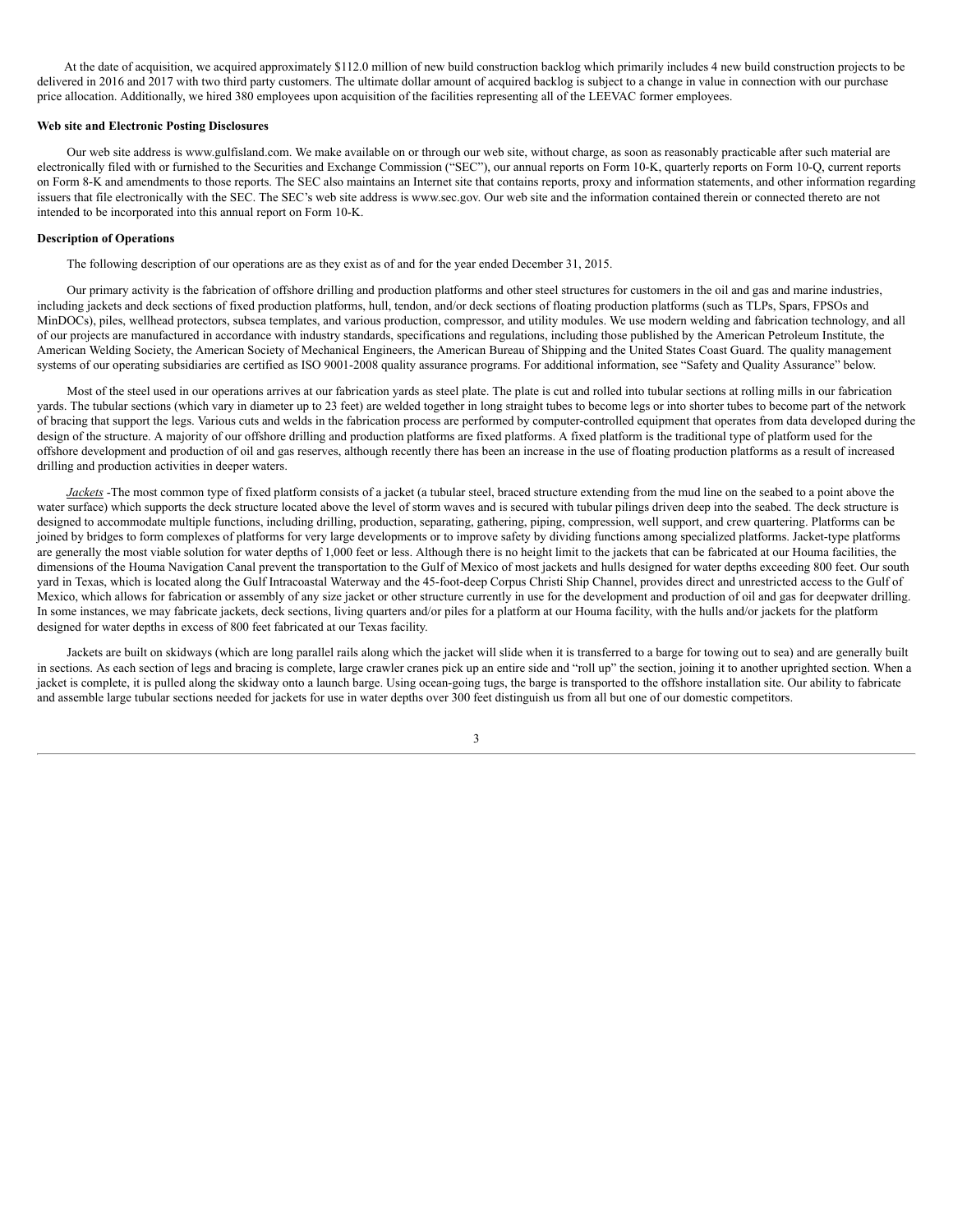*Decks* - Decks are built either as single structures or in sections and are installed on location on fixed and floating platforms by construction contractors. The composition and quantity of petroleum in the well stream generally determine the size and configuration of the production deck on a processing platform. Typical deck equipment includes crude oil pumps, oil and gas separators and gas compressors. Unlike large jackets, which are transported in a horizontal position, decks are transported upright and, as a result, are not subject to the width restrictions of the Houma Navigation Canal.

*TLPs* -TLPs consist of a deck that sits atop one or more column-shaped hulls, which are positioned on site with vertical tendons running from the hulls to the seabed. The tendons hold the hulls partially submerged and are highly tensioned using the buoyancy of the hulls. This system develops a restoring force against wave, wind and current actions in proportion to the lateral displacement of the vessel. Wells for a TLP are often pre-drilled through a subsea template. Long, flexible production risers, which carry the petroleum to the deck of the TLP, are supported in tension by mechanical tensioner machines on the platform's deck and are directly subject to wave, wind and current forces. TLPs can be used in any water depth and are generally better suited than fixed platforms for water depths greater than 1,000 feet. The size of a TLP depends on a number of factors, including the intended scope of production of the platform, the length of the production risers connected to the platform, the size of the deck to be installed on the platform and the water depth for which the platform is designed. We fabricate deck sections and hulls for use with TLPs of any size. In November 2009, we completed fabrication and delivered a MinDOC hull, the first deepwater dry tree drilling and production platform built in the United States. We completed the fabrication of the first Spar hull to be built in the United States, and delivered it in the first quarter of 2014.

*Subsea templates -* We fabricate subsea templates used in connection with TLPs. Subsea templates are structures installed on the seabed before development drilling begins.

*Other fabrication and repair work -* We also produce and repair pressure vessels used in the oil and gas industry, refurbish existing platforms, fabricate various other types of steel structures, including processing modules used in petro-chemical plants, fabricate living quarters for installation on such platforms ranging in size from 4 to 250 beds, provide onshore and offshore scaffolding and piping insulation services, perform heavy lifts such as ship integration and TLP module integration and load and offload jack-up drilling rigs, semi-submersible drilling rigs, TLPs, Spars or other similar cargo. In addition, we fabricate towboats, barges, lift boats, dry docks, offshore support vessels, other marine vessels, and mid-body sections for offshore supply vessels. Our Houma dry dock has recently been upgraded, extending the lift capacity from 9,000 tons to 12,000 tons and is used to maintain and repair third party marine vessels, as well as to launch vessels fabricated at our facilities.

In addition, we fabricate piles and other rolled goods, bridges for connecting offshore platforms, wellhead protectors, various production, compressor and utility modules and other structures used in offshore oil and gas production and development activities. All of our products are installed by construction contractors.

*Onshore and of shore construction services -* We provide interconnect piping services on offshore platforms and inshore steel structures. Interconnect piping services involve sending employee crews to offshore platforms in the Gulf of Mexico to perform welding and other activities required to connect production equipment, service modules and other equipment to a platform. We also contract with oil and gas companies that have platforms and other structures located in the inland lakes and bays throughout the southeast for various on-site construction and maintenance activities. In addition, we fabricate pressure vessels and large and small packaged skid units and provide various municipal and drainage projects, such as pump stations, levee reinforcement, bulkheads and other levee and drainage projects, to state and local governments.

*Marine vessels -* We manufacture and repair various steel marine vessels in the United States including offshore supply vessels; anchor handling vessels; and lift boats to support the construction and ongoing operation of offshore oil and gas production platforms; tug boats and towboats for towing and pushing barges that support transportation of various types of products and materials; mooring and positioning, dredging assistance, tanker escort, port management, shipping, piloting, coastal flood protection barge gates, inland and offshore barges, and fire-fighting and salvage vessels. We also construct dry docks to lift marine vessels out of the water. Our marine repair activities include steel repair, blasting and painting services, electrical systems repair, machinery and piping system repairs, and propeller, shaft, and rudder reconditioning. In addition, we perform conversion projects that consist of lengthening vessels, modifying vessels to permit their use for a different type of activity, and other modifications to enhance the capacity or functionality of a vessel. In the first quarter 2012, we delivered a 335-Class lift boat to Montco Offshore, Inc., and in the fourth quarter, 2014, we completed and delivered to the customer a second 335-Class lift boat. These two vessels are the largest lift boats to be used in the Gulf of Mexico.

#### **Facilities and Equipment**

We perform all projects at our Louisiana and Texas facilities based on availability of space and equipment. The description below is as of December 31, 2015, as they pertain to operations for the year ended December 31, 2015 (the period presented in this annual report). See the LEEVAC acquisition discussion above for a description of the additional leased

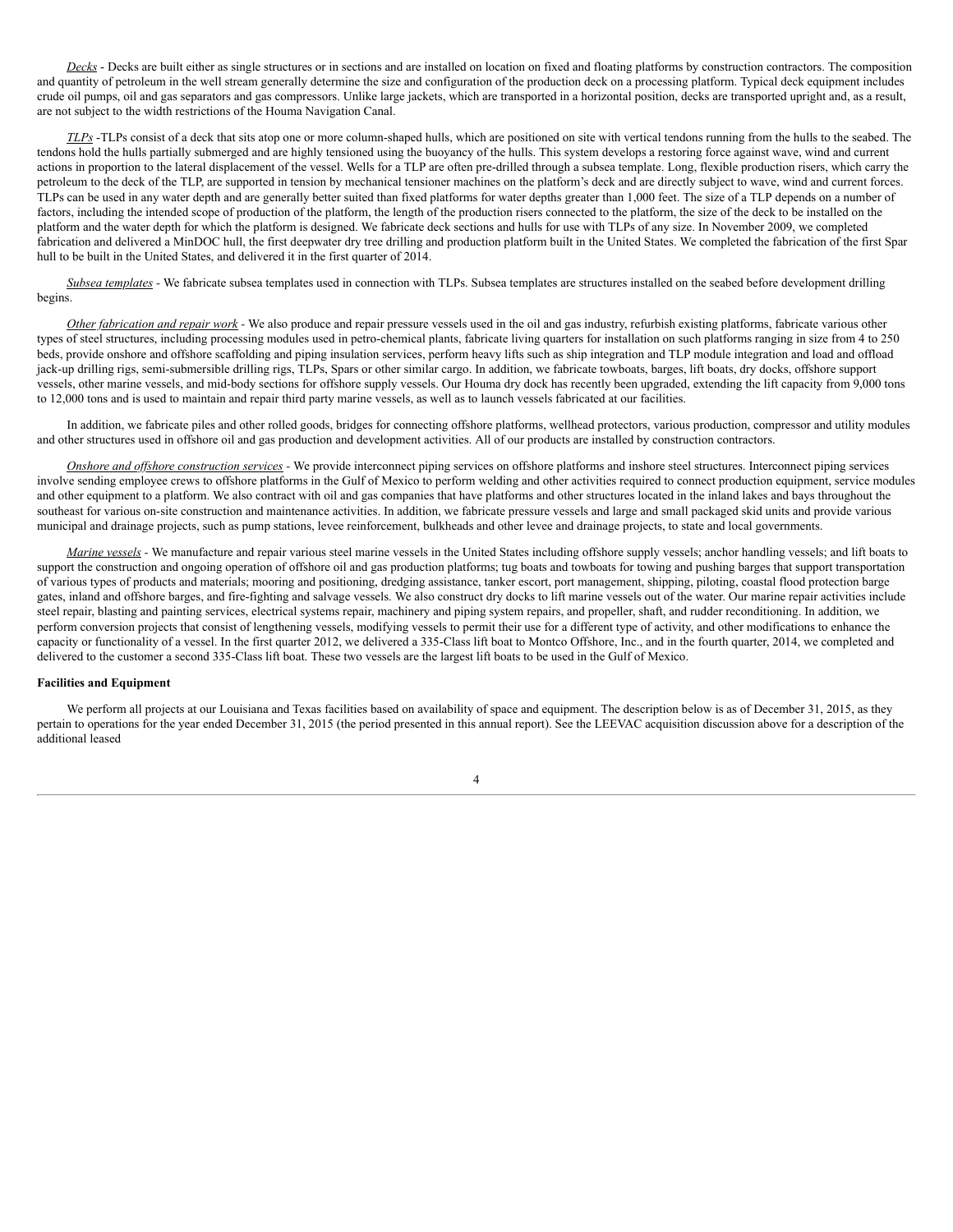facilities and equipment that we acquired on January 1, 2016. As of December 31, 2015, we owned all of the facilities and equipment described below.

#### *Facilities*

#### *Louisiana Operations*

In Louisiana, our main fabrication yard is located on the east bank of the Houma Navigation Canal in Houma, Louisiana, approximately 30 miles from the Gulf of Mexico. This facility is situated on approximately 140 acres, of which 100 acres are developed for fabrication, and includes several buildings totaling 49,000 square feet of administrative offices, 267,000 square feet of covered fabrication area, over 47,000 square feet of warehouse storage area and 8,000 square feet of training and medical facilities. The main yard also has approximately 2,800 linear feet of water frontage, which includes 1,500 feet of steel bulkheads that permit load out of heavy structures.

Our west yard is located across the Houma Navigation Canal from the main yard on 437 acres, 130 acres of which are developed for fabrication and over 300 acres of which are unimproved land that could be used for expansion. The west yard spans 6,750 linear feet of the Houma Navigation Canal, including 2,350 feet of steel bulkhead, and has approximately 151,600 square feet of covered fabrication area, 21,000 square feet of warehouse storage area, and two buildings providing an additional 8,000 square feet for administrative offices.

Our Houma north yard operates on the east bank of the Houma Navigation Canal adjacent to our Houma main fabrication yard. The facility covers 23 acres and includes a two-story, 5,000 square foot administration building with an attached 5,300 square foot warehouse. The property has approximately 1,850 linear feet of water frontage, including a 380 linear foot steel bulkhead that permits docking of vessels and the load out of structures.

Located approximately a quarter of a mile from our main yard on a channel adjacent to the Houma Navigation Canal, we operate a 63-acre facility that includes buildings totaling 14,500 square feet of administrative offices, 40,800 square feet of covered fabrication area, 29,600 square feet of warehouse storage area, a 10,000 square foot blasting and coating facility and approximately 1,320 linear feet of water frontage, including 660 feet of steel bulkhead.

We own a 12,000 ton dry dock, supplementing our marine construction operations in Houma. The dry dock is 320 feet long by 160 feet wide and 140 feet wide between the wing walls. The bottom is 10 feet deep with 30 foot walls. The dry dock is used for maintenance and repairs of marine vessels, as well as launch vessels fabricated at our Houma facility.

#### *Texas Operations*

Our south yard in Ingleside, Texas is located on the northwest corner of the intersection between the Gulf Intracoastal Waterway and the Corpus Christi Ship Channel. The 45-foot deep Corpus Christi Ship Channel provides direct and unrestricted access to the Gulf of Mexico, which allows for fabrication or assembly of any size jacket or other structure currently in use for the development and production of oil and gas in the Gulf of Mexico. This facility is situated on approximately 212 acres developed for fabrication and assembly, and includes a fabrication shop with 5,000 square feet of covered fabrication area, 10,000 square feet of warehouse storage area and 2,700 square feet of training facilities. The yard includes approximately 2,650 linear feet of water frontage, all of which is reinforced by steel bulkhead. In addition, there is a dredge area 86 feet deep within 500 feet of the bulkhead used in conjunction with heavy lift vessels. This area measures 800 feet by 200 feet at the base and can accommodate the largest existing semi-submersible transport vessels.

In addition, the south yard contains a graving dock which measures 700 feet long by 250 feet wide and 40 feet deep. The graving dock has a reinforced concrete slab floor, sheet-pile walls and pile supported relieving platforms around the perimeter to take the surcharge load applied by cranes. The south end of the graving dock, which opens to the Corpus Christi Ship Channel, can use either a removable sheet piled wall supported by steel struts or a portable gate that can be removed and attached to seal the dock from the water in the channel, depending upon the nature of the project. The graving dock gate is a steel barge-like structure consisting of a steel reinforced wall and a buoyancy tank. The floating structure is 240 feet long x 35 feet wide x 40 feet deep and weighs approximately 950 tons. The gate structure has rubber seals that engage the walls and the graving dock floor. Although the de-ballasting of the dock requires pumps, the gate is equipped with piping to allow the gate to be flooded without the use of pumps. When flooded, the graving dock has a minimum of 30 feet of water over the concrete floor.

Our Texas north yard in Aransas Pass, Texas is located along the U.S. Intracoastal Waterway and is approximately three miles north of the Corpus Christi Ship Channel. This facility is situated on approximately 160 acres, of which 85 acres are dedicated to fabrication activities and 55 acres are used for the storage of steel, prefabricated elements, equipment, and spare parts. Several buildings are located on our Texas north yard with 328,000 square feet of covered fabrication area, 22,000 square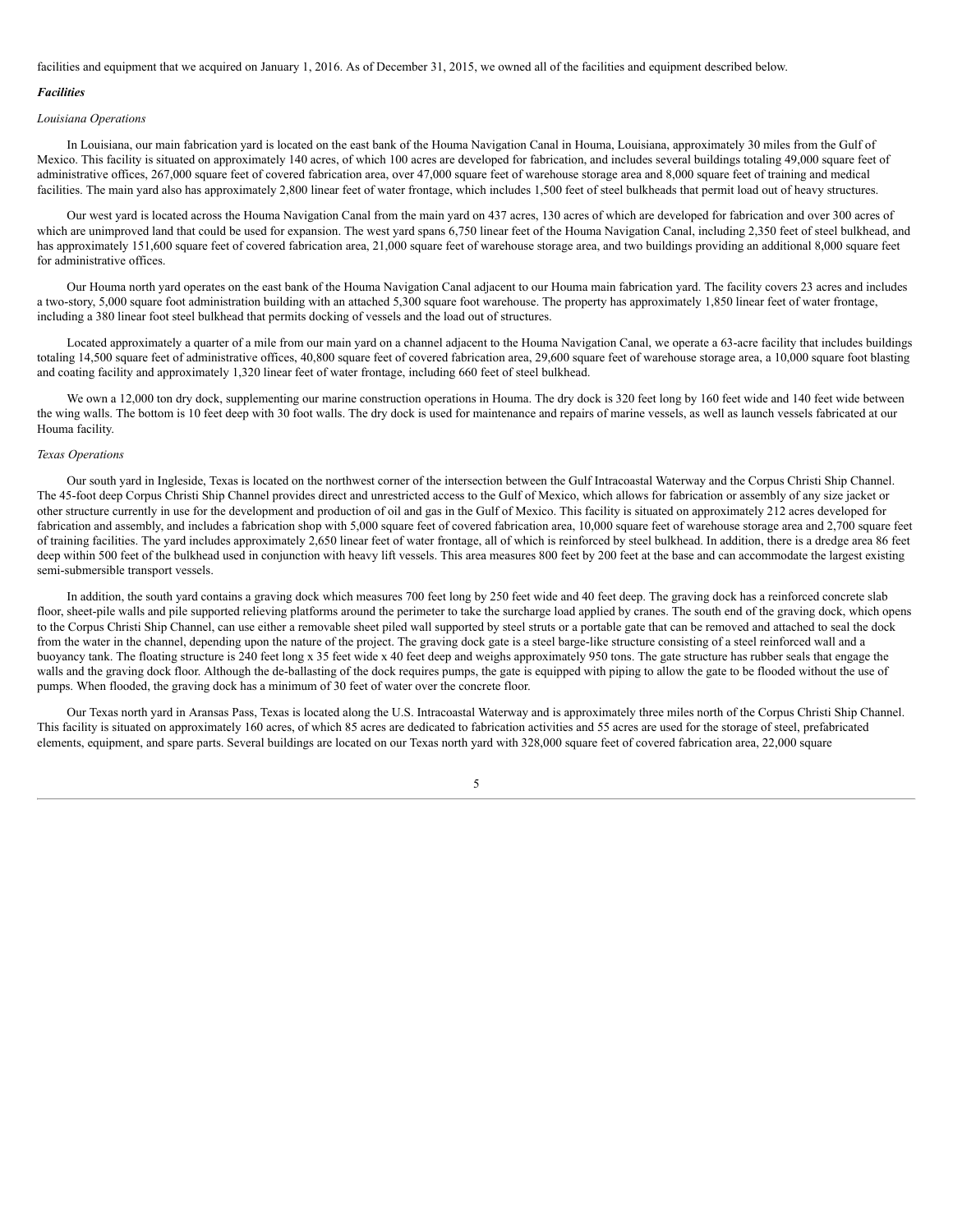feet of administrative office space, 61,750 square feet of warehouse storage area and 16,000 square feet of training and medical facilities. The yard also has approximately 3,000 linear feet of water frontage, including approximately 1,000 feet of steel bulkhead.

#### *Equipment*

Our Houma main yard houses our Bertsch Model 34 and Model 20 plate bending rolls, a computerized Vernon brace coping machine used for cutting steel in complex geometric sections, two grit blast systems, a hydraulic plate shear, a hydraulic press brake, and various other equipment needed to build offshore structures and fabricate steel components. Our Houma west yard has a Bertsch Model 38 plate bending roll, a computerized Vernon brace coping machine, and various other equipment used in our fabrication business. The brace coping machines can handle pipe up to 1,500 pounds per foot and 54-inch outer diameter, and 1,000 pounds per foot and 48-inch outer diameter, respectively. The brace coping machine in the Houma west yard provides additional efficiencies as it can cut 360 degrees without repositioning itself. We have a computerized numeric controlled plasma-arc cutting system that cuts and bevels steel up to one inch thick at a rate of two hundred inches per minute. The system can also etch into steel for piece markings and layout markings at a rate of 300 inches per minute. We own 16 crawler cranes, located in our Louisiana facilities, which range in tonnage capacity from 230 to 500 tons each. We may rent additional cranes on a monthly basis in times of very high activity levels. We have 12 rubber-tired, hydraulic modular transporters (KAMAG – Type 2406) located at our Houma, Louisiana facilities that allow fabricated deck sections that weigh as much as 2,400 tons to be transported around our facilities. The transporters allow easier load-out of smaller decks and provide more agility for the movement of deck sections. Each of these transporters have a 200 ton weight capacity, are easily relocated, and can be used in tandem. We own a deck barge which gives us the ability to move material and equipment to and from our facilities more conveniently and efficiently. We perform routine repairs and maintenance on all of this equipment.

Our plate bending rolls have the capability to roll and weld steel into approximately 50,000 tons of tubular pipe sections per year. We have a state of the art, fully enclosed, and environmentally friendly blast and coating facility that can operate twenty-four hours a day. The facility is automated and provides blasting and coating activities in support of our Houma fabrication projects. The design output of the facility also allows us to provide blast and paint services to the Gulf south shipbuilding industry. The use of this equipment provides Gulf Island a competitive advantage by reducing labor costs.

Gulf Island's panel line system, located in the Houma west yard, consists of six individual in-line fully automated systems utilized to cut, weld, and assemble panels to be used in marine vessel construction. The first station consists of an ESAB Avenger 3 Plasma cutting table for high speed cutting and beveling of steel plates and shapes. The second station incorporates an Ogden Model OSWS-5600 single sided welder complete with an electromagnetic plate holding system whereby two steel plates are automatically welded together in a single pass utilizing a multiple sub arc welding process. This process can be repeated up to four times with a result of a single panel having an overall dimension of 40 by 50 feet. An ESAB Avenger 3-13 plate marking and cutting machine is positioned at the third station which lays out the welded panels, marks the applicable locations for stiffeners installation, and cuts the plate to required configurations. The fourth station utilizes an Ogden Model SF-5600 stiffener fitting system to properly align and tack in place the plate stiffeners. The fifth station consists of an Ogden Model SW-5600-3 multiple stiffener welding system whereby three longitudinal plate stiffeners can be automatically welded (both sides) in a single operation performing continuous or intermittent welding of the stiffeners. There is also an automated conveyor system that operates along the panel line which transfers the panels from station to station. The sixth station is a vertical lifting system that elevates the fabricated panels to the required height for transportation to the field.

We own three spud barges for use in connection with our inshore construction activities. Each barge is equipped with a crane with a lifting capacity of 60 to 100 tons. In addition, we own a 26 foot long by 16 foot wide tug boat with two 300 horsepower engines, used in connection with our three spud barges, reducing costs on tug boat rentals. We also own 10 cranes, which range in tonnage capacity from 60 to 230 tons each.

We own 13 crawler cranes, which range in tonnage capacity from 230 to 1055 tons each and are located at our Texas facility. The pipe mill at our Texas facility is equipped with a Haeusler Quad Roll, and Bertsch Model 30, Model 34 and Model 36 plate bending roll machines for diameters ranging from 1 foot 6 inches to 10 feet, and one large diameter plate bending roll machine, the Haeusler Quad Roll, for diameters ranging from 3 feet to 23 feet. The two Romar CNC-controlled flame planers, each with four torch stations (two torches per station), are used to cut steel plate up to 12 feet wide and 65 feet long. Our Texas facility is equipped with a panel line system, a Pangborn shot blast machine, 20,000 square feet of climate controlled staging area and a 16 feet by 14 feet by 125 feet paint booth that can operate 24 hours a day. We own an additional six rubber-tired, hydraulic modular transporters (KMAG – Type 2406), located at our Texas facility that allow fabricated deck sections that weigh as much as 1,200 tons to be transported throughout the facility. These transporters allow easier load-out of small decks and provide more agility for the movement of deck sections than cranes. All of our transporters can easily be relocated to or from our Louisiana and Texas facilities and, when used in tandem, have a capacity of 3,600 tons.

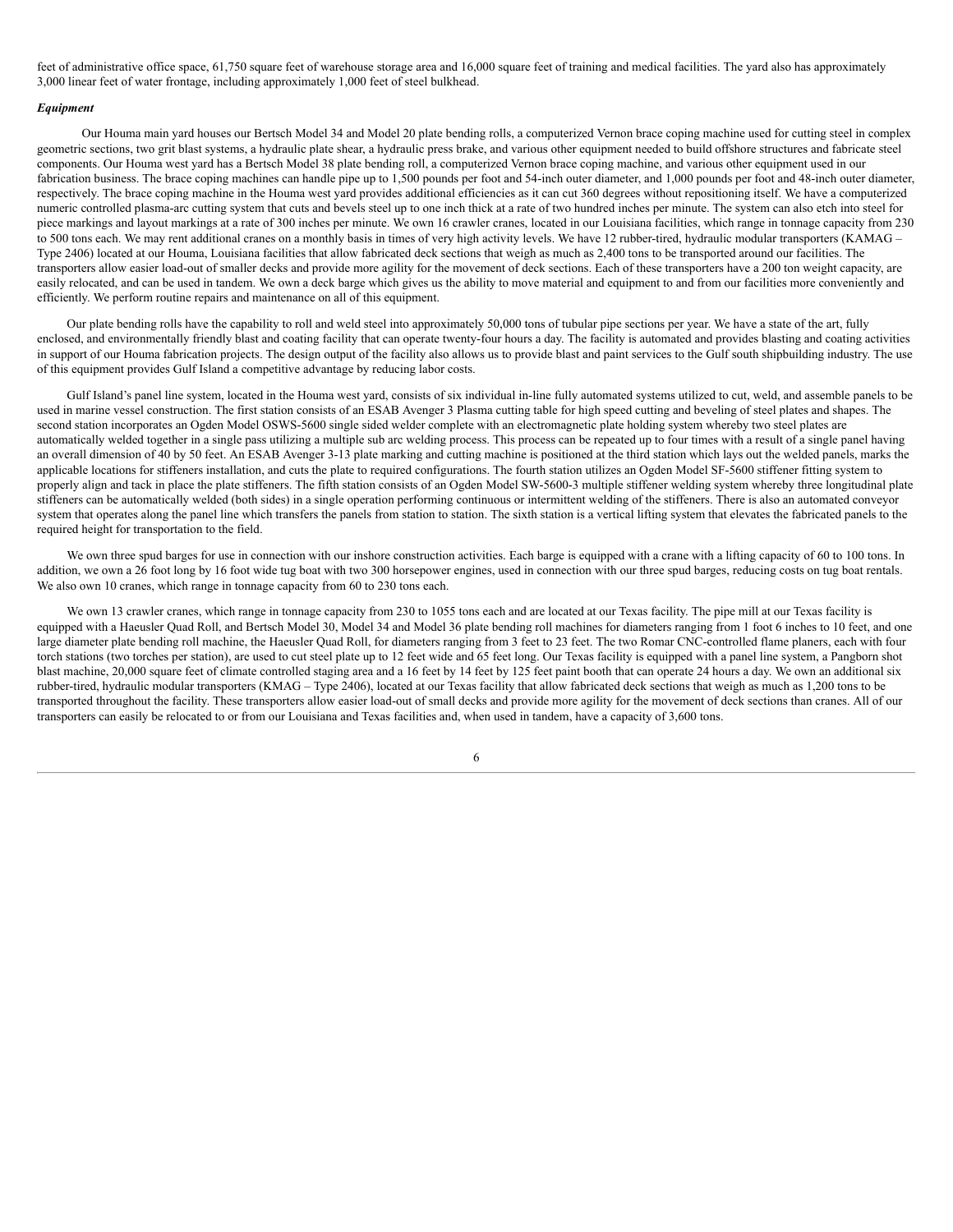#### **Materials and Supplies**

The principal materials and supplies we use in the fabrication business are standard steel shapes, steel plate, steel pipe, welding gases, fuel, oil, gasoline and paint, all of which are currently available from many sources. We do not depend upon any single supplier or source. Standard delivery from domestic steel mills is running about 5 to 6 weeks on as-rolled steels versus anywhere from 8 to 12 weeks for heat treated steels. Due to the inability of domestic mills to produce our customers' required steel grades, we are often forced to procure material from foreign steel mills. The delivery from these foreign mills, including transit time, is currently running approximately 16 to 20 weeks. To mitigate our risk of increasing cost of materials, we often negotiate escalation clauses in our contract terms to increase the contract price with a corresponding increase in cost of materials purchased during the life of the contract.

#### **Safety and Quality Assurance**

Management is committed to the safety and health of our employees. We believe that a strong safety culture is a critical element of our success. We continue to improve and maintain a stringent safety assurance program designed to mitigate the risk, and ultimately to eliminate accidents within our operations. Our Health, Safety, and Environment department develops guidelines to ensure the safety of our employees and to allow us to remain in compliance with all applicable federal and state mandated safety regulations. We are committed to maintaining a well trained workforce and providing timely instruction to our workforce to ensure our workers have the knowledge and skills to perform their work safely while maintaining the highest standards of quality possible. We provide continuous quality safety education and training to both employees and subcontractors to ensure our people are ready for the challenges inherent in all fabrication projects. Our employees and subcontractors begin their training on their first day of employment with a comprehensive orientation class that addresses Company policies and procedures and provides clear expectations for working safely. The Company maintains a zero tolerance approach to drugs and alcohol in the workplace. We support this policy through the use of a comprehensive drug and alcohol screening program that includes initial screenings for all employees and periodic random screenings throughout employment. Our employees are given opportunities to be a part of a dedicated safety committee which is comprised of peer-elected craft employees and members of management to assist in supporting their efforts to continuously improve our safety performance. This committee meets once a month to discuss safety issues and initiatives to prevent accidents within our organization.

We believe it is important to recognize and promote a positive and safe work culture. To this end, we hold a quarterly Safety Recognition Award Program. Our management team emphasizes open lines of communication and conducts quarterly employee meetings throughout our various facilities in order to keep our workforce updated on safety concerns. We also use this time to conduct demonstrations in safety education and quality improvement. Since 2012, a safety component has been included in our annual incentive program guidelines for our executive officers and other key employees to recognize the importance that we and our customers place on safety.

We fabricate to the standards and regulations of the American Petroleum Institute, the American Welding Society, the American Society of Mechanical Engineers, the American Bureau of Shipping, the United States Coast Guard, the United States Navy, and customer specifications. We use welding and fabrication procedures in accordance with the latest technology and industry requirements. We have in place training programs for technical fitting and welding instruction in order to upgrade our skilled labor workforce and maintain high standards of quality. In addition, we maintain on-site facilities for the non-destructive testing of all welds, a process performed by an independent contractor.

Our quality management systems are certified as ISO 9001-2008 programs. ISO 9001-2008 is an internationally recognized verification system for quality management overseen by the International Standard Organization based in Geneva, Switzerland. The certification is based on a review of our programs and procedures designed to maintain and enhance quality production and is subject to semi-annual review and full recertification every three years.

#### **Customers and Contracting**

Our principal customers include large independent oil and gas companies and their contractors, and marine service companies, offshore support companies, offshore and inland barge and support vessel operators, offshore construction contractors, diving companies, the U.S. Army, the U.S. Army Corps of Engineers, the U.S. Coast Guard, the U.S. Navy and the state and local governmental agencies and their contractors. Our international sales fluctuate from year to year depending on whether and to what extent our customers require installation of fabricated structures outside of the United States. Sales of fabricated structures installed outside the United States comprised between 3% and 16% of revenue during each of the last five years, and accounted for 6%, 10%, and 6% of revenue for the years ended December 31, 2015, 2014 and 2013, respectively.

A large portion of our revenue has historically been generated by only a few customers, although not necessarily the same customers from year to year. Our largest customers (those which individually accounted for 10% or more of revenue in a given year) accounted for 30% of revenue in 2015 (18% for Customer A and 12% for Customer B), 51% of revenue in 2014 (32% for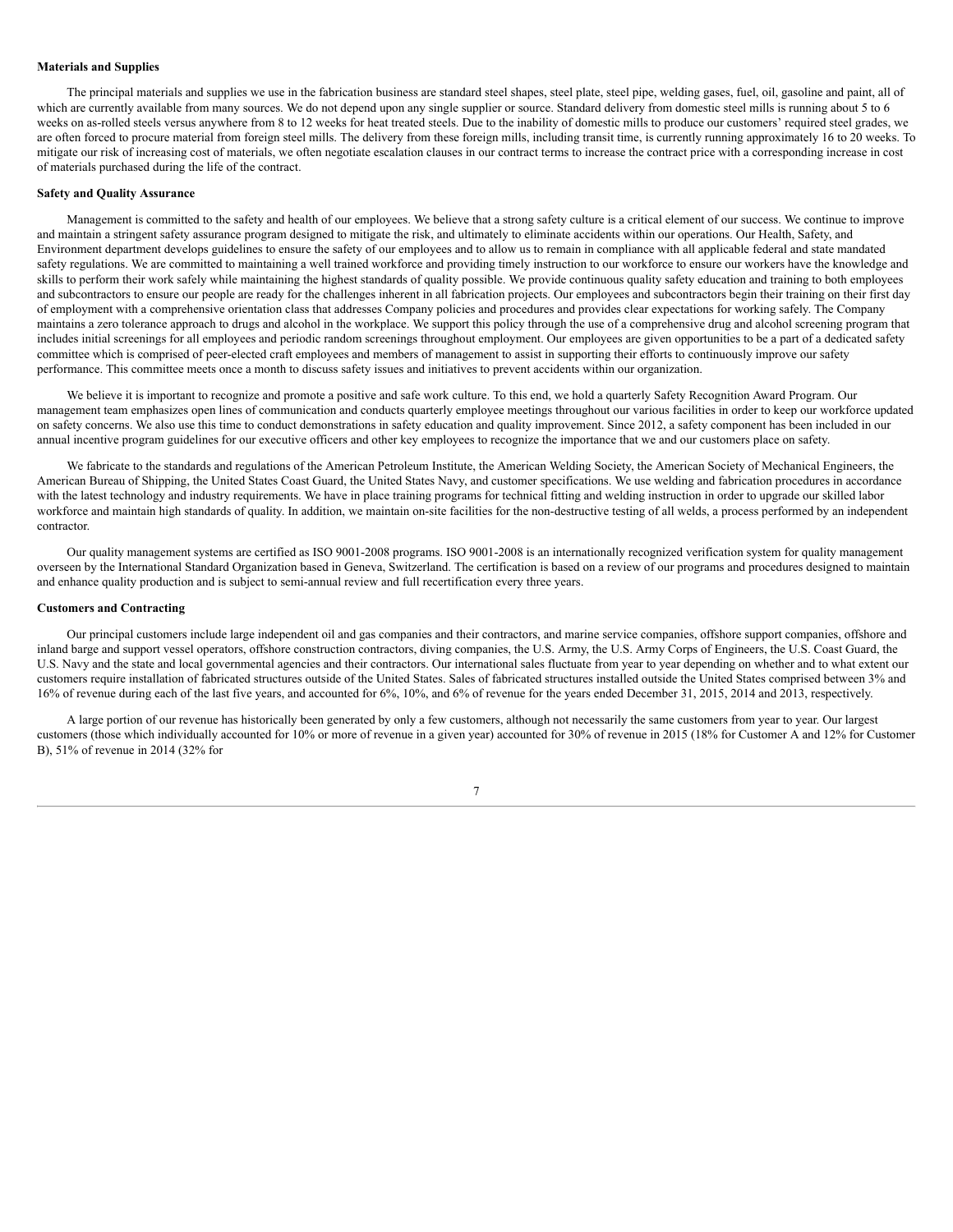Customer A and 19% for Customer C), and 60% of revenue in 2013 (36% for Customer D, and 24% for Customer E). Substantially all of the revenue represented by our largest customers (those which individually accounted for 10% or more of revenue in a given year) in the last three years relates to work performed on large deepwater projects.

At December 31, 2015, 76.1% of our backlog, consisted of work for five customers as follows:

- (i) tendon support buoys for a deepwater Gulf of Mexico project;
- (ii) two large multi-purpose service vessels;

(iii)two large petroleum vessels;

- (iv)one jacket and piles related to an overseas project; and
- (v) offshore support and construction services related to a deepwater Gulf of Mexico project.

While customers may consider other factors, including the availability, capability, reputation and safety record of a contractor, we believe price and the ability to meet a customer's delivery schedule are the principal factors weighed by customers in awarding contracts. Our contracts generally vary in length from one month to 24 months depending on the size and complexity of the project. Generally, our contracts and projects are subject to termination or reduction in scope at any time prior to completion, at the option of the customer. Upon termination or reduction in scope, however, the customer is generally required to pay us for work performed and materials purchased through the date of termination.

Generally our projects are subject to the same bid procedures and are accounted for using the percentage-of-completion accounting method. Projects are generally awarded on a fixed-price, unit rate, alliance/partnering or cost-plus basis. Under fixed-price contracts, we receive the price fixed in the contract, subject to adjustment only for change-orders approved by the customer. As a result, we retain all cost savings but are also responsible for all cost overruns. Under a unit rate contract, material items or labor tasks are assigned unit rates of measure. The unit rates of measure will generally be an amount of dollars per ton, per foot, per square foot or per item installed. A typical unit rate contract may contain hundreds to thousands of unit rates of measure. Profit margins are built in to the unit rates and, similar to a fixed price contract, we retain all cost savings but are also responsible for all cost overruns. Under typical alliance/partnering arrangements, the parties agree in advance to a target price that includes specified levels of labor and material costs and profit margins. If the project is completed at less cost than that targeted in the contract, the contract price is reduced by a portion of the savings. If the cost of completion is greater than that targeted in the contract, the contract price is increased, but generally to the target price plus the actual incremental cost of materials and direct labor costs. Accordingly, under alliance/partnering arrangements, we have some protection from cost overruns but also share a portion of any cost savings with the customer. Under cost-plus arrangements, pursuant to which we receive a specified fee in excess of our direct labor and material costs, we are protected against cost overruns but do not benefit directly from cost savings. Because we generally price materials as pass-through items on our contracts, the cost of our labor force is the primary factor affecting our operating costs. Consequently, it is essential that we control the cost and productivity of the direct labor hours worked on our projects.

#### **Seasonality**

Our operations have historically been subject to seasonal variations in weather conditions and daylight hours. Since most of our construction activities take place outdoors, the number of direct labor hours worked generally declines during the winter months due to an increase in rain, cold temperatures, and a decrease in daylight hours. In addition, our oil and gas customers often schedule the completion of their projects during the summer months in order to take advantage of the milder weather during such months for the installation of their platforms. In recent years, seasonality has had less of an impact on productivity, mainly due to our ongoing investment in machinery and equipment and covered fabrication areas.

#### **Competition**

The offshore platform fabrication industry is highly competitive and influenced by events largely outside of the control of offshore platform fabrication companies. Platform fabrication companies compete intensely for available projects, which are generally awarded on a competitive bid basis with customers usually requesting bids on projects one to three months prior to commencement. Although we believe price and the contractor's ability to meet a customer's delivery schedule are the principal factors in determining which fabricator is awarded a project, customers also consider, among other things, the availability of technically capable personnel and facility space, a fabricator's efficiency, condition of equipment, reputation, safety record and customer relations.

We currently have one domestic competitor, Kiewit Offshore Services, for the fabrication of deepwater projects such as large topsides and tendons. However, an increasing number of foreign shipyards, many of which have lower fixed costs than their United States competitors, also compete for larger deepwater projects destined for both the Gulf of Mexico and international waters. We compete with numerous domestic fabricators, including State Services Co., Inc. and Kiewit Offshore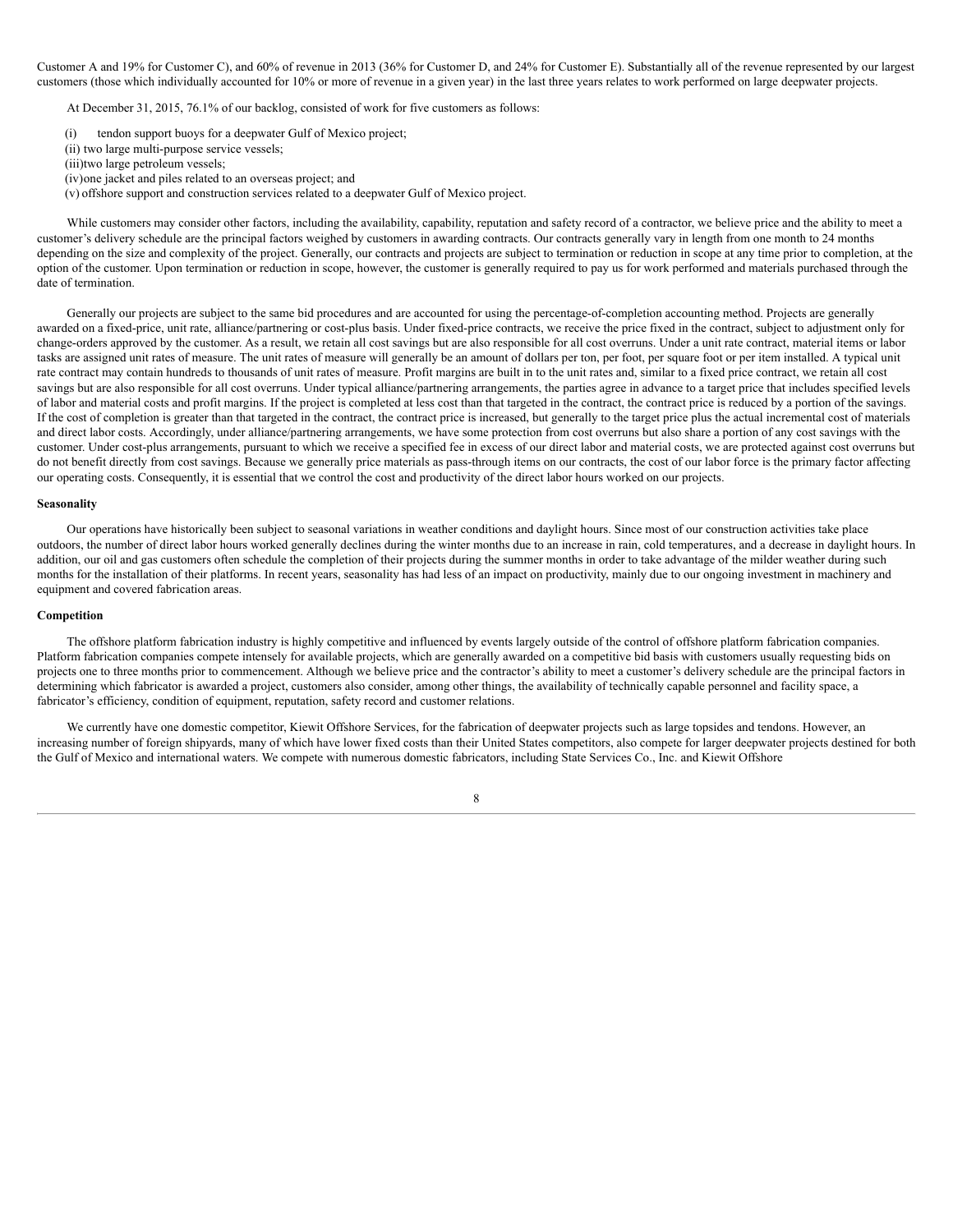Services, for platform jackets for intermediate water depths from 150 feet to 300 feet. Numerous domestic and foreign shipyards compete for marine projects.

We believe that our competitive pricing, expertise in fabricating offshore structures and the certification of our facilities as ISO 9001-2008 fabricators will enable us to continue to compete effectively for projects destined for Gulf of Mexico and international waters. We recognize, however, that foreign governments often use subsidies and incentives to create local jobs where oil and gas production is being developed. In addition, as a result of recent technological innovations, decreased transportation costs incurred by our customers when exporting structures from foreign locations to the Gulf of Mexico may hinder our ability to successfully bid for projects in the Gulf of Mexico against foreign competitors. Because of subsidies, import duties and fees, taxes on foreign operators, lower wage rates in foreign countries, fluctuations in the value of the U.S. dollar, the possible imposition of tariffs on raw materials imported into the United States, and other factors, we may not be able to remain competitive with foreign contractors for large deepwater projects.

#### **Government and Environmental Regulation**

Many aspects of our operations and properties are materially affected by federal, state and local regulations, as well as certain international conventions and private industry organizations. The exploration and development of oil and gas properties located on the outer continental shelf of the United States is regulated primarily by the Bureau of Ocean Energy, Management and Enforcement ("BOEM") of the Department of Interior ("DOI"). The Secretary of the Interior, through the BOEM, is responsible for the administration of federal regulations under the Outer Continental Shelf Lands Act requiring the construction of offshore platforms located on the outer continental shelf to meet stringent engineering and construction specifications. Violations of these regulations and related laws can result in substantial civil and criminal penalties as well as injunctions curtailing operations. We believe that our operations are in compliance with these and all other regulations affecting the fabrication of platforms for delivery to the outer continental shelf of the United States. In addition, we depend on the demand for our services from the oil and gas industry and, therefore, can be affected by changes in taxes, price controls and other laws and regulations relating to the oil and gas industry. Offshore construction and drilling in certain areas has also been opposed by environmental groups and, in certain areas, has been restricted. To the extent laws are enacted or other governmental actions are taken that prohibit or restrict offshore construction and drilling or impose environmental protection requirements that result in increased costs to the oil and gas industry in general and the offshore construction industry in particular, our business and prospects could be adversely affected. We cannot determine to what extent future operations and earnings may be affected by new legislation, new regulations or changes in existing regulations.

The Houma Navigation Canal provides the only means of access from our Houma facilities to open waters. With respect to our Texas facilities, the U.S. Intracoastal Waterway provides access between our North and South Texas yards. From our South yard, the Corpus Christi Ship Channel provides access to the Gulf of Mexico. These waterways are considered to be navigable waterways of the United States and, as such, are protected by federal law from unauthorized obstructions that would hinder waterborne traffic. Federal law also authorizes maintenance of these waterways by the U.S. Army Corps of Engineers. These waterways are dredged from time to time to maintain water depth and, while federal funding for dredging has historically been provided, there is no assurance that Congressional appropriations sufficient for adequate dredging and other maintenance of these waterways will be continued indefinitely. If sufficient funding were not appropriated for that purpose, some or all of these waterways could become impassable by barges or other vessels required to transport many of our projects and could have a material adverse effect on our operations and financial position.

Our operations and properties are subject to a wide variety of increasingly complex and stringent foreign, federal, state and local environmental laws and regulations, including those governing discharges into the air and water, the handling and disposal of solid and hazardous wastes, the remediation of soil and groundwater contaminated by hazardous substances and the health and safety of employees. These laws may provide for "strict liability" for damages to natural resources and threats to public health and safety, rendering a party liable for the environmental damage without regard to negligence or fault on the part of such party. Sanctions for noncompliance may include revocation of permits, corrective action orders, administrative or civil penalties and criminal prosecution. Certain environmental laws provide for strict, joint and several liability for remediation of spills and other releases of hazardous substances, as well as damage to natural resources. In addition, we may be subject to claims alleging personal injury or property damage as a result of alleged exposure to hazardous substances. Such laws and regulations may also expose us to liability for the conduct of or conditions caused by others, or for acts that were in compliance with all applicable laws at the time we performed them.

The Comprehensive Environmental Response, Compensation, and Liability Act of 1980, as amended and similar laws provide for responses to and liability for releases of hazardous substances into the environment. Additionally, the Clean Air Act, the Clean Water Act, the Resource Conservation and Recovery Act, the Safe Drinking Water Act, the Emergency Planning and Community Right to Know Act, each as amended, and similar foreign, state or local counterparts to these federal laws, regulate air emissions, water discharges, hazardous substances and wastes, and require public disclosure related to the use of various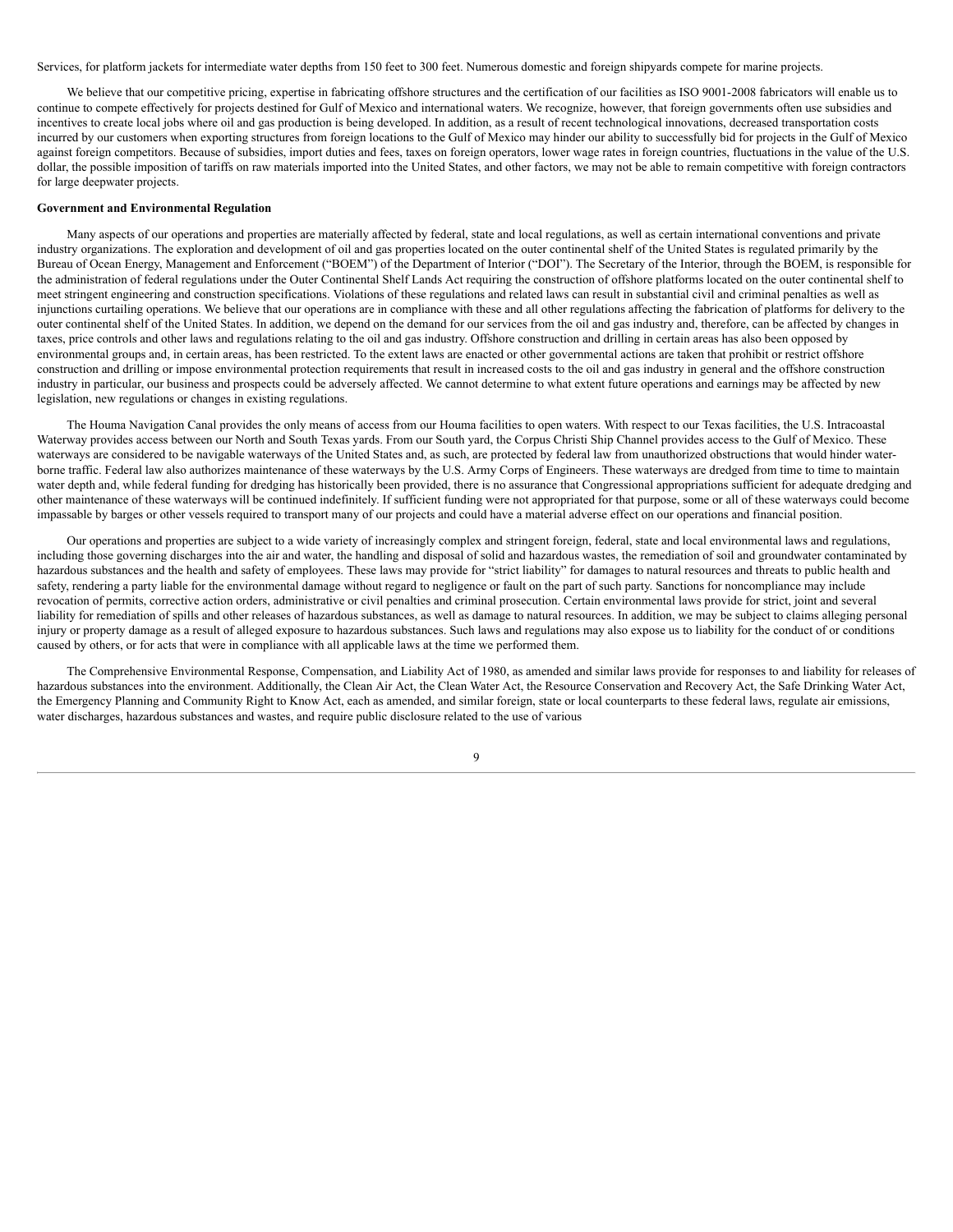hazardous substances. Compliance with such environmental laws and regulations may require the acquisition of permits or other authorizations for certain activities and compliance with various standards or procedural requirements. We believe that our facilities are in substantial compliance with current regulatory standards.

Our operations are also governed by laws and regulations relating to workplace safety and worker health, primarily the Occupational Safety and Health Act and regulations promulgated thereunder. In addition, various other governmental and quasi-governmental agencies require us to obtain certain permits, licenses and certificates with respect to our operations. The kinds of permits, licenses and certificates required by our operations depend upon a number of factors. We believe that we have all material permits, licenses and certificates necessary for the conduct of our existing business.

Our compliance with these laws and regulations has entailed certain additional expenses and changes in operating procedures; however, we believe that compliance efforts will not have a material adverse effect on our business or financial condition. Future events, such as changes in existing laws and regulations or their interpretation, more vigorous enforcement policies of regulatory agencies, or stricter or different interpretations of existing laws and regulations, may require additional expenditures by us, which expenditures may be material.

Our employees may engage in certain activities, including interconnect piping and other service activities conducted on offshore platforms, activities performed on the spud barges owned or chartered by us, marine vessel fabrication and repair activities performed at our facilities, and operating vessels owned by us, that are covered in either the provisions of the Jones Act or U.S. Longshoreman and Harbor Workers Act ("USL&H"). These laws operate to make the liability limits established under state workers' compensation laws inapplicable to these employees and, instead, permit them or their representatives to pursue actions against us for damages or job related injuries, with generally no limitations on our potential liability. Our ownership and operation of vessels and our fabrication and repair of customer vessels can give rise to large and varied liability risks, such as risks of collisions with other vessels or structures, sinkings, fires and other marine casualties, which can result in significant claims for damages against us for, among other things, personal injury, death, property damage, pollution and loss of business.

In addition, our operations are subject to extensive government regulation by the United States Coast Guard, as well as various private industry organizations such as the American Petroleum Institute, American Society of Mechanical Engineers, American Welding Society and the American Bureau of Shipping.

#### **Insurance**

We maintain insurance against property damage caused by fire, flood, explosion and similar catastrophic events that may result in physical damage or destruction to our facilities. All policies are subject to deductibles and other coverage limitations. We also maintain a builder's risk policy for construction projects, general liability insurance and maritime employer's liability insurance, which are also subject to deductibles and coverage limitations. The Company is self-insured for workers' compensation and USL&H claims except for losses in excess of a per occurrence threshold amount. Although management believes that our insurance is adequate, there can be no assurance that we will be able to maintain adequate insurance at rates which management considers commercially reasonable, nor can there be any assurance that such coverage will be adequate to cover all claims that may arise.

#### **Employees**

Our workforce varies based on the level of ongoing fabrication activity at any particular time. As of December 31, 2015 and 2014, we had approximately 1,255 and 1,700 employees, respectively. Additionally, we will use contract labor when required to meet customer demand. The number of contract laborers we used decreased to 71 in 2015 as compared to 247 in 2014. In connection with our acquisition of LEEVAC, on January 1, 2016, we increased our employee count by 380 employees. None of our employees are employed pursuant to a collective bargaining agreement, and we believe our relationship with our employees is good.

Our ability to remain productive and profitable depends substantially on our ability to attract and retain skilled construction workers, primarily welders, fitters and equipment operators. In addition, our ability to expand our operations depends not only upon customer demand but also on our ability to increase our labor force. The demand for such workers is high and the supply can be limited, especially during periods of high activity in the oil and gas industry. While we believe our relationship with our skilled labor force is good, a significant increase in the wages paid by a wide range of other employers seeking similar skill sets could result in a reduction in our skilled labor force, increases in the wage rates we pay, increase in our use of contract labor, or all of these. Additionally, reductions made, from time to time, in our labor force may make it more difficult for us to increase our labor force to desirable levels during periods of increased customer demand for our services. If any of these occurred in the near-term, the profits expected from work in progress could be reduced or eliminated and to the extent such wage increases could not be passed on to our customers, our production capacity and growth potential could be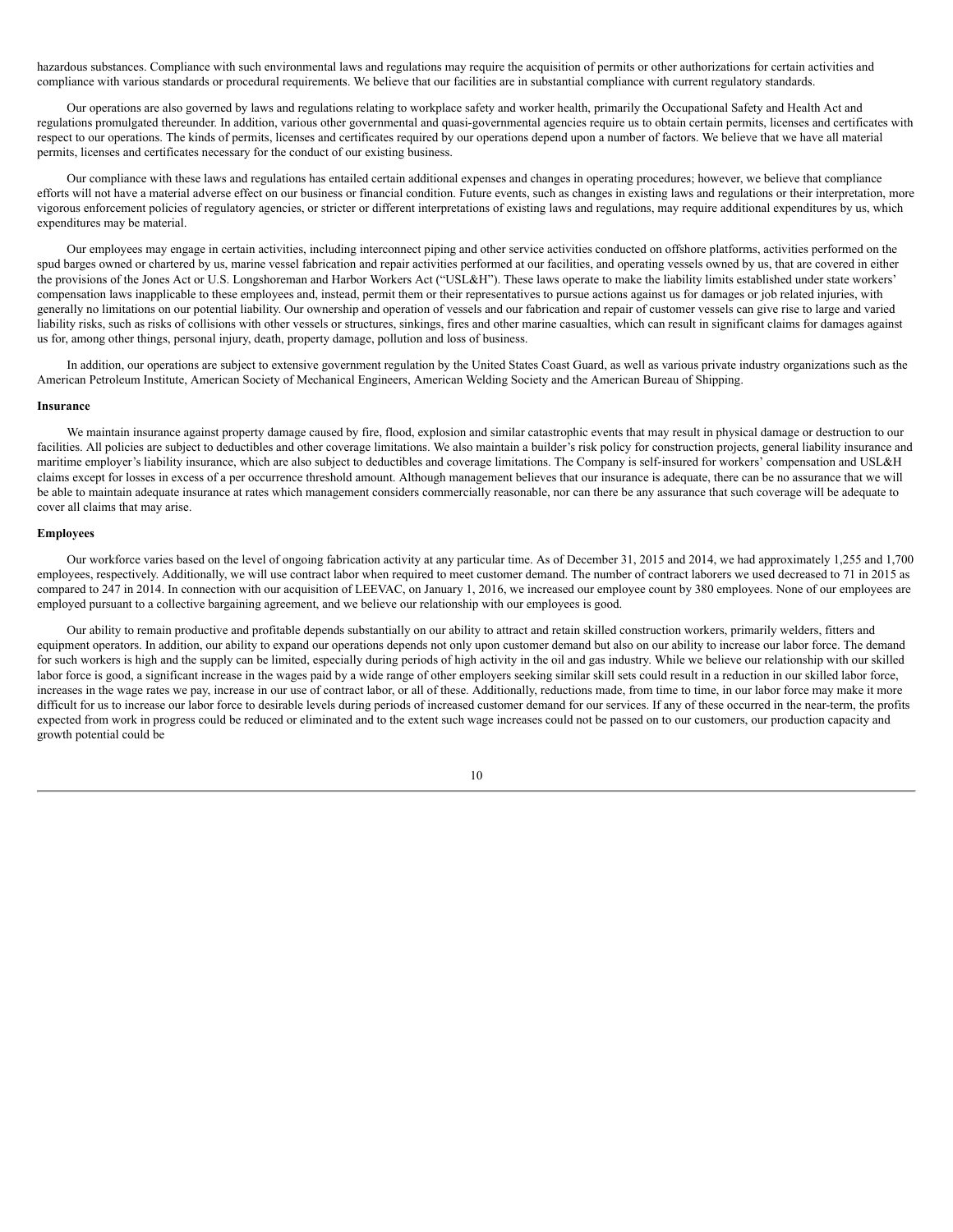diminished. In an effort to maintain our current workforce and attract new employees in periods of high activity, we have enhanced several incentive programs and expanded our training facility.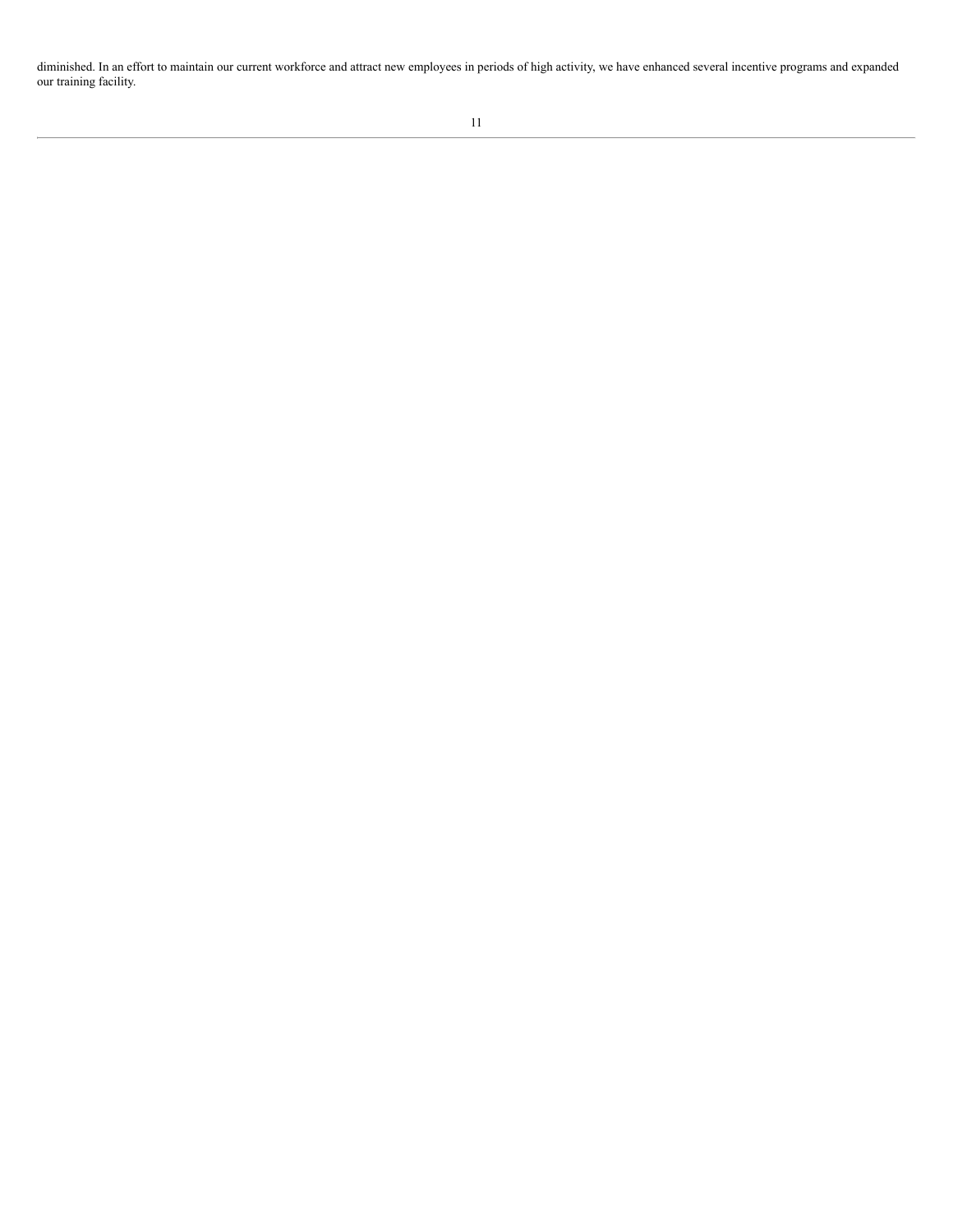#### **Item 1A. Risk Factors**

#### **Cautionary Statement**

Our business is subject to significant risks. We caution readers that the following important factors could affect our actual consolidated results and could cause our actual consolidated results in the future to differ materially from the goals and expectations expressed in the forward-looking statements contained in this report and in any other forward-looking statements made by us or on our behalf.

#### **We are subject to the cyclical nature of the oil and gas industry.**

Our business depends significantly on the level of capital expenditures by oil and gas and marine companies in the Gulf of Mexico and along the Gulf Coast. This level of activity has traditionally been volatile, primarily as a result of fluctuations in oil and gas prices. Projects for which we are engaged may be deferred or delayed by our customers based, in part, on the price of oil and gas. The levels of our customers' capital expenditures are influenced by, among other things:

- oil and gas prices and industry perceptions of future prices;
- the cost of exploring for, producing and delivering oil and gas;
- the ability of oil and gas companies to generate capital;
- the sale and expiration dates of offshore leases in the United States and overseas;
- the discovery rate of new oil and gas reserves in offshore areas;
- local, federal and international political and economic conditions;
- technological advances; and
- uncertainty regarding the United States energy policy, particularly any revision, reinterpretation or creation of environmental and tax laws and regulations that would negatively impact the industry.

The decline in global oil and gas prices during 2014 and 2015 has adversely impacted the demand for our products and services, our financial condition and our results of operations. In particular, we have experienced an adverse impact on the level of activity for deepwater projects. While we are unable to predict future oil and gas prices or the level of oil and gas industry activity in the Gulf of Mexico region and internationally, we do not expect an increase in the level of activity in the oil and gas industry absent an increase in global oil and gas prices. Continued or further declines in global oil and gas prices and/or a low level of activity in the oil and gas industry by our customers generally will continue to adversely affect the demand for our products and services, our financial condition and results of operations.

#### Our backlog is subject to change as a result of changes to management's estimates, suspension or termination of projects currently in our backlog or our failure to secure additional projects. Our revenue, net income and cash flow could be adversely affected as a result of changes to our backlog.

Our backlog is based on management's estimate of the direct labor hours required to complete, and the remaining revenue to be recognized with respect to, those projects as to which a customer has authorized us to begin work or purchase materials or services pursuant to written contracts, letters of intent or other forms of authorization. However, management's estimates are often based on preliminary engineering and design specifications by the customer. As engineering and design plans are finalized or changes to existing plans are made, management's estimate of the direct labor hours required to complete and price at completion is likely to change.

All projects currently included in our backlog generally are subject to suspension, termination, or a reduction in scope at the option of the customer, although the customer is generally required to pay us for work performed and materials purchased through the date of termination. In addition, customers have the ability to delay the execution of projects. Depending on the size of the project, the termination, postponement, or change in scope of any project could significantly reduce backlog, and could have a material adverse effect on revenue, net income and cash flow. Accordingly, our backlog as of any particular date is an uncertain indicator of future earnings.

Deepwater projects have historically represented a significant part of our backlog. As of December 31, 2015, we had a revenue backlog of \$232.4 million and a labor backlog of approximately 1.9 million man-hours. With respect to backlog at December 31, 2015, \$47.1 million, or approximately 20.3%, represents projects destined for deepwater locations. Since the scope of work and contract prices on most deepwater projects typically represent a substantial portion of overall backlog, a suspension, termination, or change in scope of any of these projects is likely to have a more significant adverse impact on revenue, net income and cash flow as compared to other projects. For example, in 2013, we recognized estimated contract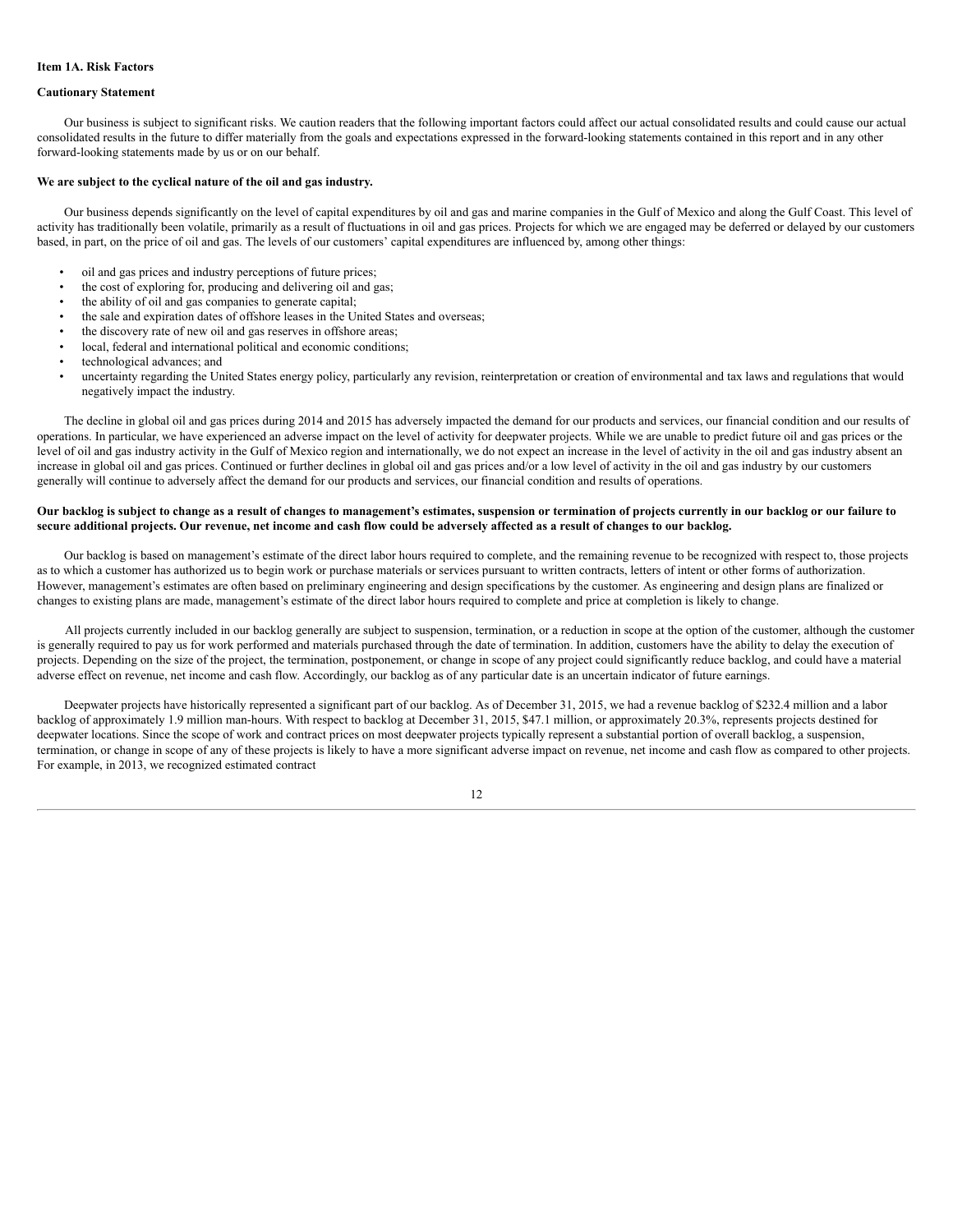losses of \$29.6 million on a large deepwater project as a result of our inability to recover certain costs and the de-scoping of the project, whereby remaining completion and integration work was performed by a different integration contractor.

### Our acquisition of LEEVAC may not fully integrate with our operations as quickly as we anticipated, and therefore, not yield the anticipated benefits of this **acquisition.**

On January 1, 2016, LEEVAC Shipyards, L.L.C. and its related affiliates sold substantially all of their assets, including leasehold interests in marine fabrication facilities in Jennings, Louisiana and Lake Charles, Louisiana, and substantially all of their machinery and equipment, to one of our subsidiaries. See further discussion of our acquisition of the LEEVAC assets in Item 1. - "Business and Properties - LEEVAC Acquisition."

Our acquisition of the LEEVAC assets may expose us to the following risks, any of which, could adversely affect our financial condition, results of operation, cash flows and the trading price of our common stock:

- We may not be able to secure additional projects or work for the new assets acquired due to downturns in our markets.
- We may be unsuccessful in managing current projects acquired, which could result in future potential losses.
- Cash flows and profits derived from the acquired assets may not be accretive to our consolidated operations.
- We may be unable to efficiently integrate personnel and systems within our operations resulting in increased costs.
- Acquired assets and leases could subject us to liabilities with limited or no recourse that could potentially include, but are not limited to, environmental contamination and claims by customers and/or vendors.

#### **Competitive pricing common in the fabrication industry may not provide sufficient protection from cost overruns.**

As is common in the offshore platform fabrication industry, a substantial number of our projects are performed on a fixed-price or unit-rate basis, although some projects are performed on an alliance/partnering or cost-plus basis. Under fixed-price or unit-rate contracts, we receive the price fixed in the contract, subject to adjustment only for change-orders placed by the customer. Under a unit rate contract, material items or labor tasks are assigned unit rates of measure. The unit rates of measure will generally be an amount of dollars per ton, per foot, per square foot or per item installed. A typical unit rate contract can contain hundreds to thousands of unit rates of measure. Profit margins are built into the unit rates and, similar to a fixed price contract, we retain all cost savings but are also responsible for all cost overruns. Under typical alliance/partnering arrangements, the parties agree in advance to a target price that includes specified levels of labor, material costs and profit margins. If the project is completed at less cost than that targeted in the contract, the contract price is reduced by a portion of the savings. If the cost of completion is greater than target costs, the contract price is increased, but generally to the target price plus the actual incremental cost of materials and direct labor. Accordingly, under alliance/partnering arrangements, we have some protection against cost overruns but must share a portion of any cost savings with the customer. Under cost-plus arrangements, we receive a specified fee in excess of our direct labor and material cost and thus are protected against cost overruns, but do not benefit directly from cost savings.

The revenue, costs and gross profit realized on a contract will often vary from the estimated amounts on which such contracts were originally based due to, among other things:

- changes in the availability and cost of labor and material;
- variations in productivity from the original estimates;
- our inability to recover compensation for additional work we perform or expenses we incur from our customers;
- changes in estimates or bidding;
- our payment of liquidated damages upon a failure to meet scheduled delivery requirements; and
- termination or de-scoping of projects by our customers.

These variations and the risks inherent in our industry may result in revenue and gross profits different from those originally estimated and reduce profitability or create losses on projects. Depending on the size of a project, variations from estimated contract performance can have a significant impact on our operating results for any particular fiscal quarter or year. In addition, substantially all of our customer contracts require us to continue work in accordance with the contractually agreed schedule (and thus, continue to incur expenses for labor and materials) notwithstanding the occurrence of a disagreement with customers over increased pricing and/or unresolved change orders.

For example, during the third and fourth quarters of 2015, we recorded contract losses of \$24.5 million related to a decrease in the contract price due to final weight remeasurements and our inability to recover certain costs on disputed change orders related to a large deepwater project which was recently delivered. We are currently in negotiations with this customer

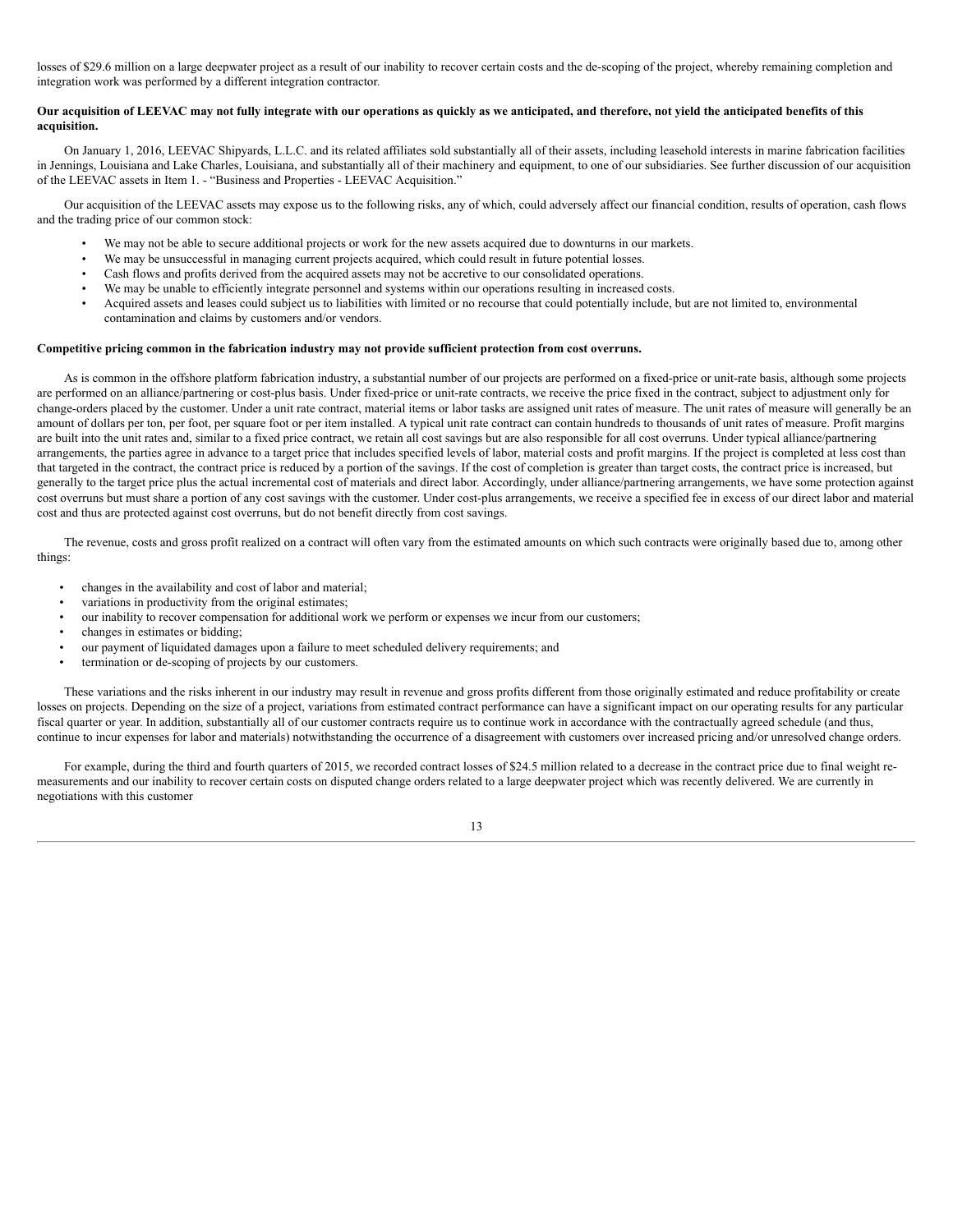concerning disputed change orders and no amounts with respect to these disputed change orders are included in contract revenues at December 31, 2015. Our intention is to resolve the disputed cost amounts and finalize the change orders with the customer as quickly as possible; however, we can give no assurance that these negotiations will conclude in the near term or that we will recover any of the contract losses from our customer. Additionally, in 2015, we accrued contract losses of approximately \$9.4 million resulting from increases in our projected unit labor rates of our fabrication facilities. Our increases in unit labor rates were driven by our inability to absorb fixed costs due to decreases in expected oil and gas fabrication activity. In 2014, we recognized contract losses of \$6.6 million that were primarily related to two tank barge projects for a marine transportation company, platform supply vessels for an offshore marine company and a production platform jacket for a deepwater customer. We recognized contract losses of \$29.6 million as of December 31, 2013 on one of our large deepwater projects, mainly due to our inability to recover certain costs and the de-scoping of one of our major deepwater contracts.

#### **We might be unable to employ a sufficient number of skilled workers.**

Our ability to remain productive and profitable depends substantially on our ability to attract and retain skilled construction workers, primarily welders, fitters and equipment operators. In addition, our ability to expand our operations depends not only upon customer demand but also on our ability to integrate the former employees of LEEVAC into our operations and, when necessary, increase our labor force. The demand for workers is high and the supply is extremely limited, especially during periods of high activity in the oil and gas industry. While we believe our relationship with our skilled labor force is good, a significant increase in the wages paid by a wide range of other employers seeking similar skill sets could result in a reduction in our skilled labor force, increases in the wage rates we pay, increase in our use of contract labor, or all of these. Additionally, reductions made, from time to time, in our labor force may make it more difficult for us to increase our labor force to desirable levels during periods of increased customer demand for our services. If any of these occurred in the near-term, the profits expected from work in progress could be reduced or eliminated and to the extent such wage increases could not be passed on to our customers, our production capacity could be diminished and growth potential could be impaired.

#### The dangers inherent in our operations and the limits on our insurance coverage could expose us to potentially significant liability costs and materially interfere with **the performance of our operations.**

The fabrication of large steel structures involves operating hazards that can cause personal injury or loss of life, severe damage to and destruction of property and equipment and suspension of operations. The failure of such structures during and after installation can result in similar injuries and damages. In addition, our employees may engage in certain activities, including interconnect piping and other service activities conducted on offshore platforms, activities performed on the spud barges owned or chartered by us, marine vessel fabrication and repair activities performed at our facilities and operating vessels owned by us, that are covered in either the provisions of the Jones Act or USL&H. These laws operate to make the liability limits established under state workers' compensation laws inapplicable to these employees and, instead, permit them or their representatives to pursue actions against us for damages or job related injuries, with generally no limitations on our potential liability.

Our ownership and operation of vessels can give rise to large and varied liability risks, such as risks of collisions with other vessels or structures, sinkings, fires and other marine casualties, which can result in significant claims for damages against both us and third parties. Litigation arising from any such occurrences may result in our being named as a defendant in lawsuits asserting large claims. In addition, due to the proximity to the Gulf of Mexico, our facilities are subject to the possibility of physical damage caused by hurricanes or flooding.

Although we believe that our insurance coverage is adequate, there can be no assurance that we will be able to maintain adequate insurance in the future at rates we consider reasonable or that our insurance coverage will be adequate to cover future claims that may arise. Claims for which we are not fully insured may adversely affect our working capital and profitability. In addition, changes in the insurance industry have generally led to higher insurance costs and decreased availability of coverage. The availability of insurance that covers risks we and our competitors typically insure against may decrease, and the insurance that we are able to obtain may have higher deductibles, higher premiums and more restrictive policy terms.

#### **Our industry is highly competitive.**

The offshore and marine fabrication industries are highly competitive and influenced by events largely outside of our control. Contracts for our services are generally awarded on a competitive bid basis, and our customers consider many factors when awarding a job. These factors include price, the contractor's ability to meet the customer's delivery schedule, the availability and capability of equipment, and the reputation, experience, and safety record of the contractor. Although we believe that our reputation for safety and quality service is good, we cannot guarantee that we will be able to maintain our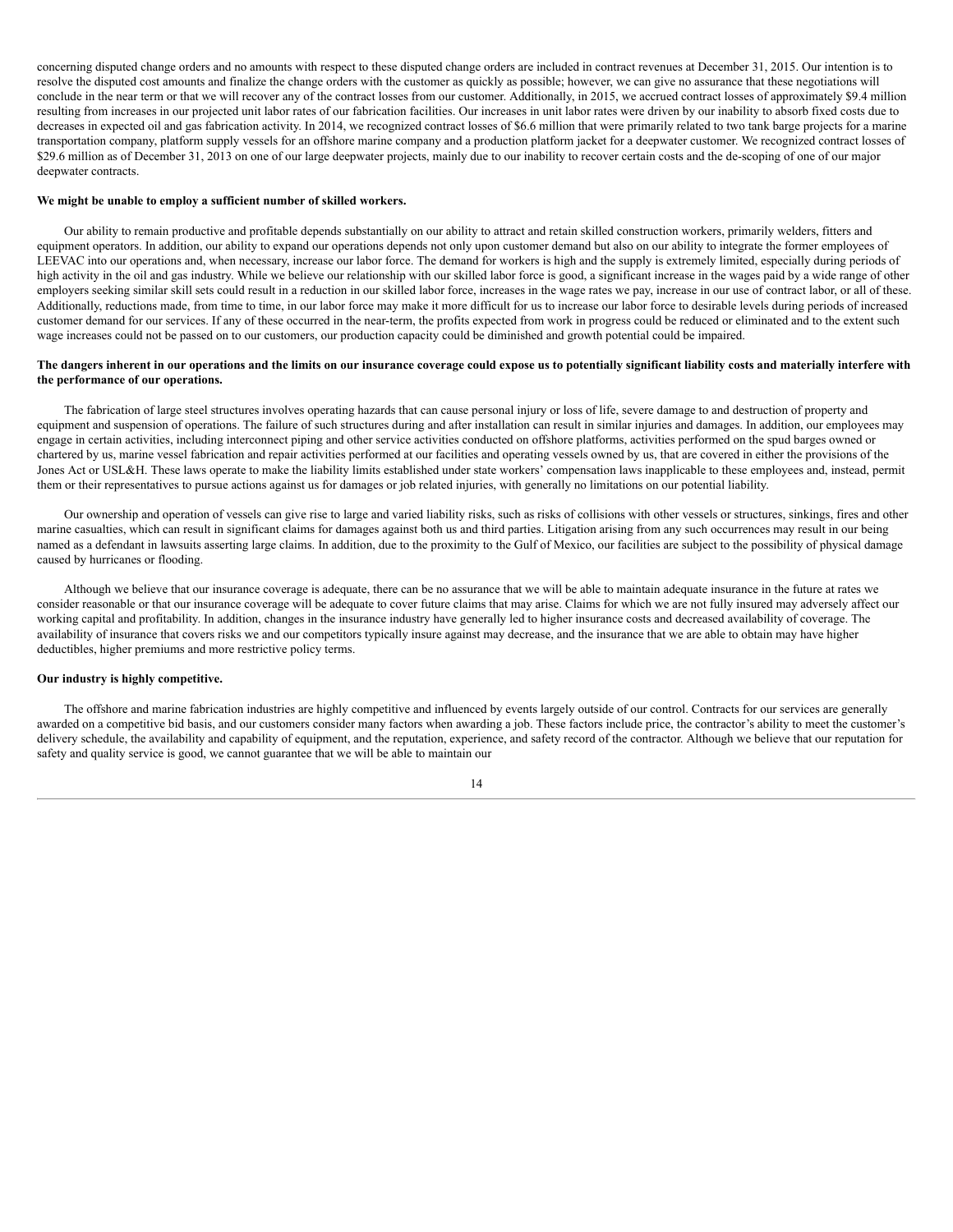competitive position. We compete with both large and small companies for available jobs, and certain of our competitors, particularly our domestic competitor for major deepwater projects, have greater financial and other resources than we do.

Foreign governments often use subsidies and incentives to create local jobs where oil and gas production is being developed. In addition, decreased transportation costs incurred by our customers when exporting structures from foreign locations to the Gulf of Mexico may hinder our ability to successfully bid for projects in the Gulf of Mexico against foreign competitors. Because of subsidies, import duties and fees, taxes on foreign operators, lower wage rates in foreign countries, fluctuations in the value of the U.S. dollar, the possible imposition of tariffs on raw materials imported into the United States, and other factors, we may not be able to remain competitive with foreign contractors for large deepwater projects. For additional information, see Item 1. "Business and Properties - Competition" for more information regarding the competitive nature of our industry.

#### Our failure to successfully defend against claims made against us by customers or subcontractors, or our failure to successfully recover on claims made by us against customers or subcontractors, could adversely affect our business, financial condition, results of operations and cash flows.

Our projects are generally highly complex and we may encounter difficulties in design or engineering, schedule changes and other factors, some of which may be beyond our control, that affect our ability to complete projects in accordance with original delivery schedules or to otherwise meet contractual performance obligations. We may bring claims against customers for additional costs exceeding contract prices or for amounts not included in original contract prices as a result of customer-caused delays or changes from initial project scope. In addition, claims may be brought against us by customers relating to, among other things, alleged defective or incomplete work, breaches of warranty and/or late completion of work. Claims among us and our subcontractors may include claims similar to those described above. These claims may be subject to lengthy and/or expensive litigation or arbitration proceedings, and we may invest significant working capital in projects to cover cost overruns pending resolution of these claims. These claims could materially adversely affect our business, financial condition, results of operations and cash flows.

#### **Our method of accounting for revenue could result in an earnings charge.**

Most of our revenue is recognized on a percentage-of-completion basis based on the ratio of direct labor hours worked to the total estimated direct labor hours required for completion. Accordingly, contract price and cost estimates are reviewed monthly as the work progresses, and adjustments proportionate to the percentage of completion are reflected in revenue for the period when such estimates are revised. To the extent that these adjustments result in a reduction or elimination of previously reported profits, we are required to recognize a charge against current earnings, which may be significant depending on the size of the project or the adjustment.

For example, during the third and fourth quarters of 2015, we recorded contract losses of \$24.5 million related to a decrease in the contract price due to final weight remeasurements and our inability to recover certain costs on disputed change orders related to a large deepwater project which was recently delivered. In addition, we recognized increased contract losses of \$9.4 million due to increases in our projected unit labor rates for our fabrication facilities. Our increases in unit labor rates were driven by our inability to absorb fixed costs due to decreases in expected oil and gas fabrication activity. We recognized contract losses of \$6.6 million for the year ended December 31, 2014 that were primarily related to two tank barges projects for a marine transportation company, platform supply vessels for an offshore marine company and a production platform jacket for a deepwater customer. For the year ended December 31, 2013, we recognized contract losses of \$29.6 million on one of our large deepwater projects, mainly due to our inability to recover certain costs and the de-scoping of one of our major deepwater contracts.

#### **We are susceptible to adverse weather conditions in our market areas.**

Our operations are directly affected by the seasonal differences in weather patterns in the Gulf of Mexico, as well as daylight hours. Since most of our construction activities take place outdoors, the number of direct labor hours worked generally declines in the winter months due to an increase in rain, colder temperatures, and a decrease in daylight hours. The seasonality of oil and gas industry activity as a whole in the Gulf Coast region also affects our operations. Our oil and gas customers often schedule the completion of their projects during the summer months in order to take advantage of milder weather for the installation of their platforms. The rainy weather, tropical storms, hurricanes and other storms prevalent in the Gulf of Mexico and along the Gulf Coast throughout the year may also affect our operations. Accordingly, our operating results may vary from quarter to quarter, depending on factors outside of our control. As a result, full year results are not likely to be a direct multiple of any particular quarter or combination of quarters.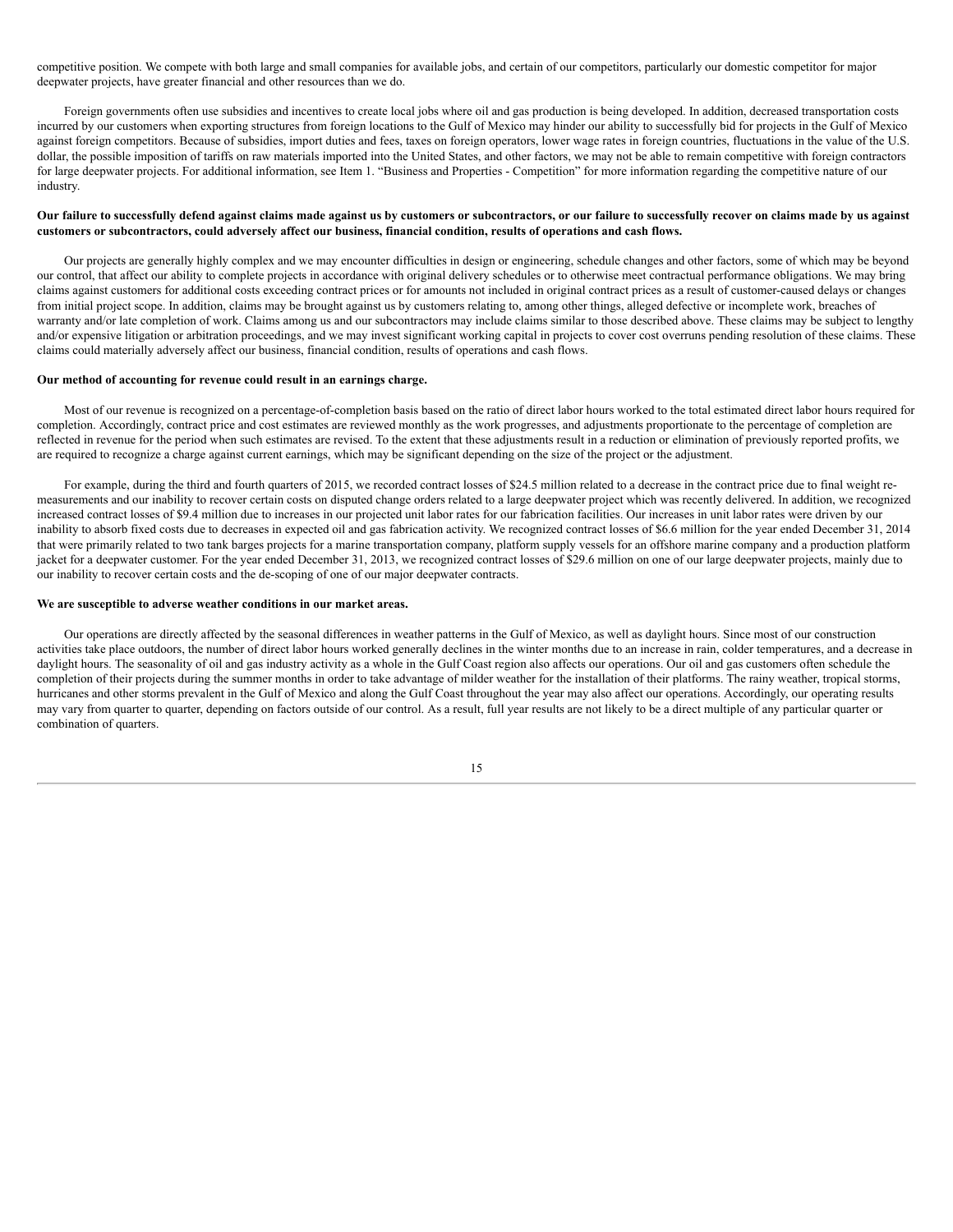#### **We depend on key personnel.**

Our success depends to a great degree on the abilities of our key management personnel, particularly our executives and other key employees. The loss of the services of one or more of these individuals could adversely affect us.

#### **We depend on significant customers.**

We derive a significant amount of our revenue from a small number of major and independent oil and gas and marine companies. Because the level of fabrication that we may provide to any particular customer depends, among other things, on the size of that customer's capital expenditure budget and our ability to meet the customer's delivery schedule, customers that account for a significant portion of our revenue in one fiscal year may represent an immaterial portion of revenue in subsequent years. For example, our largest customers (those which individually accounted for 10% or more of revenue in a given year) accounted for 30% of revenue in 2015 (18% for Customer A and 12% for Customer B), 51% of revenue in 2014 (32% for Customer A and 19% for Customer C), and 60% of revenue in 2013 (36% for Customer D and 24% for Customer E). The loss of a significant customer in any given year for any reason, including a sustained decline in that customer's capital expenditure budget or competitive factors, can result in a substantial loss of revenue and could have a material adverse effect on our operating performance.

#### **The nature of our industry subjects us to compliance with regulatory and environmental laws.**

Our operations and properties are materially affected by state and federal laws and other regulations relating to the oil and gas industry in general, as well as a wide variety of federal, state and local environmental laws and regulations, including those governing discharges into the air and water, the handling and disposal of solid and hazardous wastes, the remediation of soil and groundwater contaminated by hazardous substances and the health and safety of employees. Compliance with many of these laws is becoming increasingly complex, stringent and expensive. Many of these laws impose "strict liability" for damages to natural resources or threats to public health and safety, rendering a party liable for the environmental damage without regard to its negligence or fault. Certain environmental laws provide for strict, joint and several liability for remediation of spills and other releases of hazardous substances, as well as damage to natural resources. In addition, we could be subject to claims alleging personal injury or property damage as a result of alleged exposure to hazardous substances. Such laws and regulations may also expose us to liability for the conduct of or conditions caused by others, or for acts that were in compliance with all applicable laws at the time such acts were performed. We believe that our present operations substantially comply with applicable federal and state pollution control and environmental protection laws and regulations. We also believe that compliance with such laws has had no material adverse effect on our operations. However, such environmental laws are changed frequently. Sanctions for noncompliance may include revocation of permits, corrective action orders, administrative or civil penalties and criminal prosecution. We are unable to predict whether environmental laws will materially adversely affect our future operations and financial results. See "Business and Properties - Government and Environmental Regulation."

The demand for our services is also affected by changing taxes, price controls and other laws and regulations relating to the oil and gas and, marine industries generally. Offshore construction and drilling in certain areas has also been opposed by environmental groups and, in certain areas, has been restricted. To the extent laws are enacted or other governmental actions are taken that prohibit or restrict offshore construction and drilling or impose environmental protection requirements that result in increased costs to the oil and gas industry in general and the offshore construction industry in particular, our business and prospects could be adversely affected. We cannot determine to what extent future operations and earnings may be affected by new legislation, new regulations or changes in existing regulations.

#### Our business is highly dependent on our ability to utilize the navigation canals adjacent to our facilities

The Houma Navigation Canal provides the only means of access from our Louisiana facilities to open waters. With respect to our Texas facilities, the U.S. Intracoastal Waterway provides access between our North and South Texas yards. From our South Texas yard, the Corpus Christi Ship Channel provides access to the Gulf of Mexico. Our leased Jennings, Louisiana facility is located on the west bank of the Mermentau River approximately 25 miles north of the Intracoastal Waterway where the Lake Charles, Louisiana facility is 17 miles from the Gulf of Mexico on the Calcasieu River near Lake Charles, LA. These waterways are considered to be navigable waterways of the United States and, as such, are protected by federal law from unauthorized obstructions that would hinder water-borne traffic. Federal law also authorizes maintenance of these waterways by the U.S. Army Corps of Engineers. These waterways are dredged from time to time to maintain water depth and, while federal funding for dredging has historically been provided, there is no assurance that Congressional appropriations sufficient for adequate dredging and other maintenance of these waterways will be continued indefinitely. If sufficient funding were not appropriated for that purpose, some or all of these waterways could become impassable by barges or other vessels required to transport many of our products and could have a material adverse effect on our operations and financial position.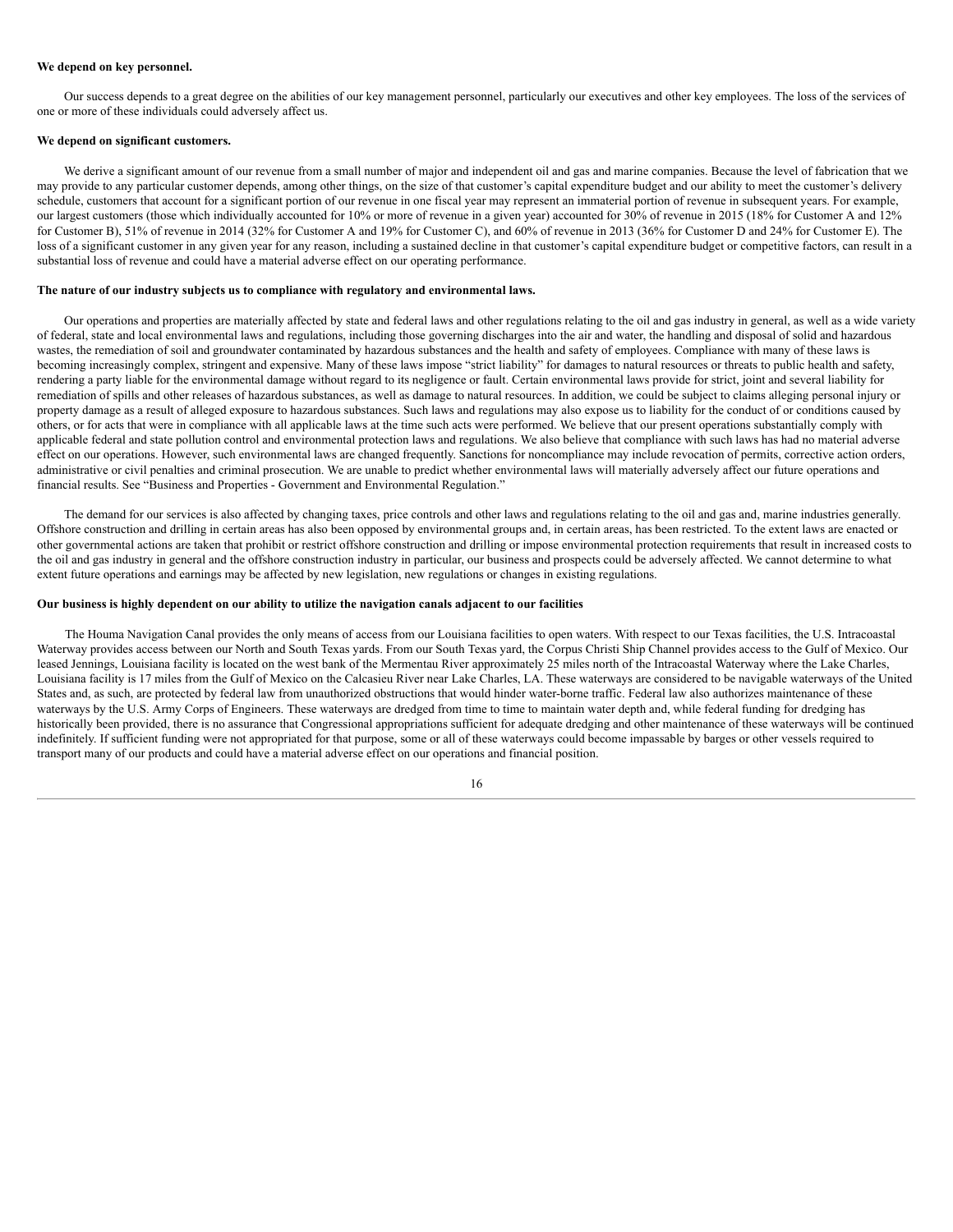#### **We depend on subcontractor services to perform our contractual obligations.**

Our ability to perform under our contracts depends to some degree on the performance of third parties we subcontract. We depend upon subcontractors for a variety of reasons, including:

- to perform work as a result of scheduling demands we would otherwise perform with our employees;
- to supervise and/or perform certain aspects of the contract more efficiently considering the conditions of the contract; and
- to perform certain types of skilled work.

We work closely with these subcontractors to monitor progress and address our customer requirements. We generally have the ability to pursue back charges for costs we incur or liabilities we assume as a result of a subcontractor's lack of performance. However, the inability of our subcontractors to perform under the terms of their contracts could cause us to incur additional costs that reduce profitability or create losses on projects.

#### **Our business is subject to a potential security breach or other system failures.**

We rely on information technology networks and systems to process, transmit and store electronic information, to manage or support a variety of our business operations, transactions and processes and to maintain various records. While we make significant efforts to maintain security and integrity of these types of information and systems, we cannot assure you that our security efforts and measures will prevent unauthorized access to our systems, loss or destruction of data or other forms of cyber-attacks or similar events, whether caused by mechanical failure, human error, fraud, malice, sabotage or otherwise. Any such failure of our information technology networks and systems could interrupt our operations, damage our reputation, or subject us to claims, any of which could materially and adversely affect us.

#### **We are exposed to risks arising out of recent legislation affecting U.S. public companies.**

Changing laws, regulations and standards relating to corporate governance and public disclosures, including the Sarbanes-Oxley Act and the Dodd-Frank Wall Street Reform and Consumer Protection Act, and related regulations implemented thereunder, are increasing legal and financial compliance costs and making some activities more time consuming. Any failure to successfully or timely complete annual assessments of our internal controls required by Section 404 of the Sarbanes-Oxley Act could subject us to sanctions or investigations by regulatory authorities. Any such action could adversely affect our financial results or our reputation with investors, lenders and others.

#### **Item 1B. Unresolved Staff Comments**

None.

# **Item 3. Legal Proceedings**

We are subject to various routine legal proceedings in the normal conduct of our business primarily involving commercial claims, workers' compensation claims, and claims for personal injury under the general maritime laws of the United States and the Jones Act. While the outcome of these lawsuits, legal proceedings and claims cannot be predicted with certainty, management believes that the outcome of any such proceedings, even if determined adversely, would not have a material adverse effect on our financial position, results of operations or cash flows.

#### **Item 4. Mine Safety Disclosures**

None.

#### **Item 4A. Executive Officers of the Registrant**

Listed below are the names, ages and offices held by each of our executive officers as of March 9, 2016. All officers serve at the pleasure of our Board of Directors.

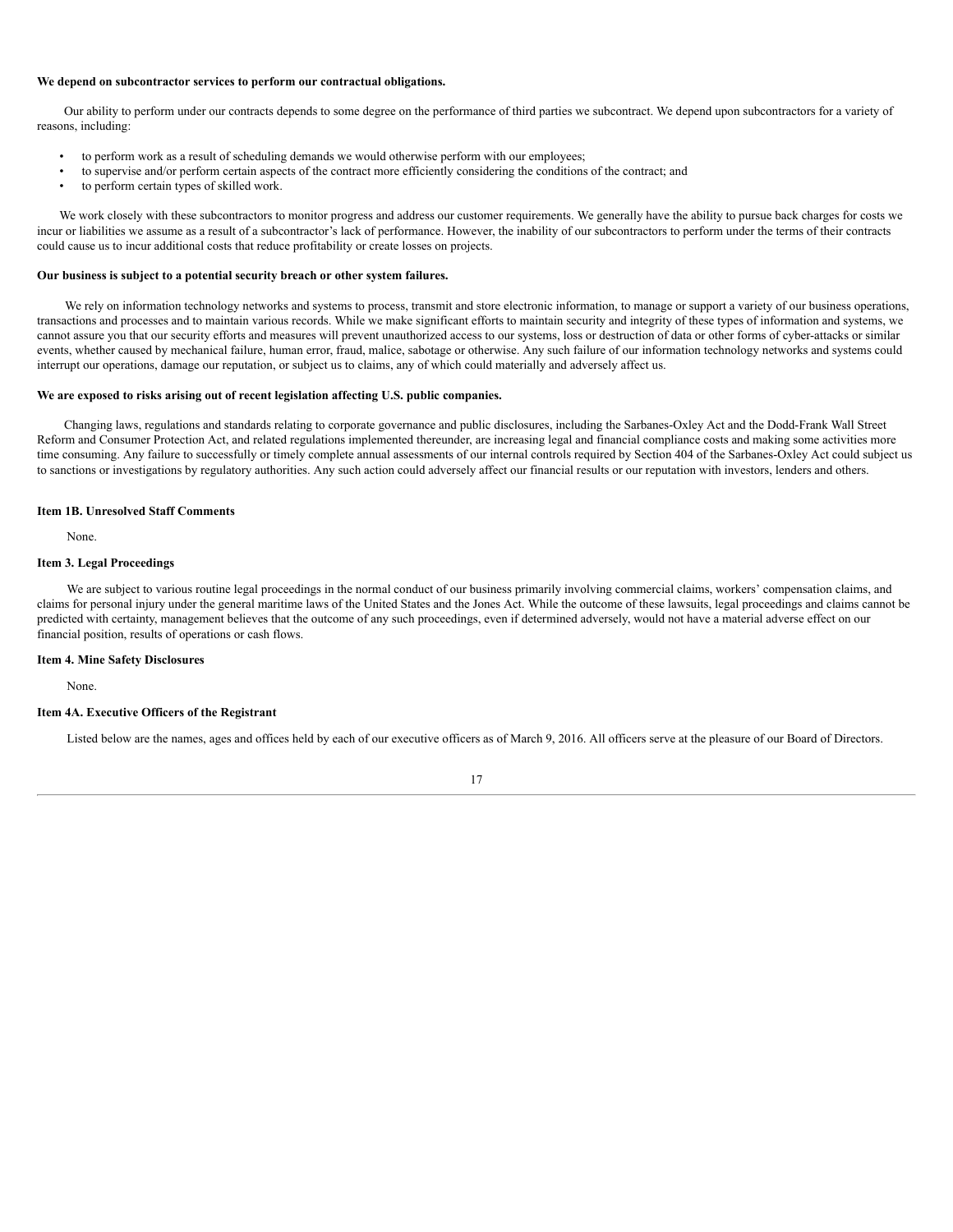| Name              | Age | Position                                                                   |
|-------------------|-----|----------------------------------------------------------------------------|
| Kirk J. Meche     |     | President, Chief Executive Officer and Director                            |
| Jeffrey M. Favret | 54  | Executive Vice President, Chief Financial Officer, Treasurer and Secretary |
| Todd F. Ladd      | 49  | Executive Vice President and Chief Operating Officer                       |

*Kirk J. Meche* became Chief Executive Officer in January 2013. Mr. Meche has served as President since January 2009. He served as Chief Operating Officer from January 2009 to December 2012. Mr. Meche served as the Executive Vice President – Operations from 2001 to 2009. Mr. Meche was President and Chief Executive Officer of Gulf Marine from February 2006 to October 2006. Mr. Meche served as President and Chief Executive Officer of Gulf Island, L.L.C. from February 2001 until January 2006. Prior to that, Mr. Meche served as President and Chief Executive Officer of Southport, Inc., a wholly-owned fabrication subsidiary of the Company, from 1999 to 2001. Mr. Meche was a project manager of the Company from 1996 to 1999. Mr. Meche held various engineering positions for J. Ray McDermott, Inc. from 1985 to 1996.

*Jeffrey M. Favret* became Vice President of Finance, Chief Financial Officer and Treasurer in May 2013. Mr. Favret became Secretary in May 2014 and was appointed Executive Vice President in February 2015. Mr. Favret has worked with companies in oil and gas exploration and production, vessel construction, offshore drilling construction and offshore vessel/marine transportation industries, among others. Mr. Favret previously served as Director of Finance, Energy Infrastructure Segment, of FMC Technologies, Inc., a leading global provider of technology solutions for the energy industry, from May 2012 to May 2013. Mr. Favret also served as the Chief Accounting Officer for Trico Marine Services, Inc., a provider of marine support vessel and subsea services to the offshore oil and gas industry, from April 2010 to May 2012. Prior to that, Mr. Favret served as Director (Partner) of the accounting firm Postlethwaite & Netterville, and in various roles at Ernst & Young in its Assurance and Advisory practice.

*Todd F. Ladd* became Chief Operating Officer in February 2014 and was appointed Executive Vice President in February 2015. Mr. Ladd previously served as Vice President and General Manager of the Company since July 2013. Mr. Ladd has over 25 years industry experience in the offshore fabrication sector. From 2001 to 2013, Mr. Ladd served as a partner and Senior Project Manager with Paloma Energy Consultants, an offshore construction project management firm. From April 1996 to August 2001, Mr. Ladd served as a Project Manager for Gulf Island, L.L.C. Mr. Ladd also served as Production Engineer and Facility Engineer at McDermott Marine Construction from January 1988 through March 1996.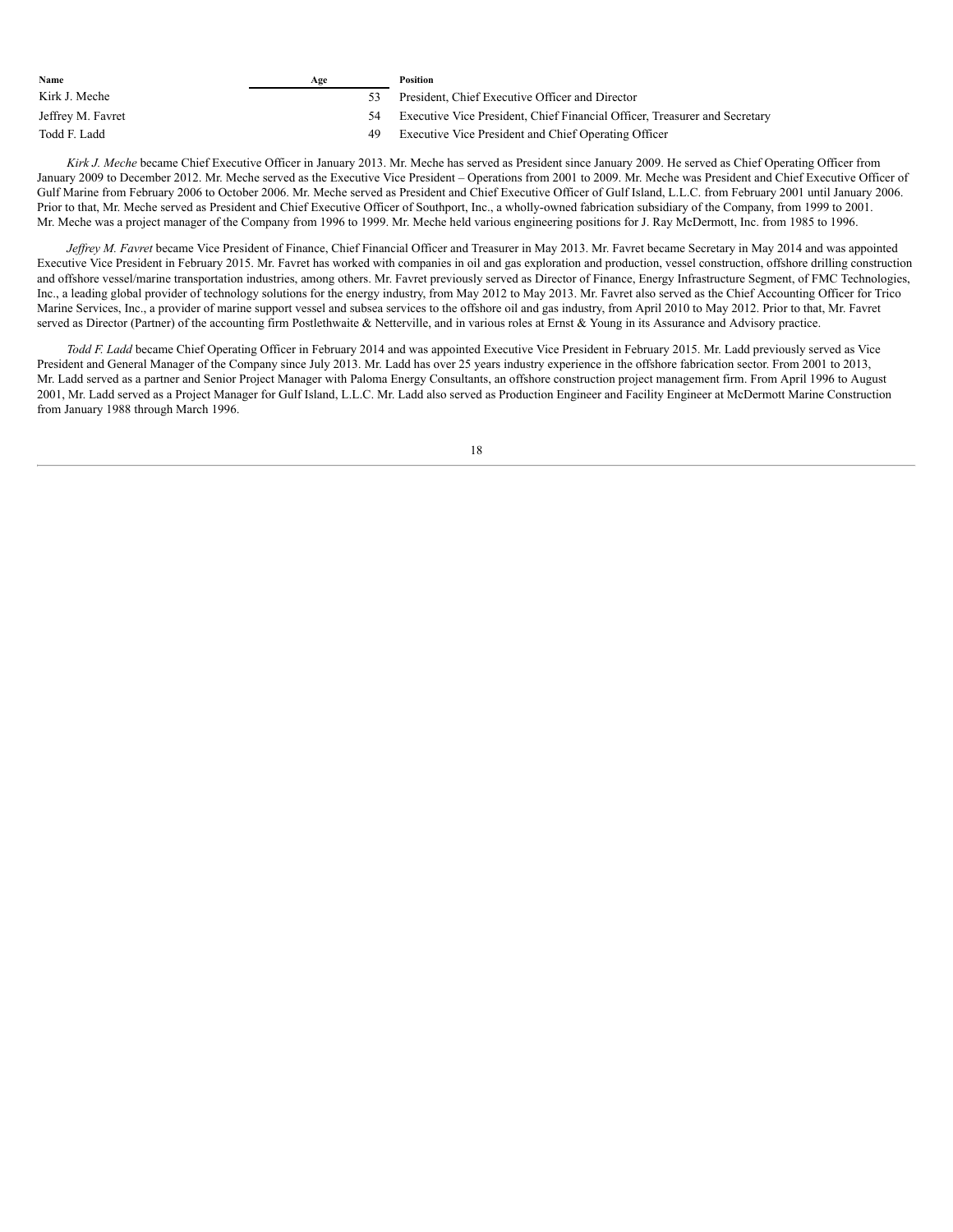#### **PART II**

#### Item 5. Market for Registrant's Common Equity, Related Stockholder Matters and Issuer Purchases of Equity Securities

Our common stock is traded on the Nasdaq Global Select Market, under the symbol "GIFI." As of March 9, 2016, we had approximately 2,685 holders of record of our common stock.

The following table sets forth the high and low sale prices per share of the common stock, as reported by The Nasdaq Stock Market LLC, and the amount of cash dividends declared per share of our common stock, for each fiscal quarter of the two most recent fiscal years.

|                  |               | High  |               | Low   |               | <b>Dividend</b> |
|------------------|---------------|-------|---------------|-------|---------------|-----------------|
| Fiscal Year 2015 |               |       |               |       |               |                 |
| First Quarter    | \$            | 20.05 | <sup>\$</sup> | 12.85 | <sup>\$</sup> | 0.10            |
| Second Quarter   |               | 16.11 |               | 10.03 |               | 0.10            |
| Third Quarter    |               | 13.26 |               | 9.05  |               | 0.10            |
| Fourth Quarter   |               | 13.00 |               | 8.95  |               | 0.10            |
| Fiscal Year 2014 |               |       |               |       |               |                 |
| First Quarter    | <sup>\$</sup> | 23.89 | <b>S</b>      | 18.06 | <sup>\$</sup> | 0.10            |
| Second Quarter   |               | 24.01 |               | 18.10 |               | 0.10            |
| Third Quarter    |               | 21.99 |               | 17.11 |               | 0.10            |
| Fourth Quarter   |               | 23.57 |               | 16.43 |               | 0.10            |

In each quarter of 2015, our Board of Directors declared a dividend of \$0.10 per share on the shares of our common stock outstanding, totaling \$5.9 million. On February 25, 2016, our Board of Directors declared a dividend of \$0.01 per share on the shares of our common stock outstanding, payable March 24, 2016 to shareholders of record on March 10, 2016. Future declaration and payment of dividends, if any, is at the discretion of our Board of Directors and will depend on our retained earnings, working capital requirements and the future operation and growth of our business and other factors deemed relevant by the Board of Directors.

#### **Issuer Purchases of Equity Securities**

The following table sets forth shares of our common stock we repurchased during the three-month period ended December 31, 2015.

|                        |                                                  |     |                                       | <b>Current Program</b>                                                                                            |                                                                                                                        |  |
|------------------------|--------------------------------------------------|-----|---------------------------------------|-------------------------------------------------------------------------------------------------------------------|------------------------------------------------------------------------------------------------------------------------|--|
| Period                 | Total<br>Number of<br><b>Shares</b><br>Purchased |     | Average<br>Price<br>Paid per<br>Share | <b>Total Number of</b><br><b>Shares Purchased</b><br>as Part of Publicly<br><b>Announced Plans</b><br>or Programs | <b>Maximum</b><br><b>Number of Shares</b><br>that May Yet Be<br><b>Purchased Under the</b><br><b>Plans or Programs</b> |  |
| October 1 to 31, 2015  |                                                  |     |                                       |                                                                                                                   |                                                                                                                        |  |
| November 1 to 30, 2015 | 1,542                                            |     | 9.90                                  |                                                                                                                   |                                                                                                                        |  |
| December 1 to 31, 2015 | 5,383                                            |     | 9.47                                  |                                                                                                                   | _                                                                                                                      |  |
| Total                  | 6,925                                            | (a) | 9.57                                  |                                                                                                                   | __                                                                                                                     |  |

(a) Represents shares repurchased under our applicable stock incentive plan to satisfy tax obligations for stock options and restricted stock awards.

On July 30, 2015, our Board of Directors authorized the Company to repurchase up to \$10.0 million in shares of our common stock under a share repurchase program that remains in effect through July 30, 2017. Repurchases may be effected through open market purchases or in privately negotiated transactions at such times and in such amounts as management deems appropriate, depending on market conditions and other factors. The repurchase program does not obligate the Company to acquire any particular amount of common stock and may be modified, suspended or discontinued at any time. To date, we have made no repurchases of our common stock. Due to the severity of the industry downturn, management has recommended and our board of directors has approved a temporary suspension of our stock repurchase program in an effort to conserve cash.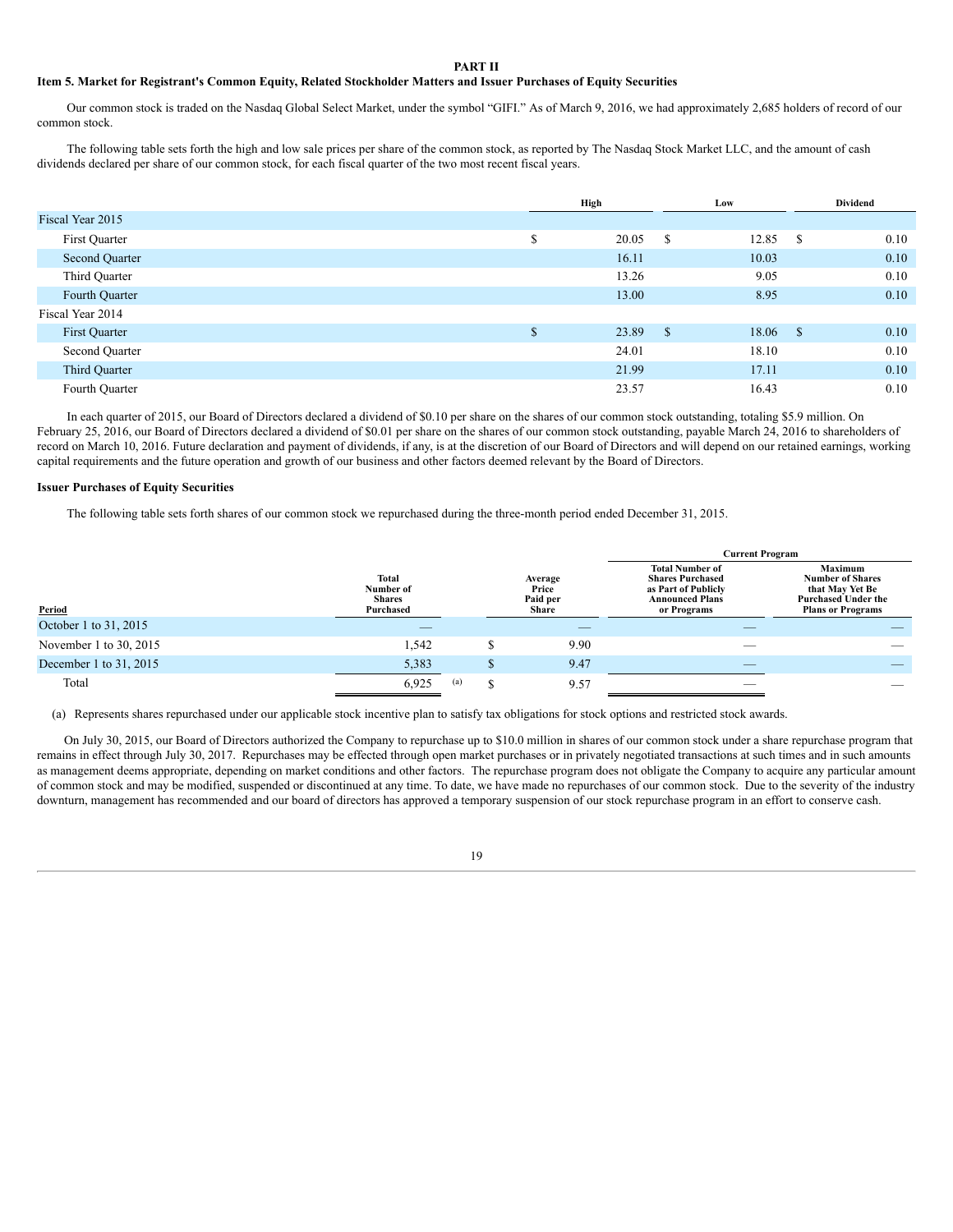Information as to the securities authorized for issuance under our equity compensation plans is incorporated herein by reference to Item 12 of this report on Form 10-K.

# **Stock Performance Graph**

The following graph compares the cumulative total shareholder return on our common stock from December 31, 2010 to December 31, 2015, with the cumulative total return of the Standard & Poor's 500 Index and the Standard & Poor's 500 Oil & Gas Equipment & Services Index for the same period. The returns are based on an assumed investment of \$100 on January 1, 2011 at closing prices on December 31, 2010 in our common stock and in each of the indexes and on the assumption that dividends were reinvested.

#### **Total Return To Shareholders (Includes reinvestment of dividends)**

|                                        |                         |               |         | <b>ANNUAL RETURN PERCENTAGE</b><br><b>Years Ending</b> |         |               |
|----------------------------------------|-------------------------|---------------|---------|--------------------------------------------------------|---------|---------------|
| Company / Index                        |                         | <b>Dec 11</b> | Dec 12  | Dec 13                                                 | Dec 14  | <b>Dec 15</b> |
| <b>Gulf Island Fabrication, Inc.</b>   |                         | 4.51          | (16.45) | (1.66)                                                 | (14.85) | (44.22)       |
| <b>S&amp;P 500 Index</b>               |                         | 2.11          | 16.00   | 32.39                                                  | 13.69   | 1.38          |
| S&P 500 Oil & Gas Equipment & Services |                         | (11.68)       | _       | 30.65                                                  | (7.80)  | (18.75)       |
|                                        | Base                    |               |         | <b>INDEXED RETURNS</b><br><b>Years Ending</b>          |         |               |
| Company / Index                        | Period<br><b>Dec</b> 10 | <b>Dec 11</b> | Dec 12  | Dec 13                                                 | Dec 14  | <b>Dec 15</b> |
| <b>Gulf Island Fabrication, Inc.</b>   | <b>100</b>              | 104.51        | 87.32   | 85.87                                                  | 73.12   | 40.79         |
| <b>S&amp;P 500 Index</b>               | 100                     | 102.11        | 118.45  | 156.82                                                 | 178.29  | 180.75        |
| S&P 500 Oil & Gas Equipment & Services | 100                     | 88.32         | 88.32   | 115.39                                                 | 106.39  | 86.44         |

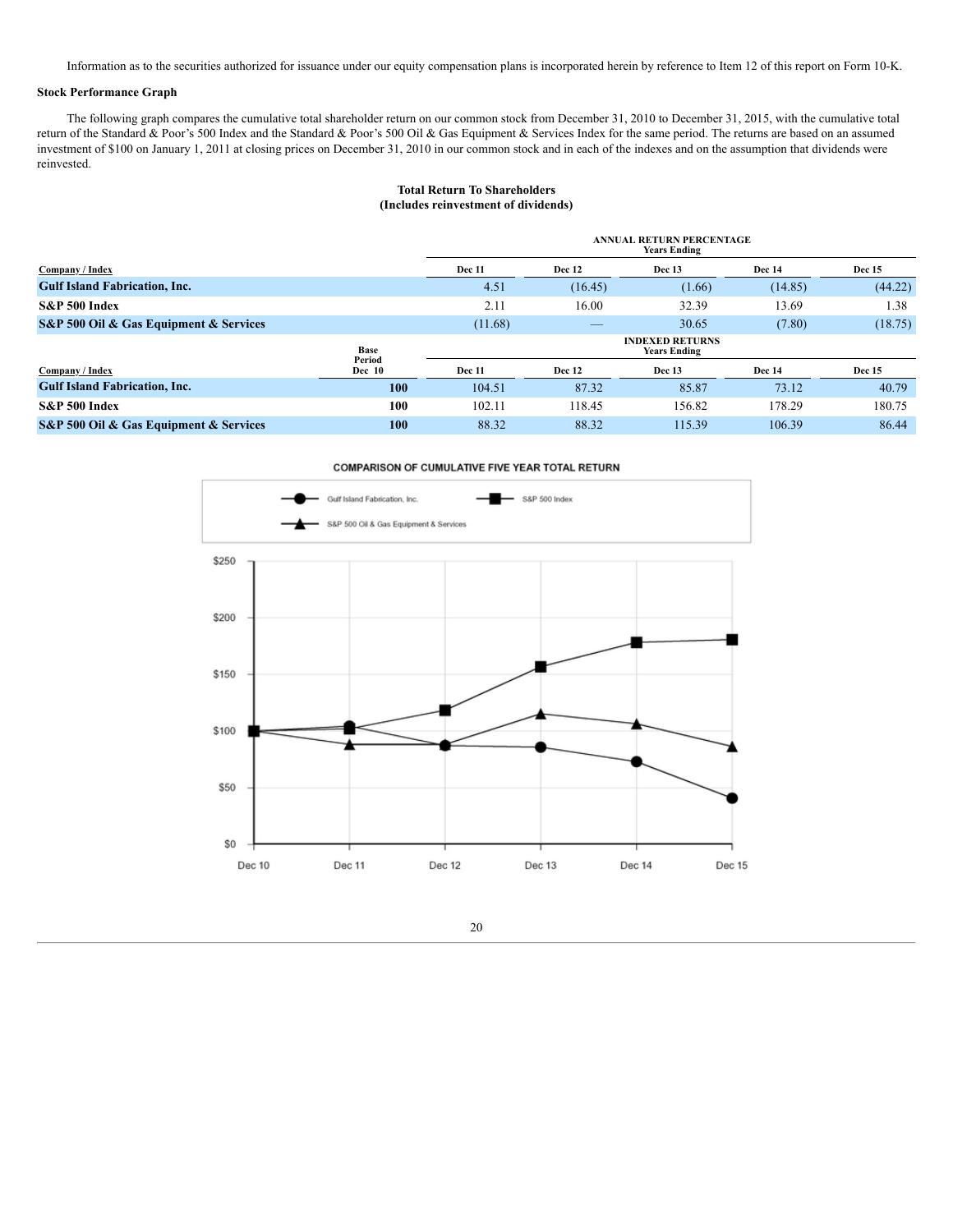#### **Item 6. Selected Financial Data**

The following table sets forth selected historical financial data as of the dates and for the periods indicated. The historical financial data for each year in the five-year period ended December 31, 2015 is derived from our audited financial statements. The following information should be read in conjunction with "Management's Discussion and Analysis of Financial Condition and Results of Operations" and our financial statements and notes thereto included elsewhere in this report on Form 10-K.

|                                                       | <b>Years Ended December 31.</b> |           |             |         |             |                                       |               |         |    |          |
|-------------------------------------------------------|---------------------------------|-----------|-------------|---------|-------------|---------------------------------------|---------------|---------|----|----------|
|                                                       |                                 | 2015      |             | 2014    |             | 2013                                  |               | 2012    |    | 2011     |
|                                                       |                                 |           |             |         |             | (in thousands, except per share data) |               |         |    |          |
| <b>Income Statement Data:</b>                         |                                 |           |             |         |             |                                       |               |         |    |          |
| Revenue                                               | \$                              | 306,120   | $\mathbf S$ | 506,639 | $\mathbf S$ | 608,326                               | <sup>\$</sup> | 521,340 | S  | 307,832  |
| Cost of revenue:                                      |                                 |           |             |         |             |                                       |               |         |    |          |
| Contract costs                                        |                                 | 321,276   |             | 462,083 |             | 584,665                               |               | 502,999 |    | 295,614  |
| Provision for losses on contract receivables          |                                 |           |             |         |             |                                       |               | 14,501  |    |          |
| Asset impairments                                     |                                 |           |             |         |             |                                       |               |         |    | 7,690    |
| Total cost of revenue                                 |                                 | 321,276   |             | 462,083 |             | 584,665                               |               | 517,500 |    | 303,304  |
| Gross profit                                          |                                 | (15, 156) |             | 44,556  |             | 23,661                                |               | 3,840   |    | 4,528    |
| General and administrative expenses                   |                                 | 16,256    |             | 17,409  |             | 11,555                                |               | 9,806   |    | 8,187    |
| Asset impairment                                      |                                 | 7,202     |             | 3,200   |             |                                       |               |         |    |          |
| Operating income (loss)                               |                                 | (38,614)  |             | 23,947  |             | 12,106                                |               | (5,966) |    | (3,659)  |
| Net interest income (expense)                         |                                 | (139)     |             | (24)    |             | (234)                                 |               | 433     |    | 902      |
| Other, income (expense)                               |                                 | 20        |             | (99)    |             | (337)                                 |               | 128     |    | 309      |
| Income (loss) before income taxes                     |                                 | (38, 733) |             | 23,824  |             | 11,535                                |               | (5,405) |    | (2, 448) |
| Income taxes                                          |                                 | (13,369)  |             | 8,504   |             | 4,303                                 |               | (1,314) |    | (644)    |
| Net income (loss)                                     | S.                              | (25,364)  | \$          | 15,320  | \$          | 7,232                                 | \$            | (4,091) | \$ | (1,804)  |
| <b>Income Summary Data:</b>                           |                                 |           |             |         |             |                                       |               |         |    |          |
| Basic earnings (loss) per share—common shareholders   | S                               | (1.75)    | S           | 1.05    | S           | 0.50                                  | \$            | (0.29)  | S  | (0.13)   |
| Diluted earnings (loss) per share—common shareholders | $\mathcal{S}$                   | (1.75)    | \$          | 1.05    | \$          | 0.50                                  | \$            | (0.29)  | \$ | (0.13)   |
| Basic weighted-average common shares                  |                                 | 14,546    |             | 14,505  |             | 14,463                                |               | 14,400  |    | 14,351   |
| Diluted weighted-average common shares                |                                 | 14,546    |             | 14,505  |             | 14,469                                |               | 14,400  |    | 14,351   |
| Cash dividend declared per common share               |                                 | 0.40      |             | 0.40    |             | 0.40                                  |               | 0.40    |    | 0.24     |
|                                                       |                                 |           |             |         |             |                                       |               |         |    |          |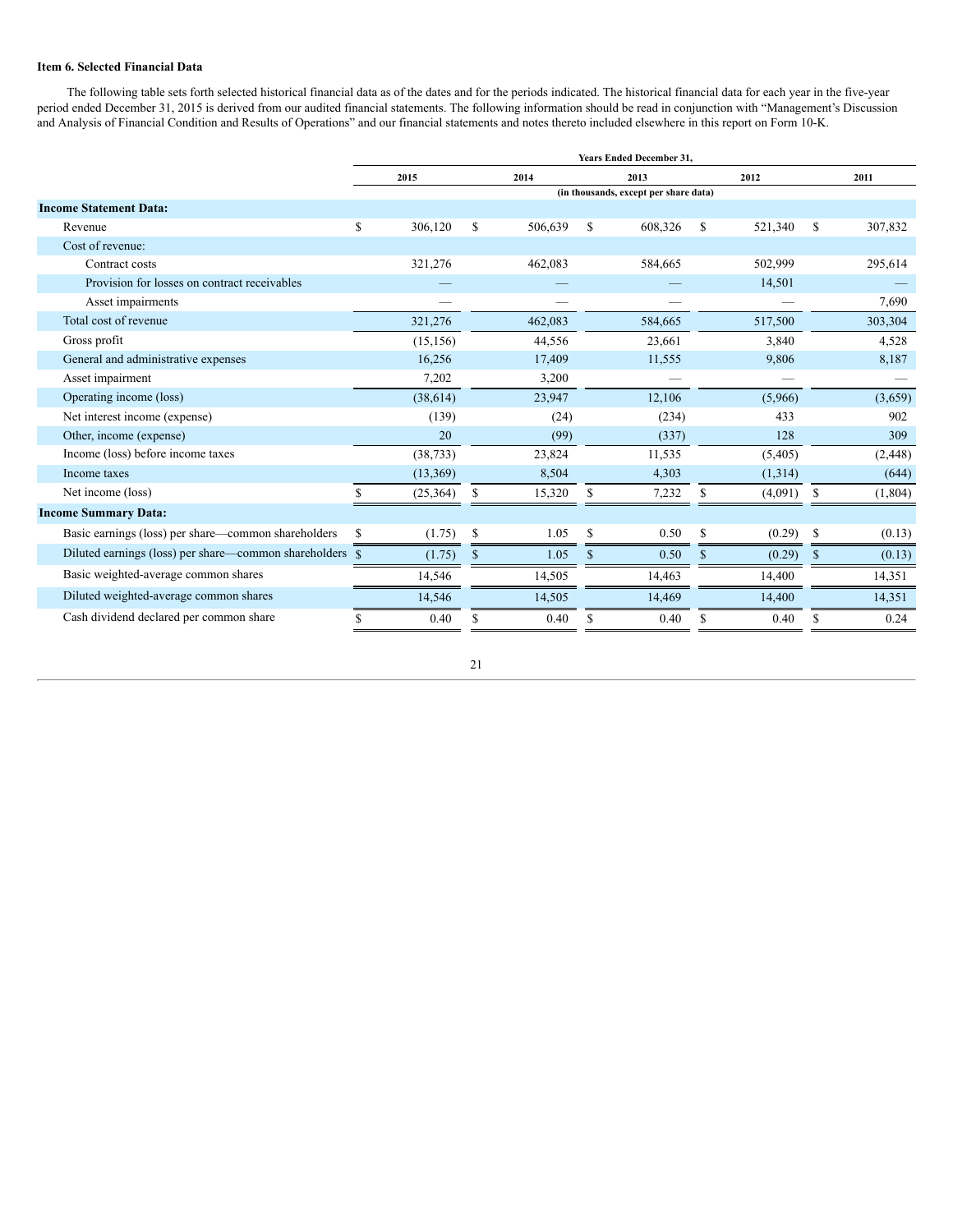|                                                                          | As of December 31, |         |      |                             |    |                |    |          |               |           |
|--------------------------------------------------------------------------|--------------------|---------|------|-----------------------------|----|----------------|----|----------|---------------|-----------|
|                                                                          |                    | 2015    | 2014 |                             |    | 2013           |    | 2012     |               | 2011      |
|                                                                          |                    |         |      |                             |    | (in thousands) |    |          |               |           |
| <b>Balance Sheet Data:</b>                                               |                    |         |      |                             |    |                |    |          |               |           |
| Working capital                                                          | $\mathbf S$        | 77,968  | S    | 97,084                      | S  | 89,721         | \$ | 81,330   | <sup>\$</sup> | 101,926   |
| Property, plant and equipment, net                                       |                    | 200,384 |      | 224,777                     |    | 223,555        |    | 229,216  |               | 216,722   |
| Total assets                                                             |                    | 316,923 |      | 395,297                     |    | 426,234        |    | 403,495  |               | 395,935   |
| Debt                                                                     |                    |         |      | $\overbrace{\hspace{15em}}$ |    | _              |    |          |               |           |
| <b>Cash Flow Data:</b>                                                   |                    |         |      |                             |    |                |    |          |               |           |
| Net cash provided by operating activities                                |                    | 10,615  |      | 32,110                      |    | 38,003         |    | 11,037   |               | 11,932    |
| Net cash used in investing activities                                    |                    | (6,007) |      | (26, 729)                   |    | (20, 802)      |    | (35,890) |               | (41, 545) |
| Net cash used in financing activities                                    |                    | (5,865) |      | (5,865)                     |    | (5,520)        |    | (5, 546) |               | (3,172)   |
| <b>Operating Data:</b>                                                   |                    |         |      |                             |    |                |    |          |               |           |
| Direct labor hours worked for the year ended<br>December 31 <sup>1</sup> |                    | 2,655   |      | 3,646                       |    | 4,060          |    | 4,768    |               | 2,715     |
| Backlog as of December 31 <sup>2</sup>                                   |                    |         |      |                             |    |                |    |          |               |           |
| Direct labor hours                                                       |                    | 1,914   |      | 1,654                       |    | 3,256          |    | 4,372    |               | 4,609     |
| Dollars                                                                  | S                  | 232,411 | \$   | 184,667                     | \$ | 358,732        | \$ | 536,950  | \$            | 614,481   |

(1) Direct labor hours are hours worked by employees directly involved in the production of our products.

(2) Our backlog is based on management's estimate of the number of direct labor hours required to complete, and the remaining revenues to be recognized, with respect to those projects for which a customer has authorized us to begin work or purchase materials or services pursuant to written contracts, letters of intent or other forms of authorization. The backlog as of each year end also includes commitments received subsequent to December 31 of each year as described in Item 1. of this report on Form 10-K.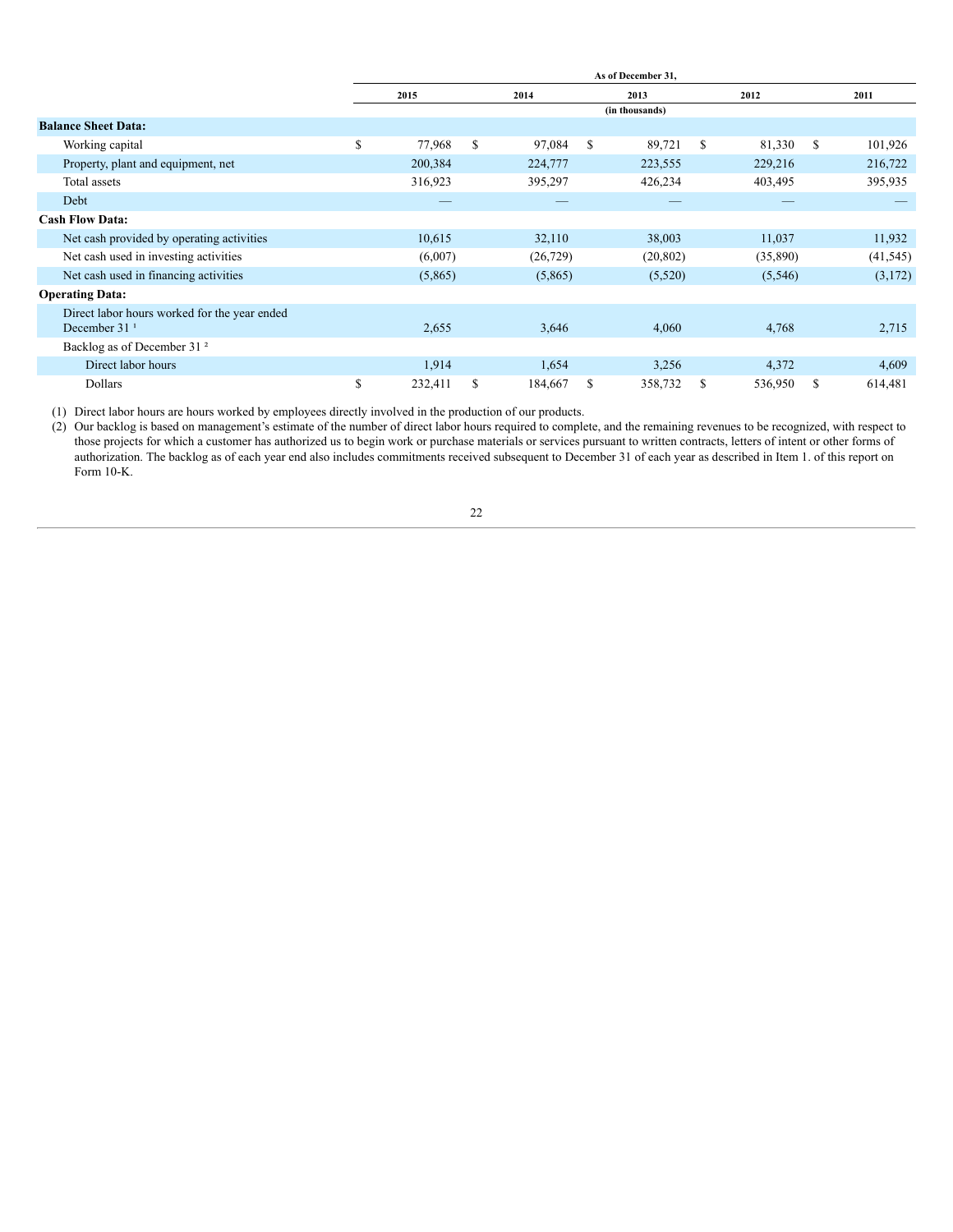#### **Item 7. Management's Discussion and Analysis of Financial Condition and Results of Operations**

#### **Executive Overview and Summary**

#### *Our Business*

We are a leading fabricator of offshore drilling and production platforms and other steel structures for customers in the oil and gas and marine industries, including jackets and deck sections of fixed production platforms, hull, tendon, and/or deck sections of floating production platforms (such as TLPs, Spars, FPSOs and MinDOCs), piles, wellhead protectors, subsea templates, and various production, compressor, and utility modules. In addition. we also perform onshore and offshore construction services as well the repair, fabrication and construction of marine vessels. We use modern welding and fabrication technology, and all of our projects are manufactured in accordance with industry standards, specifications and regulations, including those published by the American Petroleum Institute, the American Welding Society, the American Society of Mechanical Engineers, the American Bureau of Shipping and the United States Coast Guard. The quality management systems of our operating subsidiaries are certified as ISO 9001-2008 quality assurance programs.

Operational achievements during the year include:

- We fabricated a 1,200 foot jacket, piles, and an approximate 4,500 short ton topside for a deepwater Gulf of Mexico project, which commenced in the second quarter of 2013 and was successfully completed and delivered on time to our customer during the fourth quarter of 2015.
- We completed five jackets and piles for a shallow water wind turbine project located off the coast of Rhode Island, that commenced in the fourth quarter of 2014 and were completed and delivered on time to our customer during the second and third quarters of 2015.
- We completed one of three tow boats for an inland towing customer that commenced in the third quarter of 2014. The first tow boat was completed during the fourth quarter of 2015. The second tow boat is expected to be completed during the first quarter of 2016, and the third tow boat is expected to be completed during the third quarter of 2016.

#### *Known Trends and Uncertainties*

Our results of operations are affected primarily by (i) the level of exploration and development activity maintained by oil and gas exploration and production companies in the Gulf of Mexico, and to a lesser extent, overseas locations, (ii) our ability to win contracts through competitive bidding or alliance/partnering arrangements, and (iii) our ability to effectively manage contracts to successful completion. The level of exploration and development activity throughout the energy industry is related to several factors, including trends in oil and gas prices, expectations of future oil and gas prices, changes in technology and changes in the regulatory environment.

The slowdown in our industry as a result of crude oil price volatility has created significant uncertainty in global equity prices and overall market fundamentals within the energy industry in general. This uncertainty is the result of several factors including a global supply/demand imbalance for oil and an oversupply of natural gas in the United States; robust non-OPEC supply growth led by expanding unconventional production in the United States; weakening growth in emerging markets; and the decision by OPEC to maintain its current production ceiling. The downturn in oil and gas prices presents challenges in the near term, particularly as it relates to shallow water activity. The further reductions in capital spending by our customers in the global oil and gas industry, relative to the already reduced spending levels in the prior year for exploration and production, introduces additional uncertainty to short- and long-term demand in offshore oil and gas project activity. The result of these actions have had an adverse effect on our overall backlog levels and has created challenges with respect to our ability to operate our fabrication facilities at desired utilization levels. We anticipate that crude oil prices will increase in the future, as continued growth in demand and a slowing in supply growth should bring global markets into balance; however, the timing of any such increase is unknown.

We continue to respond to expected near-term decreases in capital spending by our customers by reducing our own discretionary and capital spending. We have adjusted the level of our workforce, based on expected near-term work in our facilities. As we work through existing backlog, depending on the duration of the downturn, we may need to make additional reductions in labor commensurate with the level of fabrication activity. We have recently undertaken additional efforts to reduce our overall cost structure and will continue to pursue opportunities to eliminate unnecessary spending. We continually evaluate opportunities to dispose of assets that are not expected to provide sufficient long-term value. In addition, our recent acquisition of LEEVAC, as further discussed below, has provided assets and operations that are complementary to our existing marine fabrication business, at an attractive value. The transaction provides us with more diversified product offerings and adds approximately \$112.0 million in additional backlog.

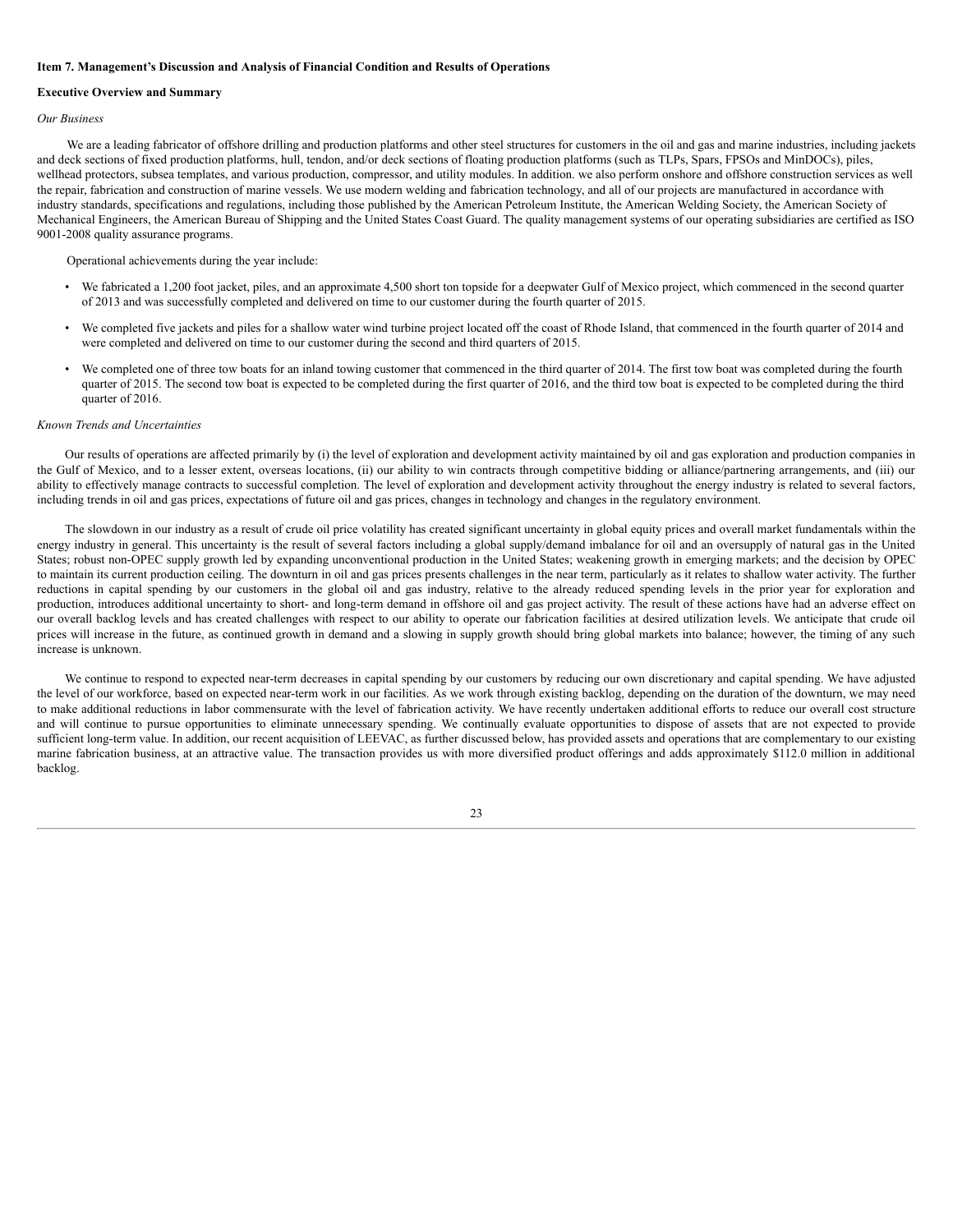From a marketing perspective, we are increasing our focus on obtaining marine fabrication and repair work, certain petrochemical plant work, alternative energy fabrication projects, and other projects that are less susceptible to fluctuations in oil prices.

We believe that our strong balance sheet, levels of cash, and access to capital provides us with the strength to persevere throughout this cycle.

#### *LEEVAC Acquisition*

On January 1, 2016, we acquired substantially all of the assets and assumed certain specified liabilities of LEEVAC Shipyards, L.L.C. and its affiliates ("LEEVAC"). The purchase price for the acquisition was \$20.0 million, subject to a working capital adjustment whereby we received at closing a dollar for dollar reduction for the assumption of certain net liabilities of LEEVAC and settlement payments from sureties on certain ongoing fabrication projects that were assigned to us in the acquisition. After taking into account these adjustments, we received approximately \$1.6 million in cash at closing and added approximately \$112.0 million of incremental contract backlog primarily for four new build construction projects to be delivered in 2016 and 2017. Strategically, the acquisition expands our marine fabrication and repair and maintenance presence in the Gulf South market and further diversifies our fabrication capabilities.

#### **Backlog**

Our backlog is based on management's estimate of the direct labor hours required to complete, and the remaining revenue to be recognized with respect to those projects a customer has authorized us to begin work or purchase materials or services pursuant to written contracts, letters of intent or other forms of authorization. As engineering and design plans are finalized or changes to existing plans are made, management's estimate of the direct labor hours required to complete a project and the price of a project at completion is likely to change.

All projects currently included in our backlog generally are subject to suspension, termination, or a reduction in scope at the option of the customer, although the customer is generally required to pay us for work performed and materials purchased through the date of termination, suspension, or reduction in scope. In addition, customers have the ability to delay the execution of projects.

A comparison of our backlog as of December 31, 2015, September 30, 2015 and as of December 31, 2014 is as follows (amounts in thousands, except for percentages):

|                                                              |           | As of December 31, 2015 | (1) |           | As of September, 2015 |           | As of December 31, 2014 |
|--------------------------------------------------------------|-----------|-------------------------|-----|-----------|-----------------------|-----------|-------------------------|
|                                                              | S's       | Labor hours             |     | S's       | Labor hours           | S's       | Labor hours             |
| Backlog                                                      | \$232,411 | 1,914                   |     | \$135,149 | 1,287                 | \$184,667 | 1,654                   |
|                                                              |           |                         |     |           |                       |           |                         |
|                                                              | Number    | Percentage              |     | Number    | Percentage            | Number    | Percentage              |
| Major customers                                              | five      | 76.1%                   | (2) | five      | 66.5%                 | three     | 64.2%                   |
|                                                              |           |                         |     |           |                       |           |                         |
|                                                              | S's       | Percentage              |     | S's       | Percentage            | S's       | Percentage              |
| Deepwater locations                                          | \$47,077  | 20.3%                   |     | \$63,854  | 47.2%                 | \$70,088  | 38.0%                   |
| Foreign locations                                            | \$26,184  | 11.3%                   |     | \$33,287  | 24.6%                 | \$5,324   | 2.9%                    |
|                                                              |           |                         |     |           |                       |           |                         |
| Backlog that is expected to be recognized in revenue during: |           |                         |     |           |                       |           |                         |

| Backlog that is expected to be recognized in revenue during: |                 |            |     |  |  |
|--------------------------------------------------------------|-----------------|------------|-----|--|--|
|                                                              | $\mathbb{S}'$ s | Percentage |     |  |  |
| 2016                                                         | \$207,852       | 89.4%      | (3) |  |  |
| 2017                                                         | \$24,559        | 10.6%      | (3) |  |  |
|                                                              | \$232,411       |            |     |  |  |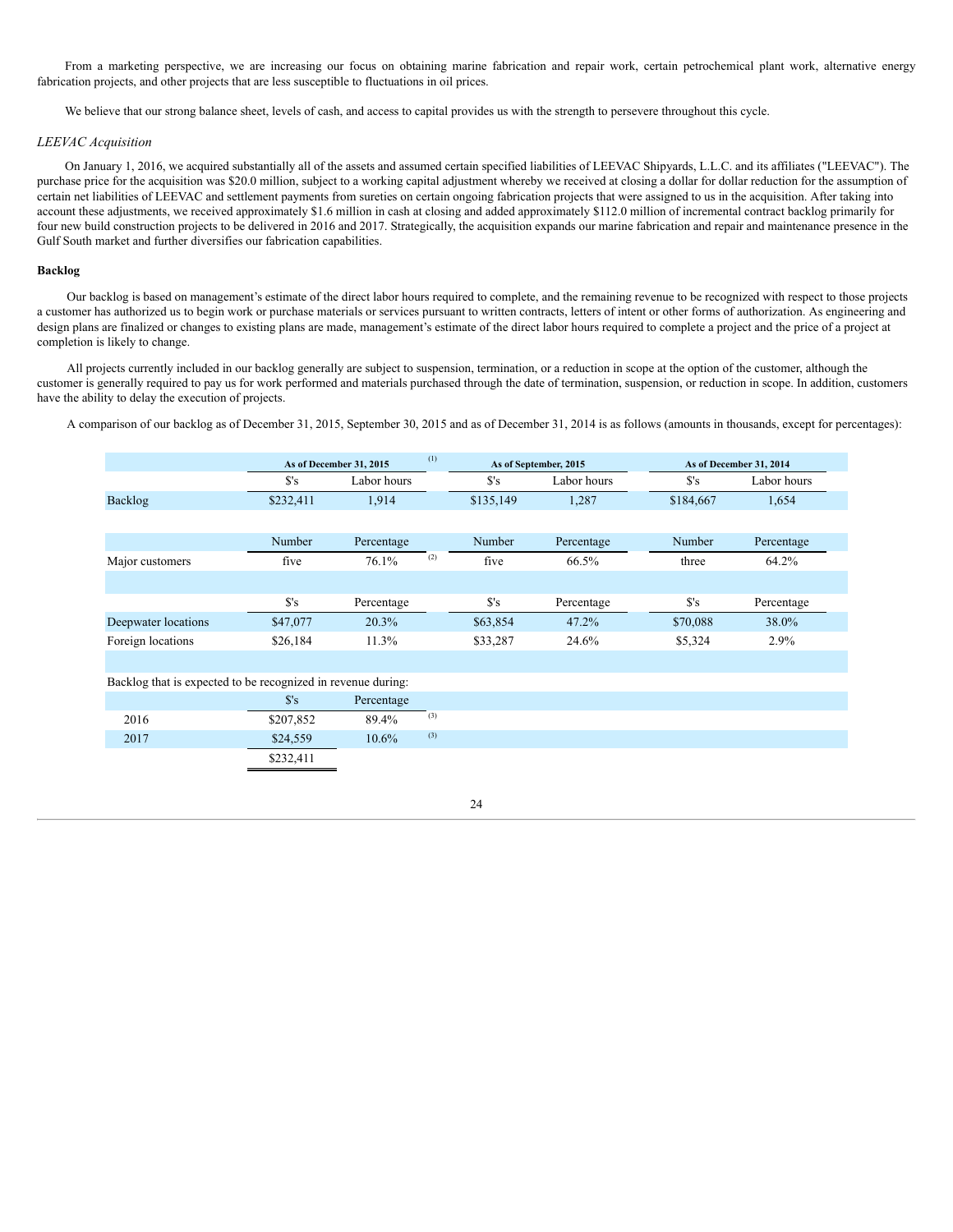- 1) Backlog as of December 31, 2015 includes commitments received through February 19, 2016. We exclude suspended projects from contract backlog that are expected to be suspended more than twelve months because resumption of work and timing of revenue recognition for these projects are difficult to predict. Our backlog also includes approximately \$112.0 million of new build construction that was acquired in the LEEVAC acquisition on January 1, 2016. Our amount of backlog that was acquired in the LEEVAC acquisition does not include any adjustments that could arise from purchase price accounting which has not been finalized. Because purchase price accounting could result in different market values of the backlog acquired, the value assigned to the LEEVAC backlog acquired in the LEEVAC acquisition could potentially impact future margin, however, it is not expected to impact future cash flow.
- 2) Projects for our five largest customers consist of the following:
	- (i) tendon support buoys for a deepwater Gulf of Mexico project for one customer, which commenced in the fourth quarter of 2015 and will be completed during the fourth quarter of 2016;
	- (ii) two large multi-purpose service vessels for one customer, which commenced in the first quarter of 2014 and will be completed during the first quarter of 2017;
	- (iii) two large petroleum supply vessels for one customer, which commenced in the second quarter of 2013 and will be completed during the first quarter of 2017;
	- (iv) one jacket and piles for a foreign customer, which commenced in the third quarter of 2015 and will be completed during the fourth quarter of 2016; and
	- (v) offshore support and construction services related to a deepwater Gulf of Mexico project which commenced in the fourth quarter of 2015 and will be completed in the fourth quarter of 2016.
- 3) The timing of our recognition of the revenue backlog as presented above is based on management estimates of the application of the direct labor hours during the current projected timelines to complete the projects in our backlog. Certain factors and circumstances, as mentioned above, could cause changes in the period when the backlog is recognized as revenue.

Depending on the size of the project, the termination, postponement, or reduction in scope of any one project could significantly reduce our backlog, and could have a material adverse effect on revenue, net income and cash flow. For additional information, see Note 1 in the Notes to Consolidated Financial Statements "Assets held for sale" and Item 1A. Risk Factors - "Our backlog is subject to change as a result of changes to management's estimates, suspension or termination of projects currently in our backlog or our failure to secure additional projects. Our revenue, net income and cash flow could be adversely affected as a result of changes to our backlog.'

#### **Workforce**

Our workforce varies based on the level of ongoing fabrication activity at any particular time. During 2015 we made reductions in our workforce at our Houma, LA and Ingleside, TX facilities in response to decreases in the amount of fabrication work. As of December 31, 2015 and 2014, we had approximately1,255 and 1,700 employees, respectively. On January 1, 2016, we hired 380 employees with the LEEVAC acquisition representing substantially all of the former LEEVAC employees.

We use contract labor when required to meet customer demand. The number of contract laborers we used decreased to 71 in 2015 as compared to 247 in 2014. None of our employees are employed pursuant to a collective bargaining agreement, and we believe our relationship with our employees is good. In an effort to maintain our current workforce and attract new employees in period of high activity, we have enhanced several incentive programs and expanded our training facility.

Labor hours worked were 2.7 million, 3.6 million and 4.1 million for the years ending December 31, 2015, 2014 and 2013 respectively. The decrease in labor hours worked in 2015 relative to 2014 was primarily attributable to overall decreased levels of activity as a result of a decline in our oil and gas fabrication activity due to the steep decline in oil and gas prices as well as the completion of a jacket, piles, and topsides for a deepwater Gulf of Mexico project, and the completion of five jackets and piles for a shallow water wind turbine project located off the coast of Rhode Island, that commenced in the fourth quarter of 2014.

#### **Critical Accounting Policies**

Our consolidated financial statements are prepared in accordance with accounting principles generally accepted in the United States, which require us to make estimates and assumptions. We believe that of our significant accounting policies (see Note 1 in the Notes to Consolidated Financial Statements), the following involves a higher degree of judgment and complexity:

#### *Revenue Recognition*

The majority of our revenue is recognized on a percentage-of-completion basis based on the ratio of direct labor hours actually performed to date compared to the total estimated direct labor hours required for completion. Accordingly, contract price and cost estimates are reviewed monthly as the work progresses, and adjustments proportionate to the percentage of

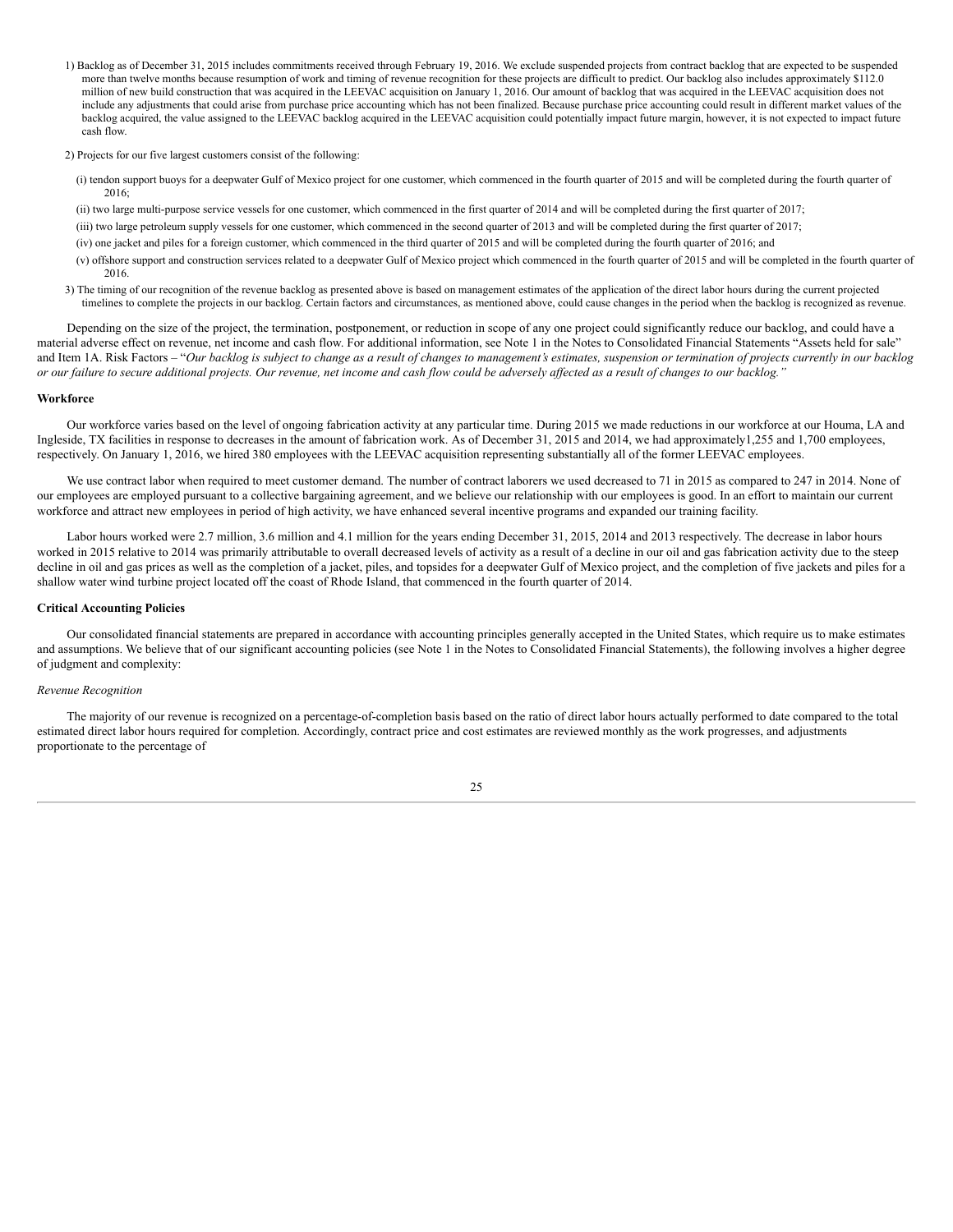completion are reflected in revenue for the period when such estimates are revised. If these adjustments were to result in a reduction of previously reported profits, we would recognize a charge against current earnings, which may be significant depending on the size of the project or the adjustment.

Profit incentives are included in revenue when their realization is probable. Claims for extra work or changes in scope of work are included in revenue when the amount can be reliably estimated and collection is probable. Changes in job performance, job conditions, and estimated profitability, including those arising from contract penalty provisions, and final contract settlements may result in revisions to costs and income and are recognized in the period in which the revisions are determined. For the years ended December 31, 2015, 2014 and 2013, there was no significant revenue related to unapproved change orders or claims.

Contract costs include all direct material, labor and subcontract costs and those indirect costs related to contract performance, such as indirect labor, supplies and tools. Also included in contract costs are a portion of those indirect contract costs related to plant capacity, such as depreciation, insurance and repairs and maintenance. These indirect costs are allocated to jobs based on actual direct labor hours worked.

Some contracts include a total or partial reimbursement to us of any costs associated with specific capital projects required by the fabrication process. If a particular capital project provides future benefits to us, the cost to build the capital project will be capitalized, and the revenue for the capital project will increase the estimated profit in the contract.

Provisions for estimated losses on uncompleted contracts are made in the period in which such losses are determined. We recognized contract losses of \$33.9 million, \$6.6 million, and \$30.8 million for the years ended December 31, 2015, 2014, and 2013, respectively. Contract losses for the year ended December 31, 2015 were primarily related to \$24.5 million related to a decrease in the contract price due to final weight re-measurements and our inability to recover certain costs on disputed change orders related to a large deepwater project which was recently delivered. In addition we accrued contract losses of approximately \$9.4 million resulting from increases in our projected unit labor rates of our fabrication facilities. Our increases in unit labor rates were driven by our inability to absorb fixed costs due to decreases in expected oil and gas fabrication activity.

Contract losses for the year ended December 31, 2014 of \$6.6 million were primarily related to two tank barge projects for a marine transportation company, platform supply vessels for an offshore marine company and a production platform jacket for a deepwater customer. Contract losses in 2013 of \$30.8 million were primarily due to our inability to recover certain costs and the de-scoping of one of our major deepwater project, whereby remaining completion and integration work was performed at the integration site by a different integration contractor.

#### *Allowance for Doubtful Accounts*

We routinely review individual contracts receivable balances and make provisions for probable doubtful accounts as we deem appropriate. Among the factors considered during the review are the financial condition of our customers and their access to financing, underlying disputes on the account, age and amount of the account and overall economic conditions. Accounts are written off only when all reasonable collection efforts are exhausted.

Our principal customers include major and large independent oil and gas companies and their contractors and marine vessel operators and their contractors. This concentration of customers may impact our overall exposure to credit risk, either positively or negatively, in that customers may be similarly affected by changes in economic or other conditions. Receivables are generally not collateralized; however, in certain instances we obtain collateral to reduce our credit exposure. In the normal course of business, we extend credit to our customers on a short-term basis.

During 2015 allowances for bad debts were approximately \$44,000. During the fourth quarter of 2014, the Company included an allowance for bad debt in the amount of \$3.6 million in connection with negotiations of an outstanding contract receivable balance with a deepwater offshore customer related to a deepwater hull project that was completed during the first quarter of 2014.

#### *Fair Value Measurements: Impairments of Long-Lived Assets and Assets Held for Sale*

The determination of fair value can require the use of significant judgment and can vary based on the facts and circumstances.

We evaluate impairment losses on long-lived assets or asset groups used in operations when events and circumstances indicate that the assets or asset groups might not be recoverable. If events and circumstance indicate that the assets or asset groups might not be recoverable, the expected future undiscounted cash flows from the assets or asset groups are estimated and compared with the carrying amount of the assets or asset groups. If the sum of the estimated undiscounted cash flows is less than the carrying amount of the assets or asset groups, an impairment loss is recorded.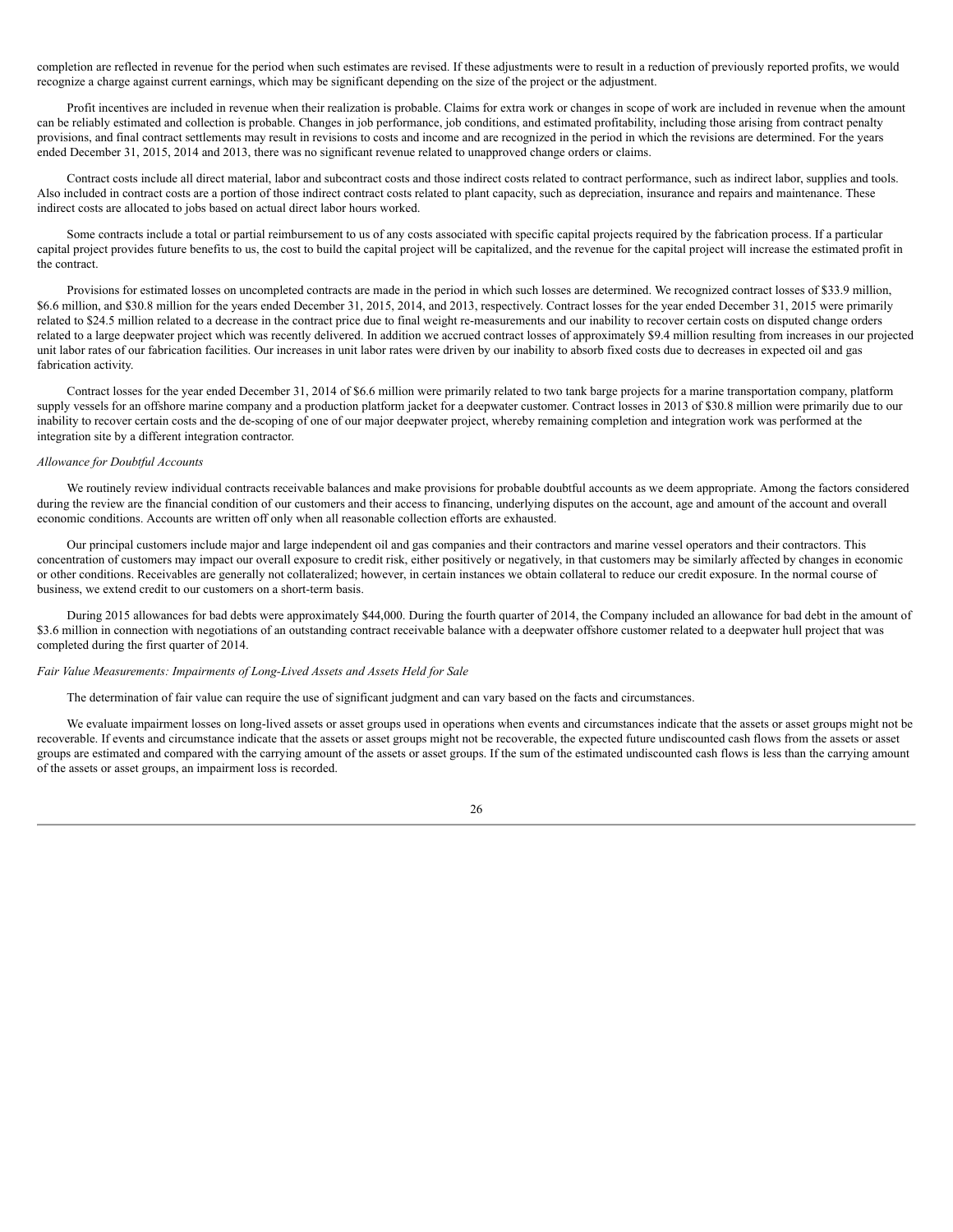An impairment loss is measured by comparing the fair value of the asset or asset group to its carrying amount and recording the excess of the carrying amount of the asset or asset group over its fair value as an impairment charge. An asset group constitutes the minimum level for which identifiable cash flows are principally independent of the cash flows of other asset or liability groups. Fair value is determined based on discounted cash flows or appraised values, as appropriate. Due to the slow down in our industry as a result of the downturn in oil prices, we identified indicators of impairment at our Texas facility. Management performed an undiscounted cash flow analysis for the Texas facility which did not result in impairment.

We measure and record assets held for sale at the lower of their carrying amount or fair value less cost to sell. Assets held for sale at December 31, 2015 consist of equipment that was subsequently sold during the first quarter of 2016. We estimated the fair value as the actual cash proceeds received less costs incurred to sell. We recorded an impairment of \$0.6 million related to this equipment during the fourth quarter of 2015.

Assets held for sale at December 31, 2014 consist of a partially constructed topside, related valves, piping and equipment that we acquired from a customer following its default under a contract for a deepwater project in 2012. We previously determined a fair value \$10.3 million for these assets with the assistance of third party valuation specialists, relying primarily on the cost approach and applied the market approach where comparable sales transaction information was readily available. The cost approach is based on current replacement or reproduction costs of the subject assets less depreciation attributable to physical, functional, and economic factors. The market approach involves gathering data on sales and offerings of similar assets in order to value the subject assets. This approach also includes an assumption for the measurement of the loss in value from physical, functional, and economic factors.

To date, we have not sold, licensed, or leased any of this equipment. While we have not discontinued our programs to identify buyers for our assets held for sale, our ability to effectively market these assets held for sale has been significantly limited due to the sustained downturn in the energy sector. In addition, during the third quarter, we learned that a potential buyer is no longer expressing interest in the assets. As a result, we reassessed our estimate of fair value and recorded an impairment of \$6.6 million, and reclassified the asset's net realizable value of \$3.7 million to inventory based on the estimated scrap value of these materials during the third quarter of 2015. We intend to use this inventory on future construction projects at our various fabrication facilities. Inventory consists of materials and production supplies and is stated at the lower of cost or market.

#### **Results of Operations**

*Loss provision* - During the year ended December 31, 2015, we incurred contract losses of \$24.5 million related to a decrease in the contract price due to final weight remeasurements and our inability to recover certain costs on disputed change orders related to a large deepwater project which was recently delivered. We are currently in negotiations with this customer concerning change orders with respect to the adjusted amounts due under this contract which are not included in contract revenues at December 31, 2015. Our intention is to resolve the disputed cost amounts and finalize the change orders with our customer as quickly as possible; however, we can give no assurance that these negotiations will conclude or that the change orders will be finalized in the near term.

In addition, we accrued contract losses of approximately \$9.4 million resulting from increases in our projected unit labor rates of our fabrication facilities. Our increases in unit labor rates were driven by our inability to absorb fixed costs due to decreases in expected oil and gas fabrication activity.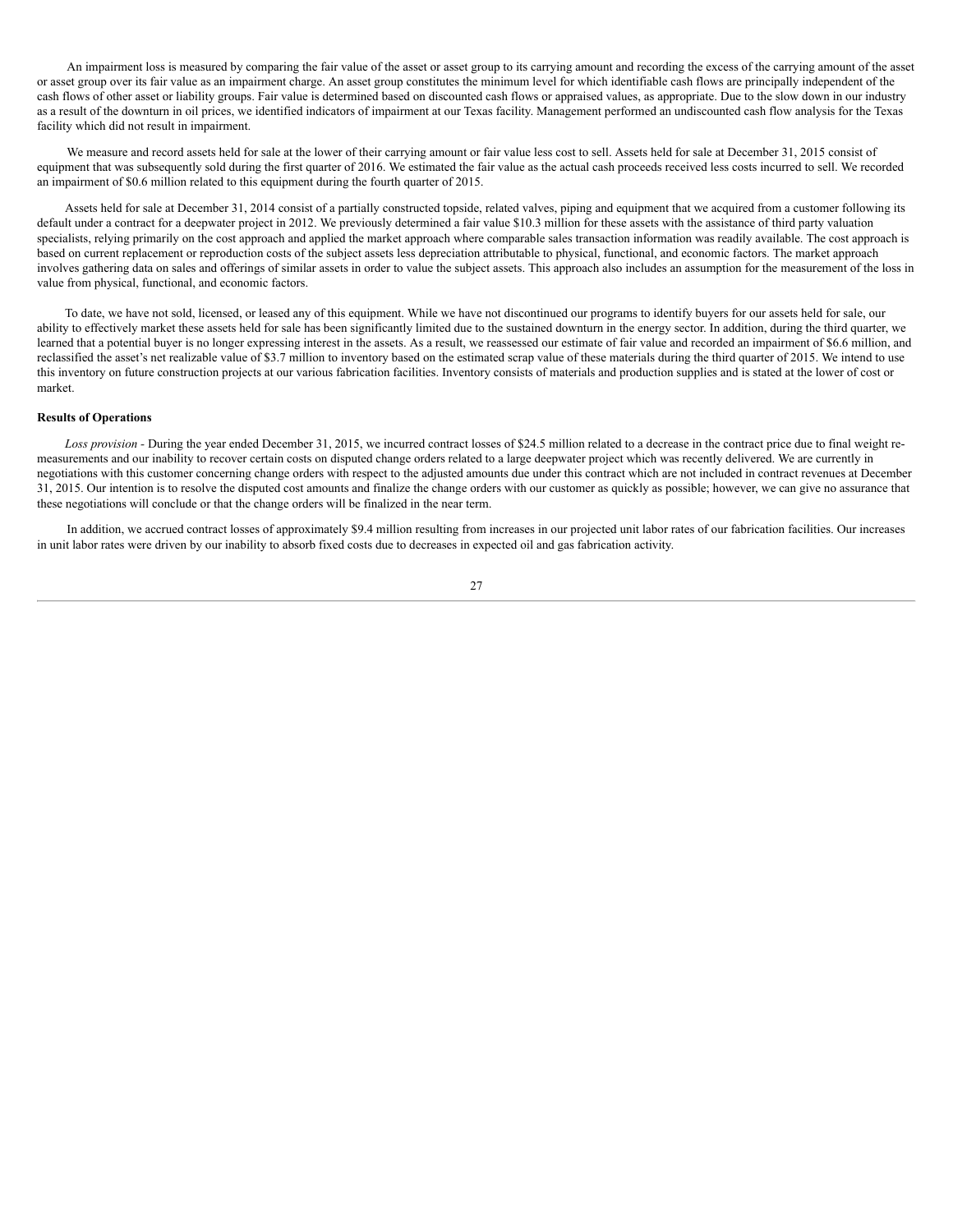*Comparison of the years ended December 31, 2015 and 2014* (in thousands, except for percentages):

|                                     | <b>Twelve Months Ended December 31,</b> |    |         | <b>Increase or (Decrease)</b> |             |  |  |
|-------------------------------------|-----------------------------------------|----|---------|-------------------------------|-------------|--|--|
|                                     | 2015                                    |    | 2014    | Amount                        | Percent     |  |  |
| Revenue                             | \$<br>306,120                           | \$ | 506,639 | \$<br>(200, 519)              | $(39.6)\%$  |  |  |
| Cost of revenue                     | 321,276                                 |    | 462,083 | \$<br>(140, 807)              | $(30.5)\%$  |  |  |
| Gross (loss) profit                 | (15, 156)                               |    | 44,556  | (59,712)                      | $(134.0)\%$ |  |  |
| Gross profit percentage             | $(5.0)\%$                               |    | 8.8%    |                               |             |  |  |
| General and administrative expenses | 16,256                                  |    | 17,409  | (1,153)                       | $(6.6)\%$   |  |  |
| Asset impairment                    | 7,202                                   |    | 3,200   | 4,002                         | 125.1 %     |  |  |
| Operating (loss) income             | (38,614)                                |    | 23,947  | (62, 561)                     | $(261.2)\%$ |  |  |
| Other income (expense):             |                                         |    |         |                               |             |  |  |
| Interest expense                    | (165)                                   |    | (37)    | (128)                         |             |  |  |
| Interest income                     | 26                                      |    | 13      | 13                            |             |  |  |
| Other income (expense)              | 20                                      |    | (99)    | 119                           |             |  |  |
|                                     | (119)                                   |    | (123)   | 4                             | $3.3\%$     |  |  |
| (Loss) income before income taxes   | (38, 733)                               |    | 23,824  | (62, 557)                     | $(262.6)\%$ |  |  |
| Income taxes                        | (13,369)                                |    | 8,504   | (21, 873)                     | $(257.2)\%$ |  |  |
| Net (loss) income                   | \$<br>(25, 364)                         | \$ | 15,320  | \$<br>(40, 684)               | $(265.6)\%$ |  |  |
|                                     |                                         |    |         |                               |             |  |  |

*Revenues -* Our revenues for years ended December 31, 2015 and 2014 were \$306.1 million and \$506.6 million, respectively, representing a decrease of 39.6%. The decrease is primarily attributable to an overall decrease in work experienced in our fabrication yards as a result of depressed oil and gas prices and the corresponding reduction in activity in the Gulf of Mexico. In addition, we also:

- incurred contract losses of \$24.5 million during 2015 related to a deck and jacket for one of our large deepwater projects as further described above;
- accrued contract losses of \$9.4 million during 2015 due to projected increases in our unit labor rates as referred to above;
- recognized higher revenue primarily as a result of work performed for a large deepwater project during 2014 and, to a lesser extent, experienced a decrease of pass through costs due to lesser amounts of subcontractor services and direct materials in 2015 as compared to 2014.

Pass-through costs, as described in Note 2 in the Notes to Consolidated Financial Statements, are included in revenue but have no impact on the gross profit recognized on a project for a particular period. Pass-through costs as a percentage of revenue were 44.4% and 48.2% for the years ended December 31, 2015 and 2014, respectively.

*Gross (loss) profit -* Our gross (loss) profit for the years ended December 31, 2015 and 2014 was \$(15.2) million ((5.0)% of revenue) and \$44.6 million (8.8% of revenue), respectively. The decrease in gross profit was primarily due to:

- contract losses of \$24.5 million recorded during the third and fourth quarters of 2015, as referred to above;
- \$9.4 million of contract losses due to projected increases in our unit labor rates as referred to above;
- lower project activity during the period as compared to the same period in 2014; and
- less offshore commissioning and hook-up activity performed on a time and material basis during 2015 as compared to 2014.

*General and administrative expenses* - Our general and administrative expenses were \$16.3 million for the year ended December 31, 2015, compared to \$17.4 million for the year ended December 31, 2014. The decrease in general and administrative expenses was primarily attributable to bad debt expense of \$3.6 million recorded during the fourth quarter of 2014 related to a contract receivable balance with a customer for a deepwater hull project as well as reductions in discretionary spending in response to reductions in our oil and gas fabrication activity. These decreases were partially offset by \$721,000 in acquisition and due diligence expenditures related to the LEEVAC acquisition and an increase in stock-based compensation expense of \$1.6 million during 2015 as compared to 2014.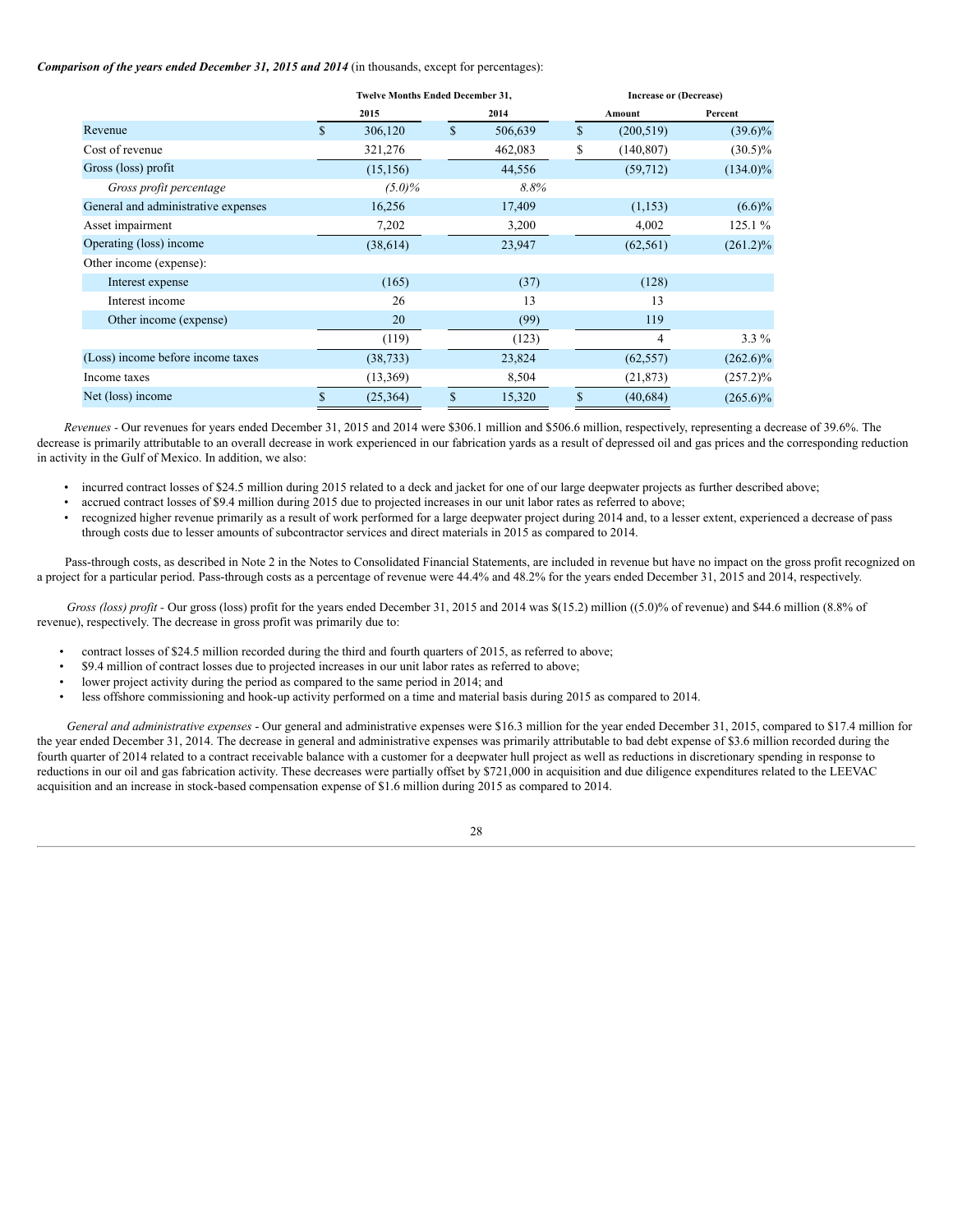*Asset impairment* - We recorded an asset impairment charges of \$7.2 million during the year ended December 31, 2015 related to our assets held for sale as further discussed above and in Note 5 of the Notes to Consolidated Financial Statements as compared to asset impairment charges of \$3.2 million for the year ended December 31, 2014.

*Interest expense* - The Company had net interest expense of \$139,000 for the year ended December 31, 2015 compared to net interest expense of \$24,000 for 2014. The increase in net interest expense was primarily driven by interest expense associated with increases to letters of credit during 2015.

*Other income (expense)* - Other income for the year ended December 31, 2015 was \$20,000 of other income compared to other expense \$99,000 for 2014. Other income for the year ended December 31, 2015 primarily represents gains on sales of property, plant, and equipment as compared to other expense in 2014, which primarily related to losses on sales of property, plant, and equipment during 2014.

*Income taxes* - Our effective income tax rate for 2015 was 34.5% compared to an effective tax rate of 35.7% for 2014. The decrease in the effective tax rate is primarily due to the impact of state income taxes for our operations in Louisiana.

*Comparison of the years ended December 31, 2014 and 2013* (in thousands, except for percentages):

|                                     | 2014          | 2013          | Amount           | Percent    |
|-------------------------------------|---------------|---------------|------------------|------------|
| Revenue                             | \$<br>506,639 | \$<br>608,326 | \$<br>(101, 687) | $(16.7)\%$ |
| Cost of revenue                     | 462,083       | 584,665       | (122, 582)       | $(21.0)\%$ |
| Gross profit                        | 44,556        | 23,661        | 20,895           | 88.3%      |
| Gross profit percentage             | 8.8%          | 3.9%          |                  |            |
| General and administrative expenses | 17,409        | 11,555        | 5,854            | 50.7%      |
| Asset impairment                    | 3,200         |               | 3,200            | 100.0%     |
| Operating (loss) income             | 23,947        | 12,106        | 11,841           | 97.8%      |
| Other income (expense):             |               |               |                  |            |
| Interest expense                    | (37)          | (237)         | 200              |            |
| Interest income                     | 13            | 3             | 10               |            |
| Other income (expense)              | (99)          | (337)         | 238              |            |
|                                     | (123)         | (571)         | 448              | 78.5%      |
| (Loss) income before income taxes   | 23,824        | 11,535        | 12,289           | 106.5%     |
| Income taxes                        | 8,504         | 4,303         | 4,201            | $97.6\%$   |
| Net (loss) income                   | \$<br>15,320  | \$<br>7,232   | \$<br>8,088      | 111.8%     |

*Revenues* - For the twelve-month period ended December 31, 2014, our revenue was \$506.6 million compared to \$608.3 million for the twelve-month period ended December 31, 2013, a decrease of 16.7%. The following factors contributed to the decrease in revenues for the year ended December 31, 2014 compared to the year ended December 31, 2013:

- pass-through costs, as a percentage of revenue, for the twelve-month period ended December 31, 2014 were 48.2% compared to 58.5% for the twelve-month period ended December 31, 2013; and
- overall decreased levels of activity as a result of the completion of topsides for two large deepwater customers in 2013, and a Spar Hull for a large deepwater customer in the first quarter of 2014.
- a decrease in pass-through costs for the twelve months ended December 31, 2014 primarily relates to higher levels of sub-contracted service costs on our major deepwater projects in 2013. Pass-through costs, as described in Note 2 in the Notes to Consolidated Financial Statements, are included in revenue, but have no impact on the gross profit recognized for that particular period.
- The decrease in revenue was offset by lower estimated contract losses of \$6.6 million for December 31, 2014 compared to \$30.8 million for December 31, 2013.

*Gross Profit* - For the twelve-month periods ended December 31, 2014 and 2013, gross profit was \$44.6 million (8.8% of revenue) and \$23.7 million (3.9% of revenue), respectively. Factors contributing to the overall increase in gross profit for the twelve-month period ended December 31, 2014 compared to the twelve-month period ended December 31, 2013 include: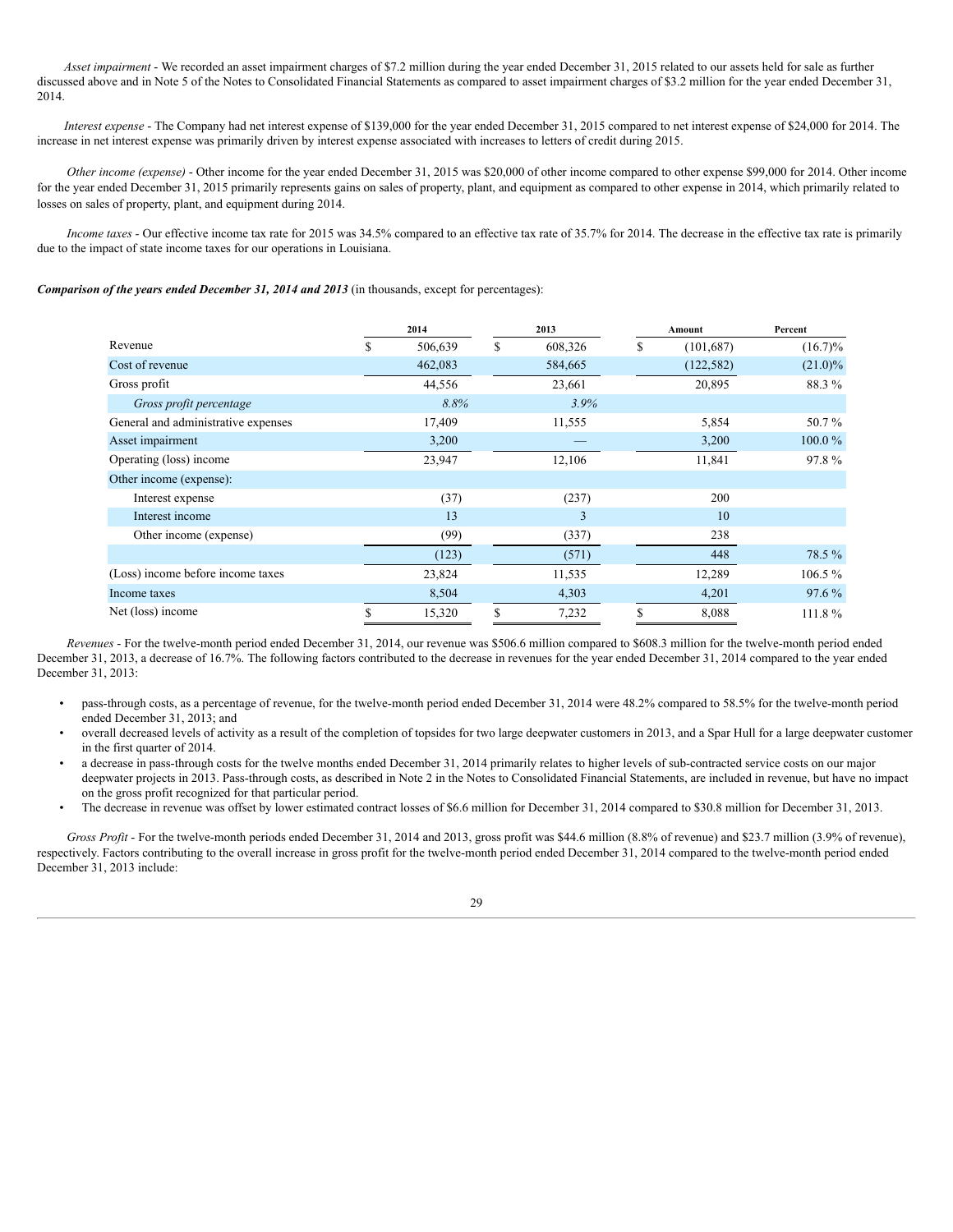- lower contract losses of \$6.6 million during the twelve month period ended December 31, 2014 compared to \$30.8 million during the twelve-month period ended December 31, 2013;
- a return to traditional jacket and smaller topside shallow water projects during 2014 as compared to 2013; and
- a higher level of offshore commissioning and hook-up activity performed on a time and material basis.

Both the offshore connection and hook-up work and execution of the 2014 shallow water projects garnered higher profit margins as compared to our mix of projects performed during 2013, primarily due to (i) certain project improvement initiatives undertaken in 2014, and (ii) the fact that we historically have been able to more effectively control costs associated with these projects as compared to larger, more complex deepwater projects.

*General and administrative expenses* - Our general and administrative expenses were \$17.4 million for the twelve-month period ended December 31, 2014 compared to \$11.6 million for the twelve-month period ended December 31, 2013. Factors that contributed to the increase in general and administrative expenses for the twelve months ended December 31, 2014 include:

- a net increase of \$2.7 million in bad debt expense; Bad debt expense for 2014 included a \$3.6 million increase in the fourth quarter related to negotiations of an outstanding contract receivable balance with a customer for a deepwater hull project completed during the first quarter of 2014. At December 31, 2013, the Company included an allowance for bad debt in the amount of \$0.9 million in connection with a vessel upgrade and outfitting project.
- increases in expenses related to the relocation of our corporate headquarters to Houston, Texas and hiring of additional corporate staff members to support operations;
- the addition of three consultants to assist with the marketing efforts for assets held for sale and potential FLNG opportunities; and
- increases in expenses associated with an increase in the numbers of directors serving on our board.

*Asset impairment* - As further discussed in "*Assets held for sale,"* under Critical Accounting Policies above, as of December 31, 2014, management determined that its previous estimate of \$13.5 million for the fair value of assets held for sale had declined to \$10.3 million. As a result, we included in general and administrative expenses in our income statement for the year ended December 31, 2014 an impairment charge of \$3.2 million.

*Interest expenses* - We had net interest expense of \$24,000 for the twelve-month period ended December 31, 2014 compared to net interest expense of \$234,000 for the twelve-month period ended December 31, 2013. Net interest expense for the period ended December 31, 2014 was lower as a result of decreased borrowings on the line of credit.

*Other expenses* - We had other expenses of \$99,000 for the twelve-month period ended December 31, 2014, compared to other expenses of \$337,000 for the twelvemonth period ended December 31, 2013. Other expenses for both periods primarily represent losses on sales of miscellaneous equipment.

*Income taxes* - Our effective income tax rate was 35.7% for the twelve-month period ended December 31, 2014, compared to 37.3% for the twelve-month period ended December 31, 2013. The decrease in the effective rate for the period ended December 31, 2014 is a result of (a) lower effective state income tax rate; and (b) the fact that we were able to fully utilized net operating losses in 2014, allowing the Company to take the Qualified Production Activities Income Deduction (Section 199) for taxable earnings in excess of net operating losses for the year ended December 31, 2014.

#### **Liquidity and Capital Resources**

Historically, we have funded our business activities through cash generated from operations. At December 31, 2015 cash and cash equivalents totaled \$34.8 million, compared to \$36.1 million at December 31, 2014 with no borrowings outstanding under our credit facility. Working capital was \$78.0 million and our ratio of current assets to current liabilities was 3.1 to 1 at December 31, 2015. Our primary source of cash for the year ended December 31, 2015, was the collection of accounts receivable along with a reduction in costs associated with lower activity levels. At December 31, 2015, our contracts receivable balance was \$47.0 million. We have subsequently collected \$28.4 million through February 19, 2016.

During 2015, we recorded contract losses of \$24.5 million related to a decrease in the contract price due to final weight re-measurements and our inability to recover certain costs on disputed change orders related to a large deepwater project which was recently delivered. We are currently in negotiations with this customer concerning disputed change orders and no amounts with respect to these disputed change orders are included in contract revenues at December 31, 2015. Our intention is to resolve the disputed cost amounts and finalize the change orders with our customer as quickly as possible; however, we can give no assurance that these negotiations will conclude in the near term or at all or that we will recover any of these contract

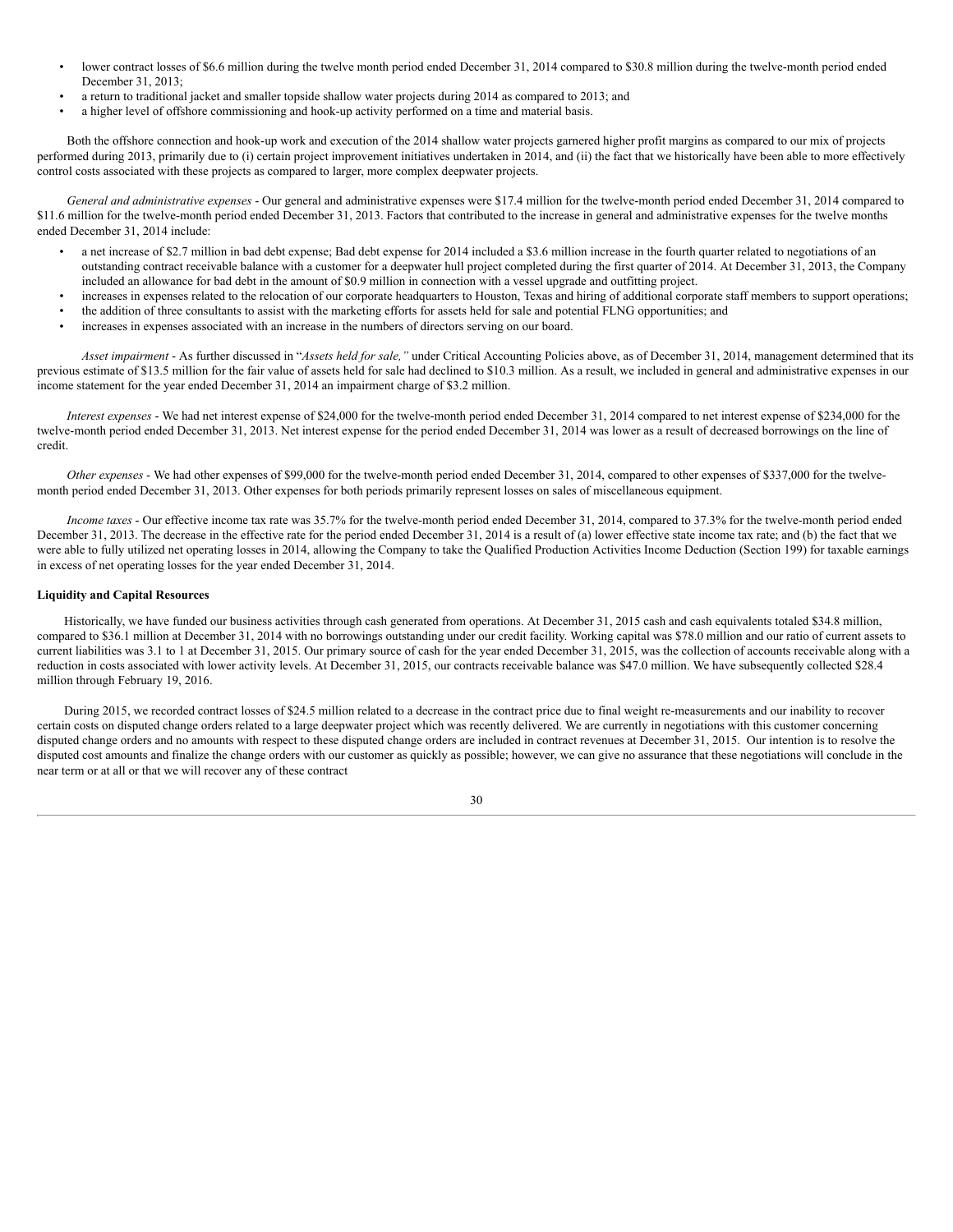losses from our customer. In addition, we accrued contract losses of approximately \$9.4 million resulting from increases in our projected unit labor rates of our fabrication facilities. Our increases in unit labor rates were driven by our inability to absorb fixed costs due to decreases in expected oil and gas fabrication activity.

On January 1, 2016, we acquired substantially all of the assets and assumed certain specified liabilities of LEEVAC Shipyards, L.L.C. and its affiliates ("LEEVAC"). The purchase price for the acquisition was \$20.0 million, subject to a working capital adjustment whereby we received at closing a dollar for dollar reduction for the assumption of certain net liabilities of LEEVAC and settlement payments from sureties on certain ongoing fabrication projects that were assigned to us in the acquisition. After taking into account these adjustments, we received approximately \$1.6 million in cash at closing and added approximately \$112.0 million of incremental contract backlog primarily for four new build construction projects to be delivered in 2016 and 2017. Strategically, the acquisition expands our marine fabrication and repair and maintenance presence in the Gulf South market and further diversifies our fabrication capabilities.

We have a credit agreement with Whitney Bank and JPMorgan Chase Bank N.A. that provides for an \$80.0 million revolving credit facility. Our obligations under the credit agreement are secured by substantially all of our assets, other than real property located in the state of Louisiana. On February 29, 2016, we entered into an amendment to our credit agreement. The amendment restates our financial covenants beginning with the quarter ending March 31, 2016 as follows:

- (i) minimum net worth not less than \$250.0 million plus
	- (a) 50% of net income earned in each quarter beginning March 31, 2016 and
- (b) 100% of proceeds from any issuance of common stock;
- (ii) debt to EBITDA ratio not greater than 3.0 to 1.0; and
- (iii) interest coverage ratio of not less than 2.0 to 1.0.

The amendment also (i) extends the term of the Credit Facility from February 29, 2016 to January 2, 2017; (ii) increases the commitment fee on undrawn amounts from 0.25% to 0.50% per annum; (iii) increases the letter of credit fee, subject to certain limited exceptions, to 2.0% per annum on undrawn stated amounts under letters of credit issued by the lenders; and (iv) limits the maximum amount of loans outstanding at any time for general corporate purposes to \$20.0 million.

At December 31, 2015 we had no outstanding borrowings under the credit agreement, and we had outstanding letters of credit totaling \$20.5 million. After consideration of outstanding letters of credit, the availability of the unused portion of the revolving credit agreement (as amended) for additional letters of credit and for general corporate purposes was \$59.5 million and \$20.0 million, respectively. Amounts borrowed under our the credit agreement bear interest, at our option, at either the prime lending rate established by JPMorgan Chase Bank, N.A. or LIBOR plus 2.0 percent.

Our primary liquidity requirements are for the costs associated with fabrication projects, capital expenditures and payment of dividends to our shareholders. We experienced a significant decline in our fabrication work from our oil and gas customers during 2015 resulting from a steep decline in oil and gas prices.

We anticipate capital expenditures for 2016 to be approximately \$4.0 million primarily for the following:

- computer system upgrades,
- improvement of bulkhead at our Houma facility, and
- improvements to our newly acquired facilities

On February 25, 2016, our Board of Directors declared a dividend of \$0.01 per share on our shares of common stock outstanding, payable March 24, 2016 to shareholders of record on March 10, 2016. A decrease in our historical quarterly dividend from \$0.10 per share to \$0.01 was recommended by management and approved by our board of directors in an effort to conserve cash due to the severity of the industry downturn.

On July 30, 2015, our Board of Directors authorized the Company to repurchase up to \$10.0 million in shares of our common stock under a share repurchase program that remains in effect through July 30, 2017. Repurchases may be effected through open market purchases or in privately negotiated transactions at such times and in such amounts as management deems appropriate, depending on market conditions and other factors. The repurchase program does not obligate the Company to acquire any particular amount of common stock and may be modified, suspended or discontinued at any time. To date, we have made no repurchases of our common stock. Due to the severity of the industry downturn, management has recommended and our board of directors has approved a temporary suspension of our stock repurchase program in an effort to conserve cash.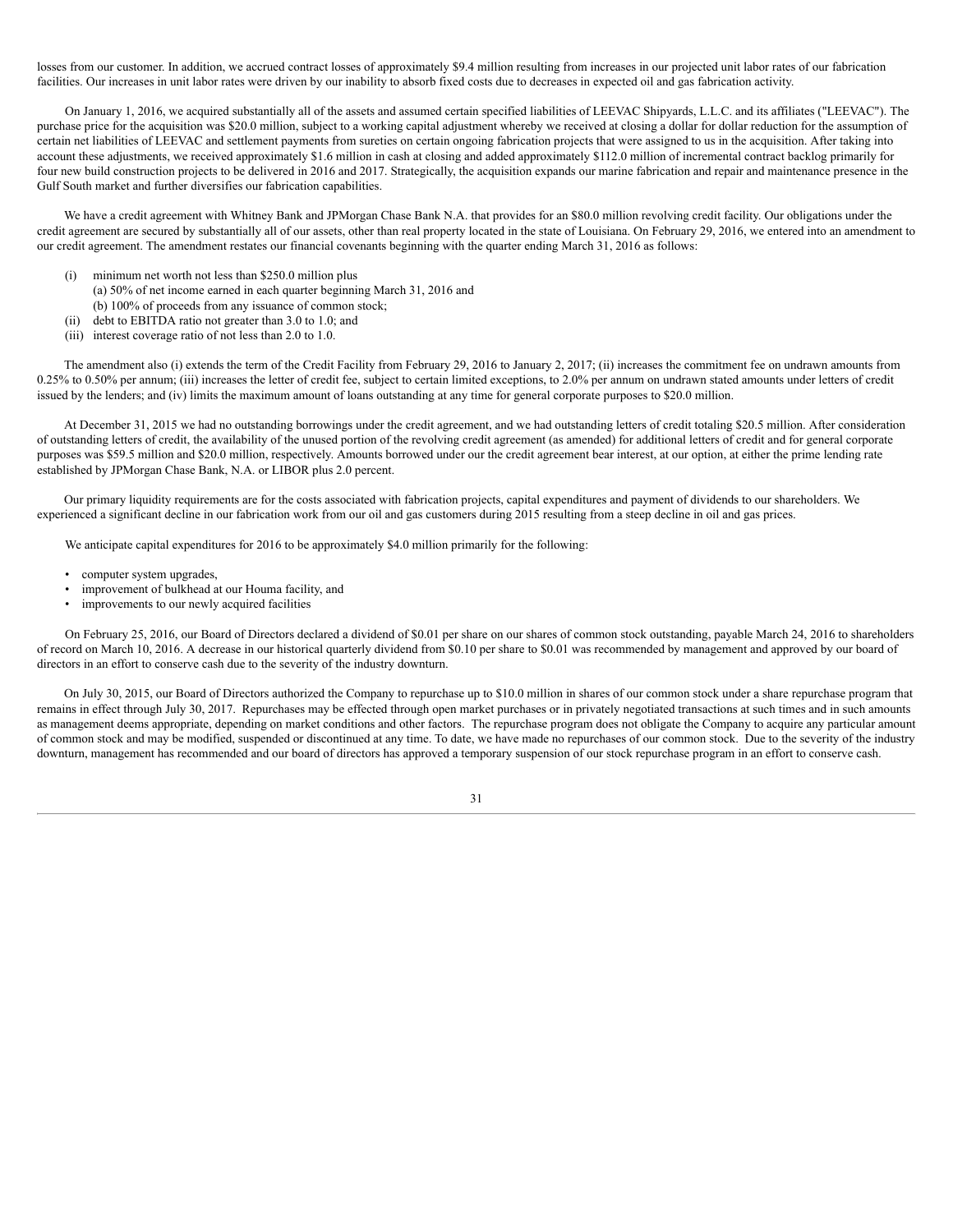We believe our cash and cash equivalents generated by operating activities and funds available under our credit facility will be sufficient to fund our capital expenditures, issue future letters of credit and meet our working capital needs for the next twelve months to continue our operations, satisfy our contractual operations and pay dividends to our shareholders.

#### **Cash Flows for the Years Ended December 31, 2015, 2014 and 2013** (in thousands)**:**

|                      |    | 2015         | 2014           | 2013      |
|----------------------|----|--------------|----------------|-----------|
| Operating activities | S  | 10.615 S     | 32.110 \$      | 38,003    |
| Investing activities | \$ | $(6,007)$ \$ | $(26, 729)$ \$ | (20, 802) |
| Financing activities | S  | $(5,865)$ \$ | $(5,865)$ \$   | 5,520)    |

#### **Operating activities:**

- The decrease in cash flows provided by operating activities for 2015 as compared to 2014 is primarily due to net losses incurred during 2015 as compared to net income during 2014.
- The decrease in cash flows provided by operating activities for 2014 as compared to 2013 is primarily due to the increase in project costs in 2014, primarily in connection with the start-up of our large traditional jacket deepwater project, partially offset by stronger operating performance in 2014, specifically related to increased gross profit and lower contract losses.

#### **Investing activities:**

- The decrease in cash flows used in investing activities for 2015 as compared to 2014 is primarily due to reduced capital expenditures as a result of management's concerted effort to reduce our discretionary and capital spending to match the decrease in oil and gas fabrication work as a result of decreases in oil and gas prices.
- The increase in cash flows used in investing activities for 2014 as compared to 2013 is primarily due to increased capital expenditures for equipment and improvements to our production facilities, including \$15.4 million for two cranes at our Texas facility.

#### **Financing activities:**

• Cash flows used in financing activities for each of the years ended December 31, 2015, 2014 and 2013 primarily related to the payment of dividends.

#### **Contractual Obligations and Commitments**

The following table sets forth an aggregation of our contractual obligations and commitments as of December 31, 2015, (in thousands).

|                                                 | <b>Payments Due by Period</b> |  |                            |  |                 |  |                        |  |                          |
|-------------------------------------------------|-------------------------------|--|----------------------------|--|-----------------|--|------------------------|--|--------------------------|
|                                                 | <b>Total</b>                  |  | <b>Less Than</b><br>' Year |  | 1 to 3<br>Years |  | 3 to 5<br><b>Years</b> |  | <b>Thereafter</b>        |
| Purchase commitment – material and services $1$ | 3,862                         |  | 3,862                      |  |                 |  |                        |  |                          |
| Operating leases <sup>2</sup>                   | 911                           |  | 217                        |  | 446             |  | 248                    |  | $\overline{\phantom{a}}$ |
|                                                 |                               |  | 4,079                      |  | 446             |  | 248                    |  | _                        |

(1) "Purchase commitment – material and services" is a commitment related to purchase order agreements.

(2) Operating leases are commitments for office space.

#### **Off-Balance Sheet Arrangements**

We are not a party to any contract or other obligation not included on our balance sheet that has, or is reasonably likely to have, a current or future effect on our financial condition, changes in financial condition, revenues or expenses, results of operations, liquidity, capital expenditures or capital resources.

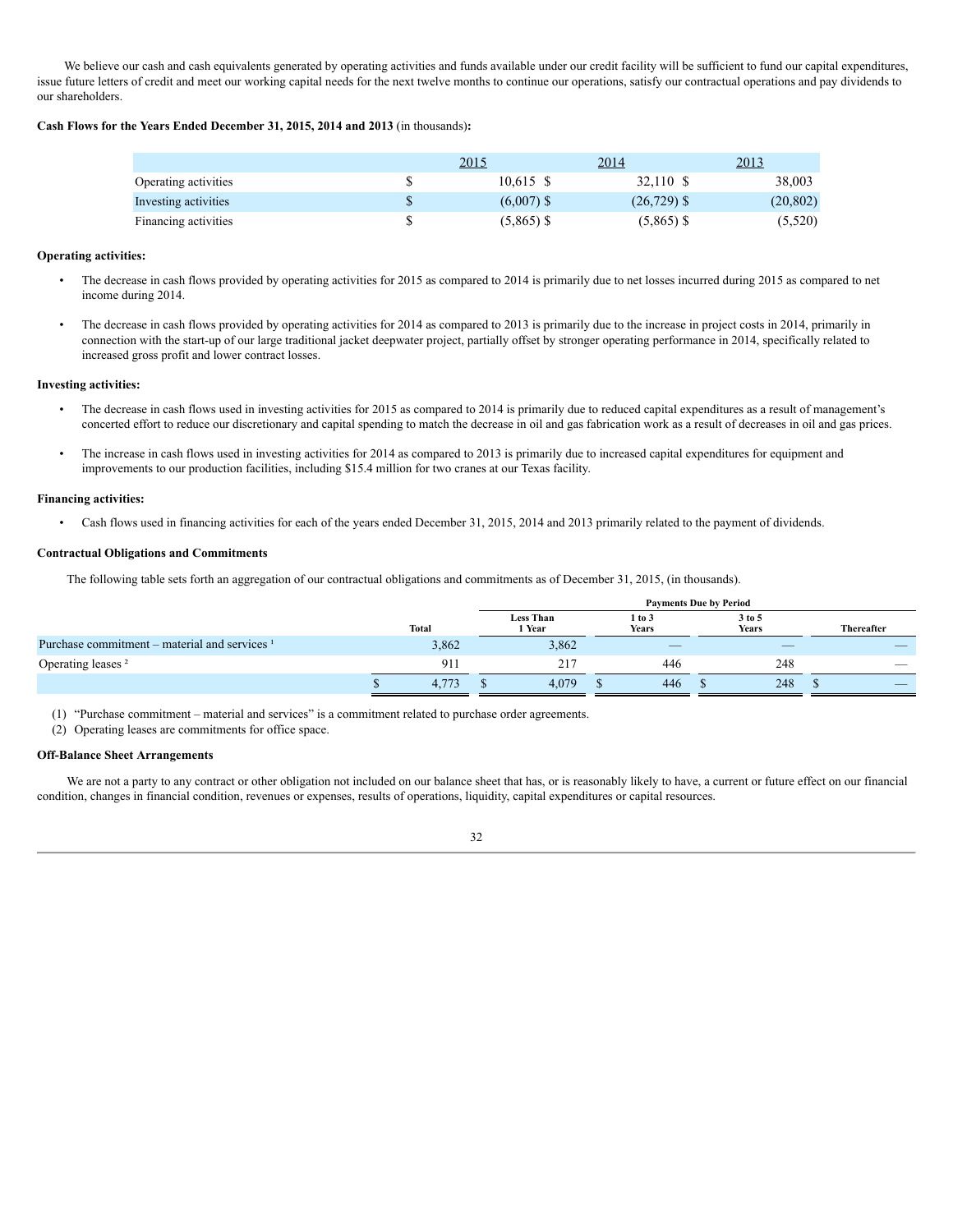#### **Other Matters**

During the first quarter of 2016, our Chief Financial Officer received a notice from the SEC indicating that it had made a preliminary determination to recommend that the SEC Division of Enforcement file a civil enforcement action against him relating to his alleged responsibility for two accounting issues that occurred during his tenure as controller of FMC Technologies, Inc.'s Energy Infrastructure business segment from May 2012 to May 2013, a position he held immediately prior to joining the Company. Our Chief Financial Officer has advised the Company that he (i) has fully responded to all of the SEC's requests for information, (ii) has cooperated and engaged in discussions with the SEC, (iii) has discussed these matters with our Audit Committee, and (iv) intends to vigorously defend any claims that may be brought.

As disclosed in its Form 10-K for the year ended December 31, 2015, FMC Technologies, Inc. also received a notice indicating that the SEC had made a preliminary determination to recommend that the SEC Division of Enforcement file a civil enforcement action against FMC for alleged violations of the reporting, books-and-records and internal control provisions of U.S. securities laws.

#### **Item 7A. Quantitative and Qualitative Disclosures About Market Risk**

We do not have operations subject to material risk of foreign currency fluctuations, nor do we use derivative financial instruments in our operations or investment portfolio. We have a credit agreement with Whitney Bank and JPMorgan Chase Bank N.A. that provides for an \$80.0 million revolving credit facility that allows us to use up to the full amount of the available borrowing base for letters of credit and up to \$20.0 million for general corporate purposes. Amounts borrowed under our the credit agreement bear interest, at our option, at either the prime lending rate established by JPMorgan Chase Bank, N.A. or LIBOR plus 2.0 percent. We pay fees on a quarterly basis of one-half of one percent per annum on the weighted-average unused portion of our revolving line of credit and 2.0% per annum, subject to certain limited exceptions, on undrawn stated amounts under letters of credit issued by the lenders.

#### **Item 8. Financial Statements and Supplementary Data**

In this report our consolidated financial statements of and the accompanying notes appear on pages F-1 through F-17 and are incorporated herein by reference. See Index to Consolidated Financial Statements on Page 38**.**

#### **Item 9. Changes in and Disagreements With Accountants on Accounting and Financial Disclosure**

None.

#### **Item 9A. Controls and Procedures**

The Company maintains disclosure controls and procedures that are designed to ensure that information required to be disclosed by the Company in the reports that it files or submits under the Securities Exchange Act of 1934 is recorded, processed, summarized and reported within the time periods specified in the SEC rules and forms, and that such information is communicated to the Company's management, including its Chief Executive Officer and Chief Financial Officer, as appropriate, to allow timely decisions regarding required disclosure. The Company's management, with the participation of the Company's Chief Executive Officer and Chief Financial Officer, has evaluated the effectiveness of our disclosure controls and procedures (as defined in Rule 13a-15(e) under the Securities Exchange Act of 1934) as of the end of the period covered by this report. Based on this evaluation, our Chief Executive Officer and Chief Financial Officer have concluded that the design and operation of our disclosure controls and procedures were effective as of the end of the period covered by this report.

#### **Management's Report on Internal Control Over Financial Reporting**

Our management is responsible for establishing and maintaining adequate internal control over financial reporting, as such term is defined in Exchange Act Rule 13a-15(f). Under the supervision and with the participation of our management, including our principal executive officer and principal financial officer, we conducted an evaluation of the effectiveness of our internal control over financial reporting based on the framework in *Internal Control – Integrated Framework* issued by the Committee of Sponsoring Organizations of the Treadway Commission (2013 framework). Based on our evaluation under the framework in *Internal Control – Integrated Framework,* our management concluded that our internal control over financial reporting was effective as of December 31, 2015.

The effectiveness of our internal control over financial reporting as of December 31, 2015 has been audited by Ernst & Young LLP, an independent registered public accounting firm, as stated in their report dated March 9, 2016, which is included herein.

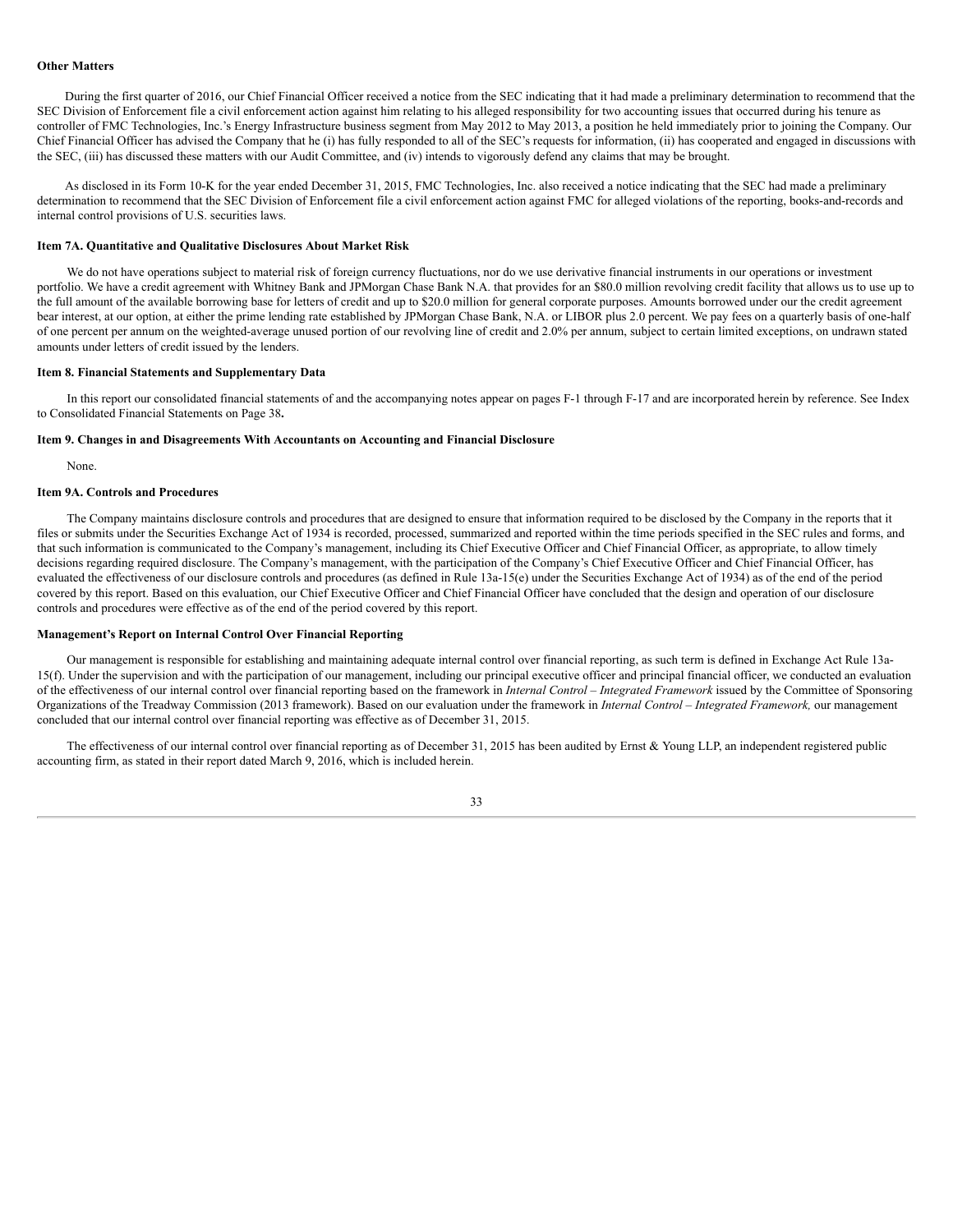#### The Board of Directors and Shareholders

#### Gulf Island Fabrication, Inc.

We have audited Gulf Island Fabrication, Inc.'s (the "Company's") internal control over financial reporting as of December 31,2015, based on criteria established in *Internal Control – Integrated Framework* issued by the Committee of Sponsoring Organizations of the Treadway Commission (2013 framework) (the COSO criteria). Gulf Island Fabrication, Inc.'s management is responsible for maintaining effective internal control over financial reporting and for its assessment of the effectiveness of internal control over financial reporting included in the accompanying Management's Report on Internal Control Over Financial Reporting. Our responsibility is to express an opinion on the Company's internal control over financial reporting based on our audit.

We conducted our audit in accordance with the standards of the Public Company Accounting Oversight Board (United States). Those standards require that we plan and perform the audit to obtain reasonable assurance about whether effective internal control over financial reporting was maintained in all material respects. Our audit included obtaining an understanding of internal control over financial reporting, assessing the risk that a material weakness exists, testing and evaluating the design and operating effectiveness of internal control based on the assessed risk, and performing such other procedures as we considered necessary in the circumstances. We believe that our audit provides a reasonable basis for our opinion.

A company's internal control over financial reporting is a process designed to provide reasonable assurance regarding the reliability of financial reporting and the preparation of financial statements for external purposes in accordance with generally accepted accounting principles. A company's internal control over financial reporting includes those policies and procedures that (1) pertain to the maintenance of records that, in reasonable detail, accurately and fairly reflect the transactions and dispositions of the assets of the Company; (2) provide reasonable assurance that transactions are recorded as necessary to permit preparation of financial statements in accordance with generally accepted accounting principles, and that receipts and expenditures of the Company are being made only in accordance with authorizations of management and directors of the Company; and (3) provide reasonable assurance regarding prevention or timely detection of unauthorized acquisition, use, or disposition of the Company's assets that could have a material effect on the financial statements.

Because of its inherent limitations, internal control over financial reporting may not prevent or detect misstatements. Also, projections of any evaluation of effectiveness to future periods are subject to the risk that controls may become inadequate because of changes in conditions, or that the degree of compliance with the policies or procedures may deteriorate.

In our opinion, Gulf Island Fabrication, Inc. maintained, in all material respects, effective internal control over financial reporting as of December 31,2015, based on the COSO criteria.

We have also audited, in accordance with the standards of the Public Company Accounting Oversight Board (United States), the consolidated balance sheets of Gulf Island Fabrication, Inc. as of December 31, 2015 and 2014, and the related consolidated statements of operations, changes in shareholders' equity, and cash flows for each of the three years in the period ended December 31, 2015, and our report dated March 9, 2016, expressed an unqualified opinion thereon.

/s/ Ernst & Young LLP

New Orleans, Louisiana March 9, 2016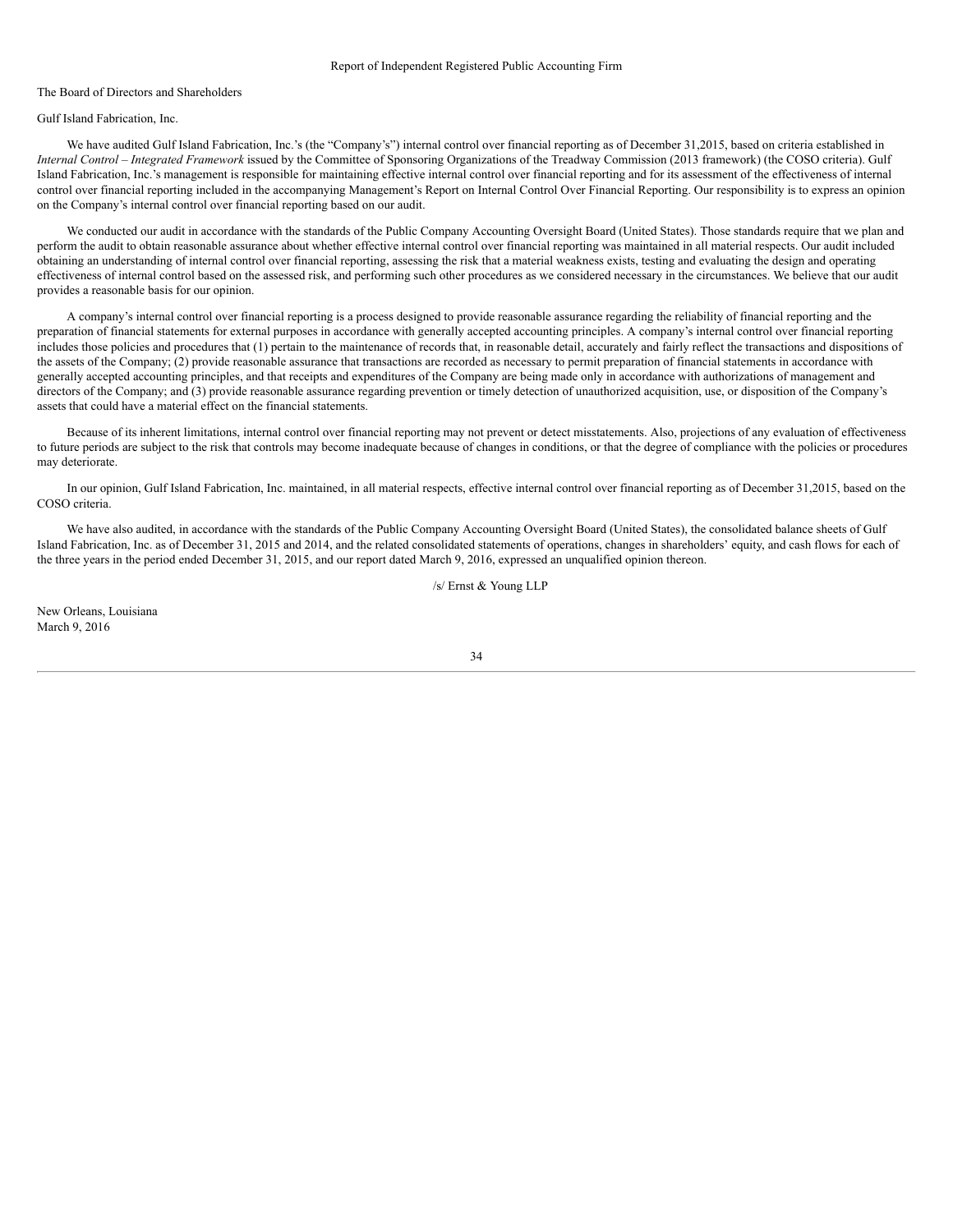#### Item 9B. Other Information

Not applicable.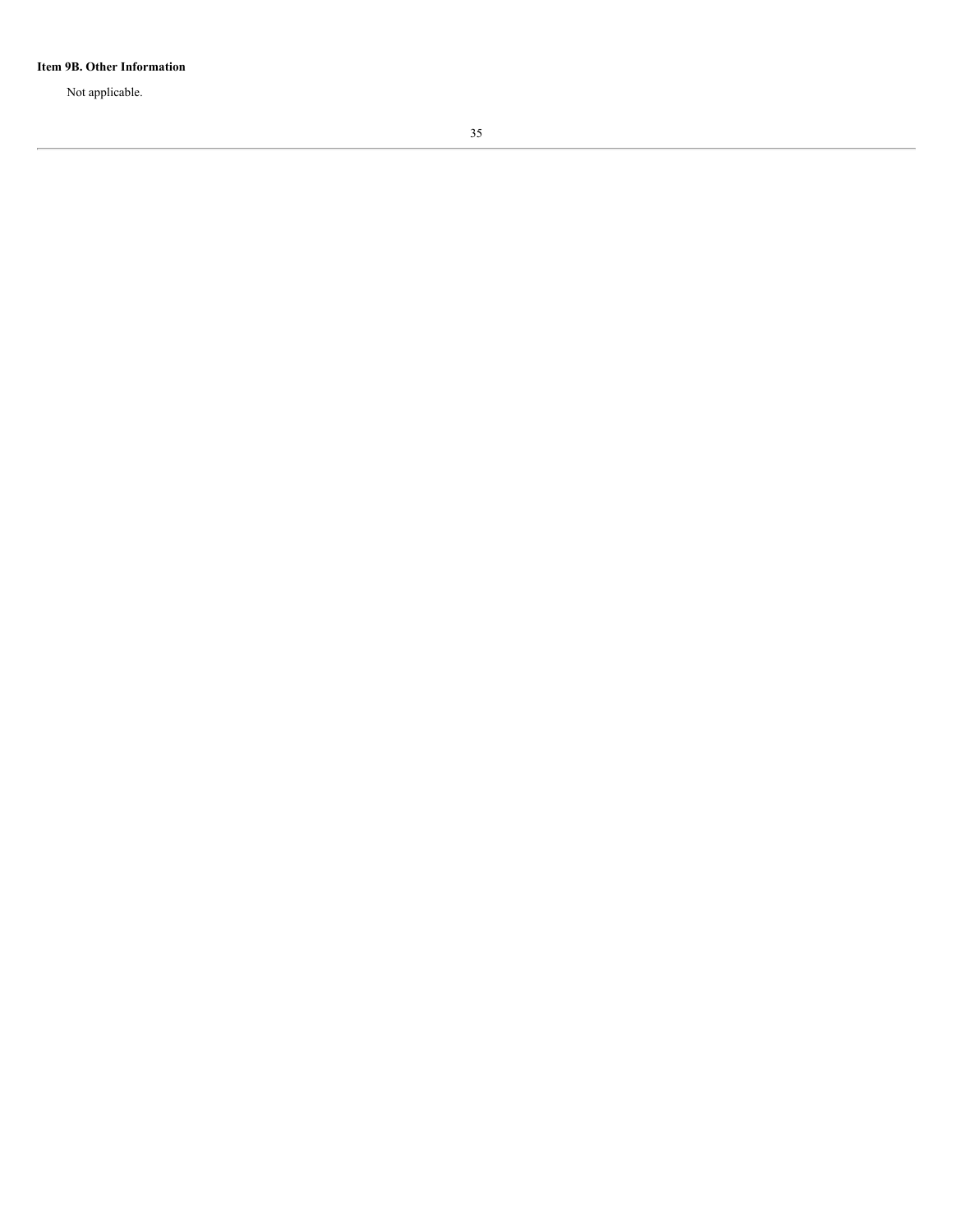#### **PART III**

#### **Item 10. Directors, Executive Officers and Corporate Governance**

The information regarding executive officers called for by this item may be found following Item 4 of this report on Form 10-K under the caption "Executive Officers of the Registrant" and is incorporated herein by reference.

We have adopted a Code of Ethics for the Chief Executive Officer, the Chief Financial Officer (the principal accounting officer), the Controller – Financial Reporting and persons performing similar functions (the "Code of Ethics") and a Code of Business Conduct and Ethics, which applies to all employees and directors, including the Chief Executive Officer, the Chief Financial Officer (the principal accounting officer), the Corporate Controller and persons performing similar functions. These codes are available to the public on our web site at www.gulfisland.com. Any substantive amendments to the Code of Ethics or any waivers granted under the Code of Ethics will be disclosed within four business days of such event on our web site.

The remaining information called for by this item may be found in our definitive Proxy Statement prepared in connection with the 2016 Annual Meeting of Shareholders and is incorporated herein by reference.

#### **Item 11. Executive Compensation**

Information called for by this item may be found in our definitive Proxy Statement prepared in connection with the 2016 Annual Meeting of Shareholders and is incorporated herein by reference.

#### **Item 12. Security Ownership of Certain Beneficial Owners and Management and Related Stockholders Matters**

Information regarding security ownership of certain beneficial owners and management called for by this item may be found in our definitive Proxy Statement prepared in connection with the 2016 Annual Meeting of Shareholders and is incorporated herein by reference.

#### *Equity Compensation Plan Information*

The following table provides information about our shares of common stock that may be issued upon the exercise of options, warrants and rights under all of our existing equity compensation plans as of December 31, 2015.

| <b>Plan Category</b>                                          | <b>Number of securities</b><br>to be issued upon<br>exercise of<br>outstanding options,<br>warrants and rights<br>(a) |     | Weighted-average<br>exercise price of<br>outstanding<br>options, warrants<br>and rights<br>(b) | Number of securities remaining<br>available for future issuance<br>under equity compensation<br>plans (excluding securities<br>reflected in column (a))<br>(c) |     |
|---------------------------------------------------------------|-----------------------------------------------------------------------------------------------------------------------|-----|------------------------------------------------------------------------------------------------|----------------------------------------------------------------------------------------------------------------------------------------------------------------|-----|
| Equity compensation plans approved by security<br>holders     |                                                                                                                       |     | N/A                                                                                            | 1,345,887                                                                                                                                                      |     |
| Equity compensation plans not approved by<br>security holders |                                                                                                                       |     |                                                                                                |                                                                                                                                                                |     |
| Total                                                         |                                                                                                                       | (1) |                                                                                                | 1,345,887                                                                                                                                                      | (2) |

(1) There were no outstanding options as of December 31, 2015.

(2) As of December 31, 2015, there were 1,000,000 shares remaining available for issuance under the 2015 Stock Incentive Plan, 240,011 shares remaining available under the 2011 Long-Term Incentive Plan, and 105,876 shares remaining available under the Long-Term Incentive Plan all of which could be issued under the terms of the plans upon the exercise of stock options or stock appreciation rights, or in the form of restricted stock or other stock awards.

#### **Item 13. Certain Relationships and Related Transactions, and Director Independence**

Information called for by this item may be found in our definitive Proxy Statement prepared in connection with the 2016 Annual Meeting of Shareholders and is incorporated herein by reference.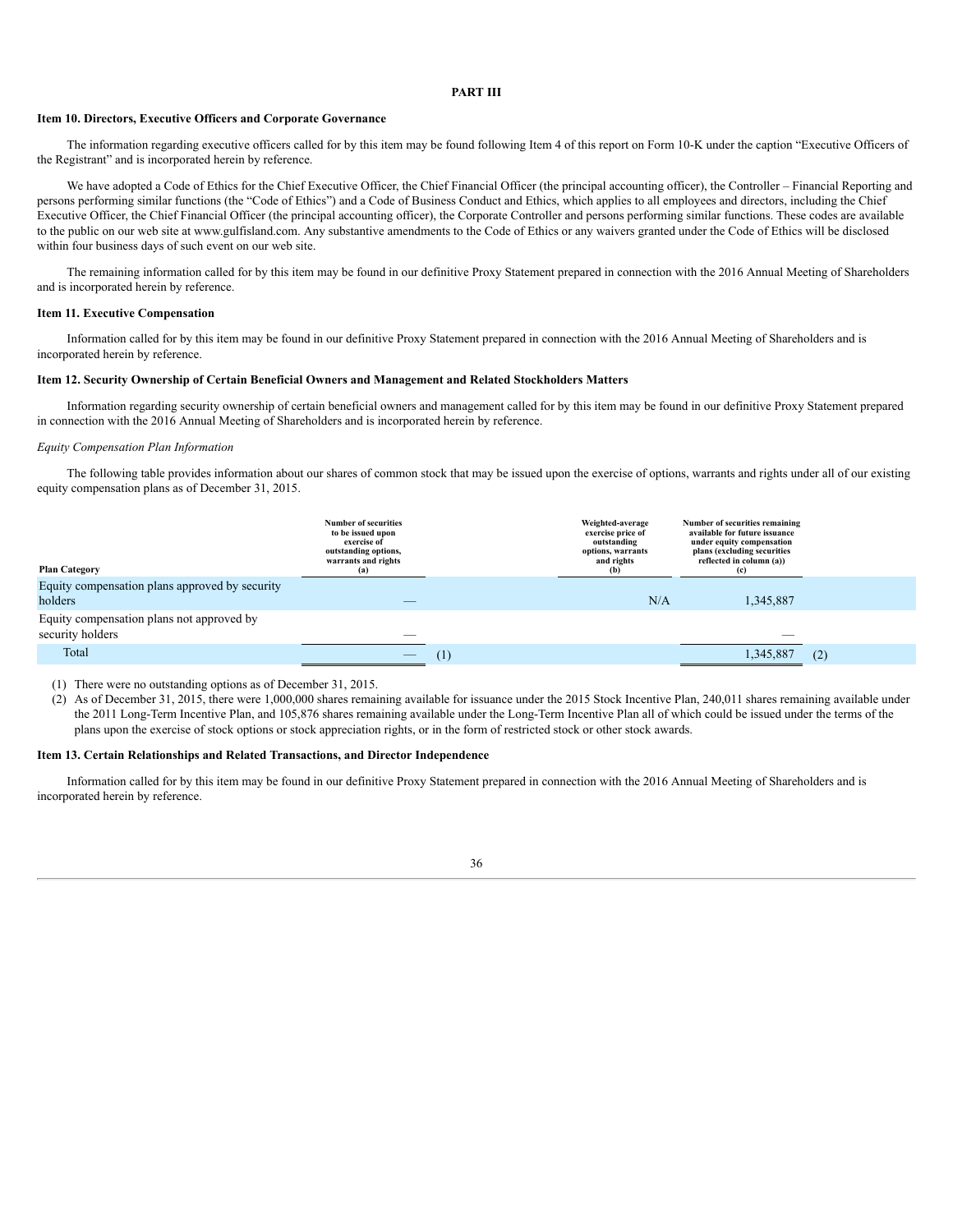# **Item 14. Principal Accounting Fees and Services**

Information called for by this item may be found in our definitive Proxy Statement prepared in connection with the 2016 Annual Meeting of Shareholders and is incorporated herein by reference.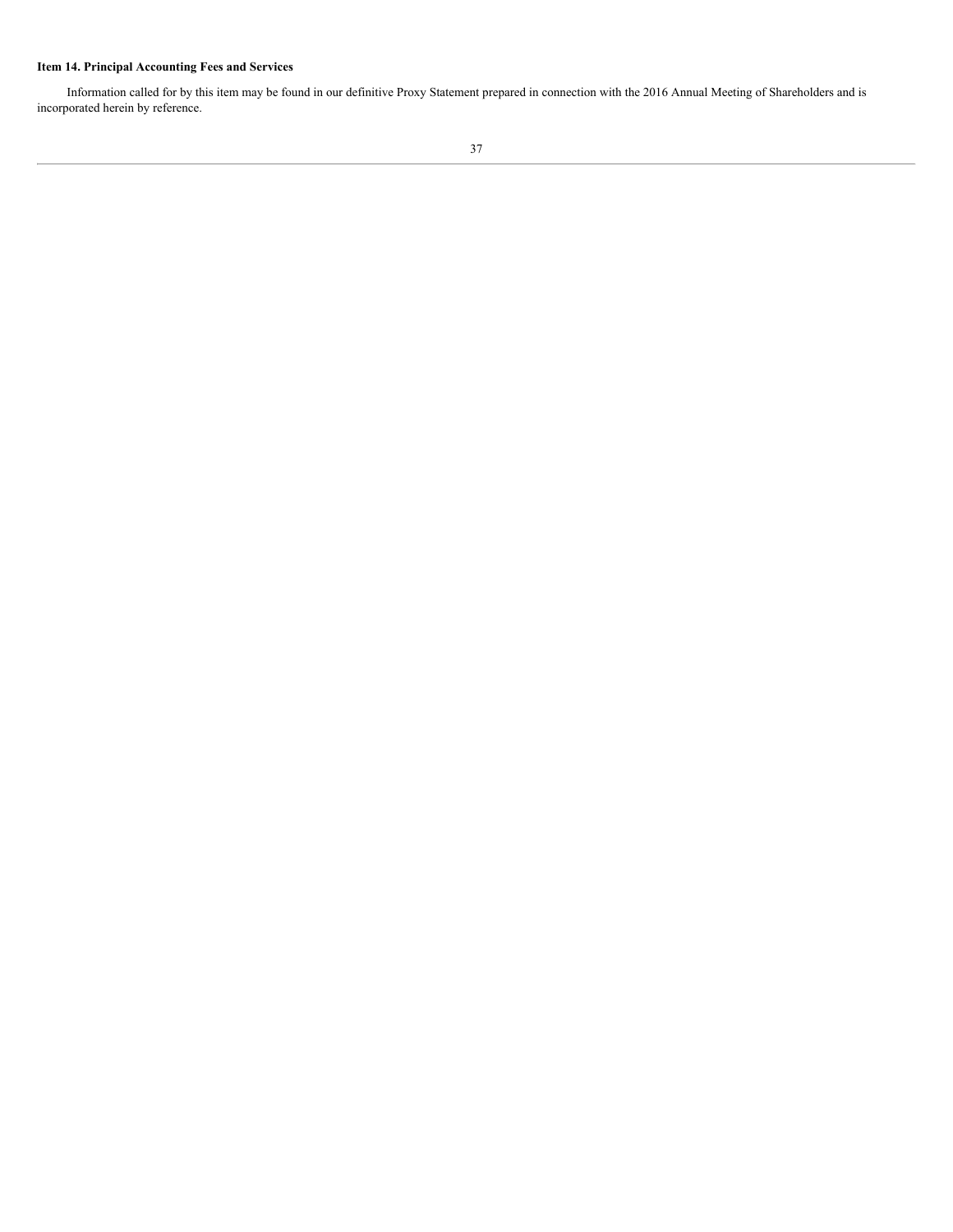# **Item 15. Exhibits, Financial Statement Schedules**

The following financial statements, schedules and exhibits are filed as part of this Report:

# **(i) Financial Statements**

|                                                                                                                  | Page  |
|------------------------------------------------------------------------------------------------------------------|-------|
| Report of Independent Registered Public Accounting Firm                                                          | $F-1$ |
| Consolidated Balance Sheets at December 31, 2015 and December 31, 2014                                           | $F-2$ |
| Consolidated Statements of Operations for the Years Ended December 31, 2015, 2014, and 2013                      | $F-3$ |
| Consolidated Statements of Changes in Shareholders' Equity for the Years Ended December 31, 2015, 2014, and 2013 | $F-4$ |
| Consolidated Statements of Cash Flows for the Years Ended December 31, 2015, 2014, and 2013                      | $F-5$ |
| Notes to Consolidated Financial Statements                                                                       | F-6   |

### **(ii) Schedules**

Other schedules have not been included because they are not required, not applicable, immaterial, or the information required has been included elsewhere herein.

#### **(iii) Exhibits**

See Exhibit Index on page E-1. The Company will furnish to any eligible shareholder, upon written request, a copy of any exhibit listed upon payment of a reasonable fee equal to the Company's expenses in furnishing such exhibit. Such requests should be addressed to Investor Relations, Gulf Island Fabrication, Inc., 16225 Park Ten Place, Suite 280 Houston, Texas 77084.

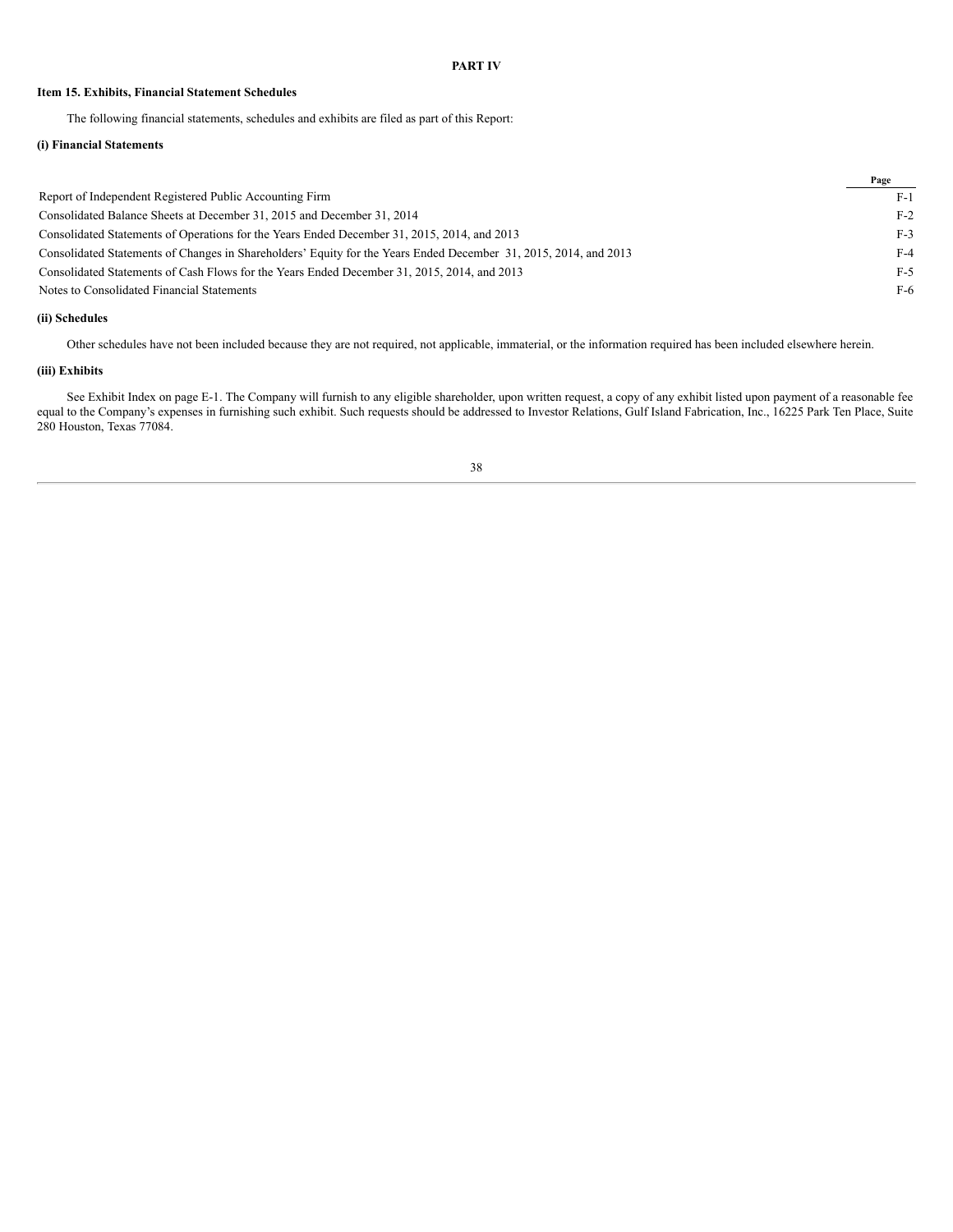# **GLOSSARY OF CERTAIN TECHNICAL TERMS**

| blasting and coating facility: | Building and equipment used to clean steel products and prepare them for coating with<br>marine paints and other coatings.                                                                                                                                        |
|--------------------------------|-------------------------------------------------------------------------------------------------------------------------------------------------------------------------------------------------------------------------------------------------------------------|
| coping machine:                | A computerized machine that cuts ends of tubular pipe sections to allow for changes in<br>weld bevel angles and fits onto other tubular pipe sections.                                                                                                            |
| deck:                          | The component of a platform on which development drilling, production, separating,<br>gathering, piping, compression, well support, crew quartering and other functions related<br>to offshore oil and gas development are conducted.                             |
| deepwater drilling             | Drilling is typically defined as drilling that occurs in depths of 1,000 feet or more.                                                                                                                                                                            |
| direct labor hours:            | Hours worked by employees directly involved in the production of the Company's<br>products. These hours do not include contractor labor hours and support personnel hours<br>such as maintenance, warehousing and drafting.                                       |
| dry tree system:               | A system in which a platform's well control valves and apparatus ("christmas trees") and<br>risers are installed and operated above water.                                                                                                                        |
| fixed platform:                | A platform consisting of a rigid jacket which rests on tubular steel pilings driven into the<br>seabed and which supports a deck structure above the water surface.                                                                                               |
| floating production platform:  | Floating structure that supports offshore oil and gas production equipment (MinDOC,<br>TLP, FPSO, SPAR).                                                                                                                                                          |
| FPSO:                          | Floating Production Storage and Offloading vessel.                                                                                                                                                                                                                |
| graving dock:                  | A box shaped basin made of steel sheet pile walls and concrete floor into which a vessel<br>may be floated into or out of by pumping out or in water. The end will be closed by<br>earthen berms and a sheet pile wall that will be removed to float out vessels. |
| grit blast system:             | System of preparing steel for coating by using steel grit rather than sand as a blasting<br>medium.                                                                                                                                                               |
| hydraulic plate shear:         | Machine that cuts steel by a mechanical system similar to scissors.                                                                                                                                                                                               |
| <i>inshore:</i>                | Inside coastlines, typically in bays, lakes and marshy areas.                                                                                                                                                                                                     |
| ISO 9001-2008:                 | International Standards of Operations 9001-2008 – Defines quality management system of<br>procedures and goals for certified companies.                                                                                                                           |

G-1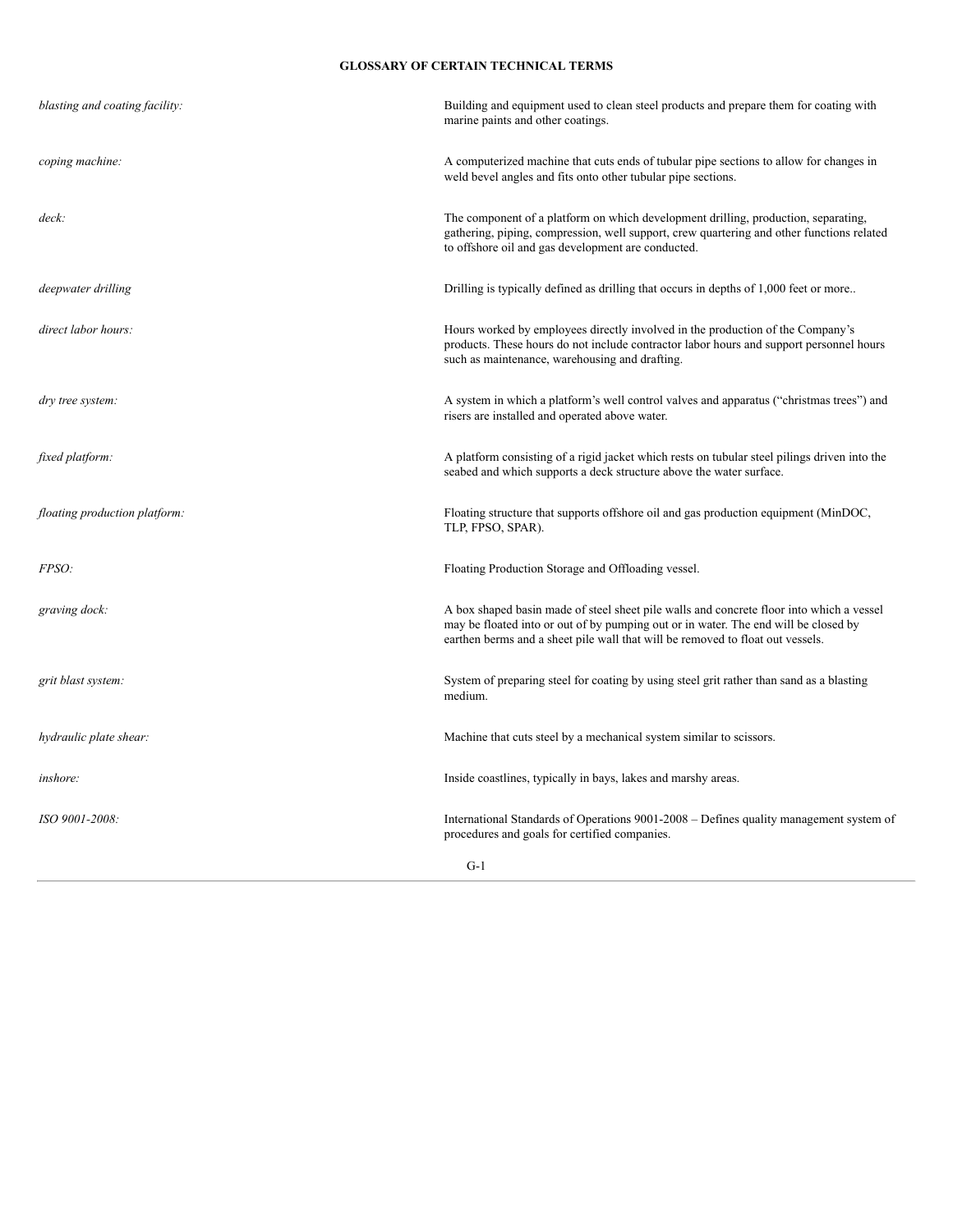| jacket:                     | A component of a fixed platform consisting of a tubular steel, braced structure<br>extending from the mudline of the seabed to a point above the water surface. The<br>jacket is supported on tubular steel pilings driven into the seabed and supports the<br>deck structure located above the level of storm waves. |
|-----------------------------|-----------------------------------------------------------------------------------------------------------------------------------------------------------------------------------------------------------------------------------------------------------------------------------------------------------------------|
| MinDOC:                     | Minimum Deepwater Operating Concept. Floating production platform designed<br>for stability and dynamic response to waves consisting of three vertical columns<br>arranged in a triangular shape connected to upper and lower pontoon sections.                                                                       |
| modules:                    | Packaged equipment usually consisting of major production, utility or<br>compression equipment with associated piping and control system.                                                                                                                                                                             |
| offshore:                   | In unprotected waters outside coastlines.                                                                                                                                                                                                                                                                             |
| piles:                      | Rigid tubular pipes that are driven into the seabed to support platforms.                                                                                                                                                                                                                                             |
| plasma-arc cutting system:  | Steel cutting system that uses an ionized gas cutting rather than oxy-fuel system.                                                                                                                                                                                                                                    |
| platform:                   | A structure from which offshore oil and gas development drilling and production<br>are conducted.                                                                                                                                                                                                                     |
| pressure vessel:            | A metal container generally cylindrical or spheroid, capable of withstanding<br>various internal pressure loadings.                                                                                                                                                                                                   |
| skid unit:                  | Packaged equipment usually consisting of major production, utility or<br>compression equipment with associated piping and control system.                                                                                                                                                                             |
| Spar:                       | A vessel with a circular cross-section that sits vertically in the water and is<br>supported by buoyancy chambers ("hard tanks") at the top and stabilized by a<br>structure ("midsection") hanging from the hard tanks.                                                                                              |
| spud barge:                 | Construction barge rigged with vertical tubular or square lengths of steel pipes<br>that are lowered to anchor the vessel.                                                                                                                                                                                            |
| subsea templates:           | Tubular frames which are placed on the seabed and anchored with piles. Usually<br>a series of oil and gas wells are drilled through these underwater structures.                                                                                                                                                      |
| tension leg platform (TLP): | A platform consisting of a floating hull and deck anchored by vertical tensioned<br>cables or pipes connected to pilings driven into the seabed. A tension leg platform<br>is typically used in water depths exceeding 1,000 feet.                                                                                    |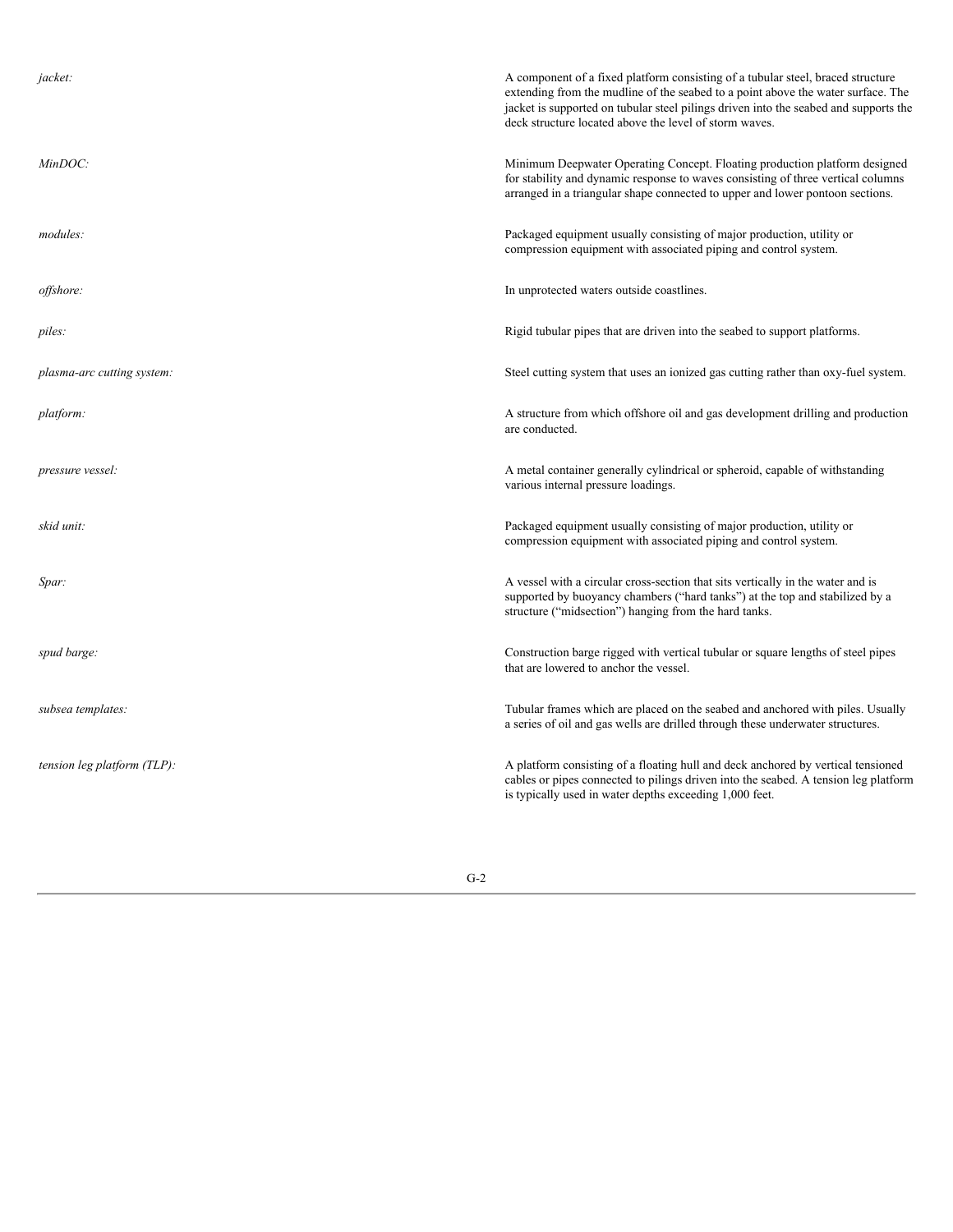#### REPORT OF INDEPENDENT REGISTERED PUBLIC ACCOUNTING FIRM

The Board of Directors and Shareholders Gulf Island Fabrication, Inc.

We have audited the accompanying consolidated balance sheets of Gulf Island Fabrication, Inc. as of December 31, 2015 and 2014, and the related consolidated statements of operations, changes in shareholders' equity, and cash flows for each of the three years in the period ended December 31, 2015. These financial statements are the responsibility of the Company's management. Our responsibility is to express an opinion on these financial statements based on our audits.

We conducted our audits in accordance with the standards of the Public Company Accounting Oversight Board (United States). Those standards require that we plan and perform the audit to obtain reasonable assurance about whether the financial statements are free of material misstatement. An audit includes examining, on a test basis, evidence supporting the amounts and disclosures in the financial statements. An audit also includes assessing the accounting principles used and significant estimates made by management, as well as evaluating the overall financial statement presentation. We believe that our audits provide a reasonable basis for our opinion.

In our opinion, the financial statements referred to above present fairly, in all material respects, the consolidated financial position of Gulf Island Fabrication, Inc. at December 31, 2015 and 2014, and the consolidated results of its operations and its cash flows for each of the three years in the period ended December 31, 2015, in conformity with U.S. generally accepted accounting principles.

We also have audited, in accordance with the standards of the Public Company Accounting Oversight Board (United States), Gulf Island Fabrication, Inc.'s internal control over financial reporting as of December 31, 2015, based on criteria established in Internal Control—Integrated Framework issued by the Committee of Sponsoring Organizations of the Treadway Commission (2013 framework) and our report dated March 9, 2016, expressed an unqualified opinion thereon.

New Orleans, Louisiana March 9, 2016

/s/ Ernst & Young LLP

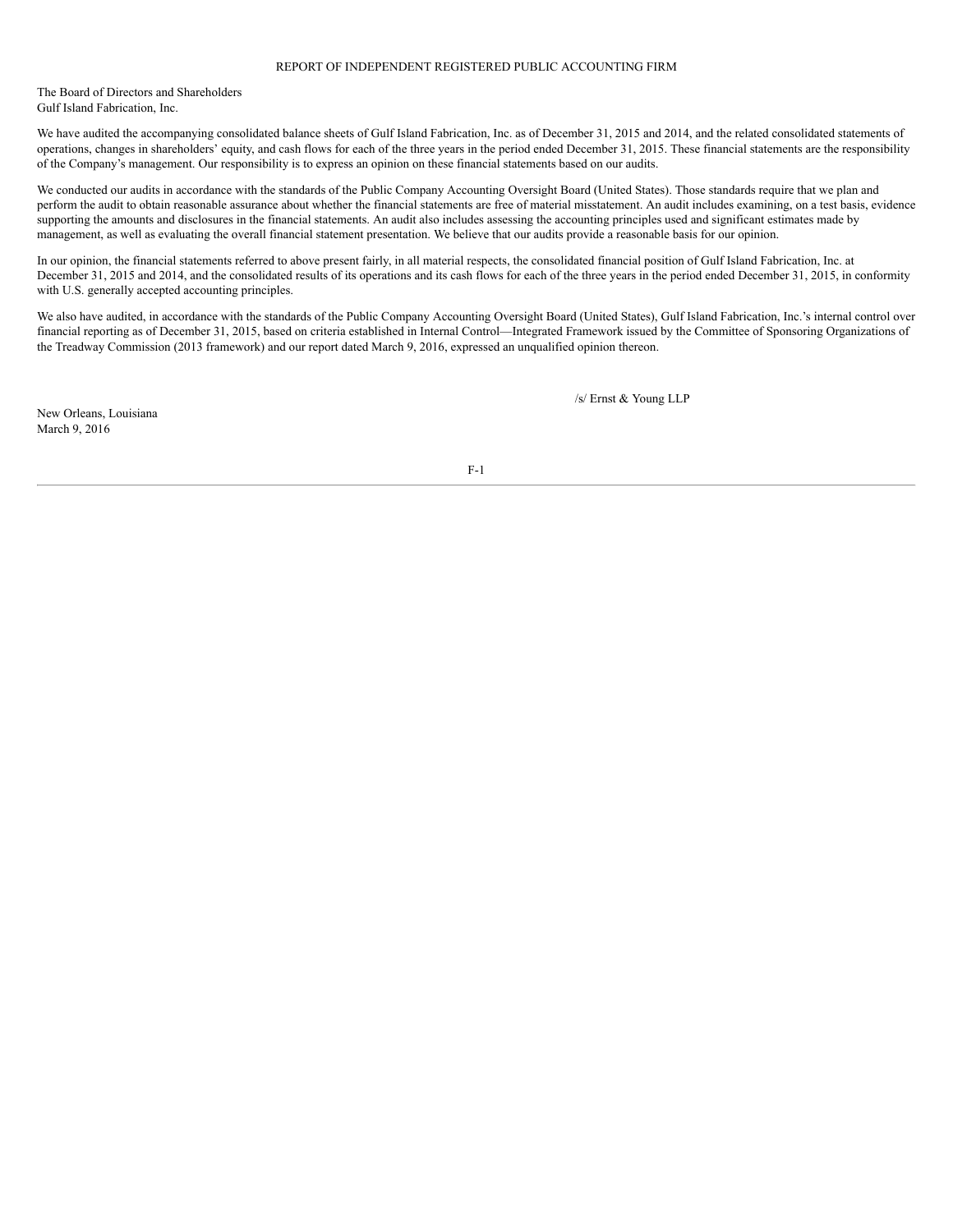# **GULF ISLAND FABRICATION, INC. CONSOLIDATED BALANCE SHEETS**

|                                                                                                                                                                       | December 31,<br>2015 | December 31,<br>2014 |         |  |
|-----------------------------------------------------------------------------------------------------------------------------------------------------------------------|----------------------|----------------------|---------|--|
|                                                                                                                                                                       |                      | (in thousands)       |         |  |
| <b>ASSETS</b>                                                                                                                                                         |                      |                      |         |  |
| Current assets:                                                                                                                                                       |                      |                      |         |  |
| Cash and cash equivalents                                                                                                                                             | \$<br>34,828         | $\mathbb{S}$         | 36,085  |  |
| Contract retainage                                                                                                                                                    | 52                   |                      |         |  |
| Contracts receivable, net                                                                                                                                             | 47,008               |                      | 80,448  |  |
| Costs and estimated earnings in excess of billings on uncompleted contracts                                                                                           | 12,822               |                      | 26,989  |  |
| Prepaid expenses and other                                                                                                                                            | 3,418                |                      | 4,510   |  |
| Inventory                                                                                                                                                             | 12,936               |                      | 10,140  |  |
| Income tax receivable                                                                                                                                                 |                      |                      | 1,350   |  |
| Assets held for sale                                                                                                                                                  | 4,805                |                      | 10,327  |  |
| Total current assets                                                                                                                                                  | 115,869              |                      | 169,849 |  |
| Property, plant and equipment, net                                                                                                                                    | 200,384              |                      | 224,777 |  |
| Other assets                                                                                                                                                          | 670                  |                      | 671     |  |
| Total assets                                                                                                                                                          | \$<br>316,923        | \$                   | 395,297 |  |
| LIABILITIES AND SHAREHOLDERS' EQUITY                                                                                                                                  |                      |                      |         |  |
| Current liabilities:                                                                                                                                                  |                      |                      |         |  |
| Accounts payable                                                                                                                                                      | \$<br>13,604         | $\mathbb{S}$         | 40,272  |  |
| Billings in excess of costs and estimated earnings on uncompleted contracts                                                                                           | 7,081                |                      | 18,766  |  |
| Accrued contract losses                                                                                                                                               | 9,495                |                      | 817     |  |
| Accrued employee costs                                                                                                                                                | 6,831                |                      | 7,723   |  |
| Accrued expenses and other liabilities                                                                                                                                | 777                  |                      | 5,187   |  |
| Income taxes payable                                                                                                                                                  | 113                  |                      |         |  |
| Total current liabilities                                                                                                                                             | 37,901               |                      | 72,765  |  |
| Net deferred tax liabilities                                                                                                                                          | 21,825               |                      | 36,734  |  |
| <b>Total liabilities</b>                                                                                                                                              | 59,726               |                      | 109,499 |  |
| Shareholders' equity:                                                                                                                                                 |                      |                      |         |  |
| Preferred stock, no par value, 5,000,000 shares authorized, no shares issued and outstanding                                                                          |                      |                      |         |  |
| Common stock, no par value, 20,000,000 shares authorized, 14,580,216 issued and outstanding at December 31,<br>2015 and 14,539,104 at December 31, 2014, respectively | 10,352               |                      | 10,090  |  |
| Additional paid-in capital                                                                                                                                            | 96,194               |                      | 93,828  |  |
| Retained earnings                                                                                                                                                     | 150,651              |                      | 181,880 |  |
| Total shareholders' equity                                                                                                                                            | 257,197              |                      | 285,798 |  |
| Total liabilities and shareholders' equity                                                                                                                            | \$<br>316,923        | \$                   | 395,297 |  |

The accompanying notes are an integral part of these financial statements.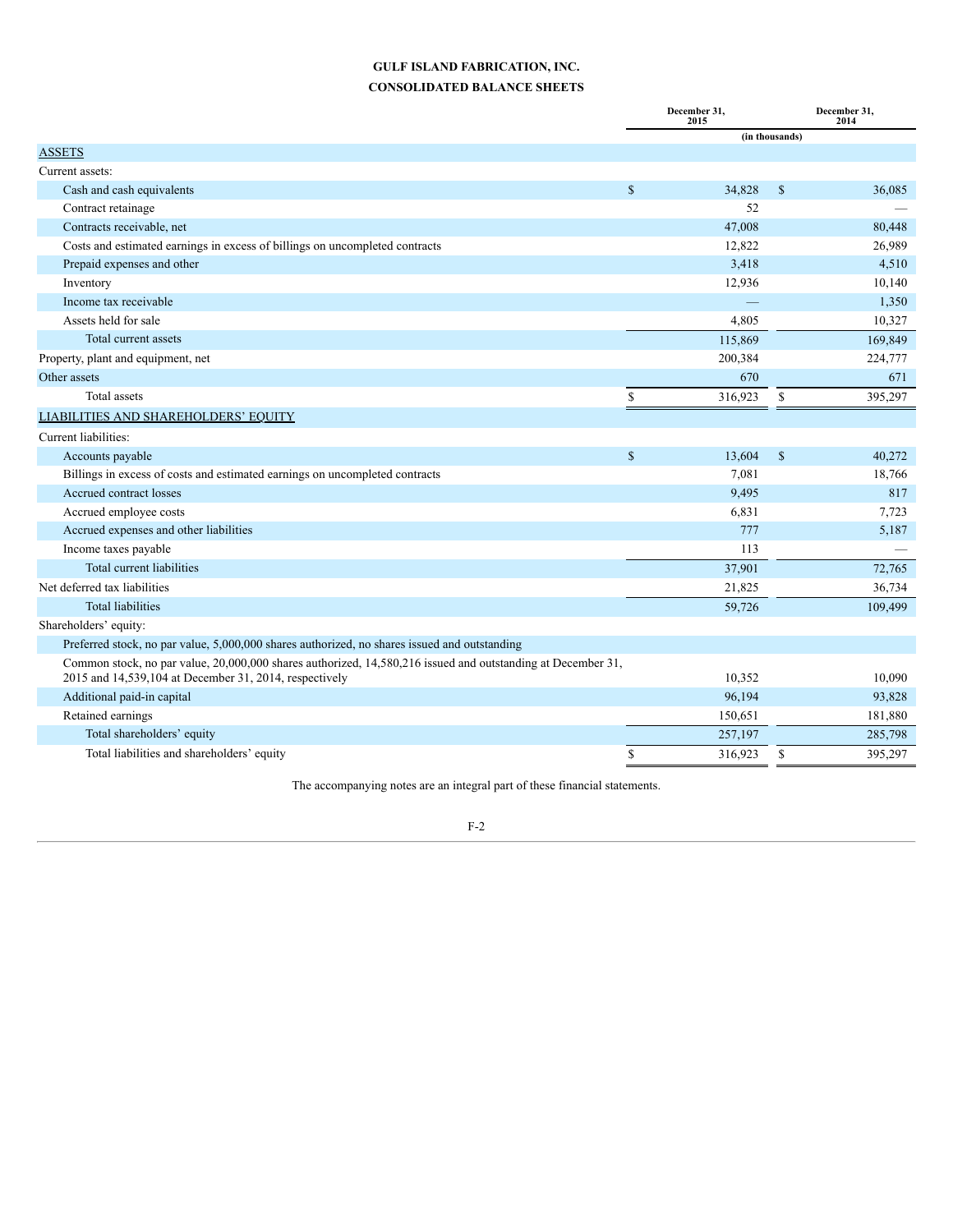# **GULF ISLAND FABRICATION, INC. CONSOLIDATED STATEMENTS OF OPERATIONS (in thousands, except per share data)**

|                                                       | <b>Years Ended December 31,</b> |           |               |         |               |         |
|-------------------------------------------------------|---------------------------------|-----------|---------------|---------|---------------|---------|
|                                                       |                                 | 2015      |               | 2014    |               | 2013    |
| Revenue                                               | $\mathbb{S}$                    | 306,120   | $\mathbf{s}$  | 506,639 | <sup>\$</sup> | 608,326 |
| Cost of revenue:                                      |                                 |           |               |         |               |         |
| Contract costs                                        |                                 | 321,276   |               | 462,083 |               | 584,665 |
| Gross (loss) profit                                   |                                 | (15, 156) |               | 44,556  |               | 23,661  |
| General and administrative expenses                   |                                 | 16,256    |               | 17,409  |               | 11,555  |
| Asset impairment                                      |                                 | 7,202     |               | 3,200   |               |         |
| Operating (loss) income                               |                                 | (38,614)  |               | 23,947  |               | 12,106  |
| Other income (expense):                               |                                 |           |               |         |               |         |
| Interest expense                                      |                                 | (165)     |               | (37)    |               | (237)   |
| Interest income                                       |                                 | 26        |               | 13      |               | 3       |
| Other income (expense), net                           |                                 | 20        |               | (99)    |               | (337)   |
|                                                       |                                 | (119)     |               | (123)   |               | (571)   |
| (Loss) income before income taxes                     |                                 | (38, 733) |               | 23,824  |               | 11,535  |
| Income tax (benefit) expense                          |                                 | (13,369)  |               | 8,504   |               | 4,303   |
| Net (loss) income                                     |                                 | (25, 364) | <sup>\$</sup> | 15,320  | S             | 7,232   |
| Per share data:                                       |                                 |           |               |         |               |         |
| Basic earnings (loss) per share—common shareholders   | \$                              | (1.75)    | $\mathcal{S}$ | 1.05    | <sup>\$</sup> | 0.50    |
| Diluted earnings (loss) per share—common shareholders | S                               | (1.75)    | S             | 1.05    | У             | 0.50    |

The accompanying notes are an integral part of these financial statements.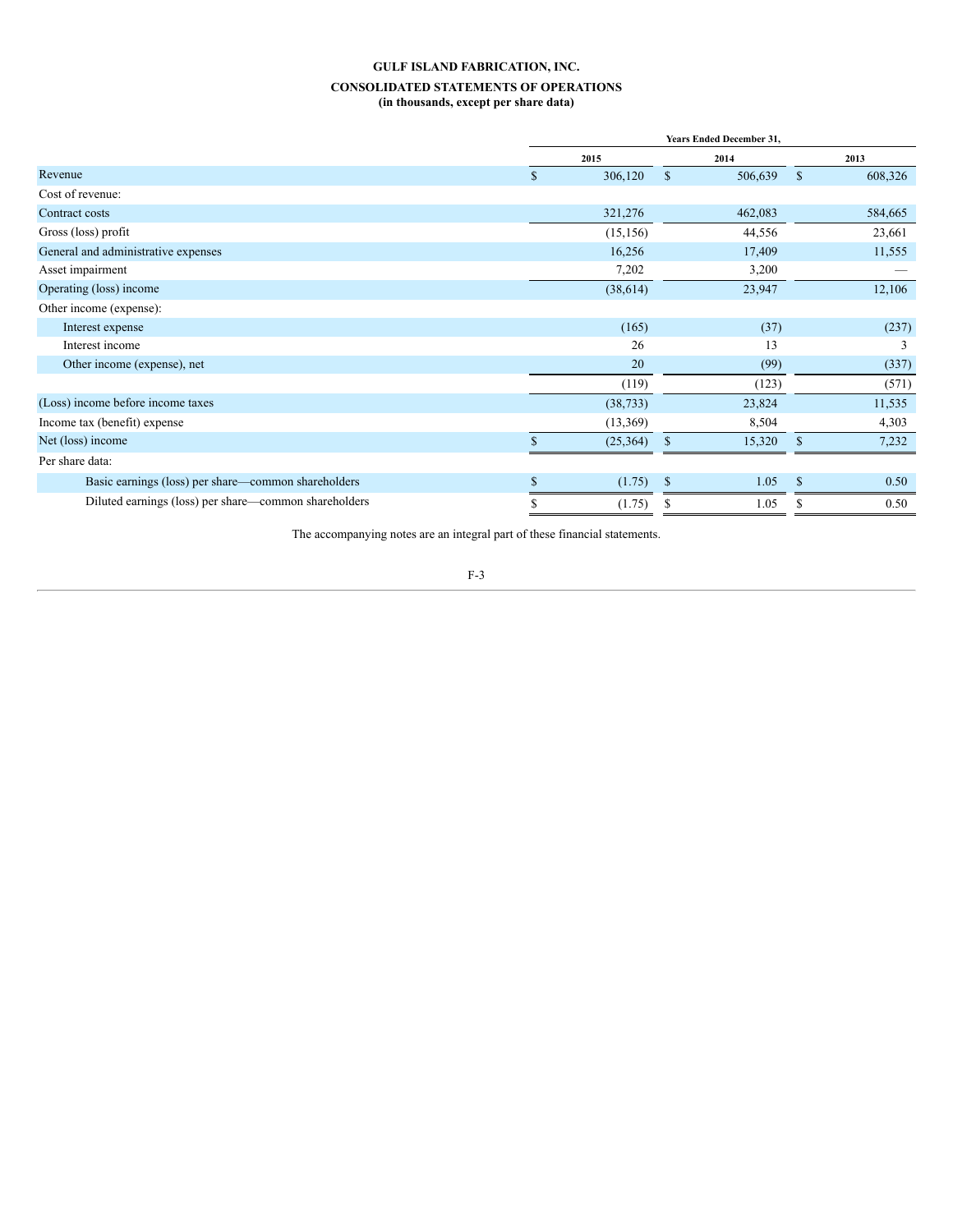# **GULF ISLAND FABRICATION, INC. CONSOLIDATED STATEMENT OF CHANGES IN SHAREHOLDERS' EQUITY (in thousands, except share data)**

|                                            | <b>Common Stock</b> |    | <b>Additional</b><br>Paid-In |     | <b>Retained</b> |               | <b>Total</b><br>Shareholders' |              |               |
|--------------------------------------------|---------------------|----|------------------------------|-----|-----------------|---------------|-------------------------------|--------------|---------------|
|                                            | <b>Shares</b>       |    | Amount                       |     | Capital         |               | Earnings                      |              | <b>Equity</b> |
| Balance at January 1, 2013                 | 14,452,660          | S  | 9,956                        | \$  | 92,512          | S             | 171,032                       | S            | 273,500       |
| Exercise of stock options                  | 2,900               |    | 20                           |     | 183             |               |                               |              | 203           |
| Income tax benefit from stock compensation |                     |    | __                           |     | 116             |               |                               |              | 116           |
| Net income                                 |                     |    |                              |     |                 |               | 7,232                         |              | 7,232         |
| Vesting of restricted stock                | 38,188              |    | (32)                         |     | (290)           |               |                               |              | (322)         |
| Compensation expense restricted stock      |                     |    | 68                           |     | 604             |               |                               |              | 672           |
| Dividends on common stock                  |                     |    |                              |     |                 |               | (5,839)                       |              | (5,839)       |
| Balance at December 31, 2013               | 14,493,748          | \$ | 10,012                       | \$  | 93,125          | <sup>\$</sup> | 172,425                       | $\mathbf{s}$ | 275,562       |
| Net income                                 |                     |    |                              |     |                 |               | 15,320                        |              | 15,320        |
| Vesting of restricted stock                | 45,356              |    | (35)                         |     | (323)           |               |                               |              | (358)         |
| Compensation expense restricted stock      |                     |    | 113                          |     | 1,026           |               |                               |              | 1,139         |
| Dividends on common stock                  |                     |    |                              |     |                 |               | (5,865)                       |              | (5,865)       |
| Balance at December 31, 2014               | 14,539,104          | S  | 10,090                       | \$. | 93,828          | S             | 181,880                       | S            | 285,798       |
| Net loss                                   |                     |    |                              |     |                 |               | (25,364)                      |              | (25, 364)     |
| Vesting of restricted stock                | 41,112              |    | (9)                          |     | (70)            |               |                               |              | (79)          |
| Compensation expense restricted stock      |                     |    | 271                          |     | 2,436           |               |                               |              | 2,707         |
| Dividends on common stock                  |                     |    |                              |     |                 |               | (5,865)                       |              | (5,865)       |
| Balance at December 31, 2015               | 14,580,216          | S  | 10,352                       |     | 96,194          | <sup>\$</sup> | 150,651                       | \$           | 257,197       |

The accompanying notes are an integral part of these financial statements.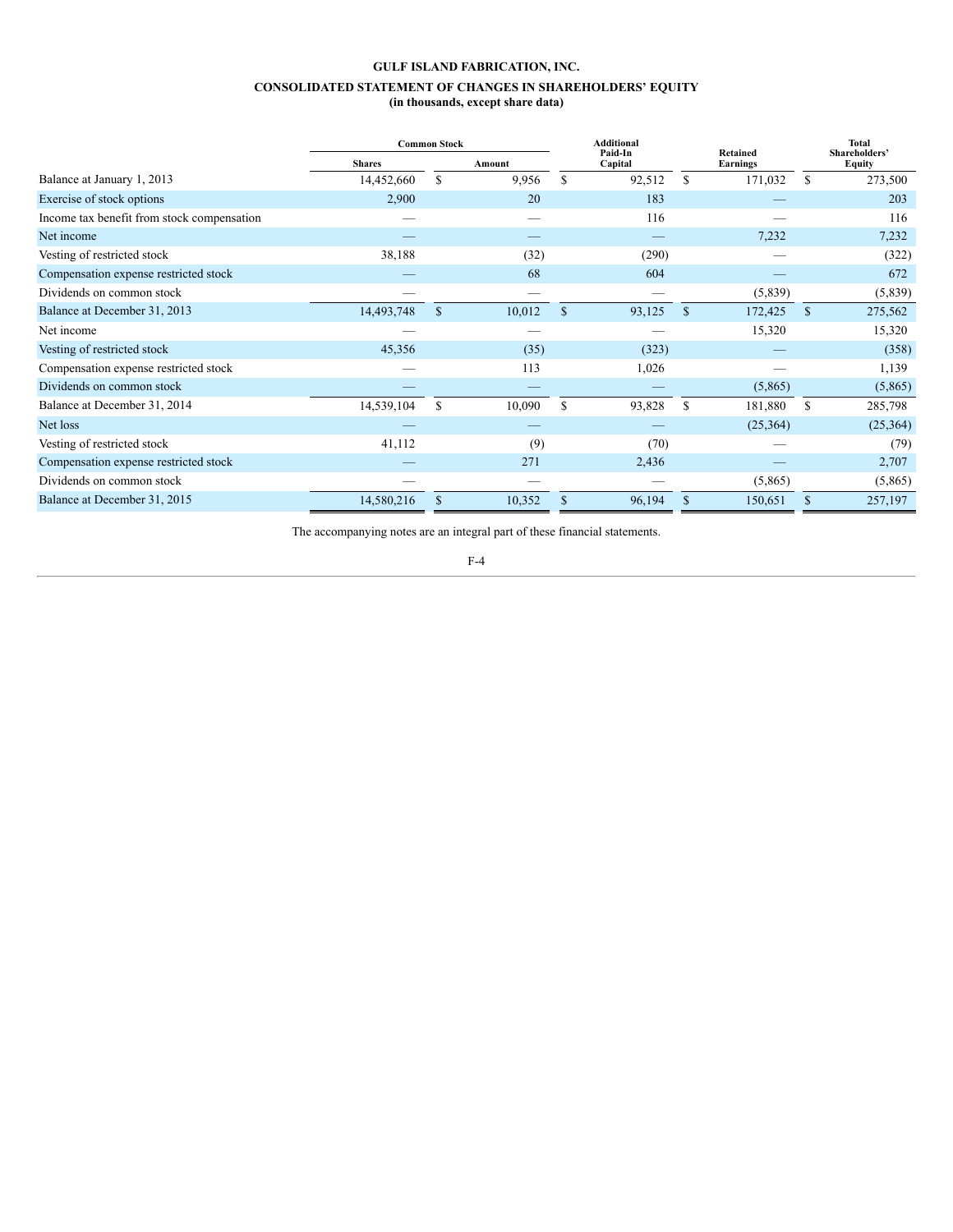# **GULF ISLAND FABRICATION, INC. CONSOLIDATED STATEMENTS OF CASH FLOWS (in thousands)**

|                                                                                          | <b>Years Ended December 31,</b> |           |      |           |               |           |
|------------------------------------------------------------------------------------------|---------------------------------|-----------|------|-----------|---------------|-----------|
|                                                                                          |                                 | 2015      |      | 2014      |               | 2013      |
| Operating activities:                                                                    |                                 |           |      |           |               |           |
| Net (loss) income                                                                        | \$                              | (25,364)  | \$   | 15,320    |               | 7,232     |
| Adjustments to reconcile net (loss) income to net cash provided by operating activities: |                                 |           |      |           |               |           |
| Depreciation                                                                             |                                 | 26,204    |      | 26,436    |               | 25,087    |
| Asset impairment                                                                         |                                 | 7,202     |      | 3,200     |               |           |
| Allowance for doubtful accounts                                                          |                                 | 448       |      | 3,168     |               | 887       |
| (Loss) gain on the sale of assets                                                        |                                 | (10)      |      | 86        |               | 353       |
| Deferred income taxes                                                                    |                                 | (14,061)  |      | 8,264     |               | 3,788     |
| Stock-based compensation expense                                                         |                                 | 2,707     |      | 1,139     |               | 672       |
| Excess tax benefits from share-based payment arrangements                                |                                 |           |      |           |               | (116)     |
| Changes in operating assets and liabilities:                                             |                                 |           |      |           |               |           |
| Contracts receivable, net                                                                |                                 | 31,792    |      | 14,963    |               | (55,353)  |
| Contract retainage                                                                       |                                 | (52)      |      | 111       |               | 1,187     |
| Costs and estimated earnings in excess of billings on uncompleted contracts              |                                 | 14,167    |      | (2,262)   |               | 1,590     |
| Billings in excess of costs and estimated earnings on uncompleted contracts              |                                 | (11,685)  |      | (16,240)  |               | 9,418     |
| Accounts payable                                                                         |                                 | (26, 668) |      | (25, 782) |               | 16,569    |
| Prepaid subcontractor costs                                                              |                                 |           |      |           |               | 33,145    |
| Prepaid expenses and other assets                                                        |                                 | 1,092     |      | 352       |               | (385)     |
| Inventory                                                                                |                                 | 931       |      | 1,189     |               | (6,325)   |
| Accrued contract losses                                                                  |                                 | 8,678     |      | 817       |               | (3,790)   |
| Accrued employee costs                                                                   |                                 | (971)     |      | (154)     |               | 1,854     |
| Accrued expenses                                                                         |                                 | (4, 410)  |      | 1,488     |               | (1, 462)  |
| Current income taxes                                                                     |                                 | 615       |      | 15        |               | 3,652     |
| Net cash provided by operating activities                                                | \$                              | 10,615    | \$   | 32,110    | $\mathsf{\$}$ | 38,003    |
| Cash flows from investing activities:                                                    |                                 |           |      |           |               |           |
| Capital expenditures, net                                                                |                                 | (6,018)   |      | (27, 658) |               | (21, 353) |
| Proceeds on the sale of equipment                                                        |                                 | 11        |      | 929       |               | 551       |
| Net cash used in investing activities                                                    |                                 | (6,007)   |      | (26, 729) |               | (20, 802) |
| Cash flows from financing activities:                                                    |                                 |           |      |           |               |           |
| Borrowings against notes payable                                                         |                                 |           |      | 22,000    |               | 45,000    |
| Payments on notes payable                                                                |                                 |           |      | (22,000)  |               | (45,000)  |
| Proceeds from exercise of stock options                                                  |                                 |           |      |           |               | 203       |
| Excess tax benefit from share-based payment arrangements                                 |                                 |           |      |           |               | 116       |
| Payments of dividends on common stock                                                    |                                 | (5,865)   |      | (5,865)   |               | (5,839)   |
| Net cash used in financing activities                                                    |                                 | (5,865)   |      | (5,865)   |               | (5, 520)  |
| Net (decrease) increase in cash and cash equivalents                                     |                                 | (1, 257)  |      | (484)     |               | 11,681    |
| Cash and cash equivalents at beginning of period                                         |                                 | 36,085    |      | 36,569    |               | 24,888    |
| Cash and cash equivalents at end of period                                               | \$                              | 34,828    | \$   | 36,085    | \$            | 36,569    |
| Supplemental cash flow information:                                                      |                                 |           |      |           |               |           |
| Interest paid                                                                            | \$                              | 165       | \$   | 169       | \$            | 843       |
| Income taxes (received) paid, net of payments (refunds)                                  | $\mathbb{S}$                    | (152)     | $\$$ | 225       | $\$$          | 3,138     |
| Schedule of noncash financing activities                                                 |                                 |           |      |           |               |           |
| Reclassification of property, plant and equipment to assets held for sale                | \$                              | 4,805     | \$   |           | \$            | 14,527    |
| Reclassification of assets held for sale to inventory                                    | \$                              | 3,727     | \$   |           | \$            |           |
|                                                                                          |                                 |           |      |           |               |           |

The accompanying notes are an integral part of these financial statements.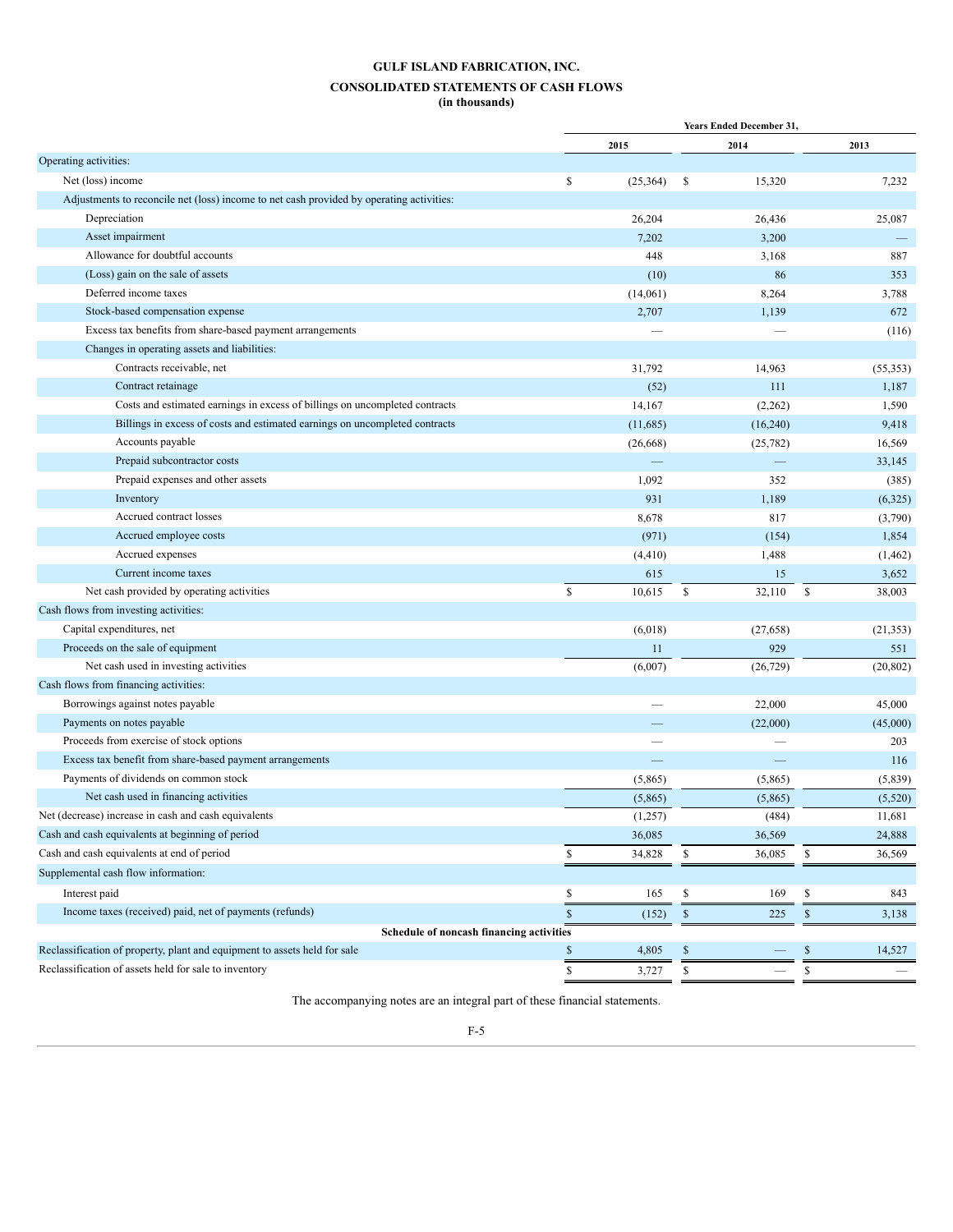# **GULF ISLAND FABRICATION, INC. NOTES TO CONSOLIDATED FINANCIAL STATEMENTS DECEMBER 31, 2015**

# **1. ORGANIZATION AND SUMMARY OF SIGNIFICANT ACCOUNTING POLICIES**

#### **Basis of Presentation**

Gulf Island Fabrication, Inc. ("Gulf Island"), and together with its subsidiaries, (the "Company", "we" or "our"), is a leading fabricator of steel platforms and other specialized structures for customers in the offshore oil and gas industry. In addition, we also perform onshore and offshore construction and fabrication services for customers in the marine industry. Our principal markets are concentrated in the offshore regions and along the coast of the Gulf of Mexico. We currently provide our customers with what we believe to be the largest group of fabrication facilities serving the Gulf of Mexico market. The Company was incorporated in 1985 and began operations at our fabrication yard on the Houma Navigation Canal in southern Louisiana, approximately 30 miles from the Gulf of Mexico. Since our formation, we have expanded and grown our operations through acquisitions of additional facilities on the Houma Navigation Canal in southern Louisiana as well as 212 acres in Ingleside, Texas between the Gulf Intracoastal Waterway and Corpus Christi Ship Channel and 160 acres in Aransas Pass, Texas located along the U.S. Intracoastal Waterway. In October 2013, we moved our corporate headquarters to Houston, Texas. We continue to grow our operations and to diversify our business. On January 1, 2016, we acquired substantially all of the assets and assumed certain specified liabilities of LEEVAC Shipyards, L.L.C. and its affiliates (collectively, "LEEVAC"), through our newly formed wholly-owned subsidiary, Gulf Island Shipyards, L.L.C. in an all cash transaction. See further discussion of the LEEVAC acquisition as discussed in Note12 - "Subsequent Events".

Gulf Island serves as a holding company and conducts all of its operations through its subsidiaries, which include Gulf Island, L.L.C.; Gulf Marine Fabricators, L.P.; Gulf Island Marine Fabricators, L.L.C.; Gulf Island Shipyards, L.L.C.; Dolphin Services, L.L.C.; and Dolphin Steel Sales, L.L.C.

The consolidated financial statements include the accounts of Gulf Island Fabrication, Inc. and its majority owned subsidiaries. All significant intercompany balances and transactions have been eliminated in consolidation.

#### **Operating Cycle**

The lengths of our contracts vary, but are typically longer than one year in duration. Consistent with industry practice, assets and liabilities have been classified as current under the operating cycle concept whereby all contract-related items are regarded as current regardless of whether cash will be received or paid within a twelve month period. Assets and liabilities classified as current which may not be paid or received within the next twelve months include contract retainage, costs and estimated earnings in excess of billings on uncompleted contracts and billings in excess of costs and estimated earnings on uncompleted contracts. However, any variation from normal contract terms would cause classification of assets and liabilities as long-term.

#### **Use of Estimates**

The preparation of financial statements in conformity with accounting principles generally accepted in the United States (GAAP) requires management to make estimates and assumptions that affect the reported amounts of assets and liabilities and disclosure of contingent liabilities at the date of the financial statements and the reported amounts of revenue and expense during the reporting period. Areas requiring significant estimates by our management include asset impairments, value of assets held for sale, provisions for contract losses, contract revenues, costs and profits, the application of the percentage-of-completion method of accounting and the determination of the allowance of doubtful accounts. Actual results could differ from those estimates.

#### **Reclassifications**

We reclassified \$2.6 million in deferred tax assets, current with deferred tax liabilities in our consolidated balance sheet as of December 31, 2014 to conform to current year balance sheet presentation. This reclassification had no impact to our previously reported results of operations or cash flows. See also New Accounting Standards discussion below.

#### **Cash Equivalents**

The Company considers all highly liquid investments with maturities of three months or less when purchased to be cash equivalents.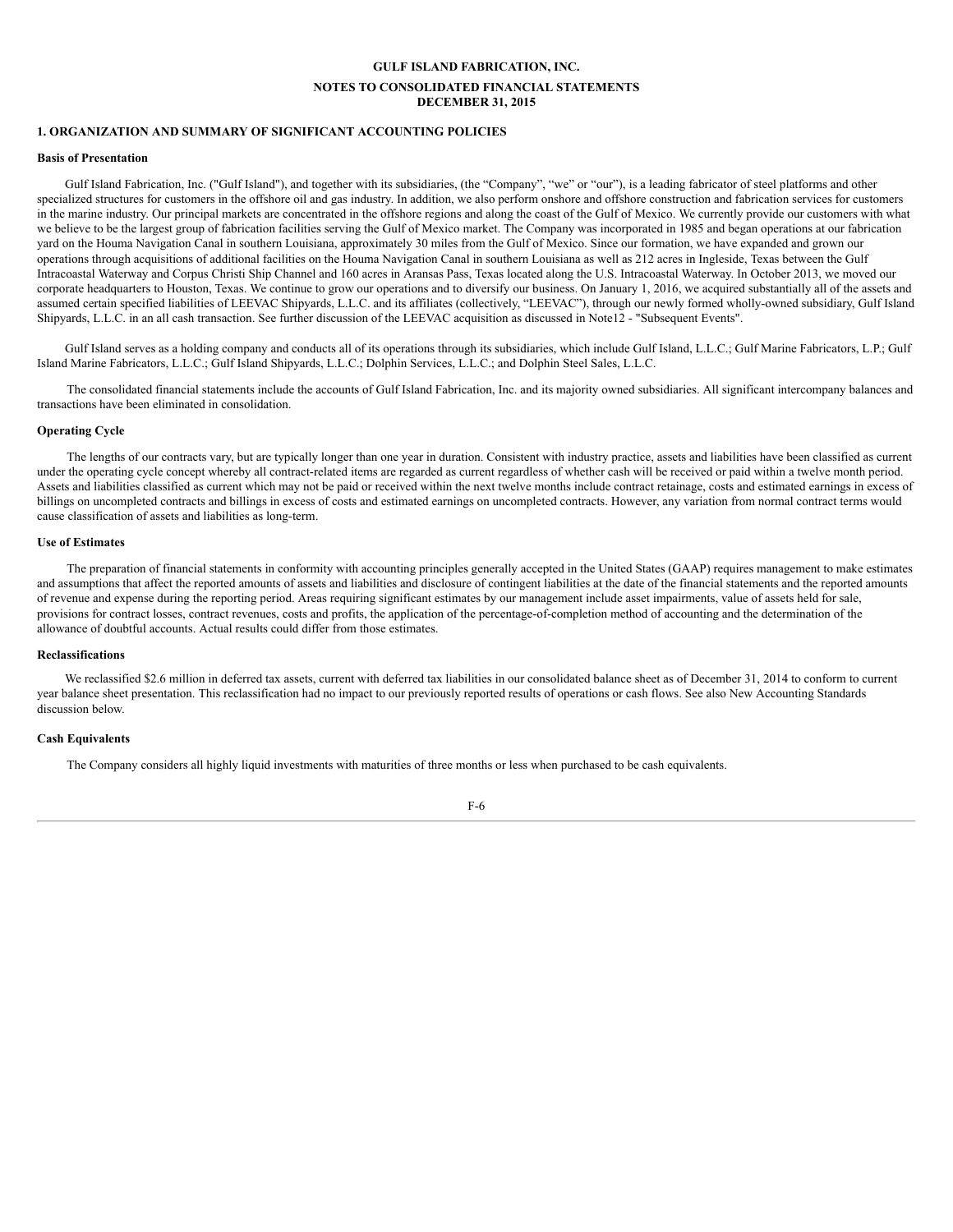#### **Allowance for Doubtful Accounts**

We routinely review individual contracts receivable balances and make provisions for probable doubtful accounts as we deem appropriate. Among the factors considered during the review are the financial condition of our customer and their access to financing, underlying disputes on the account, age and amount of the account and overall economic conditions. Accounts are written off only when all reasonable collection efforts are exhausted.

Our principal customers include major and large independent oil and gas companies and their contractors and marine vessel operators and their contractors. This concentration of customers may impact our overall exposure to credit risk, either positively or negatively, in that customers may be similarly affected by changes in economic or other conditions. Receivables are generally not collateralized. In the normal course of business, we extend credit to our customers on a short-term basis. See Note 3 - "Contracts Receivable and Retainage" for a detail of our allowance for doubtful accounts.

#### **Stock-Based Compensation**

Awards under the Company's stock-based compensation plans are calculated using a fair value based measurement method. Share-based compensation expense for share based awards is recognized only for those awards that are expected to vest. We use the straight-line method to recognize share-based compensation expense over the requisite service period of the award.

#### **Inventory**

Inventory consists of materials and production supplies and is stated at the lower of cost or market determined on the first-in, first-out basis.

#### **Assets Held for Sale**

Assets held for sale are required to be measured at the lower of their carrying amount or fair value less cost to sell. See Note 5-"Fair Value Measurements and Assets Held for Sale" for additional information regarding our assets held for sale.

#### **Workers Compensation Liability**

The Company and its subsidiaries are self-insured for workers' compensation liability except for losses in excess of varying threshold amounts. Our workers compensation liability balance was \$2.6 million as of December 31, 2015 and \$2.7 million as of December 31, 2014, respectively.

#### **Property, Plant and Equipment**

Property, plant and equipment is stated at cost less accumulated depreciation. Depreciation is computed on the straight-line basis over the estimated useful lives of the assets, which range from 3 to 25 years. Ordinary maintenance and repairs, which do not extend the physical or economic lives of the plant or equipment, are charged to expense as incurred.

#### **Long-Lived Assets**

We evaluate impairment losses on long-lived assets or asset groups used in operations when events and circumstances indicate that the assets or asset groups might not be recoverable. If events and circumstance indicate that the assets or asset groups might not be recoverable, the expected future undiscounted cash flows from the assets or asset groups are estimated and compared with the carrying amount of the assets or asset groups. If the sum of the estimated undiscounted cash flows is less than the carrying amount of the assets or asset groups, an impairment loss is recorded.

An impairment loss is measured by comparing the fair value of the asset or asset group to its carrying amount and recording the excess of the carrying amount of the asset or asset group over its fair value as an impairment charge. An asset group constitutes the minimum level for which identifiable cash flows are principally independent of the cash flows of other asset or liability groups. Fair value is determined based on discounted cash flows or appraised values, as appropriate. Due to the slow down in our industry as a result of the downturn in oil prices, we identified indicators of impairment at our Texas facility. Management performed an undiscounted cash flow analysis for the Texas facility which did not result in impairment.

#### **Fair Value Measurements**

The Company bases its fair value determinations of the carrying value of other financial assets and liabilities on an evaluation of their particular facts and circumstances and valuation techniques that require judgments and estimates. We base our fair value determinations by applying the following hierarchy, which prioritizes the inputs used to measure fair value into

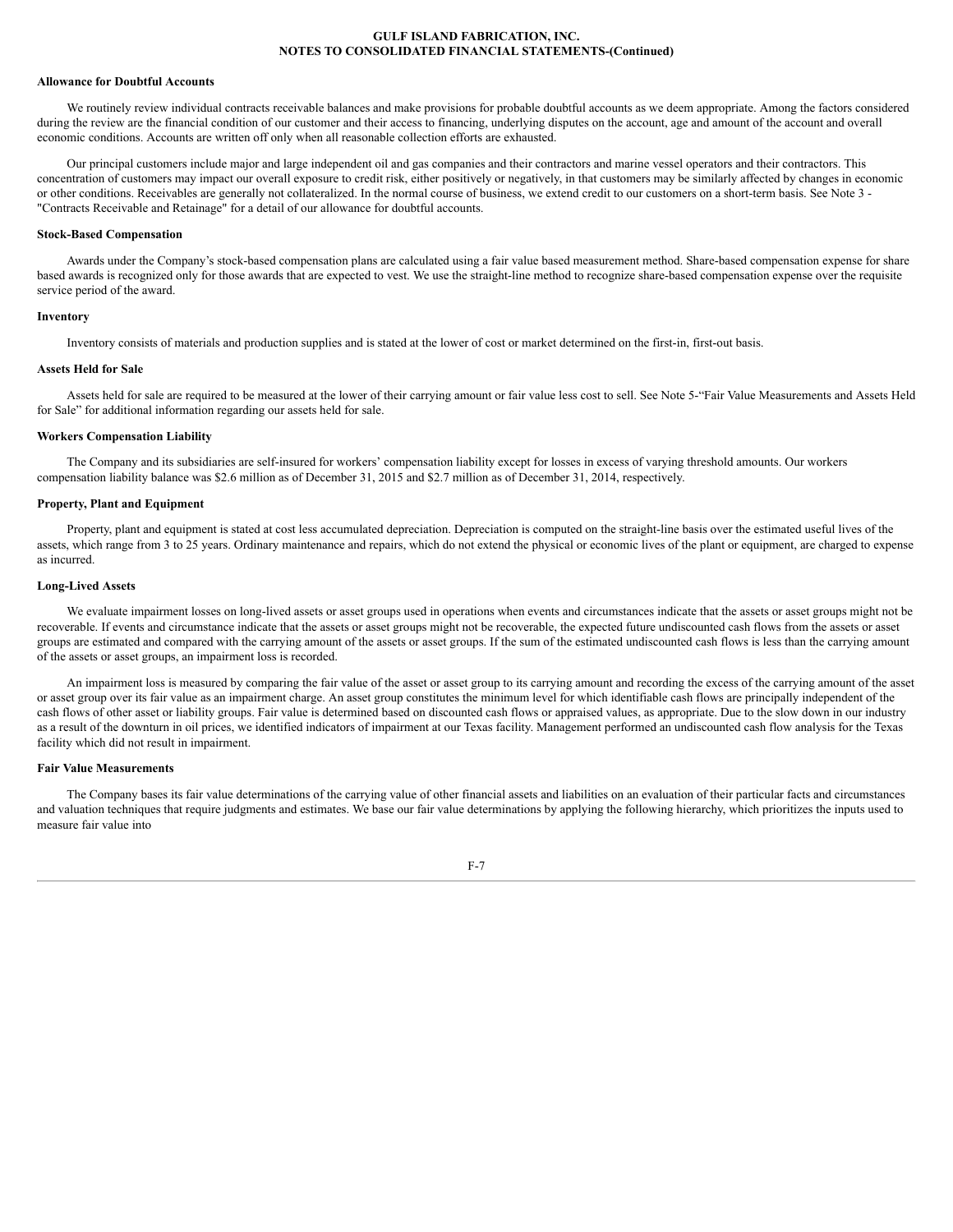three levels and bases the categorization within the hierarchy upon the lowest level of input that is available and significant to the fair value measurement:

- Level 1-inputs are based upon quoted prices for identical instruments traded in active markets.
- Level 2-inputs are based upon quoted prices for similar instruments in active markets and model-based valuation techniques for which all significant assumptions are observable in the market.
- Level 3-inputs are generally unobservable and typically reflect management's estimates of assumptions that market participants would use in pricing the asset or liability. These include discounted cash flow models and similar valuation techniques.

See Note 5-"Fair Value Measurements and Assets Held for Sale" for additional information regarding fair value measurements.

#### **Revenue Recognition**

We use the percentage-of-completion accounting method for fabrication contracts. Revenue from fixed-price or unit rate contracts is recognized on the percentage-ofcompletion method, computed by the efforts-expended method which measures the percentage of labor hours incurred to date as compared to estimated total labor hours for each contract. This progress percentage is applied to our estimate of total anticipated gross profit for each contract to determine gross profit earned to date. Revenue recognized in a period for a contract is the amount of gross profit earned for that period plus the costs incurred on the contract during the period. Under a unit rate contract, material items or labor tasks are assigned unit rates of measure. The unit rates of measure will generally be an amount of dollars per ton, per foot, per square foot or per item installed. A typical unit rate contract can contain hundreds to thousands of unit rates of measure. Profit margins are built into the unit rates.

Profit incentives are included in revenue when their realization is probable. Claims for extra work or changes in scope of work are included in revenue when the amount can be reliably estimated and collection is probable. Changes in job performance, job conditions, and estimated profitability, including those arising from contract penalty provisions, and final contract settlements may result in revisions to costs and income and are recognized in the period in which the revisions are determined. For the years ended December 31, 2015, 2014, and 2013, there was no significant revenue related to unapproved change orders or claims.

Some contracts include a total or partial reimbursement to us of any costs associated with specific capital projects required by the fabrication process. If a particular capital project provides future benefits to us, the cost to build the capital project will be capitalized, and the revenue for the capital project will increase the estimated profit in the contract.

See Note 2-"Contract Revenue" for additional information regarding our percentage-of-completion accounting and revenue recognition.

#### **Income Taxes**

Income taxes have been provided using the liability method. Deferred income taxes reflect the net tax effects of temporary differences between the carrying amounts of assets and liabilities for financial reporting purposes and the amounts used for income tax purposes using enacted rates expected to be in effect during the year in which the basis differences reverse. A valuation allowance is provided to reserve for deferred tax assets if, based upon the available evidence, it is more likely than not that some or all of the deferred tax assets will not be realized.

Reserves for uncertain tax positions are recognized when the positions are more likely than not to not be sustained upon audit. Interest and penalties on uncertain tax positions are recorded in income tax expense. Our federal tax returns have been examined and settled through the 2011 tax year. There were no material uncertain tax positions recorded for the years presented in these statements. See also Note 8 - "Income Taxes"

#### **New Accounting Standards**

In November 2015, the Financial Accounting Standards Board (FASB), issued Accounting Standards Update (ASU) No. 2015-17, "Balance Sheet Classification of Deferred Taxes" (Topic 740). Prior to implementation of this update, entities are required to separate deferred tax assets and liabilities into current and noncurrent amounts on their balance sheet. However, upon implementation of this update, entities will be required to present deferred tax liabilities and assets as noncurrent on their balance sheet. The provisions of this update are applicable to us on January 1, 2017; however, we have elected to early adopt the provisions of this statement as permitted during the fourth quarter of 2015. As a result of this implementation, we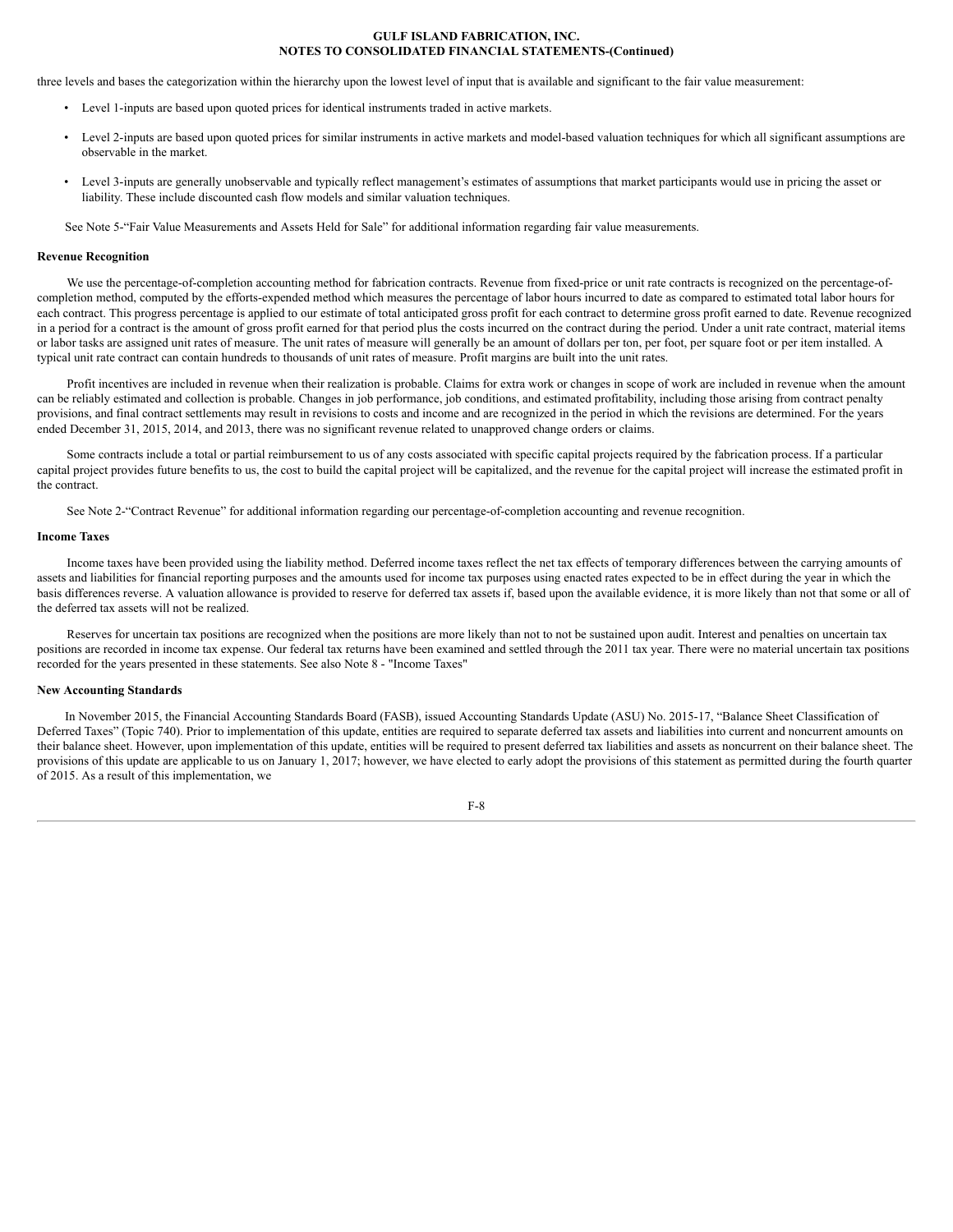reclassified \$2.6 million in current deferred tax assets as of December 31, 2014 with our deferred tax liabilities as noncurrent. Implementation of this update had no impact to our results of operations or cash flows for any of the periods presented. See also Note 8 - "Income Taxes."

On May 28, 2014, the FASB issued ASU No. 2014-09, "Revenue from Contracts with Customers" (Topic 606), which supersedes the revenue recognition requirements in FASB Accounting Standard Codification (ASC) Topic 605, "Revenue Recognition." ASU No. 2014-09 requires entities to recognize revenue in a way that depicts the transfer of promised goods or services to customers in an amount that reflects the consideration to which the entity expects to be entitled in exchange for those goods or services. ASU 2014-09 requires retrospective application and will be effective for financial statements issued for fiscal years beginning after December 15, 2017, and interim periods within those fiscal years. Early application is not permitted. The Company is evaluating the effect of this new standard on its financial statements.

#### **2. CONTRACT REVENUE AND PERCENTAGE OF COMPLETION METHOD**

Information with respect to uncompleted contracts as of December 31, is as follows (in thousands):

|                                         | 2015    | 2014    |
|-----------------------------------------|---------|---------|
| Costs incurred on uncompleted contracts | 437,658 | 742,608 |
| Estimated profit earned to date         | 7.777   | 53,551  |
|                                         | 445,435 | 796,159 |
| Less billings to date                   | 439.694 | 787,936 |
|                                         | 5,741   | 8,223   |

The above amounts are included in the accompanying consolidated balance sheets at December 31 under the following captions (in thousands):

|                                                                             | 2015    | 2014      |
|-----------------------------------------------------------------------------|---------|-----------|
| Costs and estimated earnings in excess of billings on uncompleted contracts | 2.822   | 26.989    |
| Billings in excess of costs and estimated earnings on uncompleted contracts | (7.081) | (18, 766) |
|                                                                             | 5.741   |           |

#### **Provision for estimated losses**

Provisions for estimated losses on uncompleted contracts are made in the period in which such losses are determined. We recognized contract losses of \$33.9 million, \$6.6 million, and \$30.8 million in the years ended December 31, 2015, 2014, and 2013, respectively. Contract losses for the year ended December 31, 2015 were primarily due to \$24.5 million related to a decrease in the contract price due to final weight re-measurements and our inability to recover certain costs on disputed change orders related to a large deepwater project which was recently delivered. In addition we increased accrued contract losses associated with our remaining contracts by approximately \$9.4 million during 2015 due to increases in our projected unit labor rates of our fabrication facilities. Our increases in unit labor rates were driven by our inability to absorb fixed costs due to decreases in expected oil and gas fabrication activity. Contract losses for the year ended December 31, 2014 were primarily related to two tank barge projects for a marine transportation company, platform supply vessels for an offshore marine company and a production platform jacket for a deepwater customer. Contract losses in 2013 were primarily due to our inability to recover certain costs and the de-scoping of one of our major deepwater project, whereby remaining completion and integration work was performed at the integration site by a different integration contractor. In addition, we recorded an additional loss provision of \$18.2 million in the fourth quarter of 2013 related to this project.

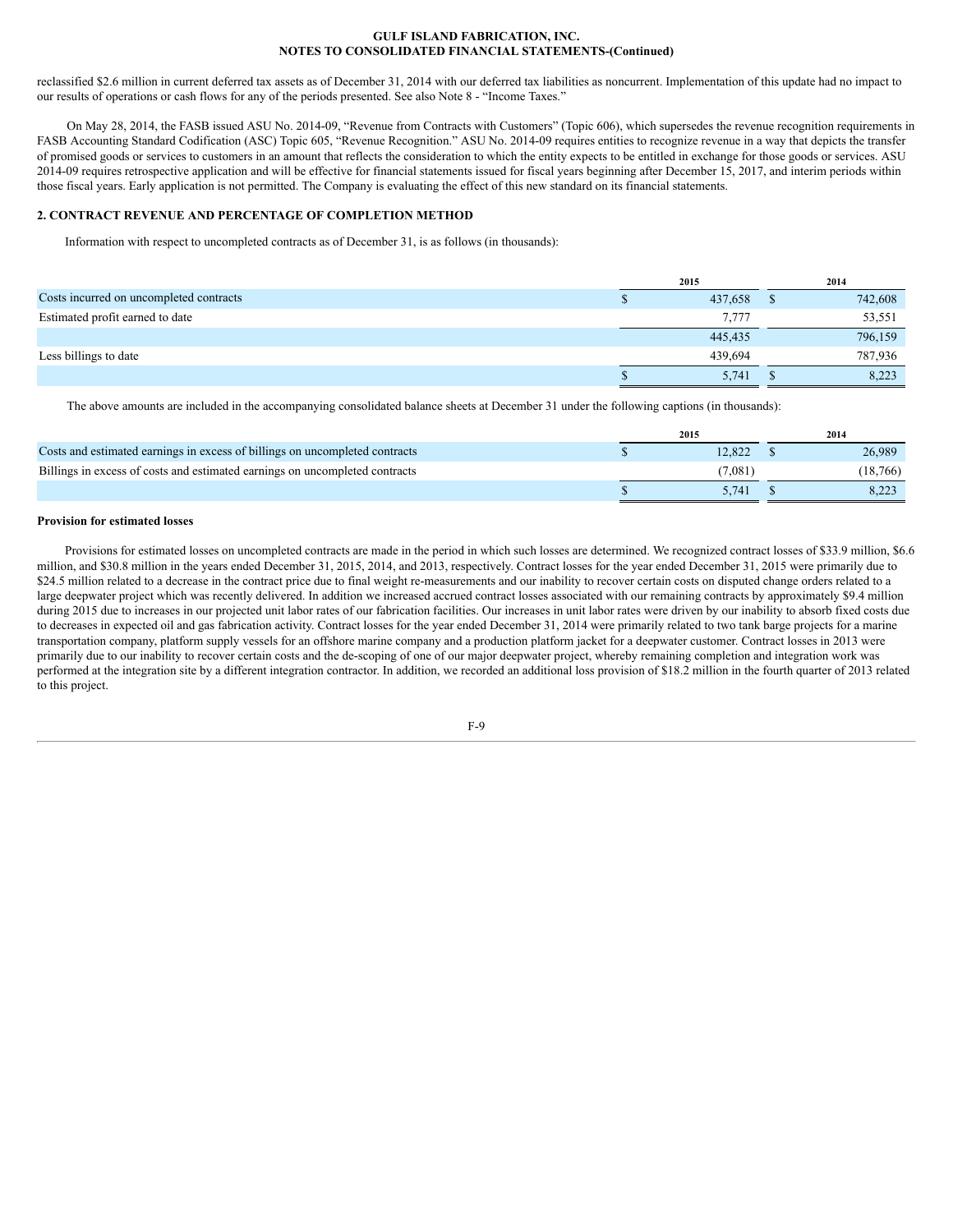#### **Revenues from Major Customers**

The Company is not dependent on any one customer, and the revenue earned from each customer varies from year to year based on the contracts awarded; however, the Company is highly dependent on a few large customers in each year, particularly customers for our major deepwater projects, as shown below. Revenues from customers comprising 10% or more of the Company's total revenue for the years ended December 31, 2015, 2014 and 2013, respectively, are summarized as follows (in thousands):

| Customer      | 2015   |               | 2014    | 2013    |
|---------------|--------|---------------|---------|---------|
| A             | 55,775 | $\mathcal{D}$ | 160,173 |         |
| B             | 36,320 |               |         | *       |
| $\Gamma$<br>◡ |        |               | 98,644  |         |
| D             |        | ж,            | *       | 216,875 |
| E             |        |               | $\ast$  | 148,539 |

The customer revenue was less than 10% of the total revenue for the year.

#### **International Revenues**

The Company's fabricated structures are used worldwide by U.S. customers operating abroad and by foreign customers. Revenues related to fabricated structures for delivery outside of the United States accounted for 6%, 10%, and 6% of the Company's revenues for the years ended December 31, 2015, 2014 and 2013, respectively, as follows (in thousands):

|                      | 2015    | 2014    | 2013 |         |  |
|----------------------|---------|---------|------|---------|--|
| Location:            |         |         |      |         |  |
| <b>United States</b> | 287,892 | 456,839 |      | 570,726 |  |
| International        | 18,228  | 49,800  |      | 37,600  |  |
| Total                | 306,120 | 506,639 |      | 608,326 |  |

#### **Contract Costs**

Contract costs include all direct material, labor and subcontract costs and those indirect costs related to contract performance, such as indirect labor, supplies and tools. Also included in contract costs are a portion of those indirect contract costs related to plant capacity, such as depreciation, insurance and repairs and maintenance. These indirect costs are allocated to jobs based on actual direct labor hours incurred.

We define pass-through costs as material, freight, equipment rental, and sub-contractor services included in the direct costs of revenue associated with projects. Passthrough costs have no impact in the determination of gross margin recognized for the related project for a particular period. Pass-through costs as a percentage of revenue were 44.4%, 48.2% and 58.5% for the years ended December 31, 2015, 2014 and 2013, respectively.

Some of our contracts contain provisions that require us to pay liquidated damages if we are responsible for the failure to meet specified contractual milestone dates and the applicable customer asserts a claim under those provisions. Those contracts define the conditions under which our customers may make claims against us for liquidated damages. In 2014, we had one asserted liquidated damages claim in the amount of \$0.3 million that was fully settled, related to the fabrication of an offshore supply vessel. Other than the aforementioned claim, as of March 9, 2016, we were not aware of any asserted or unasserted liquidated damage claims by any of our customers.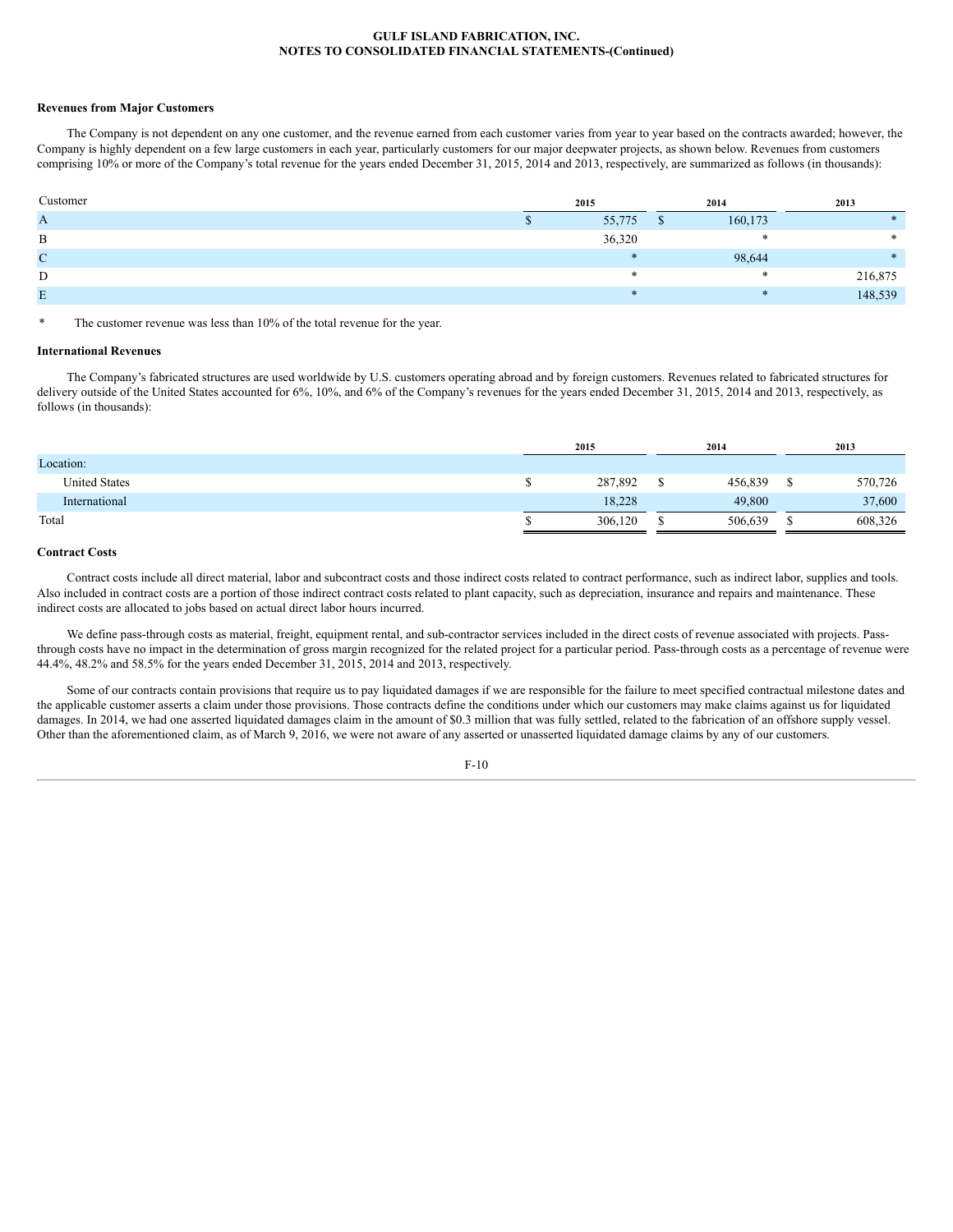### **3. CONTRACTS RECEIVABLE AND RETAINAGE**

Of our contracts receivable balance at December 31, 2015, \$29.9 million, or 63.7%, is for six customers. Amounts due on contracts as of December 31 were as follows (in thousands):

|                                          | 2015        | 2014        |
|------------------------------------------|-------------|-------------|
| Completed contracts                      |             |             |
| Current receivables                      | c<br>15,904 | S<br>24,667 |
| Long term receivables due after one year |             |             |
| Contracts in progress:                   |             |             |
| Current receivables                      | 31,148      | 59,384      |
| Retainage due within one year            | 52          |             |
|                                          | 47,104      | 84,051      |
| Less allowance for doubtful accounts     | 44          | 3,603       |
|                                          | 47,060      | 80,448      |

Our allowance for doubtful accounts as of December 31, 2015 related to a customer that had declared bankruptcy and was fully reserved in 2015. Our allowance for doubtful accounts as of December 31, 2014 was in connection with negotiations of an outstanding contract receivable balance with a customer related to a deepwater hull project, which was written off in 2013.

#### **4. PROPERTY, PLANT AND EQUIPMENT**

Property, plant and equipment consisted of the following at December 31, (in thousands):

|                               | <b>Estimated</b><br><b>Useful Life</b> |    | 2015    |              | 2014    |
|-------------------------------|----------------------------------------|----|---------|--------------|---------|
|                               | (in Years)                             |    |         |              |         |
| Land                          | $\sim$                                 | \$ | 10,463  | $\mathbb{S}$ | 10,463  |
| <b>Buildings</b>              | 25                                     |    | 64,154  |              | 63,837  |
| Machinery and equipment       | 3 to 25                                |    | 223,521 |              | 228,284 |
| Furniture and fixtures        | $3$ to $5$                             |    | 5,354   |              | 5,354   |
| Transportation equipment      | $3$ to $5$                             |    | 3,481   |              | 3,748   |
| Improvements                  | 15                                     |    | 127,727 |              | 125,265 |
| Construction in progress      | ۰                                      |    | 2,488   |              | 1,177   |
|                               |                                        |    | 437,188 |              | 438,128 |
| Less accumulated depreciation |                                        |    | 236,804 |              | 213,351 |
|                               |                                        |    | 200,384 |              | 224,777 |

We lease certain equipment used in the normal course under month-to-month lease agreements cancelable only by us. During 2015, 2014, and 2013, we expensed \$5.9 million, \$5.6 million, and \$9.5 million, respectively, related to these leases.

We lease our corporate office and parking facilities located in Houston, Texas. Leased premises consist of office space of approximately 8,000 square feet. The term of the lease matures on January 31, 2020. The schedule of minimum rental payments for our corporate office leases is as follows (in thousands):

| 2016 \$  | 217 |
|----------|-----|
| 2017     | 221 |
| 2018     | 225 |
| 2019     | 229 |
| 2020     | 19  |
| Total \$ | 911 |

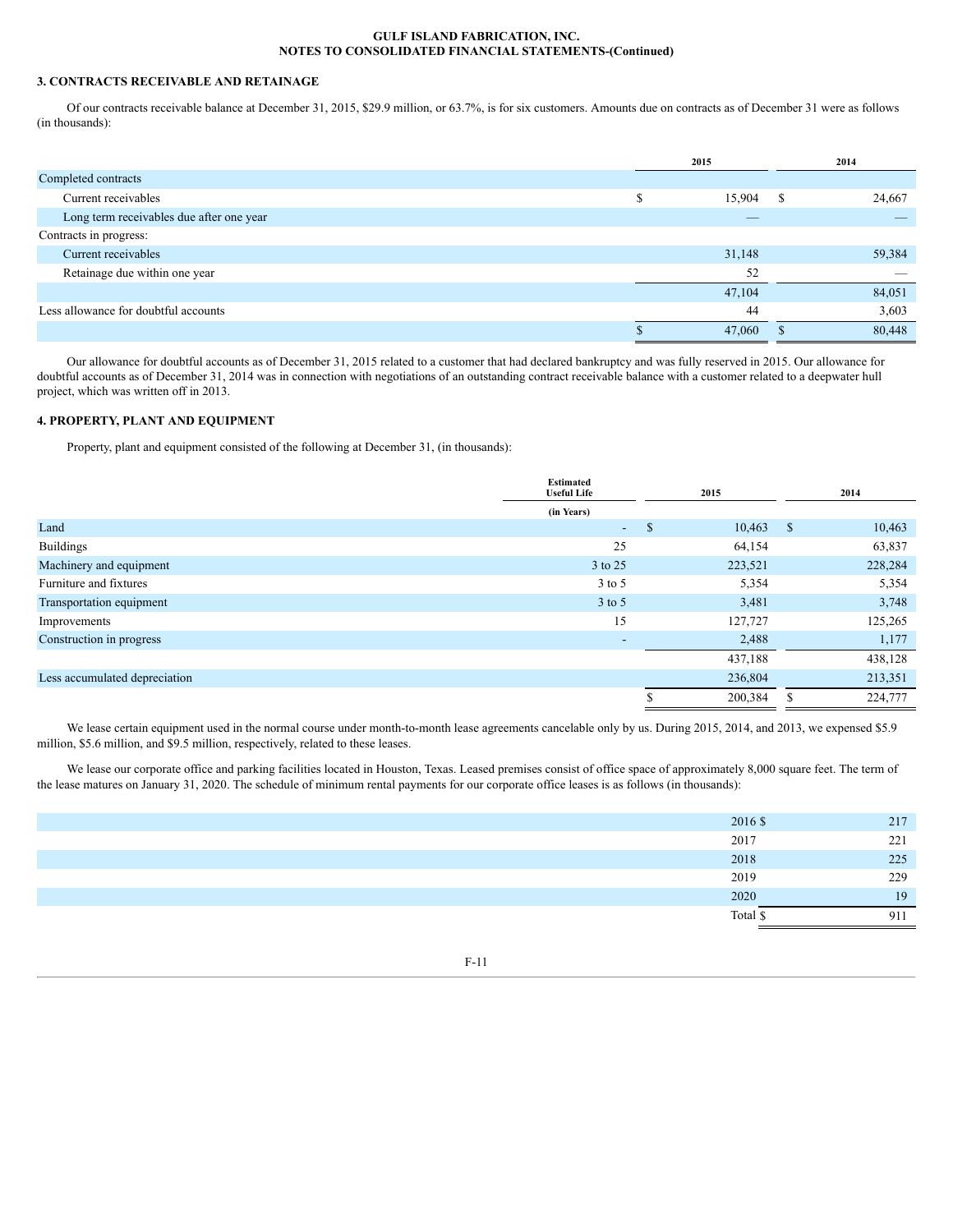#### **5. FAIR VALUE MEASUREMENTS AND ASSETS HELD FOR SALE**

*Recurring fair value measurements and financial instruments -* The carrying amounts that we have reported for financial instruments, including cash and cash equivalents, accounts receivables and accounts payables approximate their fair values.

*Assets held for sale* - We measure and record assets held for sale at the lower of their carrying amount or fair value less cost to sell. The determination of fair value can require the use of significant judgment and can vary on the facts and circumstances.

Assets held for sale at December 31, 2015 consist of equipment that was subsequently sold during the first quarter of 2016. We estimated the fair value as the actual cash proceeds received less costs incurred to sell. We recorded an impairment of \$0.6 million related to this equipment during the fourth quarter of 2015.

Assets held for sale at December 31, 2014 consisted of a partially constructed topside, related valves, piping and equipment that we acquired from a customer following its default under a contract for a deepwater project in 2012. We previously determined a fair value \$10.3 million for these assets with the assistance of third party valuation specialists, relying primarily on the cost approach and applied the market approach where comparable sales transaction information was readily available. The cost approach is based on current replacement or reproduction costs of the subject assets less depreciation attributable to physical, functional, and economic factors. The market approach involves gathering data on sales and offerings of similar assets in order to value the subject assets. This approach also includes an assumption for the measurement of the loss in value from physical, functional, and economic factors.

To date, we have not sold, licensed, or leased any of this equipment. While we have not discontinued our programs to identify buyers for our assets held for sale, our ability to effectively market these assets held for sale has been significantly limited due to the sustained downturn in the energy sector. In addition, during the third quarter, we learned that a potential buyer is no longer expressing interest in the assets. As a result, we reassessed our estimate of fair value and recorded an impairment of \$6.6 million, and reclassified the asset's net realizable value of \$3.7 million to inventory based on the estimated scrap value of these materials during the third quarter of 2015. We intend to use this inventory on future construction projects at our various fabrication facilities. Inventory consists of materials and production supplies and is stated at the lower of cost or market.

During the fourth quarter of 2014, management determined that its previous estimate of \$13.5 million for the fair value of assets held for sale had declined to \$10.3 million and we recorded an impairment charge of \$3.2 million for the year ended December 31, 2014.

We have determined that our impairments of assets held for sale and inventory are non-recurring fair value measurements that fall within Level 3 of the fair value hierarchy.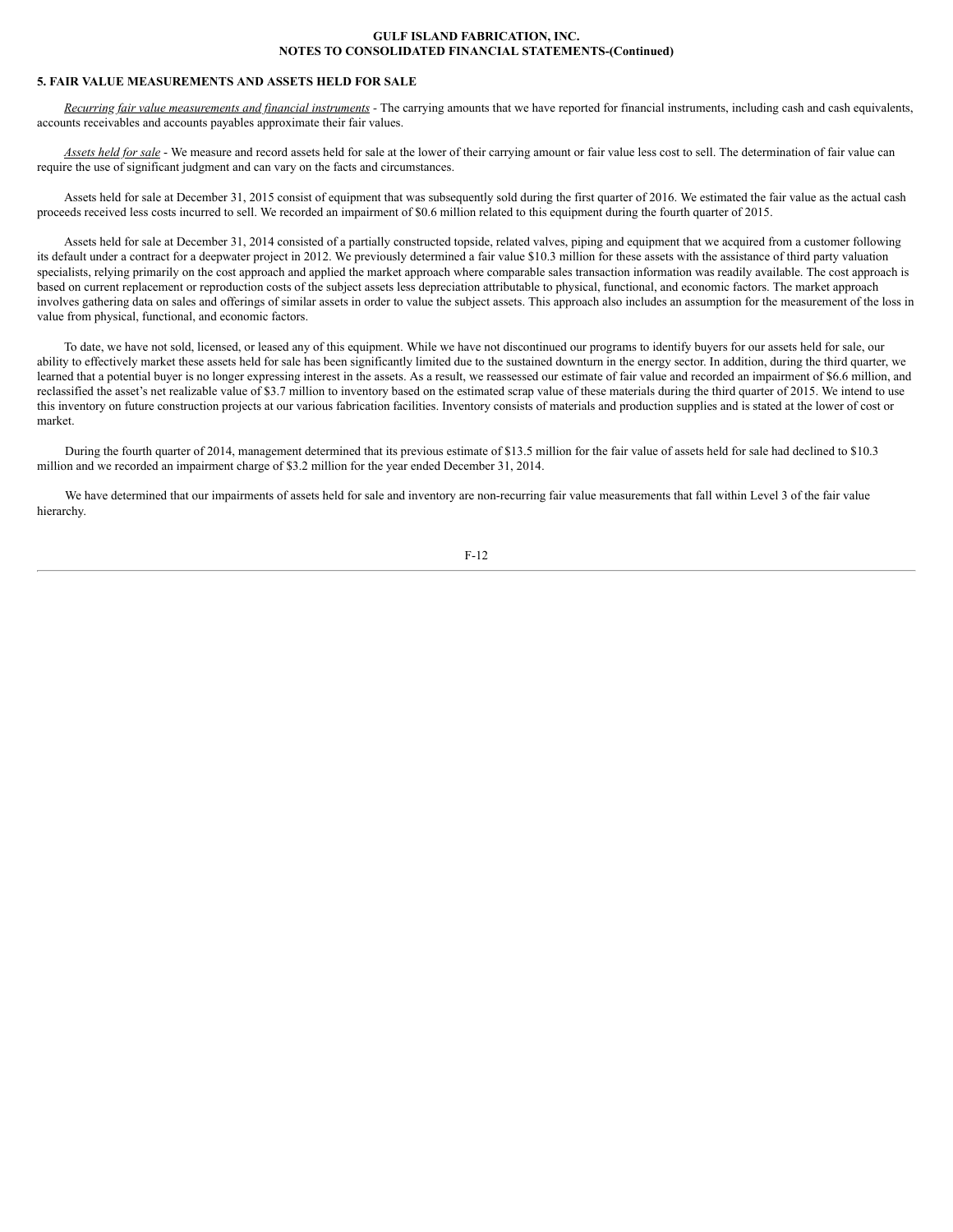# **6. EARNINGS PER SHARE AND STOCK REPURCHASE PLAN**

The following table sets forth the computation of basic and diluted earnings per share (in thousands, except per share data):

|                                                                                           |        | 2015      |   | 2014   | 2013   |
|-------------------------------------------------------------------------------------------|--------|-----------|---|--------|--------|
| Numerator:                                                                                |        |           |   |        |        |
| Net (loss) income                                                                         | \$     | (25,364)  | S | 15,320 | 7,232  |
| Less: distributed loss / distributed and undistributed income (unvested restricted stock) |        | 84        |   | 104    | 75     |
| Net (loss) income attributable to common shareholders                                     |        | (25, 448) |   | 15,216 | 7,157  |
|                                                                                           |        |           |   |        |        |
| Denominator (basic):                                                                      |        |           |   |        |        |
| Denominator for basic earnings per share-weighted-average shares                          |        | 14,546    |   | 14,505 | 14,463 |
| Basic (loss) earnings per share—common shareholders                                       | (1.75) |           |   | 1.05   | 0.50   |
|                                                                                           |        |           |   |        |        |
| Denominator (diluted):                                                                    |        |           |   |        |        |
| Denominator for basic earnings per share-weighted-average shares                          |        | 14,546    |   | 14,505 | 14,463 |
| Effect of dilutive securities: employee stock options                                     |        |           |   |        | 6      |
| Denominator for dilutive earnings per share-weighted-average shares                       |        | 14,546    |   | 14,505 | 14,469 |
| Diluted (loss) earnings per share—common shareholders                                     |        | (1.75)    |   | 1.05   | 0.50   |

On July 30, 2015, our Board of Directors authorized the Company to repurchase up to \$10.0 million in shares of our common stock under a share repurchase program that remains in effect through July 30, 2017. Repurchases may be effected through open market purchases or in privately negotiated transactions at such times and in such amounts as management deems appropriate, depending on market conditions and other factors. The repurchase program does not obligate the Company to acquire any particular amount of common stock and may be modified, suspended or discontinued at any time. To date, we have made no repurchases of our common stock. Due to the severity of the industry downturn, management has recommended and our board of directors has approved a temporary suspension of our stock repurchase program in an effort to conserve cash.

# **7. LINE OF CREDIT**

We have a credit agreement with Whitney Bank and JPMorgan Chase Bank N.A. that provides for an \$80.0 million revolving credit facility. The credit agreement allows the Company to use up to the full amount of the available borrowing base for letters of credit and up to \$20.0 million for general corporate purposes. Our obligations under the credit agreement are secured by substantially all of our assets, other than real property located in the state of Louisiana. On February 29, 2016, we entered into an amendment to our credit agreement. The amendment restates our financial covenants beginning with the quarter ending March 31, 2016 as follows:

- (i) minimum net worth requirement of not less than \$250.0 million plus
	- a) 50% of net income earned in each quarter beginning March 31, 2016 and
	- b) 100% of proceeds from any issuance of common stock;
- (ii) debt to EBITDA ratio not greater than 3.0 to 1.0; and
- (iii) interest coverage ratio not less than 2.0 to 1.0.

The amendment also (i) extends the term of the Credit Facility from February 29, 2016 to January 2, 2017; (ii) increases the commitment fee on undrawn amounts from 0.25% to 0.50% per annum; (iii) increases the letter of credit fee, subject to certain limited exceptions, to 2.0% per annum on undrawn stated amounts under letters of credit issued by the lenders; and (iv) limits the maximum amount of loans outstanding at any time for general corporate purposes to \$20.0 million.

At December 31, 2015 we had no outstanding borrowings under the credit agreement, and we had outstanding letters of credit totaling \$20.5 million. After consideration of outstanding letters of credit, the availability of the unused portion of the revolving credit agreement (as amended) for additional letters of credit and for general corporate purposes was \$59.5 million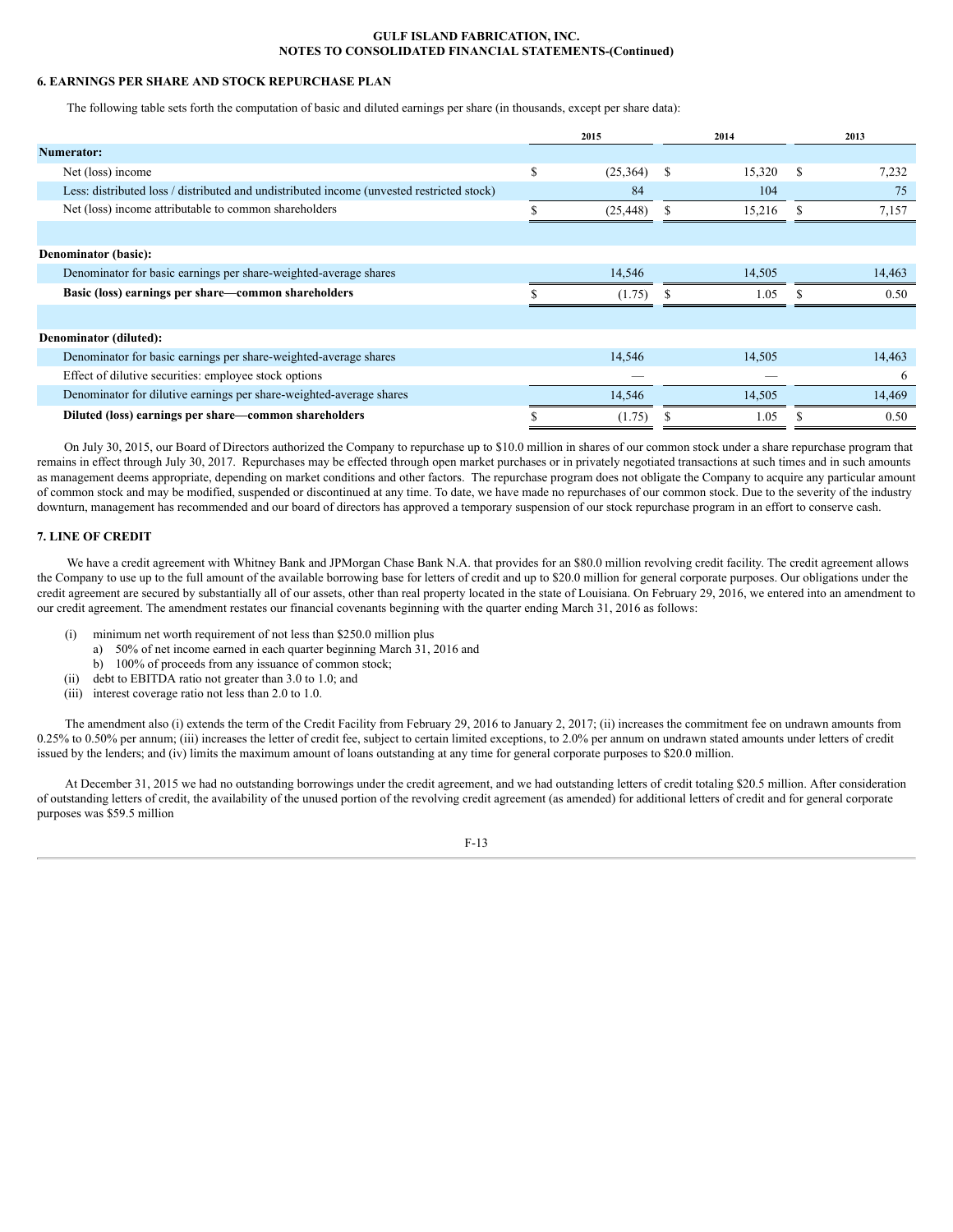and \$20.0 million, respectively. Amounts borrowed under our the credit agreement bear interest, at our option, at either the prime lending rate established by JPMorgan Chase Bank, N.A. or LIBOR plus 2.0 percent.

We are required to maintain certain financial covenants under the credit agreement. As of December 31, 2015, our financial covenants included (i) a minimum current ratio of 1.25 to 1.0, (ii) a net worth minimum requirement of \$254.1 million, (iii) debt to net worth ratio of not greater than 0.5 to 1.0, and (iv) interest coverage ratio of not less than 4.0 to 1.0. As of December 31, 2015, we were in compliance with all of these covenants or had obtained a waiver of noncompliance.

# **8. INCOME TAXES**

Significant components of the Company's deferred tax assets and liabilities as of December 31 were as follows (in thousands):

|                                      | 2015         | 2014        |
|--------------------------------------|--------------|-------------|
| Deferred tax liabilities:            |              |             |
| Property, plant and equipment        | \$<br>31,943 | S<br>38,070 |
| Prepaid insurance                    | 1,209        | 1,310       |
| Total deferred tax liabilities:      | 33,152       | 39,380      |
| Deferred tax assets:                 |              |             |
| Employee benefits                    | 924          | 951         |
| Uncompleted contracts                | 3,321        | 391         |
| Stock based compensation expense     | 825          | 43          |
| Allowance for uncollectible accounts | 16           | 1,261       |
| Federal net operating loss           | 5,478        |             |
| AMT tax credits                      | 763          |             |
| Total deferred tax assets:           | 11,327       | 2,646       |
| Net deferred tax liabilities:        | 21,825       | 36,734<br>ъ |

Significant components of income tax expense for the years ended December 31 were as follows (in thousands):

|                | 2015      | 2014                        | 2013  |
|----------------|-----------|-----------------------------|-------|
| Current:       |           |                             |       |
| Federal        | \$<br>219 | $(105)$ \$<br><sup>\$</sup> | __    |
| State          | 473       | 459                         | 254   |
| Total current  | 692       | 354                         | 254   |
| Deferred:      |           |                             |       |
| Federal        | (13,614)  | 8,120                       | 4,049 |
| State          | (447)     | 30                          | _     |
| Total deferred | (14,061)  | 8,150                       | 4,049 |
| Income taxes   | (13,369)  | 8,504                       | 4,303 |

A reconciliation of income taxes computed at the U.S. federal statutory tax rate to the Company's income tax (benefit) expense for the years ended December 31 is as follows (in thousands):

|                                        | 2015      | $\frac{6}{9}$ | 2014  | $\frac{6}{6}$ | 2013  | $\frac{0}{0}$  |
|----------------------------------------|-----------|---------------|-------|---------------|-------|----------------|
| U.S. statutory rate                    | (13, 556) | 35.0 %        | 8,338 | $35.0\%$      | 4.037 | $35.0\%$       |
| Increase (decrease) resulting from:    |           |               |       |               |       |                |
| State income taxes                     | 275       | (0.7)%        | 311   | $1.0\%$       | 317   | $2.7\%$        |
| <b>Oualified Production Activities</b> |           | $-$ %         | (21)  | (0.1)%        |       | $-\frac{9}{6}$ |
| Other                                  | (88)      | $0.2\%$       | (124) | (0.2)%        | (51)  | $(0.4)\%$      |
| Income tax (benefit) expense           | (13, 369) | $34.5\%$      | 8.504 | $35.7\%$ \$   | 4.303 | 37.3 %         |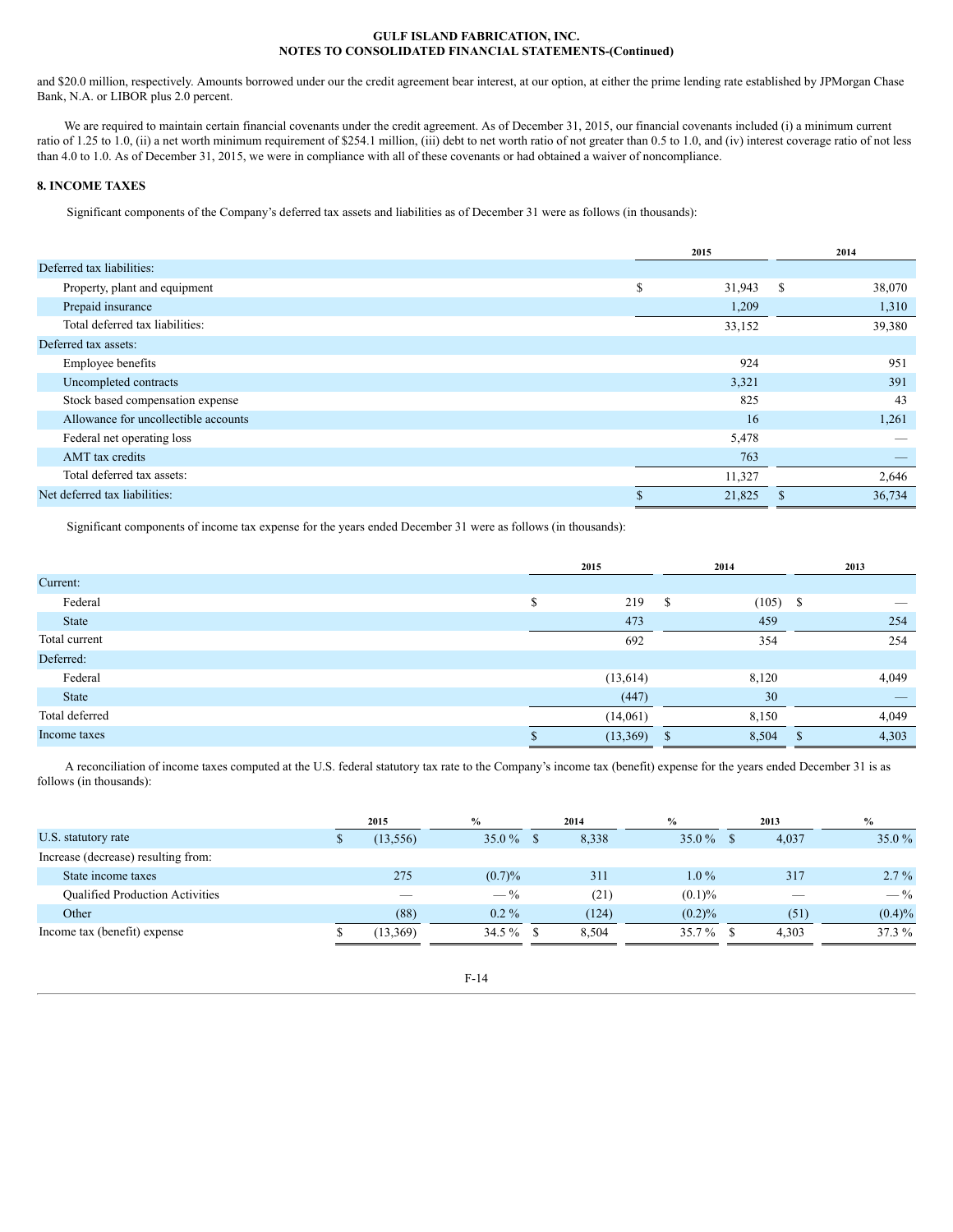#### **9. RETIREMENT AND LONG-TERM INCENTIVE PLANS**

#### **401(k) Plan**

The Company has a defined contribution plan for all employees that are qualified under Section 401(k) of the Internal Revenue Code. Gulf Island Resources employees are not eligible for the retirement plan. Contributions to the retirement plan by the Company are based on the participants' contributions, with an additional year-end discretionary contribution determined by the Board of Directors. For the years ended December 31, 2015, 2014 and 2013, the Company contributed a total of \$2.3 million, \$2.6 million, and \$2.7 million, respectively.

#### **Long-Term Incentive Plans**

Under our long-term incentive plans, the compensation committee of our board of directors may award shares of restricted stock and/or options to eligible participants as the compensation committee determines are warranted. A summary of our long-term incentive plans is as follows:

*Long-Term Incentive Plan (approved by our shareholders on February 13, 1997)*

- authorizes the grant of options to purchase an aggregate of 1,000,000 (split adjusted) shares of the Company's common stock to certain officers, key employees, directors and consultants of the Company chosen by the compensation committee.
- No individual employee may be granted options to purchase more than an aggregate of 400,000 shares of common stock.

2002 Long-Term Incentive Plan (approved by our shareholders on April 24, 2002, and amended on April 26, 2006).

- authorizes the grant of awards, including options, to purchase an aggregate of 500,000 shares of the Company's common stock to certain officers, key employees, directors and consultants of the Company chosen by the compensation committee.
- no individual employee may be granted options to purchase more than an aggregate of 200,000 shares of common stock.

#### *2011 Stock Incentive Plan (approved by our shareholders on April 28, 2011)*

- authorizes the grant of awards, including options, to purchase an aggregate of 500,000 shares of the Company's common stock to certain officers, key employees, directors and consultants of the Company chosen by the compensation committee.
- no individual employee may be granted options to purchase more than an aggregate of 200,000 shares of common stock.

#### *2015 Stock Incentive Plan (approved by our shareholders on April 23,2015)*

- authorizes the grant of awards, including options, to purchase an aggregate of 1,000,000 shares of the Company's common stock to certain officers, key employees, directors and consultants of the Company chosen by the compensation committee.
- no individual employee may be granted options to purchase more than an aggregate of 200,000 shares of common stock and no outside director may receive awards that relate to more than 25,000 shares in any fiscal year.

At December 31, 2015, there were approximately 1,345,887 shares in the aggregate remaining available for future issuance under the Long-Term Incentive Plan, the 2002 Long-Term Incentive Plan, the 2011 Stock Incentive Plan and the 2015 Stock Incentive Plan (together, the "Incentive Plans"). The Company issues new shares through its transfer agent upon stock option exercises or restricted share issuances.

#### *Restricted Stock Awards*

Awards of restricted stock are subject to transfer restrictions, forfeit provisions and other terms and conditions subject to the provisions of our long-term incentive plans. At the time an award of restricted stock is made, the compensation committee will establish a period of time during which the transfer of the shares of restricted stock shall be restricted and after which the shares of restricted stock shall be vested. Except for the shares of restricted stock that vest based on the attainment of performance goals, the restricted period shall be a minimum of three years, with incremental vesting of portions of the award over the three-year period permitted.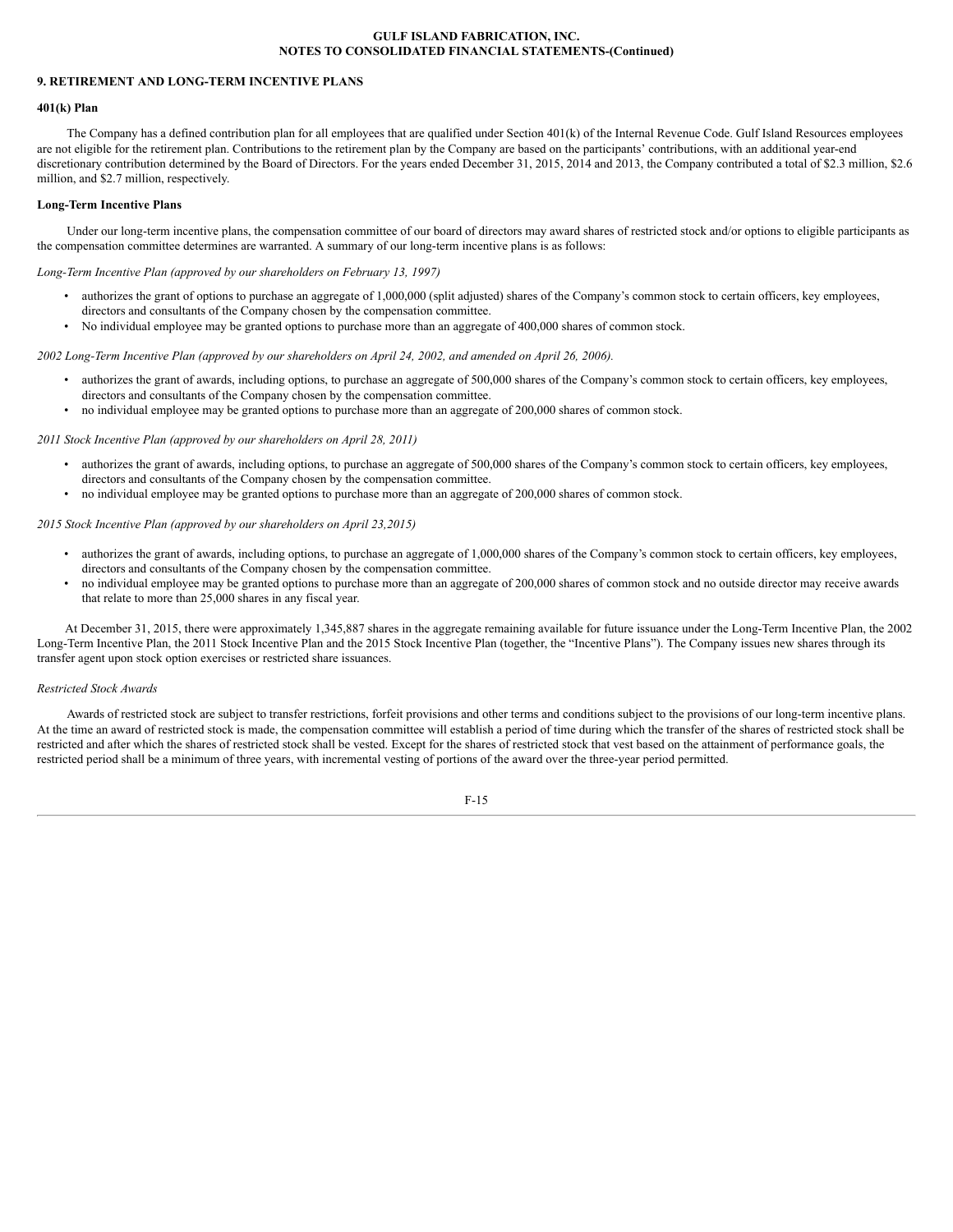Our long-term incentive plans do not have any limitations on the amount of shares that can be specifically awarded as restricted stock. Restricted stock granted to our non-employee directors have six-month vesting periods. The fair value of restricted stock is determined based on the closing price of the Company's common stock on the date of the grant.

A summary of our restricted stock awards activity for the years ended December 31, 2015, 2014 and 2013 is presented in the table below.

|                                                 | 2015                       |    |                                                                             | 2014                       |   | 2013                                                                        |                            |    |                                                                             |  |
|-------------------------------------------------|----------------------------|----|-----------------------------------------------------------------------------|----------------------------|---|-----------------------------------------------------------------------------|----------------------------|----|-----------------------------------------------------------------------------|--|
|                                                 | <b>Number</b><br>of Shares |    | Weighted-<br>Average<br><b>Grant-Date</b><br><b>Fair Value</b><br>Per Share | <b>Number</b><br>of Shares |   | Weighted-<br>Average<br><b>Grant-Date</b><br><b>Fair Value</b><br>Per Share | <b>Number</b><br>of Shares |    | Weighted-<br>Average<br><b>Grant-Date</b><br><b>Fair Value</b><br>Per Share |  |
| Restricted shares at the<br>beginning of period | 107,840                    | S  | 24.27                                                                       | 178,950                    | S | 24.00                                                                       | 143,150                    | -S | 24.28                                                                       |  |
| Granted                                         | 215,034                    |    | 16.33                                                                       | 6,000                      |   | 23.19                                                                       | 100,150                    |    | 23.22                                                                       |  |
| Vested                                          | (41, 112)                  |    | 22.04                                                                       | (45,356)                   |   | 23.35                                                                       | (38, 188)                  |    | 23.14                                                                       |  |
| Forfeited                                       | (18, 798)                  |    | 21.39                                                                       | (31,754)                   |   | 23.85                                                                       | (26, 162)                  |    | 23.82                                                                       |  |
| Restricted shares at the<br>end of period       | 262,964                    | \$ | 18.33                                                                       | 107,840                    | S | 24.27                                                                       | 178,950                    |    | 24.00                                                                       |  |

As of December 31, 2015, there was \$3.0 million of total unrecognized compensation cost related to restricted share-based compensation arrangements granted under the Incentive Plans. This cost is expected to be recognized over a weighted-average period of 3.6 years. The total fair value of shares vested during the year ended December 31, 2015 was \$0.6 million.

Share-based compensation cost that has been charged against income for the Incentive Plans was \$2.7 million, \$1.1 million and \$0.7 million for 2015, 2014 and 2013, respectively. The total income tax benefit recognized in the income statement for share-based compensation arrangements was \$0, \$49,000 and \$116,000 for 2015, 2014 and 2013, respectively.

#### *Performance based share awards*

We issue performance based share awards to our executives and certain members of management. Performance targets are communicated to employees at the beginning of a performance period and are based upon our total shareholder return compared to an industry peer group as determined by our Board of Directors. There were no performance based share awards for the years ended December 31, 2014 and 2013. Awards earned for 2015 will be based upon a two-year performance period ending in 2017, and awards earned for 2016 will be based upon a three-year performance period ending in 2018. The shares vest at the completion of the performance period with compensation expense recognized on a straight line basis.

For the years ended December 31, 2015, 2014 and 2013, expense recognized for performance based share compensation was \$1.1 million, \$0 and \$0, respectively. The fair value of the performance based shares granted for the year ended December 31, 2015 was \$2.7 million as determined using a monte carlo simulation model.

#### **10. CONTINGENCIES AND COMMITMENTS**

The Company is subject to various routine legal proceedings in the normal conduct of its business, primarily involving commercial claims, workers' compensation claims, and claims for personal injury under general maritime laws of the United States and the Jones Act. While the outcome of these lawsuits, legal proceedings and claims cannot be predicted with certainty, management believes that the outcome of any such proceedings, even if determined adversely**,** would not have a material adverse effect on the financial position, results of operations or cash flows of the Company.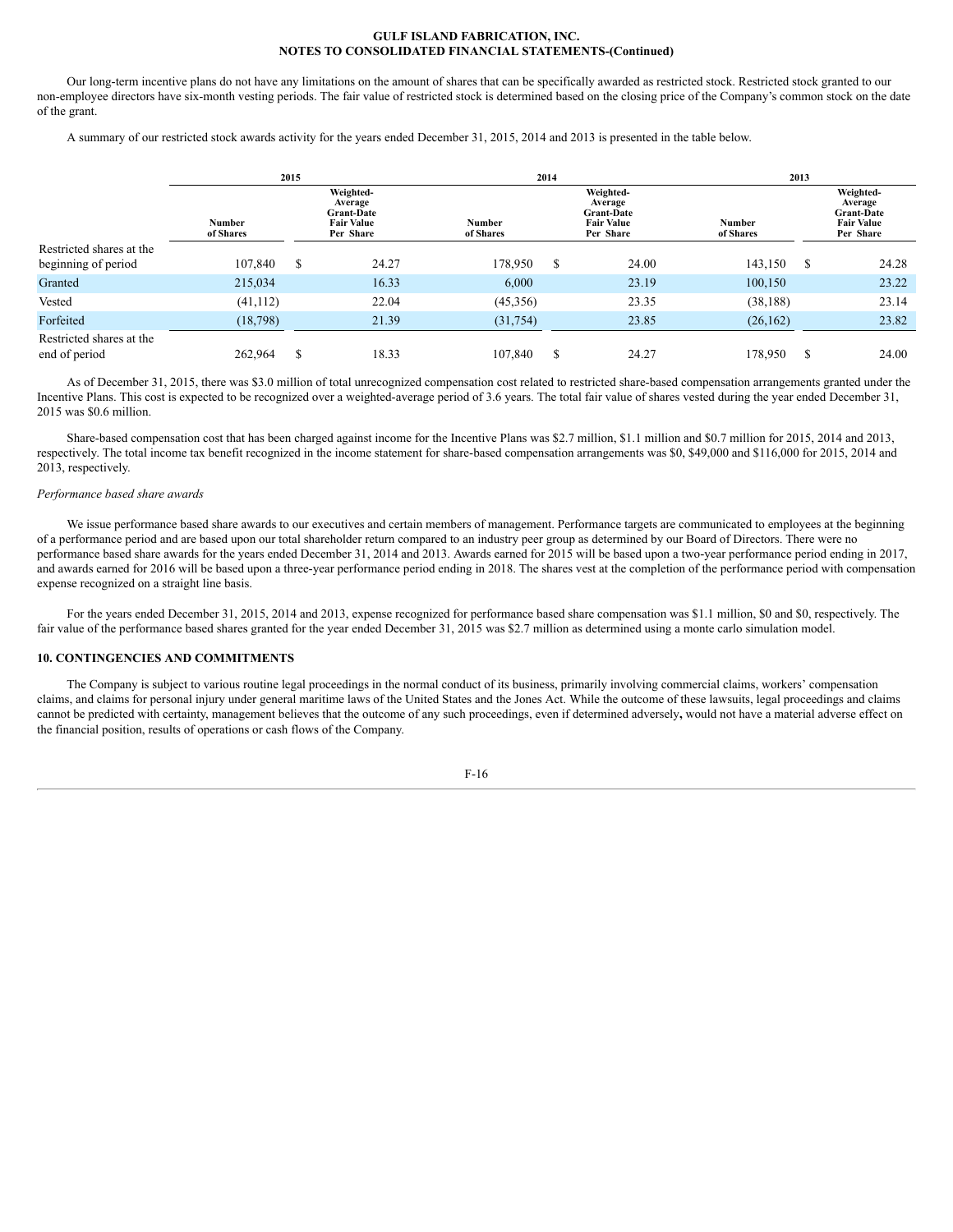#### **11. QUARTERLY OPERATING RESULTS (UNAUDITED)**

A summary of quarterly results of operations for the years ended December 31, 2015 and 2014 were as follows (in thousands, except per share data):

|                             | March 31,<br>2015 |              | <b>June 30,</b><br>2015 |               | September 30,<br>2015(a) |              | December 31,<br>2015(a) |
|-----------------------------|-------------------|--------------|-------------------------|---------------|--------------------------|--------------|-------------------------|
| Revenue                     | 99,233            | $\mathbb{S}$ | 84,338                  | <sup>\$</sup> | 67,531                   | \$.          | 55,018                  |
| Gross profit (loss)         | 4,448             |              | 5,805                   |               | (7, 837)                 |              | (17, 572)               |
| Net income (loss)           | 83                |              | 1,357                   |               | (12, 137)                |              | (14,667)                |
| Basic and fully diluted EPS |                   |              | 0.09                    |               | (0.84)                   |              | (1.01)                  |
|                             | March 31,<br>2014 |              | <b>June 30,</b><br>2014 |               | September 30,<br>2014    |              | December 31,<br>2014(b) |
| Revenue                     | 134,690           | \$           | 129,169                 | <sup>\$</sup> | 118,020                  | $\mathbf{s}$ | 124,760                 |
| Gross profit (loss)         | 8,773             |              | 10,322                  |               | 14,653                   |              | 10,808                  |
| Net income (loss)           | 3,535             |              | 4,310                   |               | 7,586                    |              | (111)                   |
| Basic and fully diluted EPS |                   |              |                         |               |                          |              |                         |

(a) During the third quarter of 2015, we recorded contract losses of \$14.3 million as a result of our inability to recover certain costs related to a deck and jacket for one of our large deepwater projects, and we recorded an impairment of \$6.6 million related to assets held for sale. During the fourth quarter of 2015, we recorded additional contract losses of \$10.3 million related to a decrease in the contract price due to final weight re-measurements and our inability to recover certain costs on disputed change orders related to a large deepwater project which was recently delivered. In addition, during the fourth quarter of 2015, we accrued contract losses of approximately \$7.6 million resulting from increases in our projected unit labor rates of our fabrication facilities. Our increases in unit labor rates were driven by our inability to absorb fixed costs due to decreases in expected oil and gas fabrication activity.

(b) We recognized an impairment charge of \$3.2 million related to a reduction in the fair value of assets held for sale and a \$3.6 million charge related to an increase in the allowance for doubtful accounts for negotiations of an outstanding contract receivable balance during the fourth quarter of 2014.

#### **12. SUBSEQUENT EVENTS**

#### **LEEVAC Acquisition**

On January 1, 2016, we acquired substantially all of the assets and assumed certain specified liabilities of LEEVAC Shipyards, L.L.C. and its affiliates ("LEEVAC"). The purchase price for the acquisition was \$20.0 million, subject to a working capital adjustment whereby we received at closing a dollar for dollar reduction for the assumption of certain net liabilities of LEEVAC and settlement payments from sureties on certain ongoing fabrication projects that were assigned to us in the acquisition. After taking into account these adjustments, we received approximately \$1.6 million in cash at closing.

#### **Dividends**

On February 25, 2016, our Board of Directors declared a dividend of \$0.01 per share on the shares of our common stock outstanding, payable March 24, 2016 to shareholders of record on March 10, 2016.

$$
F-17
$$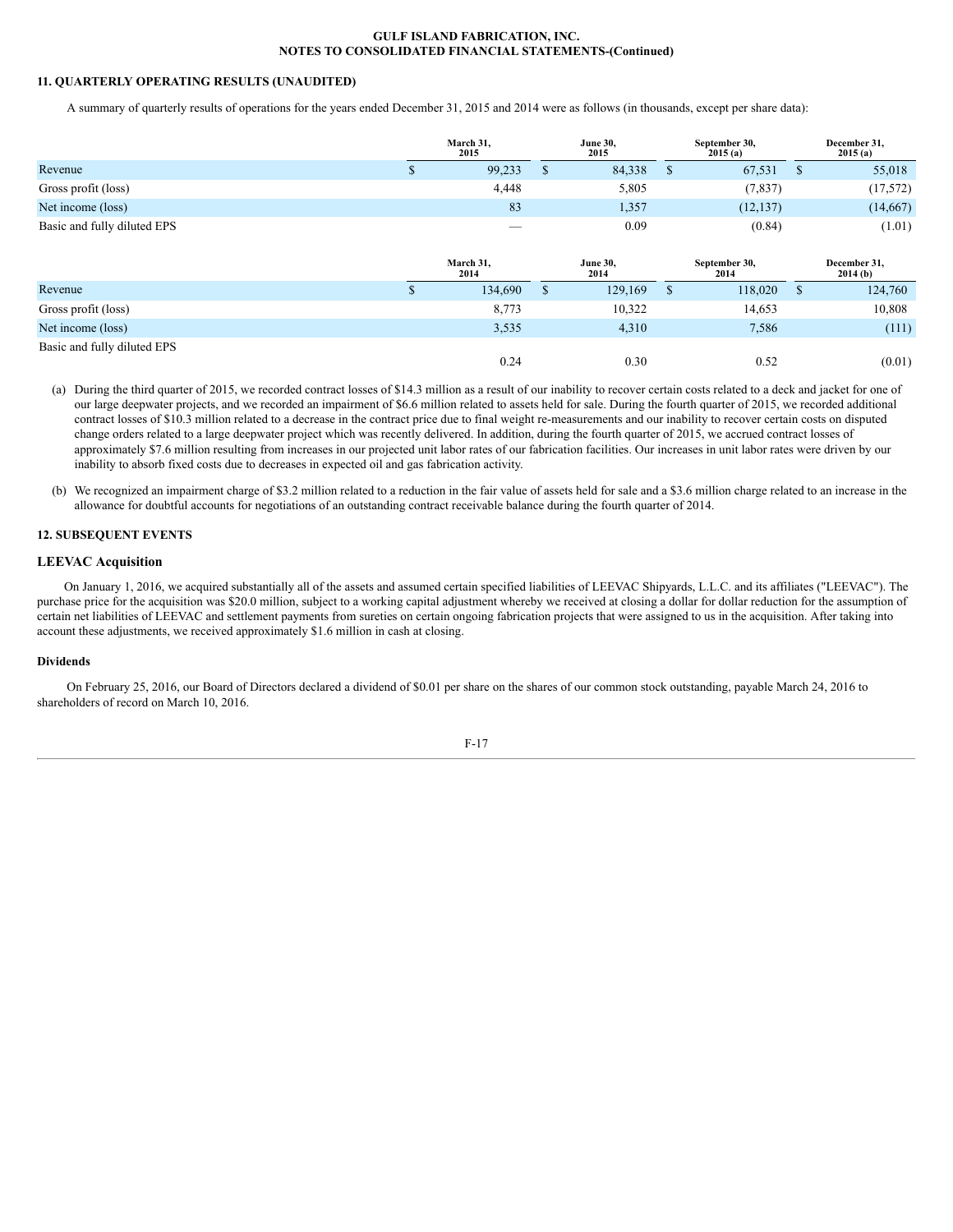#### **SIGNATURES**

Pursuant to the requirements of Section 13 or 15(d) of the Securities Exchange Act of 1934, the registrant has duly caused this report to be signed on its behalf by the undersigned, thereunto duly authorized, on March 9, 2016.

> GULF ISLAND FABRICATION, INC. (Registrant)

By: /S/ KIRK J. MECHE

Kirk J. Meche President and Chief Executive Officer

Pursuant to the requirements of the Securities Exchange Act of 1934, this report has been signed below by the following persons on behalf of the registrant and in the capacities indicated on March 9, 2016.

| Signature                  | <b>Title</b>                                                                                                                |
|----------------------------|-----------------------------------------------------------------------------------------------------------------------------|
| /S/ KIRK J. MECHE          | President, Chief Executive Officer and Director<br>(Principal Executive Officer)                                            |
| Kirk J. Meche              |                                                                                                                             |
| /S/ JEFFREY M. FAVRET      | Executive Vice President, Chief Financial Officer, Treasurer, and Secretary (Principal<br>Financial and Accounting Officer) |
| Jeffrey M. Favret          |                                                                                                                             |
| /S/ MURRAY W. BURNS        | Director                                                                                                                    |
| Murray W. Burns            |                                                                                                                             |
| /S/ WILLIAM E. CHILES      | Director                                                                                                                    |
| William E. Chiles          |                                                                                                                             |
| /S/ GREGORY J. COTTER      | Director                                                                                                                    |
| Gregory J. Cotter          |                                                                                                                             |
| /S/ JERRY D. DUMAS, Sr.    | Director                                                                                                                    |
| Jerry D. Dumas, Sr.        |                                                                                                                             |
| /S/ MICHAEL A. FLICK       | Director                                                                                                                    |
| Michael A. Flick           |                                                                                                                             |
| /S/ CHRISTOPHER M. HARDING | Director                                                                                                                    |
| Christopher M. Harding     |                                                                                                                             |
| /S/ MICHAEL J. KEEFFE      | Director                                                                                                                    |
| Michael J. Keeffe          |                                                                                                                             |
| /S/ JOHN P. LABORDE        | Chairman of the Board                                                                                                       |
| John P. Laborde            |                                                                                                                             |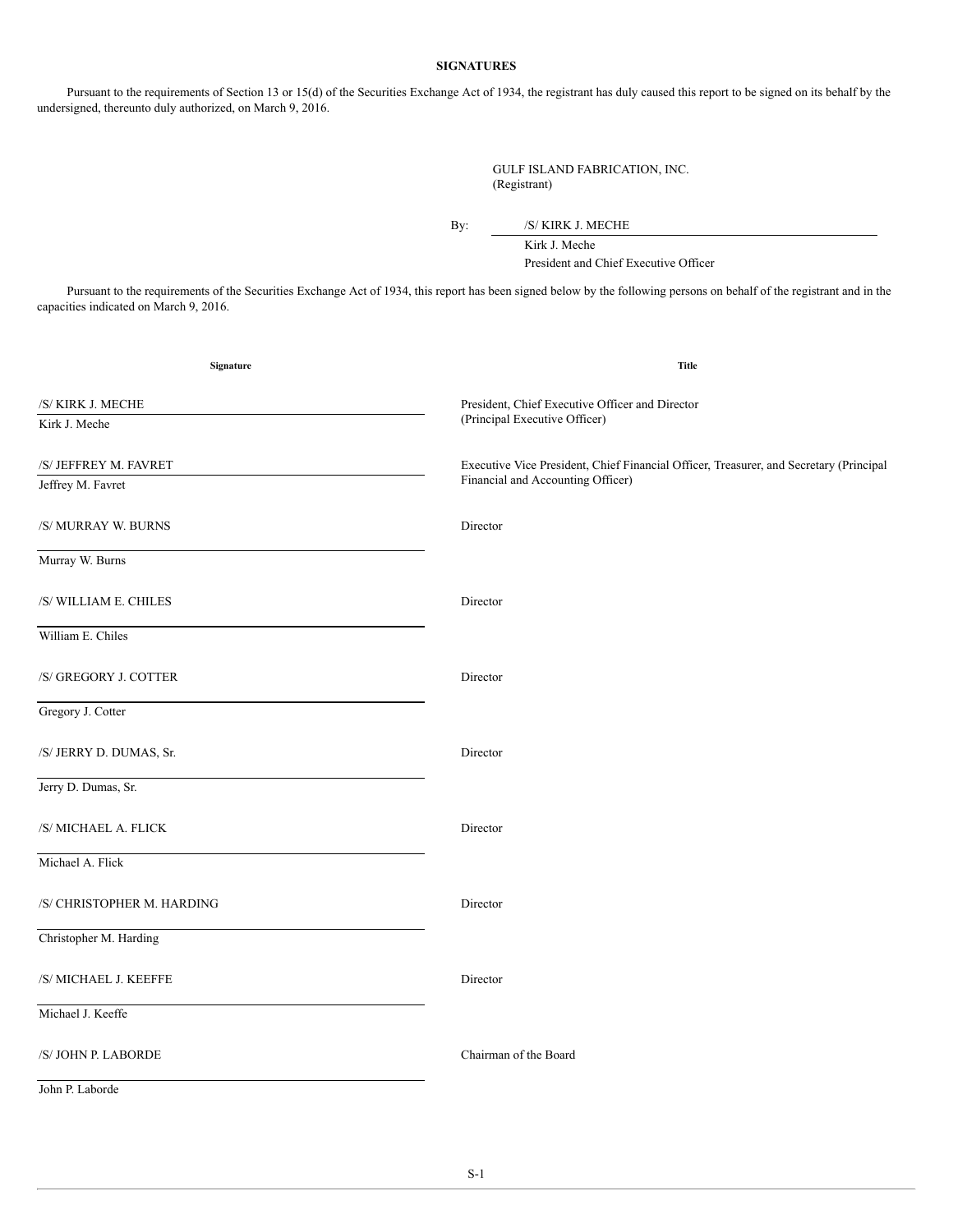# **GULF ISLAND FABRICATION, INC.**

# **EXHIBIT INDEX**

| <b>EXHIBIT</b><br><b>NUMBER</b> |                                                                                                                                                                                                                                                                                                                |
|---------------------------------|----------------------------------------------------------------------------------------------------------------------------------------------------------------------------------------------------------------------------------------------------------------------------------------------------------------|
| 2.1                             | Asset Purchase Agreement, dated December 23, 2015, among the Company, LEEVAC and certain other parties thereto, incorporated by reference to Exhibit 2.1<br>of the Company's Form 8-K filed December 23, 2015.                                                                                                 |
| 3.1                             | Composite Articles of Incorporation of the Company incorporated by reference to Exhibit 3.1 of the Company's Form 10-Q filed April 23, 2009.                                                                                                                                                                   |
| 3.2                             | Bylaws of the Company as Amended and Restated through April 26, 2012, incorporated by reference to Exhibit 3.1 of the Company's Form 8-K<br>filed April 30, 2012.                                                                                                                                              |
| 4.1                             | Specimen Common Stock Certificate, incorporated by reference to the Company's Form S-1/A filed March 19, 1997 (Registration No. 333-<br>$21863$ ). $*$                                                                                                                                                         |
| 10.1                            | Form of Indemnity Agreement by and between the Company and each of its directors and executive officers. * †                                                                                                                                                                                                   |
| 10.2                            | Registration Rights Agreement between the Company and Alden J. Laborde. *                                                                                                                                                                                                                                      |
| 10.3                            | The Company's Long-Term Incentive Plan. * †                                                                                                                                                                                                                                                                    |
| 10.4                            | The Company's 2002 Long-Term Incentive Plan, as amended and restated, incorporated by reference to Exhibit 10.2 to the Company's Quarterly<br>Report on Form 10-Q for the period ended June 30, 2006. $\dagger \wedge$                                                                                         |
| 10.5                            | The Company's 2011 Stock Incentive Plan, incorporated by reference to Exhibit 99 to the Company's Form S-8 filed August 9, 2011<br>(Registration No. 333-176187).                                                                                                                                              |
| 10.6                            | The Company's 2015 Stock Incentive Plan, incorporated by reference to Exhibit 10.1 of the Company's Form 8-K filed April 28, 2015.                                                                                                                                                                             |
| 10.7                            | Form of Performance Share Unit Agreement, incorporated by reference to Exhibit 10.1 to the Company's Quarterly Report on Form 10-Q for the<br>period ended March 31, 2015.                                                                                                                                     |
| 10.8                            | Form of Restricted Stock Unit Agreement, incorporated by reference to Exhibit 10.2 of the Company's Quarterly Report on Form 10-Q for the<br>period ended March 31, 2015.                                                                                                                                      |
| 10.9                            | The Company's Amended and Restated Annual Incentive Program, incorporated by reference to Exhibit 10.4 to the Company's Form 8-K filed<br>March 4, 2015.                                                                                                                                                       |
| 10.10                           | Form of Restricted Stock Agreement, incorporated by reference to Exhibit 10.8 to the Company's Annual Report or Form 10-K for the year<br>ended December 31, 2005. $\dagger \wedge$                                                                                                                            |
| 10.11                           | Ninth Amended and Restated Credit Agreement among the Company, Bank One, N.A. and Whitney National Bank, dated as of December 31,<br>2003, incorporated by reference to Exhibit 10.9 to the Company's Annual Report on Form 10-K for the year ended December 31, 2003. ^                                       |
| 10.12                           | First Amendment to Ninth Amended and Restated Credit Agreement among the Company and Bank One, N.A. and Whitney National Bank<br>dated as of June 30, 2004 incorporated by reference to Exhibit 10.1 to the Company's Quarterly Report on Form 10-Q for the period ended June<br>30, 2004. $\land$             |
| 10.13                           | Second Amendment to Ninth Amended and Restated Credit Agreement among the Company and JP Morgan Chase Bank, N.A. and Whitney<br>National Bank dated as of December 21, 2004, incorporated by reference to Exhibit 10.12 to the Company's Annual Report on Form 10-K for<br>the year ended December 31, 2004. ^ |
| 10.14                           | Third Amendment to Ninth Amended and Restated Credit Agreement among the Company and JP Morgan Chase Bank, N.A. and Whitney<br>National Bank dated June 30, 2005, incorporated by reference to Exhibit 10.1 to the Company's Quarterly Report on Form 10-O for the period<br>ended June 30, 2005. ^            |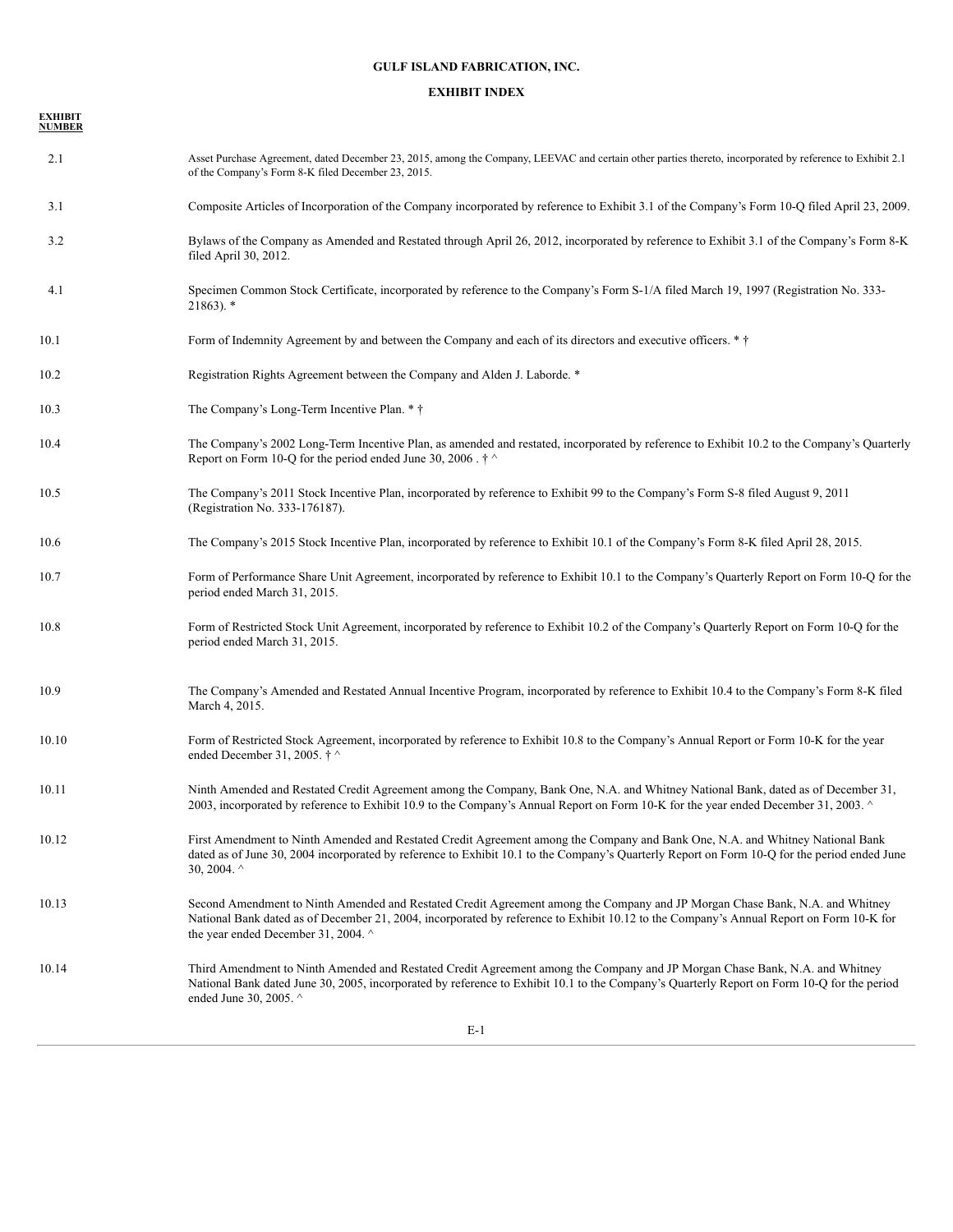| 10.15 | Fourth Amendment to Ninth Amended and Restated Credit Agreement among the Company and JP Morgan Chase Bank, N.A. and Whitney<br>National Bank dated January 30, 2006, incorporated by reference to Exhibit 10.1 to the Company's Form 8-K filed February 3, 2006. ^                                               |
|-------|-------------------------------------------------------------------------------------------------------------------------------------------------------------------------------------------------------------------------------------------------------------------------------------------------------------------|
| 10.16 | Fifth Amendment to the Ninth Amended and Restated Credit Agreement among the Company, JP Morgan Chase Bank N.A. and Whitney National<br>Bank dated March 31, 2006, incorporated by reference to Exhibit 10.1 to the Company's Quarterly Report on Form 10-Q for the period ended June<br>30, 2006. ^              |
| 10.17 | Sixth Amendment to the Ninth Amended and Restated Credit Agreement among the Company and JP Morgan Chase Bank, N.A. and Whitney<br>National Bank dated as of February 19, 2007, incorporated by reference to Exhibit 10.19 to the Company's Annual Report on Form 10-K for the<br>year ended December 31, 2006. ^ |
| 10.18 | Seventh Amendment to the Ninth Amended and Restated Credit Agreement among the Company and JP Morgan Chase Bank, N.A. and Whitney<br>National Bank dated as of August 6, 2008, incorporated by reference to Exhibit 10.1 to the Company's Form 8-K filed August 11, 2008.                                         |
| 10.19 | Eighth Amendment to the Ninth Amended and Restated Credit Agreement among the Company and JPMorgan Chase Bank, N.A. and Whitney<br>National Bank dated as of June 2, 2009, incorporated by reference to Exhibit 10.1 of the Company's Form 8-K filed June 3, 2009.                                                |
| 10.20 | Ninth Amendment to the Ninth Amended and Restated Credit Agreement dated July 15, 2010, incorporated by reference to Exhibit 10.1 of the<br>Company's Form 8-K filed July 16, 2010.                                                                                                                               |
| 10.21 | Tenth Amendment to the Ninth Amended and Restated Credit Agreement dated May 31, 2011, incorporated by reference to Exhibit 10.1 of the<br>Company's Form 8-K filed June 3, 2011.                                                                                                                                 |
| 10.22 | Eleventh Amendment to the Ninth Amended and Restated Credit Agreement dated October 29, 2012, incorporated by reference to Exhibit 10.1 of<br>the Company's Form 10-Q filed October 30, 2012.                                                                                                                     |
| 10.23 | Twelfth Amendment to the Ninth Amended and Restated Credit Agreement dated September 12, 2013, incorporated by reference to Exhibit 10.1<br>of the Company's Form 8-K filed September 13, 2013.                                                                                                                   |
| 10.24 | Thirteenth Amendment to the Ninth Amended and Restated Credit Agreement dated September 12, 2013, incorporated by reference to Exhibit<br>10.1 of the Company's Form 10-Q filed October 29, 2014.                                                                                                                 |
| 10.25 | Fourteenth Amendment to the Ninth Amended and Restated Credit Facility dated December 29, 2015, incorporated by reference to Exhibit 10.1 of<br>the Company's Form 8-K filed January 4, 2016.                                                                                                                     |
| 10.26 | Fifteenth Amendment to the Ninth Amended and Restated Credit Facility dated February 29, 2016, incorporated by reference to Exhibit 10.1 of<br>the Company's Form 8-K filed February 29, 2016.                                                                                                                    |
| 10.27 | Change of Control Agreement, dated February 26, 2015, between the Company and Kirk J. Meche, incorporated by reference to Exhibit 10.1 of<br>the Company's Form 8-K filed March 4, 2015.                                                                                                                          |

**EXHIBIT NUMBER**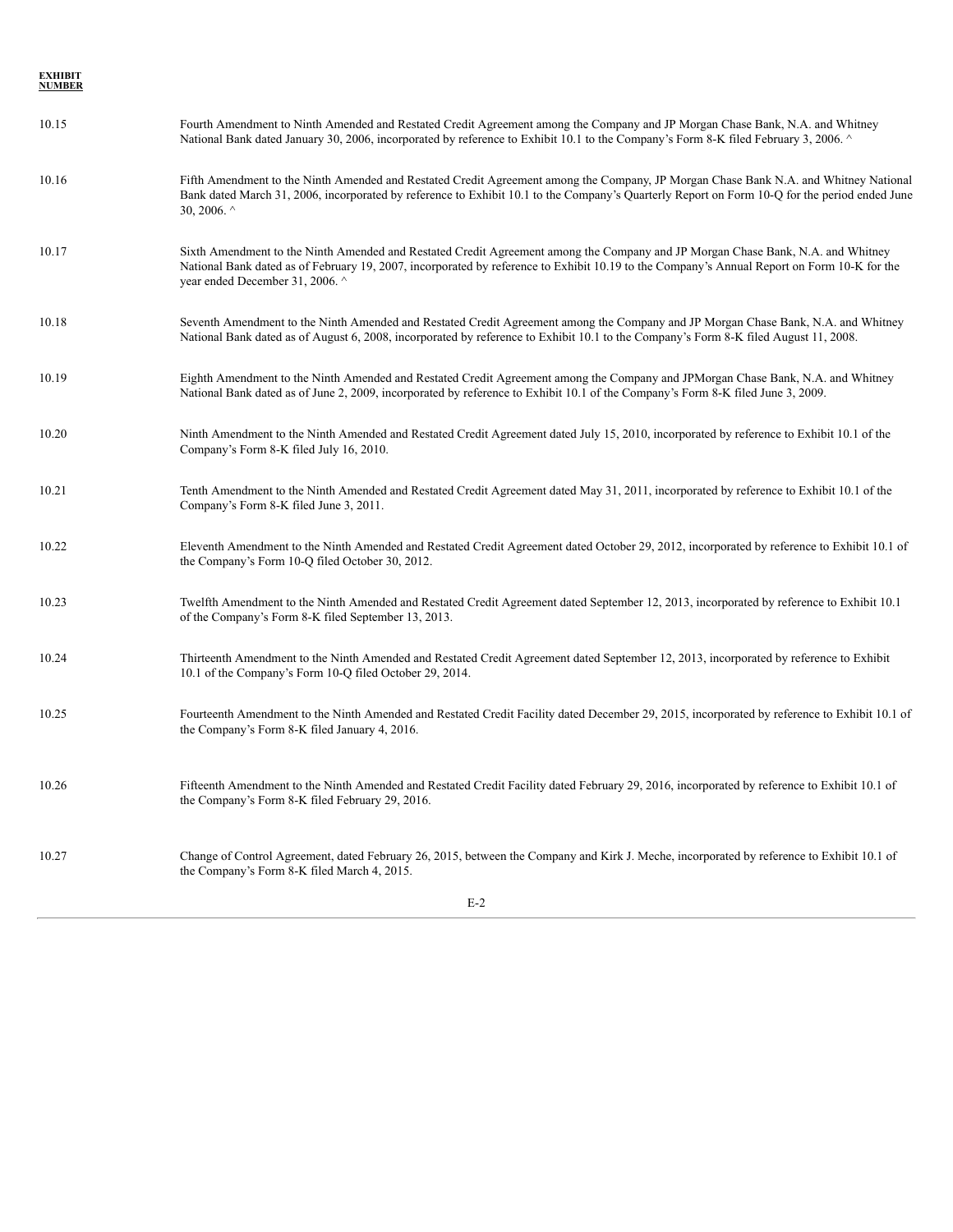| <b>EXHIBIT</b><br><b>NUMBER</b> |                                                                                                                                                                                                                                                                                                                                                                                                                                                       |
|---------------------------------|-------------------------------------------------------------------------------------------------------------------------------------------------------------------------------------------------------------------------------------------------------------------------------------------------------------------------------------------------------------------------------------------------------------------------------------------------------|
| 10.28                           | Change of Control Agreement, dated February 26, 2015, between the Company and Jeffrey M. Favret, incorporated by reference to Exhibit 10.2 of<br>the Company's Form 8-K filed March 4, 2015.                                                                                                                                                                                                                                                          |
| 10.29                           | Change of Control Agreement, dated February 26, 2015, between the Company and Todd F. Ladd, incorporated by reference to Exhibit 10.3 of the<br>Company's Form 8-K filed March 4, 2015.                                                                                                                                                                                                                                                               |
| 21.1                            | Subsidiaries of the Company - The Company's significant subsidiaries, Gulf Island, L.L.C., Gulf Island Marine Fabricators, L.L.C., Gulf Island<br>Shipyards, L.L.C., Dolphin Steel Sales, L.L.C., Gulf Island Resources, L.L.C. and Dolphin Services, L.L.C. (organized under Louisiana law) and<br>Gulf Marine Fabricators, L.P. (a Texas limited partnership) are wholly owned and are included in the Company's consolidated financial statements. |
| 23.1                            | Consent of Ernst & Young LLP.                                                                                                                                                                                                                                                                                                                                                                                                                         |
| 31.1                            | CEO Certifications pursuant to Rule 13a-14 under the Securities Exchange Act of 1934.                                                                                                                                                                                                                                                                                                                                                                 |
| 31.2                            | CFO Certifications pursuant to Rule 13a-14 under the Securities Exchange Act of 1934.                                                                                                                                                                                                                                                                                                                                                                 |
| 32                              | Section 906 Certifications furnished pursuant to 18 U.S.C. Section 1350.                                                                                                                                                                                                                                                                                                                                                                              |
| 101                             | Attached as Exhibit 101 to this report are the following items formatted in XBRL (Extensible Business Reporting Language):<br>Consolidated Balance Sheets,<br>(i)<br>Consolidated Statements of Operations,<br>(ii)<br>(iii) Consolidated Statement of Changes in Shareholders' Equity,<br>Consolidated Statements of Cash Flows and<br>(iv)<br>Notes to Consolidated Financial Statements.<br>(v)                                                    |
| ÷                               | Management Contract or Compensatory Plan.                                                                                                                                                                                                                                                                                                                                                                                                             |

\* Incorporated by reference to the Company's Registration Statement on Form S-1 filed with the Commission on February 14, 1997 (Registration Number 333-21863).

^ SEC File Number 000-22303.

E-3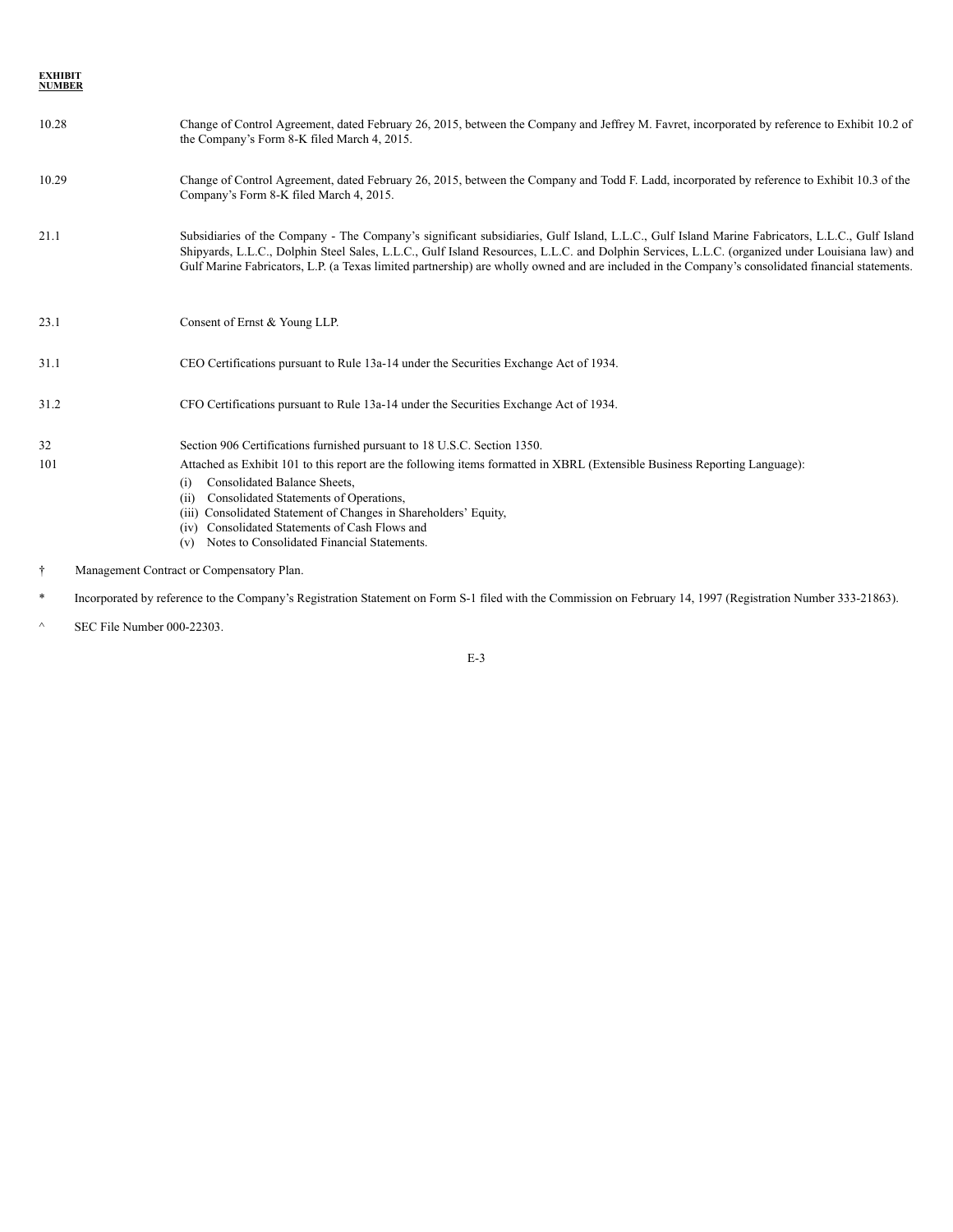# Consent of Independent Registered Public Accounting Firm

We consent to the incorporation by reference in the following Registration Statements:

- 1. Registration Statement (Form S-8 No. 333-46155) pertaining to the Long-Term Incentive Plan of Gulf Island Fabrication, Inc.,
- 2. Registration Statement (Form S-8 No. 333-88466) pertaining to the 2002 Long-Term Incentive Plan of Gulf Island Fabrication, Inc., and
- 3. Registration Statement (Form S-8 No. 333-176187) pertaining to the 2011 Stock Incentive Plan of Gulf Island Fabrication, Inc.
- 4. Registration Statement (Form S-8 No. 333-204158) pertaining to the 2015 Stock Incentive Plan of Gulf Island Fabrication, Inc.

of our reports dated March 9, 2016, with respect to the consolidated financial statements of Gulf Island Fabrication, Inc., and the effectiveness of internal control over financial reporting of Gulf Island Fabrication, Inc. included in this Annual Report (Form 10-K) for the year ended December 31, 2015.

/s/ Ernst & Young LLP

New Orleans, Louisiana March 9, 2016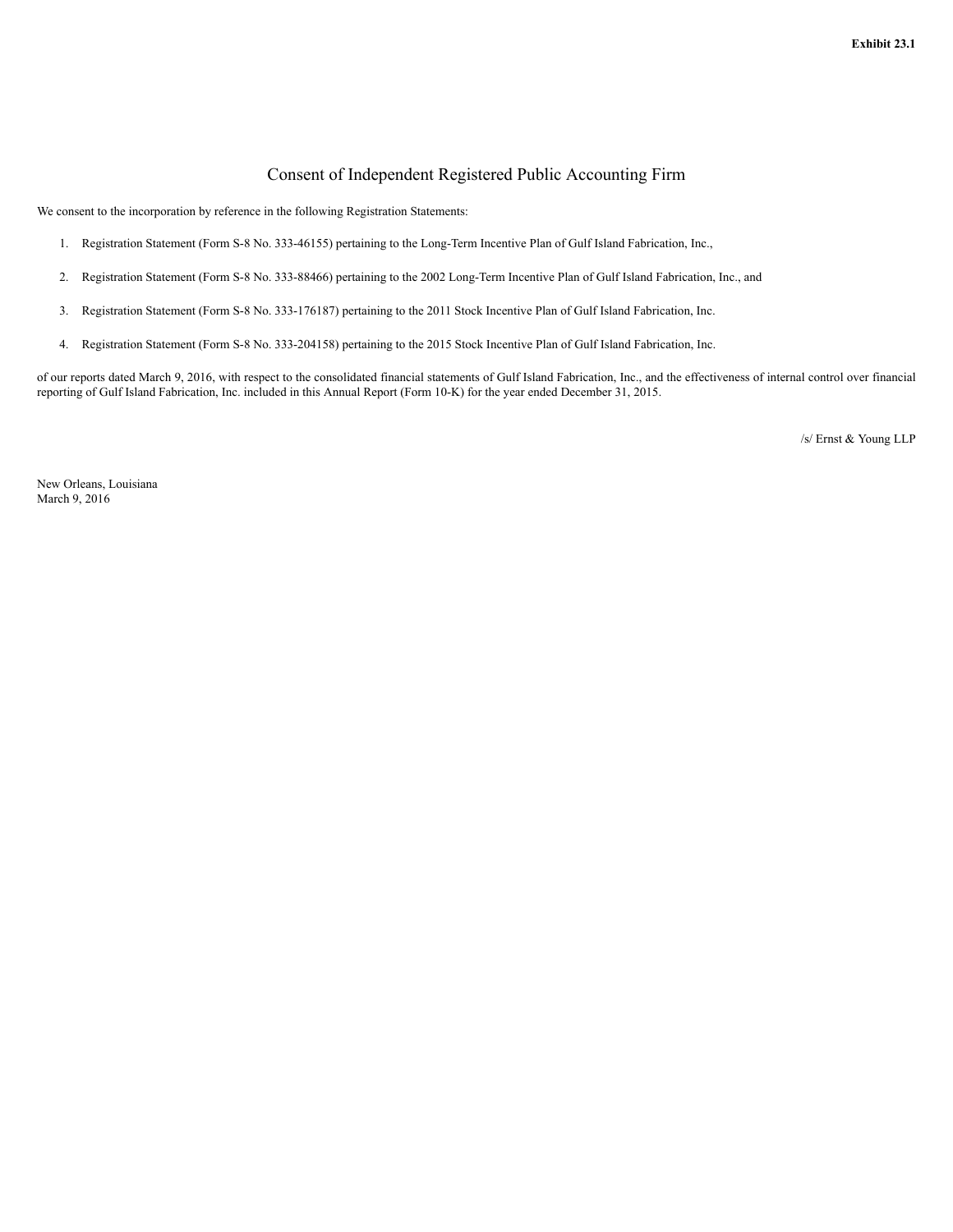#### **Certifications**

I, Kirk J. Meche, certify that:

1. I have reviewed this Annual Report on Form 10-K of Gulf Island Fabrication, Inc.;

2. Based on my knowledge, this report does not contain any untrue statement of a material fact or omit to state a material fact necessary to make the statements made, in light of the circumstances under which such statements were made, not misleading with respect to the period covered by this report;

3. Based on my knowledge, the financial statements, and other financial information included in this report, fairly present in all material respects the financial condition, results of operations and cash flows of the registrant as of, and for, the periods presented in this report;

4. The registrant's other certifying officer and I are responsible for establishing and maintaining disclosure controls and procedures (as defined in Exchange Act Rules  $13a-15(e)$  and  $15d-15(e)$ ) and internal control over financial reporting (as defined in Exchange Act Rules  $13a-15(f)$  and  $15d-15(f)$ ) for the registrant and have:

(a) Designed such disclosure controls and procedures, or caused such disclosure controls and procedures to be designed under our supervision, to ensure that material information relating to the registrant, including its consolidated subsidiaries, is made known to us by others within those entities, particularly during the period in which this report is being prepared;

(b) Designed such internal control over financial reporting, or caused such internal control over financial reporting to be designed under our supervision, to provide reasonable assurance regarding the reliability of financial reporting and the preparation of financial statements for external purposes in accordance with generally accepted accounting principles;

(c) Evaluated the effectiveness of the registrant's disclosure controls and procedures and presented in this report our conclusions about the effectiveness of the disclosure controls and procedures, as of the end of the period covered by this report based on such evaluation; and

(d) Disclosed in this report any change in the registrant's internal control over financial reporting that occurred during the registrant's most recent fiscal quarter (the registrant's fourth fiscal quarter in the case of an annual report) that has materially affected, or is reasonably likely to materially affect, the registrant's internal control over financial reporting; and

5. The registrant's other certifying officer and I have disclosed, based on our most recent evaluation of internal control over financial reporting, to the registrant's auditors and the audit committee of the registrant's board of directors (or persons performing the equivalent functions):

(a) All significant deficiencies and material weaknesses in the design or operation of internal control over financial reporting which are reasonably likely to adversely affect the registrant's ability to record, process, summarize and report financial information; and

(b) Any fraud, whether or not material, that involves management or other employees who have a significant role in the registrant's internal control over financial reporting.

Date: March 9, 2016 /s/ Kirk J. Meche

**Kirk J. Meche**

**President and Chief Executive Officer (Principal Executive Officer)**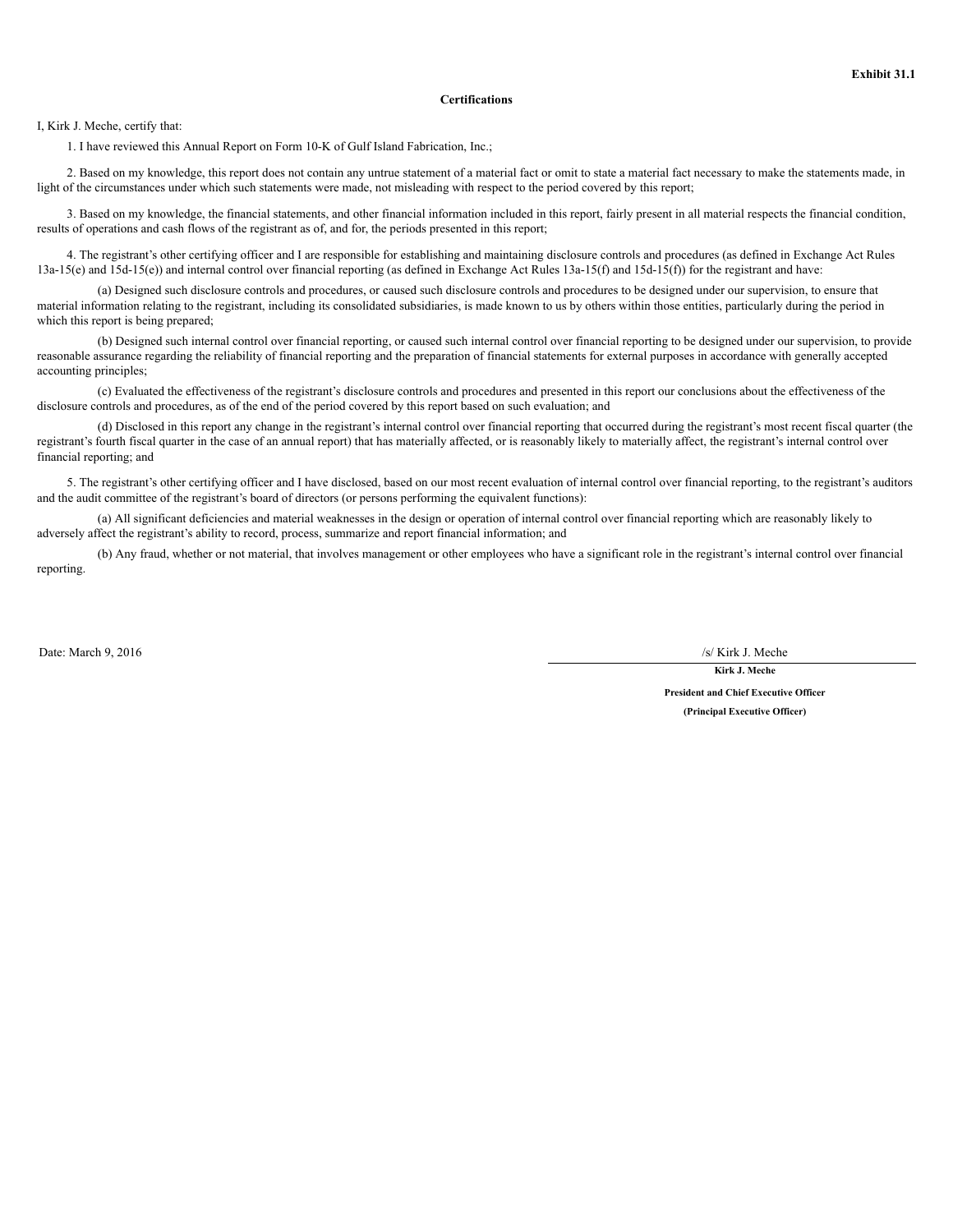#### **Certifications**

I, Jeffrey M. Favret, certify that:

1. I have reviewed this Annual Report on Form 10-K of Gulf Island Fabrication, Inc.;

2. Based on my knowledge, this report does not contain any untrue statement of a material fact or omit to state a material fact necessary to make the statements made, in light of the circumstances under which such statements were made, not misleading with respect to the period covered by this report;

3. Based on my knowledge, the financial statements, and other financial information included in this report, fairly present in all material respects the financial condition, results of operations and cash flows of the registrant as of, and for, the periods presented in this report;

4. The registrant's other certifying officer and I are responsible for establishing and maintaining disclosure controls and procedures (as defined in Exchange Act Rules  $13a-15(e)$  and  $15d-15(e)$ ) and internal control over financial reporting (as defined in Exchange Act Rules  $13a-15(f)$  and  $15d-15(f)$ ) for the registrant and have:

(a) Designed such disclosure controls and procedures, or caused such disclosure controls and procedures to be designed under our supervision, to ensure that material information relating to the registrant, including its consolidated subsidiaries, is made known to us by others within those entities, particularly during the period in which this report is being prepared;

(b) Designed such internal control over financial reporting, or caused such internal control over financial reporting to be designed under our supervision, to provide reasonable assurance regarding the reliability of financial reporting and the preparation of financial statements for external purposes in accordance with generally accepted accounting principles;

(c) Evaluated the effectiveness of the registrant's disclosure controls and procedures and presented in this report our conclusions about the effectiveness of the disclosure controls and procedures, as of the end of the period covered by this report based on such evaluation; and

(d) Disclosed in this report any change in the registrant's internal control over financial reporting that occurred during the registrant's most recent fiscal quarter (the registrant's fourth fiscal quarter in the case of an annual report) that has materially affected, or is reasonably likely to materially affect, the registrant's internal control over financial reporting; and

5. The registrant's other certifying officer and I have disclosed, based on our most recent evaluation of internal control over financial reporting, to the registrant's auditors and the audit committee of the registrant's board of directors (or persons performing the equivalent functions):

(a) All significant deficiencies and material weaknesses in the design or operation of internal control over financial reporting which are reasonably likely to adversely affect the registrant's ability to record, process, summarize and report financial information; and

(b) Any fraud, whether or not material, that involves management or other employees who have a significant role in the registrant's internal control over financial reporting.

Date: March 9, 2016 /s/ Jeffrey M. Favret

**Jeffrey M. Favret**

**Executive Vice President, Chief Financial Officer, Treasurer, and Secretary (Principal Financial and Accounting Officer)**